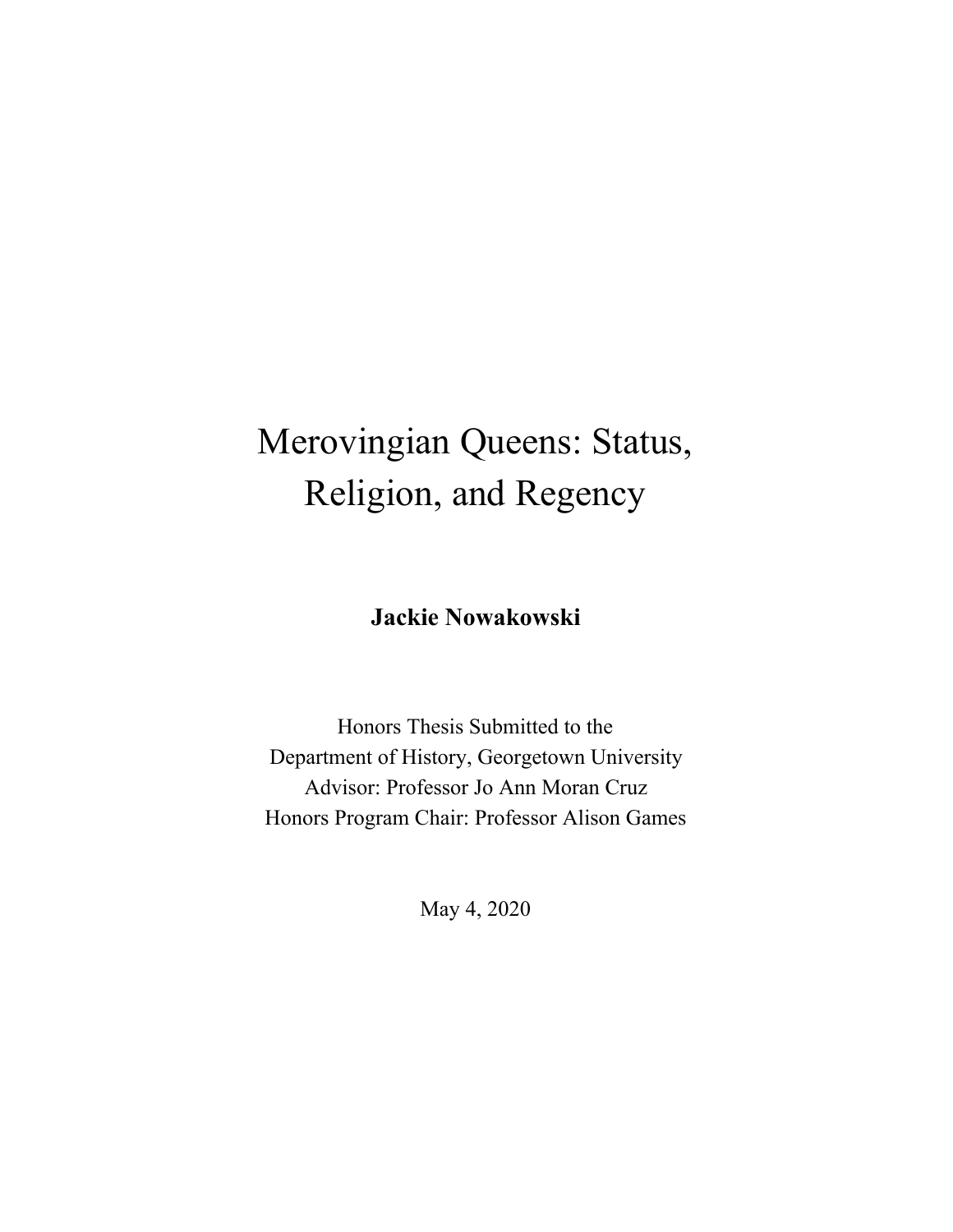# **Table of Contents:**

| Chapter 1: The Makings of a Merovingian Queen: Slave, Concubine, or Princess18    |
|-----------------------------------------------------------------------------------|
| Chapter 2: Religious Authority of Queens: Intercessors and Saints35               |
| Chapter 3: Queens as Regents: Scheming Stepmothers and Murdering Mothers-in-law58 |
|                                                                                   |
|                                                                                   |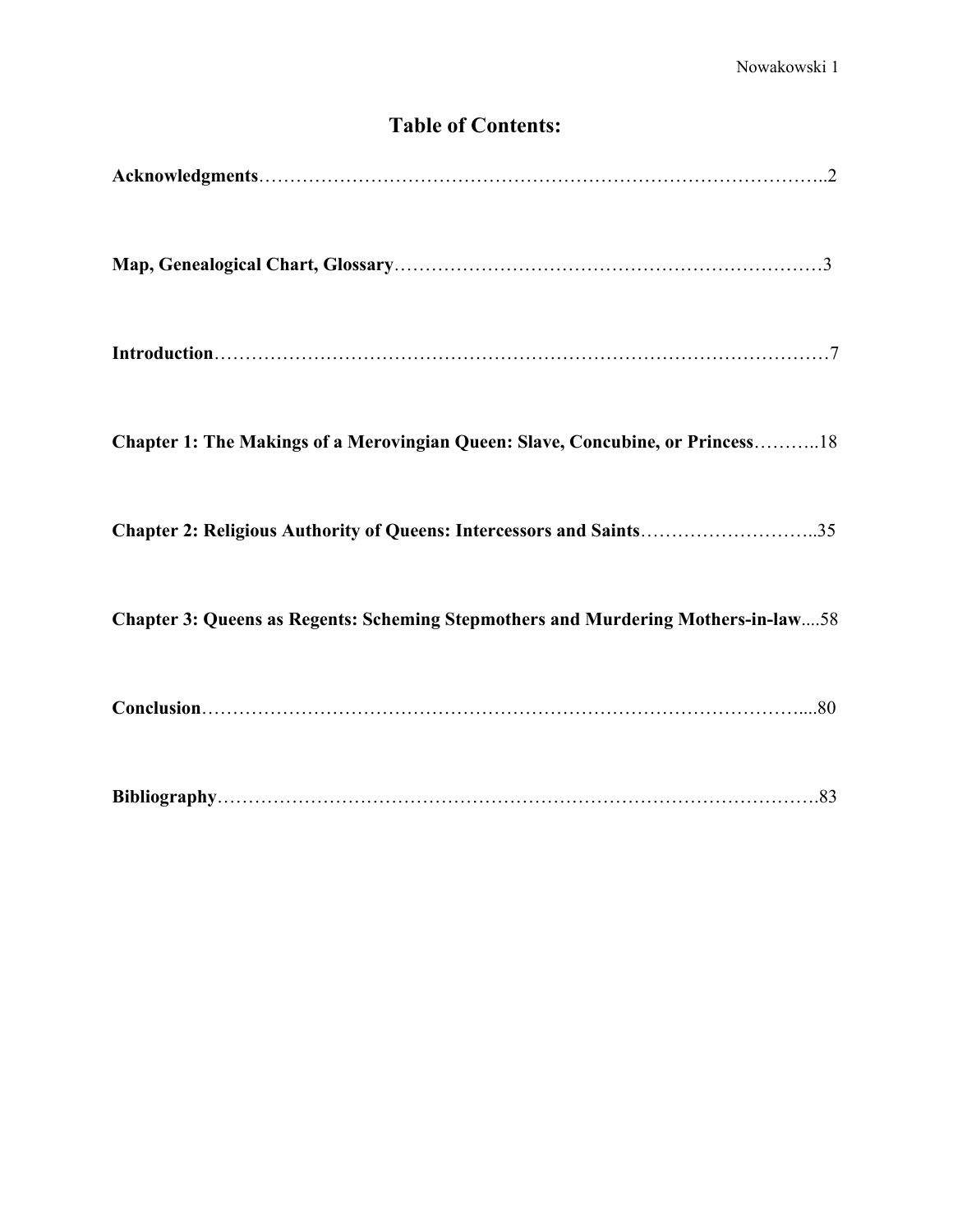#### **Acknowledgements**

I would like to thank Professor Moran Cruz for all her guidance and advice; you have helped me become a better scholar and writer. I also want to thank Professor Games for your constant enthusiasm and for creating a respectful and fun atmosphere for our seminar. Your guidance over these past two semesters have been invaluable. I am also so grateful for my classmates, who always gave me honest and constructive feedback; I have enjoyed seeing where your projects take you.

Most of all, I would like to thank my family and friends for listening to me talk nonstop about a random, crazy, dysfunctional family from the sixth century. I am incredibly thankful for my parents, sister, and friends for their constant support. Thank you mom for listening to a podcast on the Merovingians so you could better understand what I am studying. You have always inspired me to work hard and I probably wouldn't have written a thesis without you as my inspiration. I also want to thank my dad, who always supported my studies and pretended to know more about a topic than he actually did. I wish you could have read my thesis. I want to thank my sister and my friends, especially Daria, Lahy, and Angela, for patiently listening to me talk about my thesis and always supporting me. Finally, I want to thank Dr. Cimino at University of St. Andrews for introducing me to the Merovingians.

I give permission to Lauinger Library to make this thesis available to the public.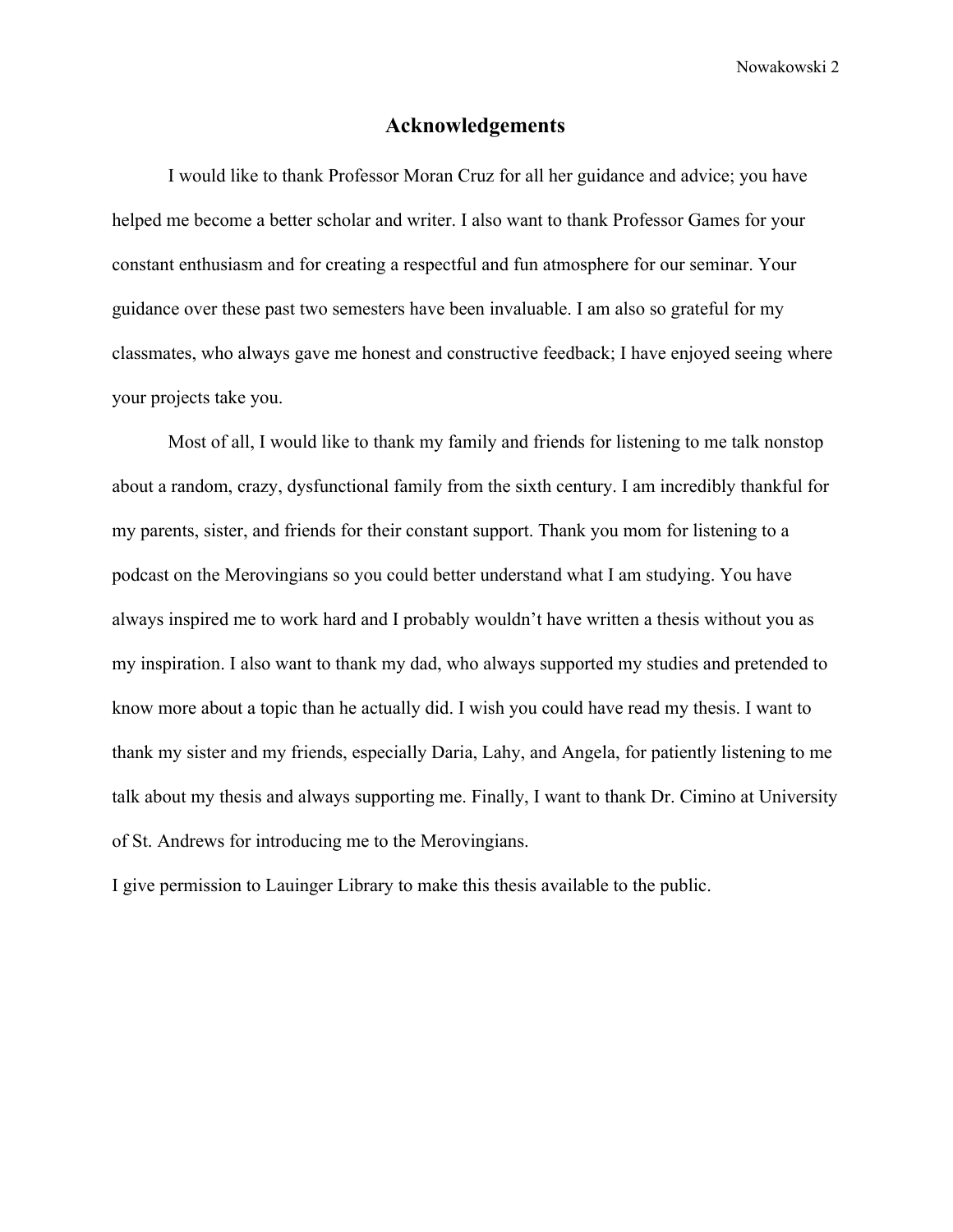

#### **Map of Merovingian Kingdoms:**

Paul Fouracre, ed. "Map 3 Gaul/Francia in the Sixth and Seventh Centuries'" plates, in *The New*

*Cambridge Medieval History*, Vol. 1, (Cambridge: Cambridge University Press, 2005).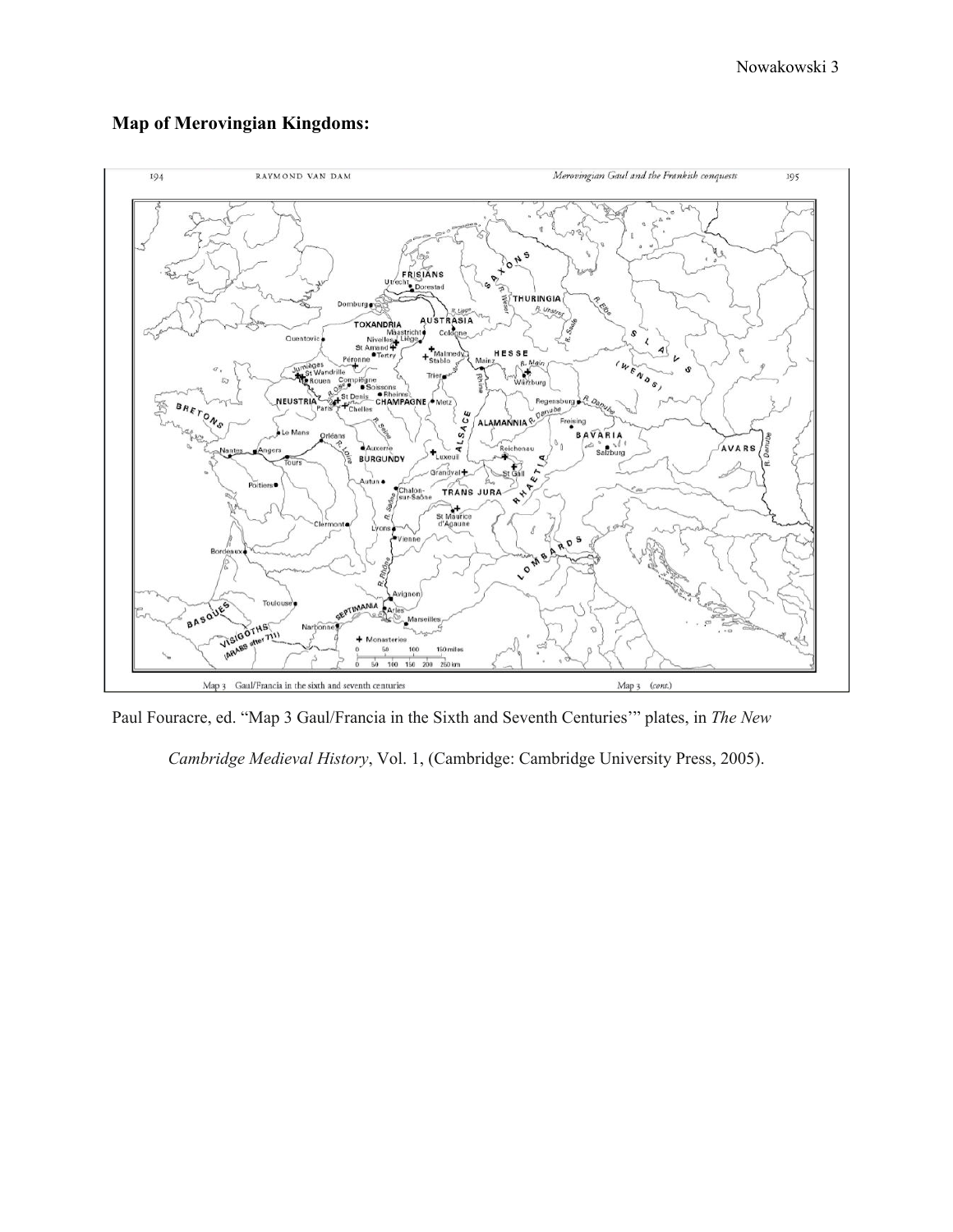### **Genealogy:**



Suzanne Wemple, *Women in Frankish Society: Marriage and the Cloister 500 to 900*,

(Philadelphia: University of Pennsylvania Press 1981) xii-xiii.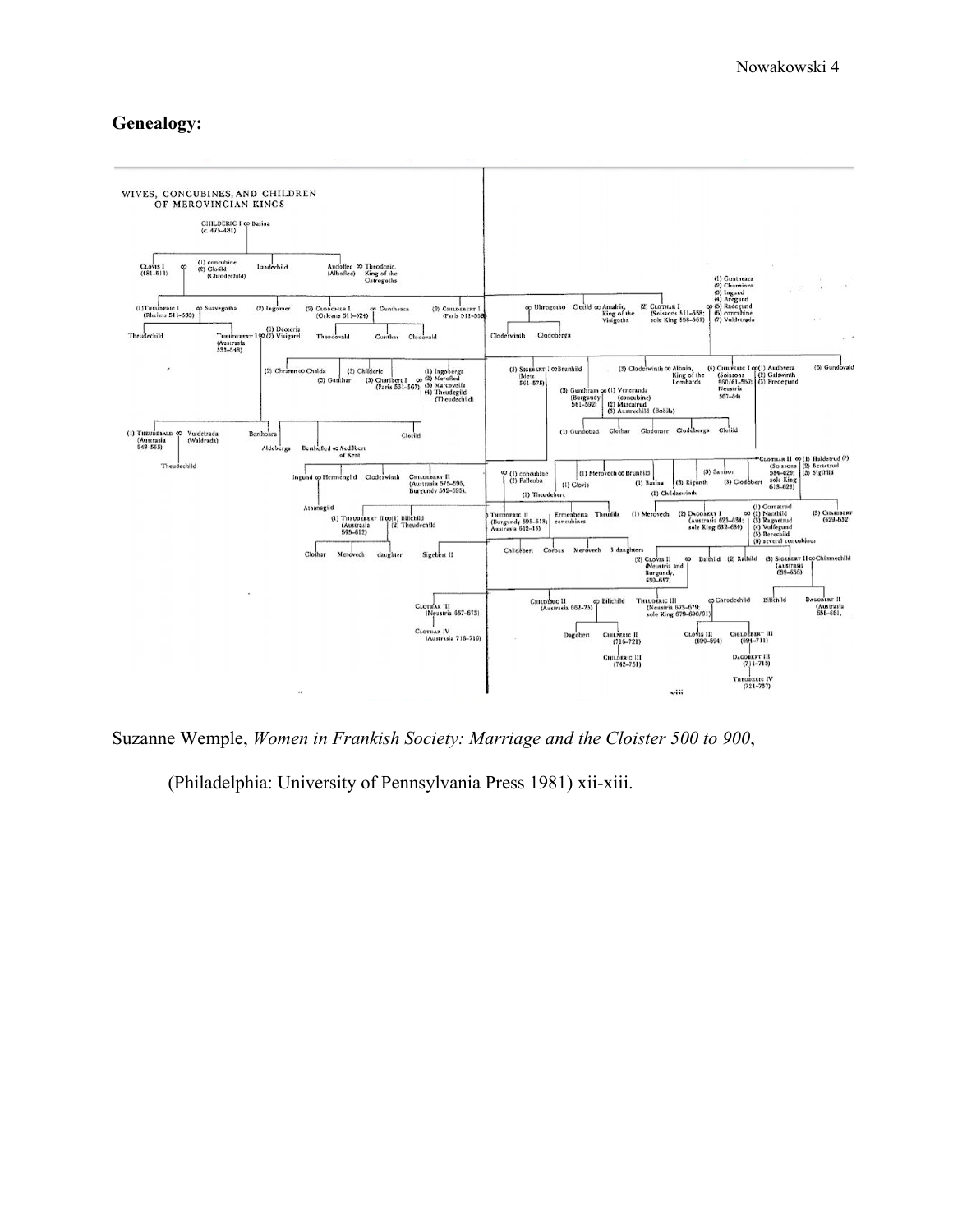## **Glossary: Key People**

| Balthild (c. 626-680)   | Came to Neustria as an Anglo-Saxon slave,<br>but married King Clovis II and served as<br>regent for her son, Clothar until she was<br>forced into retirement. After her death at<br>Chelles, she became venerated as a saint.                                                                                                                        |
|-------------------------|------------------------------------------------------------------------------------------------------------------------------------------------------------------------------------------------------------------------------------------------------------------------------------------------------------------------------------------------------|
| Brunhild (c. 543-613)   | Visigothic princess who married Sigibert of<br>Austrasia in 567. After his murder in 575, she<br>briefly married her step-nephew Merovech<br>before becoming regent for her son<br>Childebert. After Childebert's death in 595,<br>she became regent for her two grandsons,<br>Theudebert and Theuderic. Brunhild was<br>murdered in 613 by Clothar. |
| Childebert (c. 570-595) | Son of Sigibert and Brunhild who became<br>king of Austrasia after the murder of his<br>father. Became the heir of his uncle,<br>Guntram's kingdom of Burgundy. After his<br>early death, his two sons, Theudebert and<br>Theuderic divided his kingdoms of Burgundy<br>and Austrasia.                                                               |
| Chilperic (c. 539-584)  | Son of Clothar and Aregund. Ruled Neustria<br>from 561-584. Married Audovera, then the<br>Visigothic princess Galswinth until he<br>murdered her in 568. Married and stayed loyal<br>to his former concubine Fredegund until his<br>death.                                                                                                           |
| Clothar (c. 497-561)    | Son of Clovis and Clothild. Became king of<br>all the Franks in 558. Sired seven children<br>with three different women. Infamous for his<br>cruelty and multiple marriages. He had four<br>surviving sons divide his kingdom after his<br>death.                                                                                                    |
| Clothar (584-629)       | Son of Fredegund and Chilperic. Fredegund<br>ruled as his regent until he came of age.<br>Became ruler of the entire Merovingian<br>kingdom in 613. Murdered Brunhild.                                                                                                                                                                               |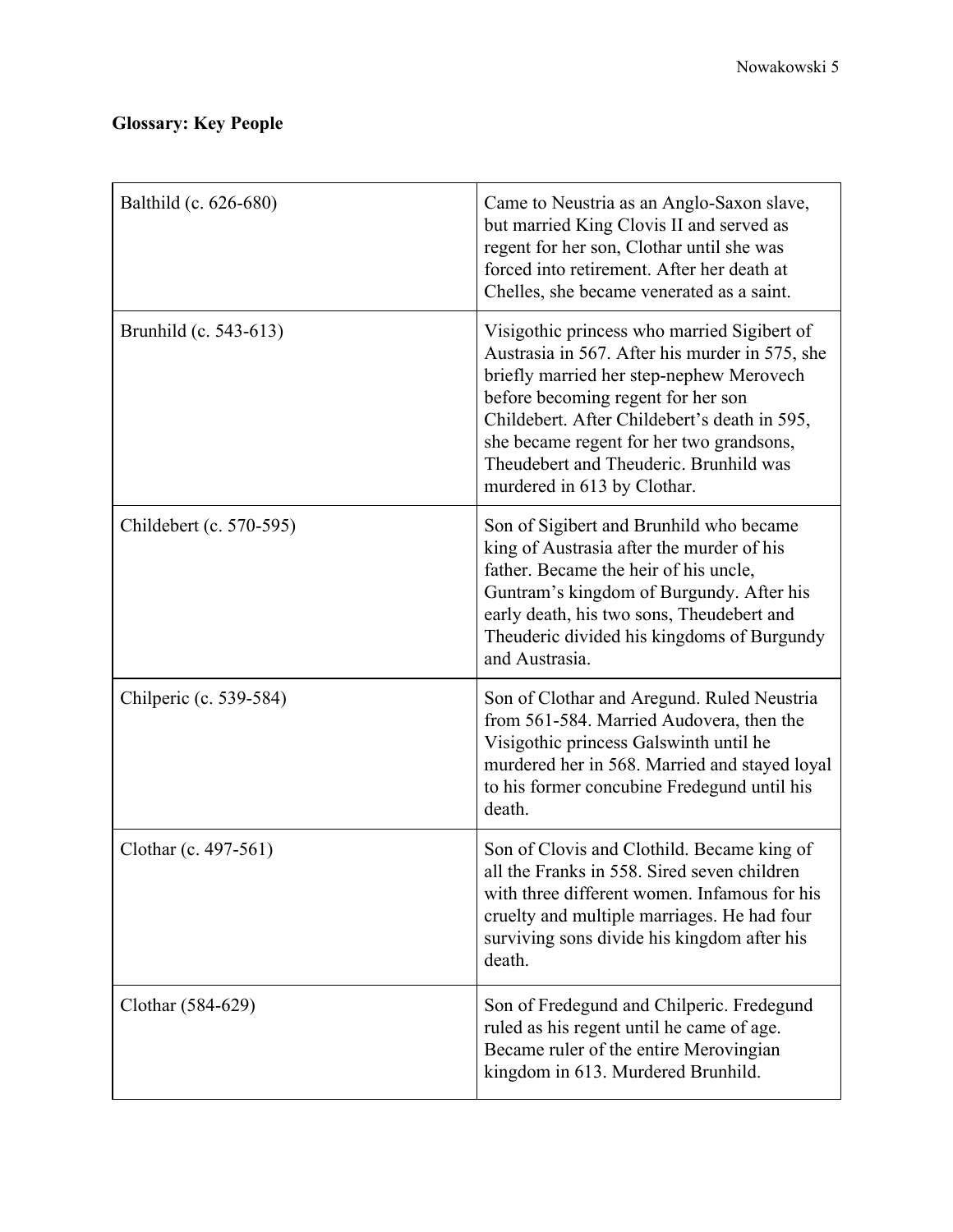| Clothild (c. 474-545)         | Burgundian princess who married Clovis in<br>493 and converted him to Christianity. Had<br>three sons with Clovis who would divide the<br>kingdom: Childebert, Chlodomer, and<br>Clothar. After Clothild died in 545, she was<br>celebrated as a saint.                                                                                                                                                       |
|-------------------------------|---------------------------------------------------------------------------------------------------------------------------------------------------------------------------------------------------------------------------------------------------------------------------------------------------------------------------------------------------------------------------------------------------------------|
| Clovis (c. 466-511)           | The first Christian Merovingian king,<br>converted by his wife Clothild. Expanded the<br>Merovingian kingdom.                                                                                                                                                                                                                                                                                                 |
| Fredegund (545-597)           | Former concubine of Chilperic who became<br>his wife and queen in 568. Only had one son,<br>Clothar, live to adulthood. In 584, after the<br>death of her husband, she became regent for<br>her son Clothar under her death.                                                                                                                                                                                  |
| Galswinth (540-568)           | Visigothic princess who after marrying<br>Chilperic, the king of Neustria, was murdered<br>in 568.                                                                                                                                                                                                                                                                                                            |
| Gregory of Tours (c. 538-594) | Wrote The History of the Franks, which is the<br>main source on the Merovingians. He knew<br>many of the figures he wrote about, which<br>influenced his opinion.                                                                                                                                                                                                                                             |
| Radegund (c. 520-587)         | Thurgurian princess whose kingdom was<br>destroyed by Clothar. Taken as war booty and<br>married to Clothar in 540. Left her marriage<br>to take religious vows. After her death in 587,<br>she was venerated as a saint. destroyed by<br>Clothar. Taken as war booty and married to<br>Clothar in 540. Left her marriage to take<br>religious vows. After her death in 587, she<br>was venerated as a saint. |
| Sigibert (c. 535-575)         | Son of Clothar and Ingund. Ruled Austrasia<br>from 561-575. Married the Visigothic<br>princess Brunhild in 567 and sired Childebert.<br>Died during a war against his brother<br>Chilperic.                                                                                                                                                                                                                   |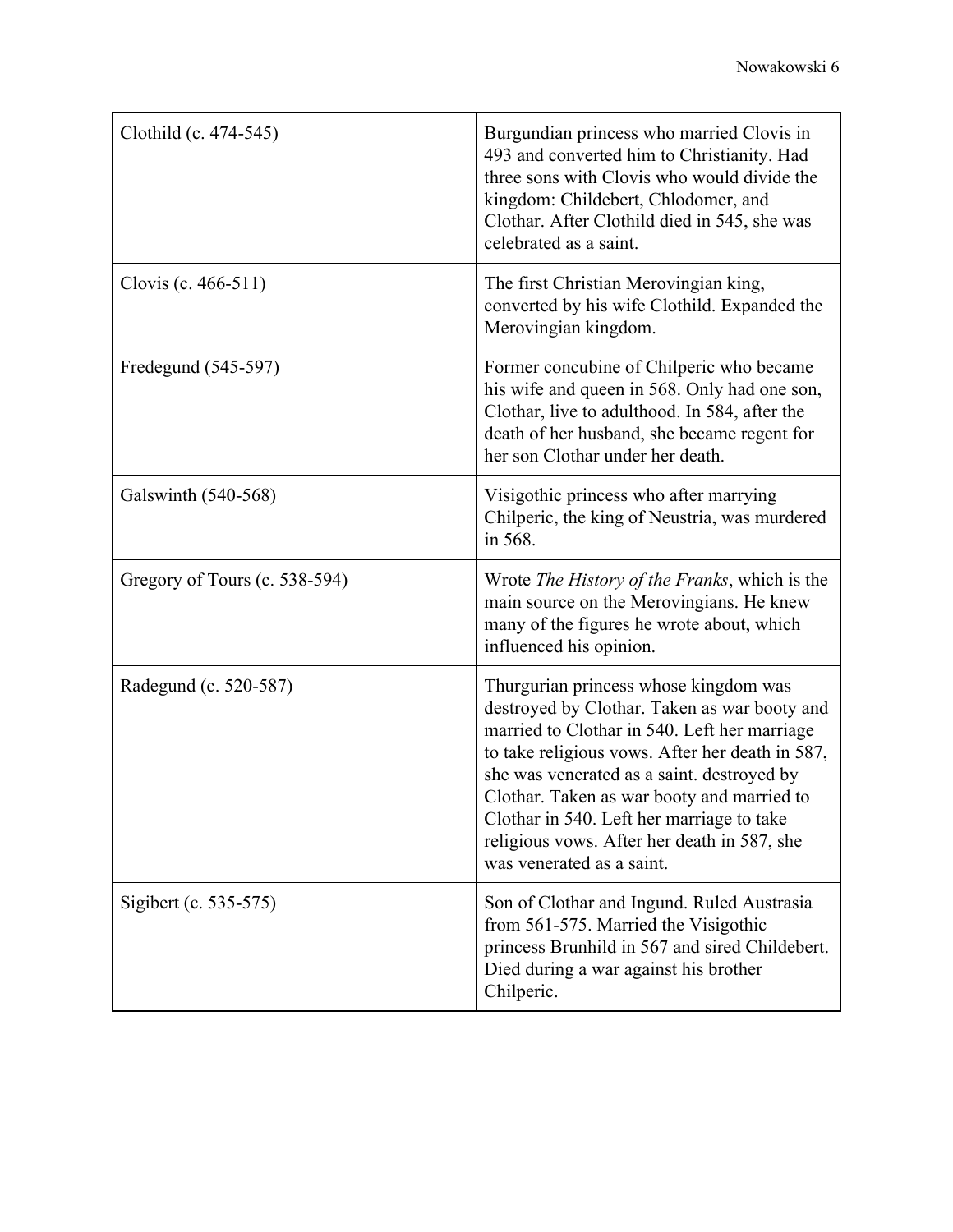#### **Introduction**

In 613, Brunhild (c. 543-613), former queen of Austrasia, had her limbs tied to wild horses and was subsequently torn apart.<sup>1</sup> Her death, at the age of seventy, was a violent end to a long political career as queen and regent. Brunhild's nephew, Clothar, ordered her death after becoming king of the entire Merovingian kingdom. Because Brunhild had dominated politics for decades, Clothar believed he had to execute her to signal a shift in leadership.<sup>2</sup> While many other Merovingian queens faded into the background after the death of their husbands or sons, Brunhild had continued to amass authority and influence. Brunhild was just one example of how powerful a Merovingian queen could become and her violent death demonstrated the brutality of this era.

The Merovingian dynasty ruled from the mid-fifth century to 751. Named after their ancestor Merovech, the Merovingian kings came to dominate Gaul towards the end of the Western Roman Empire. Their laws and customs were dictated by both Roman and Germanic practices and evolved into something completely new over the course of their rule.<sup>3</sup> Their borders fluctuated, but there were three main kingdoms–Neustria, Austrasia, and Burgundy–and a handful of tributary states. Each kingdom was usually ruled by a different, but related king. This unique system was the source of near constant warfare between brothers, fathers, sons, and uncles. However, there were cases when a single king would govern the three kingdoms, usually

<sup>1</sup> *Liber Historiae Francorum*, translated by Bernard S. Bachrach (Lawrence, Kansas: Coronado Press, 1973) 96.

<sup>&</sup>lt;sup>2</sup> Clothar may have also ordered the death of Brunhild because she and his mother, Fredegund, were supposedly great enemies.

<sup>3</sup> Suzanne Wemple, *Women in Frankish Society: Marriage and the Cloister 500 to 900* (Philadelphia: University of Pennsylvania Press, 1981) 1-8. The Merovingian kings are referred to as the "long haired kings" based on references in Gregory of Tours. The long hair was a remnant of Germanic customs.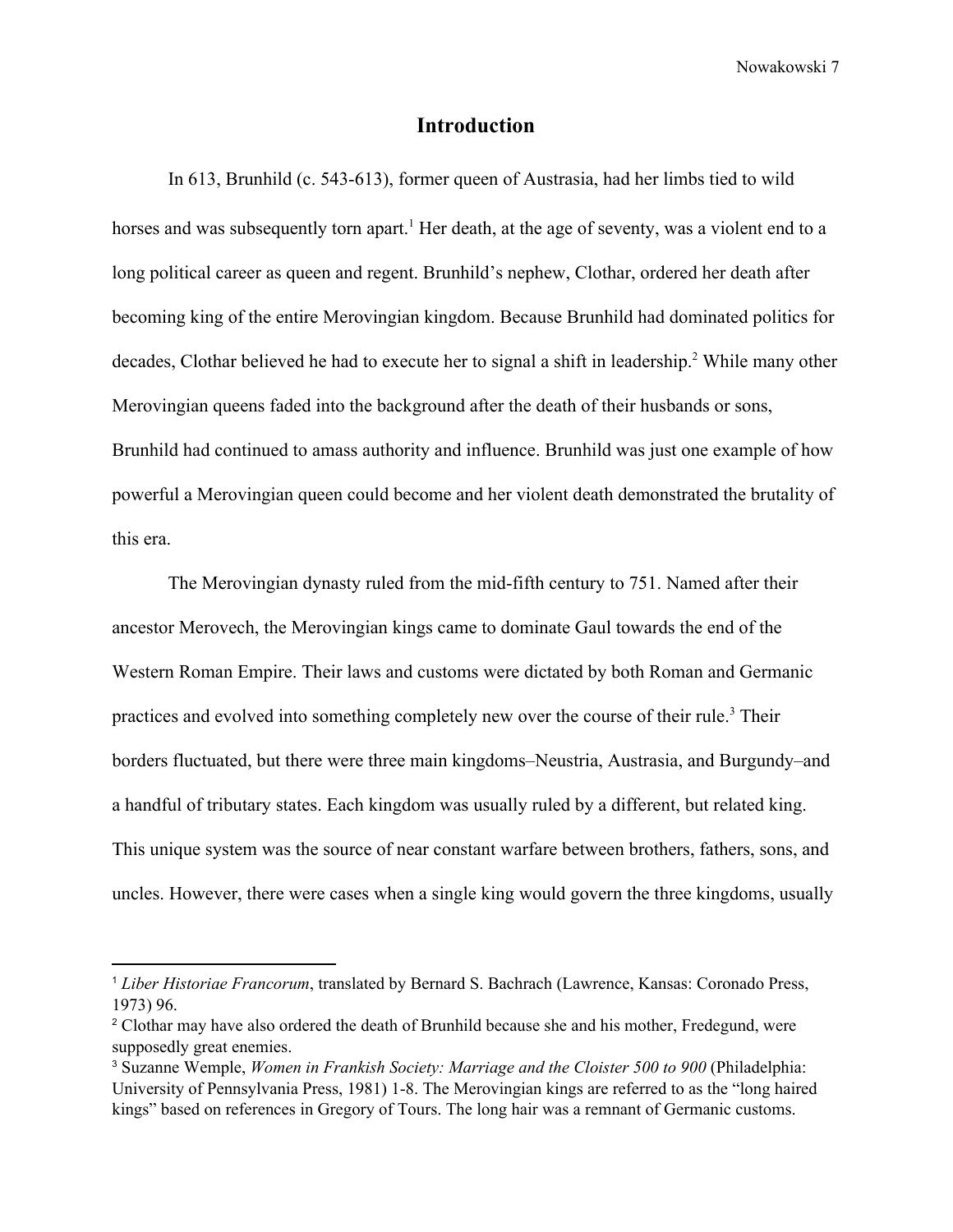after the death of his male relatives, as was the case with Clothar, son of Fredegund and Chilperic, who had become king of the whole territory in 613. Unlike later European monarchs, the Merovingian kings did not enforce the practice of primogeniture; if the Merovingian territory was ruled by one king, it would shortly be divided amongst his sons upon his death. Since all male relatives (not only sons) could have a claim to a part of the Merovingian kingdom, family squabbles often evolved into war. Based on the importance of military might due to their succession practices, Merovingian kings maintained the loyalty of their nobles through the distribution of treasure and gained the support of ecclesastical powers through patronage and appointments. The fates of religious authorities and secular kings were closely intertwined during this period. Another big player in the kingdoms were the mayors of the palace. The office emerged in the sixth century and its primary duty was to maintain the household of the king. However, the position evolved to become one of the most powerful in the kingdom, with the mayor of the palace becoming an important adviser to the king.<sup>4</sup> Another potentially important figure at court was the queen, but the power of the queen was determined by the woman herself. The queen's authority would be based entirely on her charisma, political skills, and choices.

Many aspects of Merovingian history remain understudied, but the most glaring gap is a comprehensive look at Merovingian queens. The women who comprised the groupings of wives, concubines, and queens were diverse, ranging from lowborn servants to foreign princesses. Unfortunately, many of their names and lives are lost to history, with only the extraordinary

<sup>4</sup> Mayors of the palace were highly influential and often ruled alongside the regent and her young son. It behooved the queen to be on good terms with the mayor of the palace. In the mid-seventh century, the mayor of the palace in Austrasia, Grimold, placed his own son on the throne after tonsuring the heir and sending him to Ireland. While his coup did not last long, the episode demonstrated the power of the mayor of the palace. In 751, the Merovingian dynasty was overthrown by their mayor of the palace, Pippin, who established his own dynasty, the Carolingians.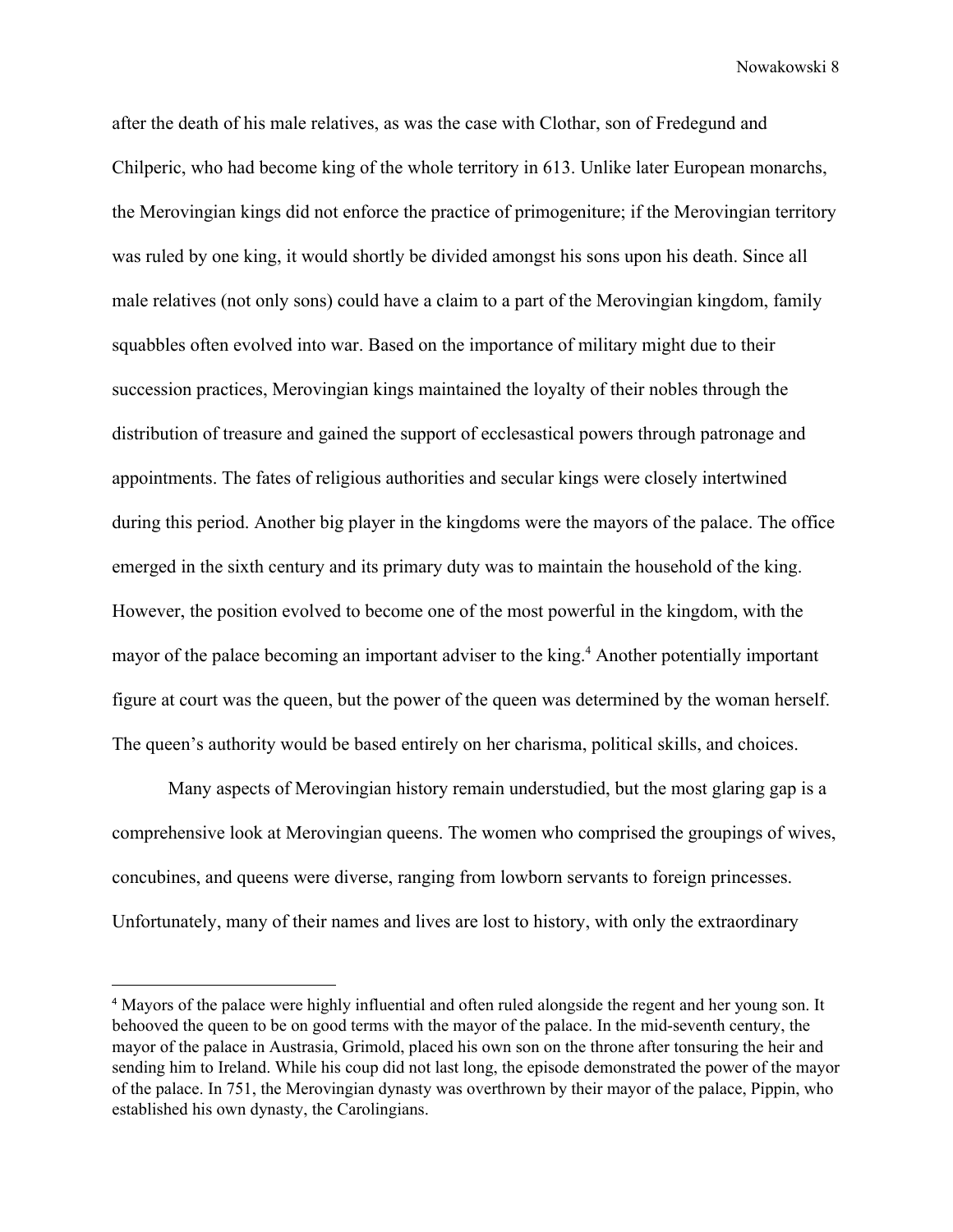women preserved in the historical record. My thesis therefore focuses on a few remarkable women within the small group of Merovingian queens. Some queens were briefly mentioned in primary sources, but beyond passing references, not enough information is available to be useful in my thesis.<sup>5</sup> Therefore, Clothild (c. 474-545), Radegund (c. 520-587), Brunhild (c. 543-613), Fredegund (c. 545-597), and Balthild (c. 626-680) are the stars of my thesis. From a close analysis of their marriages and relationships, I am able to extrapolate a pattern of queenship unique to the Merovingians. Unlike later queens, Merovingian queens were not consecrated or coronated.<sup>6</sup> The king's wife had the potential to be easily set aside for another woman and because queens were not coronated, they could easily be replaced. However, this precarious position also came with the potential to be one of the most powerful agents in the kingdom. Because the position of queen was not clearly defined, there were no real limits. Each woman who became queen had the potential to make the position her own, with no formal laws or customs regulating her position. The stabilization of her position was usually achieved by forming alliances with important noblemen and religious authorities, so the queen would have a strong support system, which could lead to regency. My thesis aims to explore the position of queen by looking at how a woman became queen, the opportunities for great authority in the religious sector, and the possibility of regency. Merovingian queens had the greater potential for power compared to later medieval European queens; when the Carolingians started creating a

<sup>5</sup> Queen Nantechild is a good example of this phenomena. Her marriage to Dagobert in the mid-seventh century is preserved in the *Liber Historiae Francorum* and Fredgar's *Chronicles*, but I decided to omit her in my discussion of queens because little besides her marriage is recorded. See Pauline Stafford, *Queens, Concubines, and Dowagers* (Athens, Georgia: The University of Georgia Press, 1983) for a more comprehensive discussion of Nantechild.

<sup>&</sup>lt;sup>6</sup> Kings were crowned and consecrated, but Merovingian queens did not have any ceremonies parallel to that of the king's.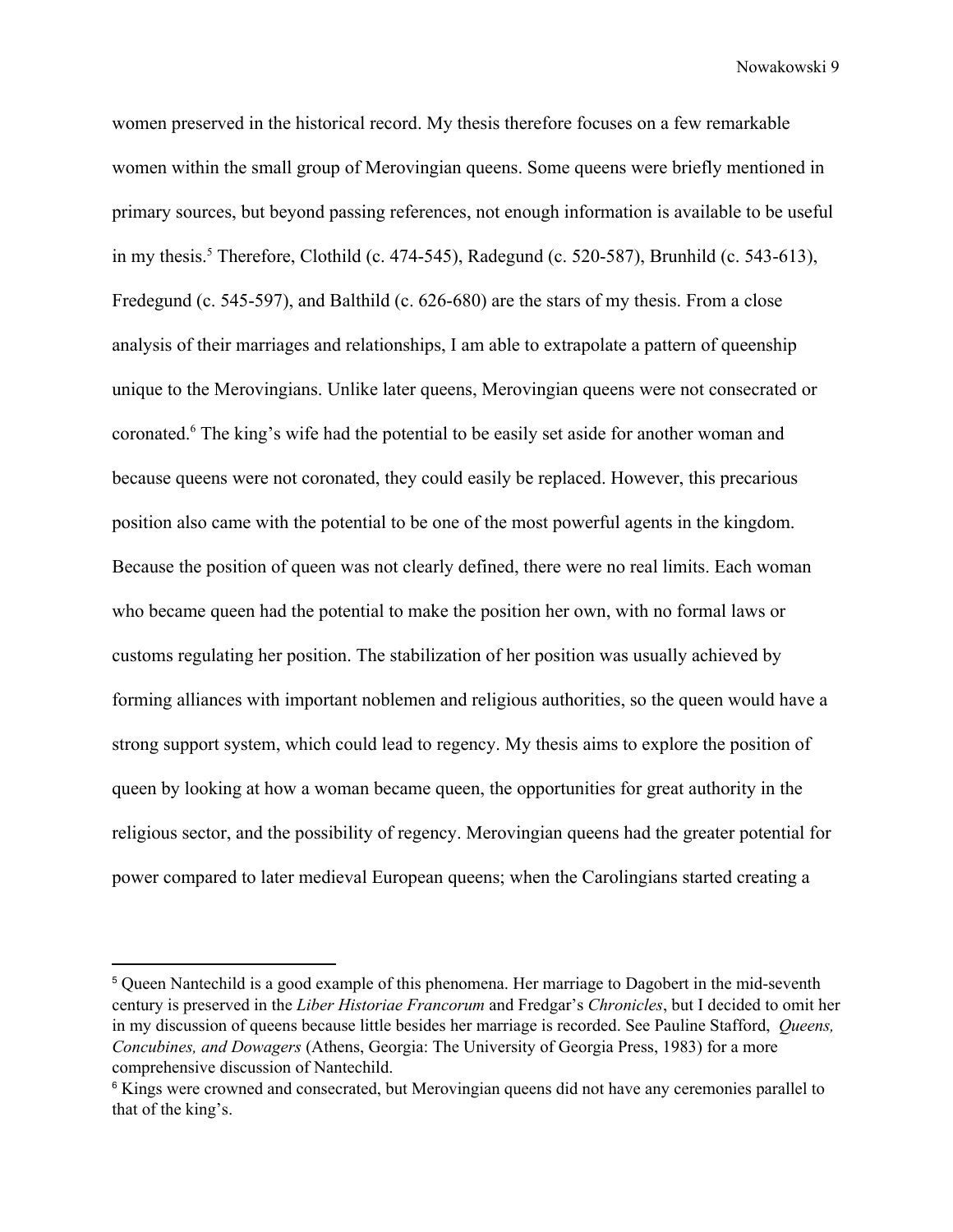more formal, consecrated role for the queen, the position lost the opportunities inherent in Merovingian queenship.

While some historians have looked closely at Merovingian queens, it remains an understudied subsection of an already understudied part of history. However, Merovingian historiography has a long history. Their successors, the Carolingians, were dismissive of their achievements and formulated a negative interpretation of the Merovingians that went unchallenged for hundreds of years. For centuries, there were no real investigations into the customs and unique aspects of Merovingian culture, just comparisons to the Carolingians, which found the Merovingians lacking. For most of the twentieth century, German and French scholars dominated scholarship on the Merovingians, but their writings were more often than not filled with biases: the French in favor of the Carolingians and the Germans for the Merovingians.<sup>7</sup> It was not until pioneers, like Ian Wood, Patrick Geary, Paul Fouracre, and Richard Gerberding that the anglophone study of Merovingian history emerged in the 1980s. What interested these historians was the desire to create a narrative political history of the Merovingians, a tall order due to the lack of surviving sources, and to move away from the overtly politicized writings of the early twentieth century. Wood and Geary specifically were interested in how the Merovingians marked a transition from Roman antiquity to the medieval era. These authors laid the groundwork that recent scholarship has continued to build on. But in their attempts to create a history of the dynasty, they neglected a large portion of the population: women.

Alongside these early works of Merovingian political history, a few scholars in the 1980s began considering Merovingian women: their role and status in the royal family, the institutions

<sup>7</sup> I unfortunately cannot read German or French so my understanding of early Merovingian scholarship is indebted to Patrick Geary and Ian Wood.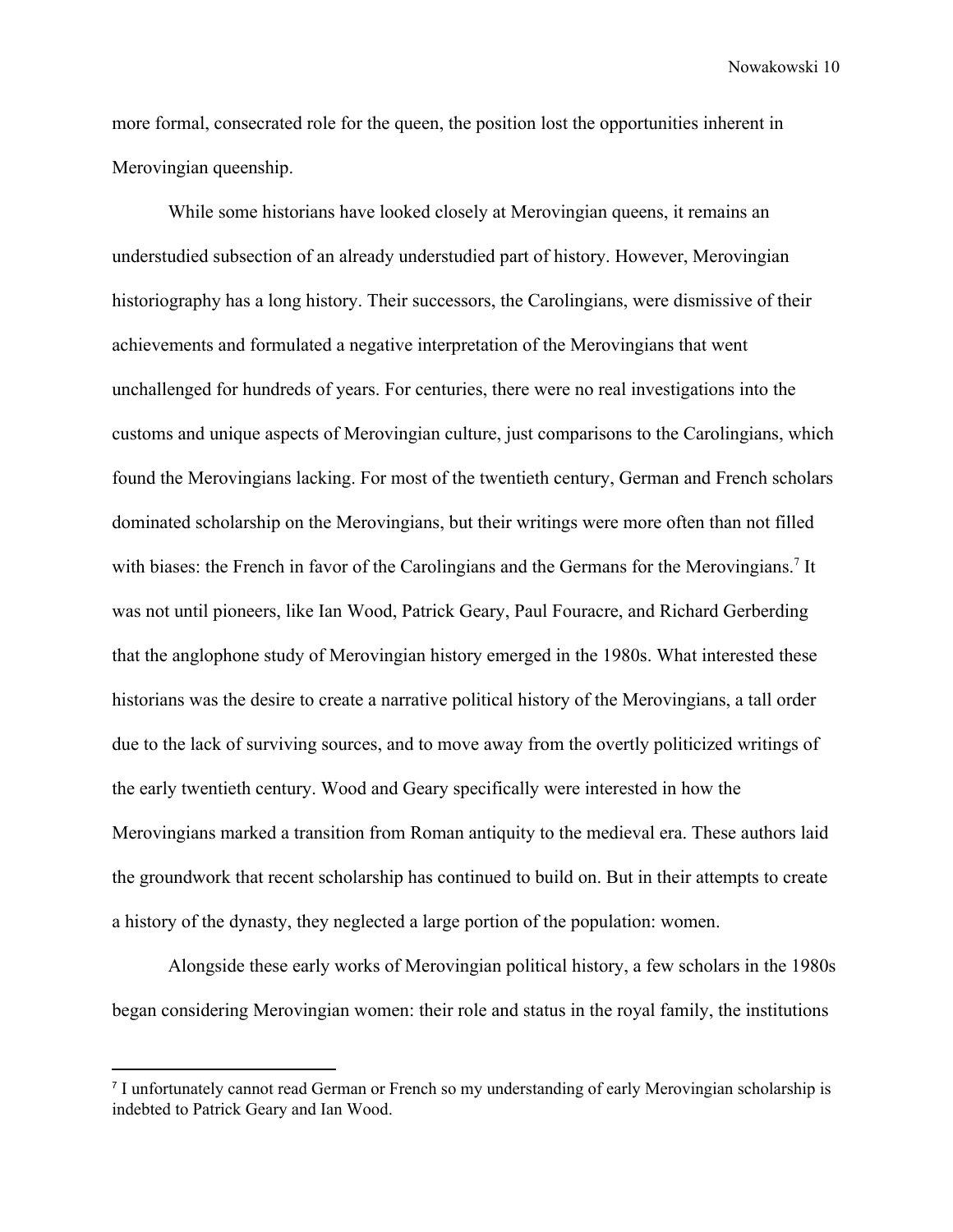of marriage and concubinage, and the contemporary or near contemporary perceptions of royal women. The scholarship on Merovingian women encompasses a variety of topics and asks different research questions, with little overlap and few works dedicated solely to the study of Merovingian queens. Pauline Stafford places Merovingian queens in a larger narrative of royal women in the early Middle Ages, while Susanne Wemple writes about both Merovingian and Carolingian royal and cloistered women.<sup>8</sup> Both are invaluable resources and touch on Merovingian queens, but neither Stafford or Wemple's dedicated focus is Merovingian queens. Janet Nelson, a prolific writer on women in the early Middle Ages, wrote about two Merovingian queens, Brunhild and Balthild, in a groundbreaking work. Still widely quoted in modern scholarship, the importance of Nelson's disentanglement of the careers of Brunhild and Balthild in her chapter, "Queens as Jezebels: Brunhild and Balthild in Merovingian History" can not be understated.<sup>9</sup> Only two queens are explored in Nelson's work, however, and her other writings, like Stafford, encompass a range of queens in the early Middle Ages. While Merovingian scholarship is indebted to Wemple, Stafford, and Nelson, there is still an opening for a comprehensive look at Merovingian queenship.

Scholarship on Merovingian women is diverse in topic, but it converges on discussions of polygyny. Many historians have looked at polygyny, which has obvious implications for the <sup>10</sup> study of women and family structure, but is especially important when looking at queenship. There is a consensus among scholars that Merovingian kings practiced polygyny. The discussion

<sup>8</sup> Stafford and Suzanne Wemple, *Women in Frankish Society: Marriage and the Cloister 500 to 900* (Philadelphia: University of Pennsylvania Press, 1981).

<sup>9</sup> Janet Nelson, "Queens as Jezebels: Brunhild and Balthild in Merovingian History," in *Politics and Ritual in Early Medieval Europe* (London: Hambledon Press, 1986).

<sup>10</sup> Polygyny is when one man has multiple wives.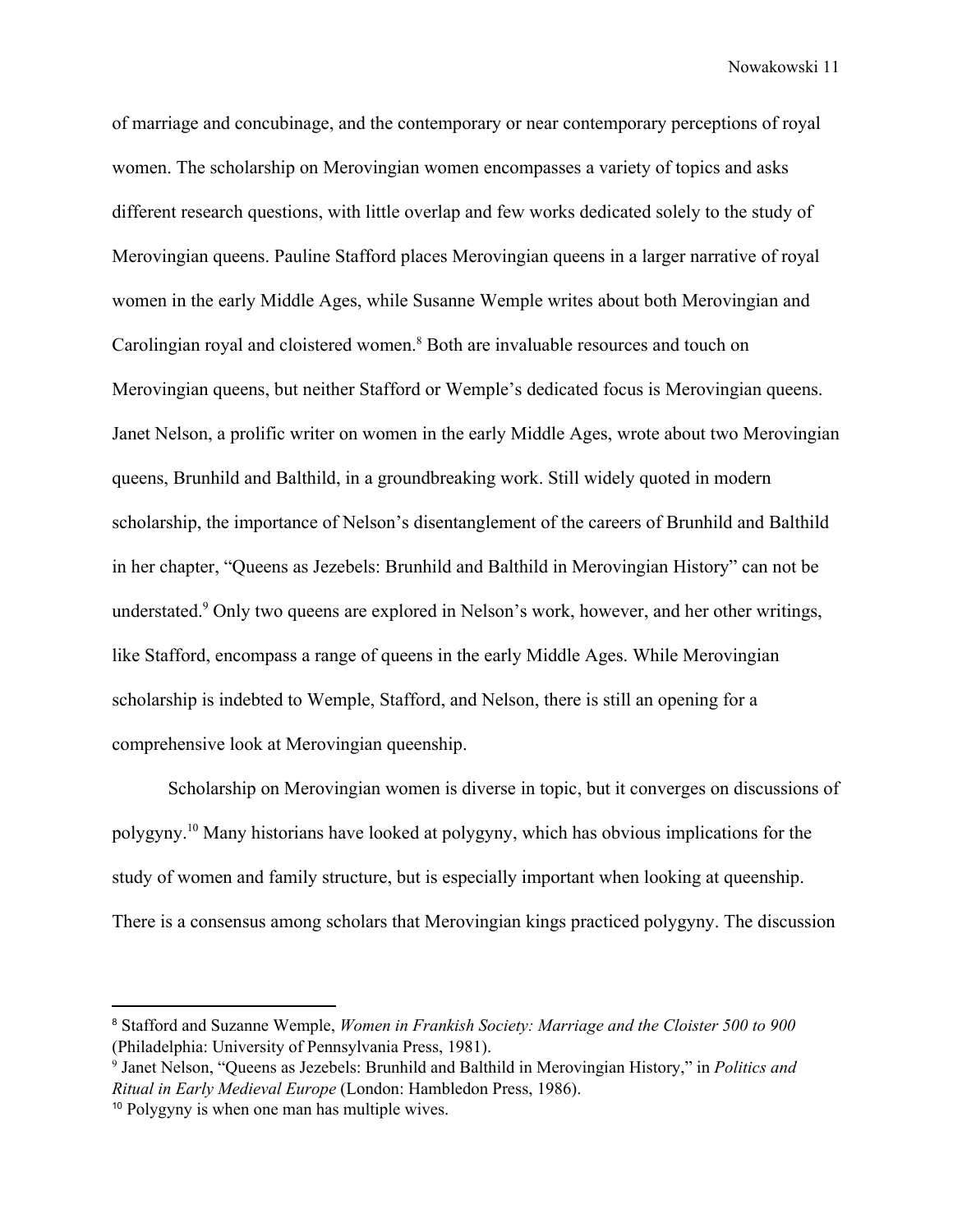of polygyny is important in the context of queenship because it raises questions regarding the difference between wives and queens and the role wives would play in the household. Historians' acceptance of polygyny is due to the most important primary source on the Merovingians, *The History of the Franks*, written by the contemporaneous bishop Gregory of Tours (c. 538-594). Gregory of Tours often alluded to kings having multiple wives at once, which has led many scholars to assert that the Merovingian kings practiced polygyny. Scholars like Wemple and Stafford write that polygyny was practiced by Merovingian kings<sup> $11$ </sup> This line of thinking went unchallenged for decades until Erin Dailey argued a different interpretation in her 2015 book, *Consorts, Concubines: Gregory of Tours and Women of the Merovingian Elite*. Dailey asserts that Gregory of Tours purposely was ambiguous when describing the marriage policies of the kings. She persuasively argues that Clothar, a king Gregory accused of practicing polygyny, was maligned elsewhere in Gregory's writing, thus the accusation of polygyny against a Chrisitian king could have just been slander.<sup>12</sup> While Dailey's logic is sound, it is difficult to definitively know whether or not the kings practiced polygyny. There were definitely multiple women surrounding the king, but whether or not they were all considered wives or just concubines is difficult to determine. Regardless of the women's official titles, the fact that there were multiple candidates around the king to be his favored wife and queen speaks to a level of intense competition at court. While the discussion of whether or not Merovingian kings practiced polygyny is an interesting and important one, the main takeaway is that there were always

<sup>11</sup> Wemple 38 and Stafford 74.

<sup>12</sup> Erin T. Dailey, *Consorts, Concubines: Gregory of Tours and Women of the Merovingian Elite* (Boston: Brill, 2015) 105-107.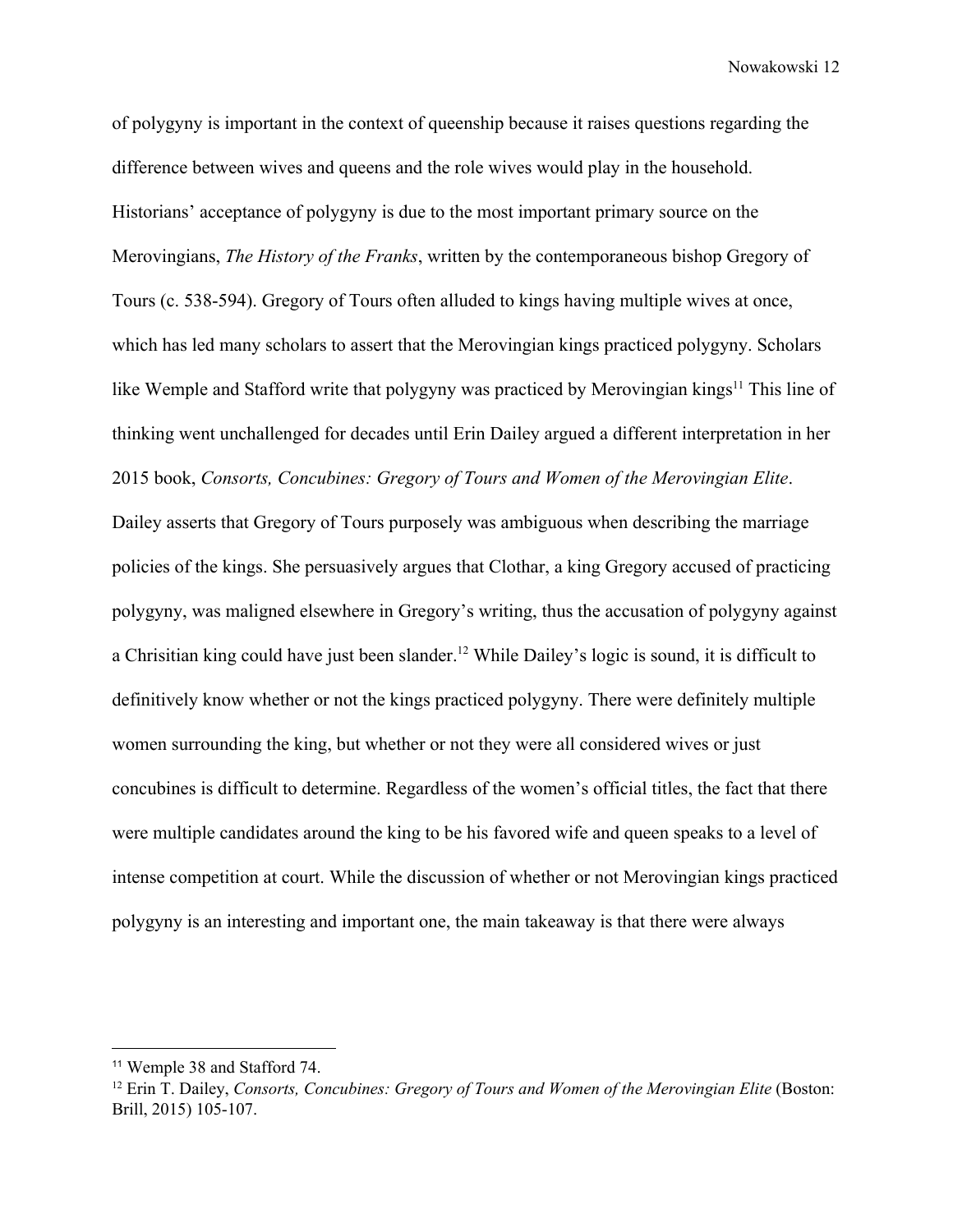multiple women at court competing for the attention of the king and one woman had to rise above her competition to be proclaimed queen.<sup>13</sup>

Within a larger discussion of foreign relations, scholars have also paid attention to the status and role of a foreign bride. Foreign in this context normally means a bride from Visigothic Spain or Thuringia, territories adjacent to the Merovingian kingdoms that were not wildly different culturally, only slower to adopt Chrisitainity, or in the Context of Spain, Catholicism. Historians assert that Brunhild and Galswinth, two Visigothic princesses who married Merovingian kings, were the fulcrums between the two states and part of a larger diplomatic policy.<sup>14</sup> However, in his dissertation on foreign brides, Ryan Crisp disagrees with the idea that foreign brides were chosen to form an alliance and argues instead that there was an emphasis on royal blood and wealth.<sup>15</sup> While Crisp does well to focus on reasons for choosing a foreign bride, wealth being an important factor, he does not address domestic, lowborn women as the other option for brides. Also because scholarship on foreign brides is usually in a context of a larger discussion of diplomacy, there is little attention given to how a foreign bride is treated in her new state and the acclimation process. More importantly, there is little discussion of how a foreign bride might differ as a queen compared to a former domestic servant.

<sup>&</sup>lt;sup>13</sup> It is not entirely clear in the sources how a woman would become queen because there was no formal ceremony to mark her ascension. However, the wives who were marked as queen were the ones who had the most supporters at court and the best power base, be it nobles or churchmen.

<sup>14</sup> See See Yaniv Fox, "The Language of Sixth-century Frankish Diplomac," in The Merovingian Kingdoms and the Mediterranean World: Revisiting the Sources, edited by Stefan Esders, Yitzhak Hen, Pia Lucas, and Tamar Rotman (London: Bloomsbury, 2019) 73 and Anna Gehler-Rachůnek, "East and West from a Visigothic Perspective: How and Why Were Frankish Brides Negotiated in the Late Sixth Century?" in The Merovingian Kingdoms and the Mediterranean World: Revisiting the Sources, edited by Stefan Esders, Yitzhak Hen, Pia Lucas, and Tamar Rotman (London: Bloomsbury, 2019) 33. <sup>15</sup> Ryan Crisp,"Marriage and Alliance in the Merovingian Kingdom, 481-639" (PhD diss., Ohio State University, 2003), iii.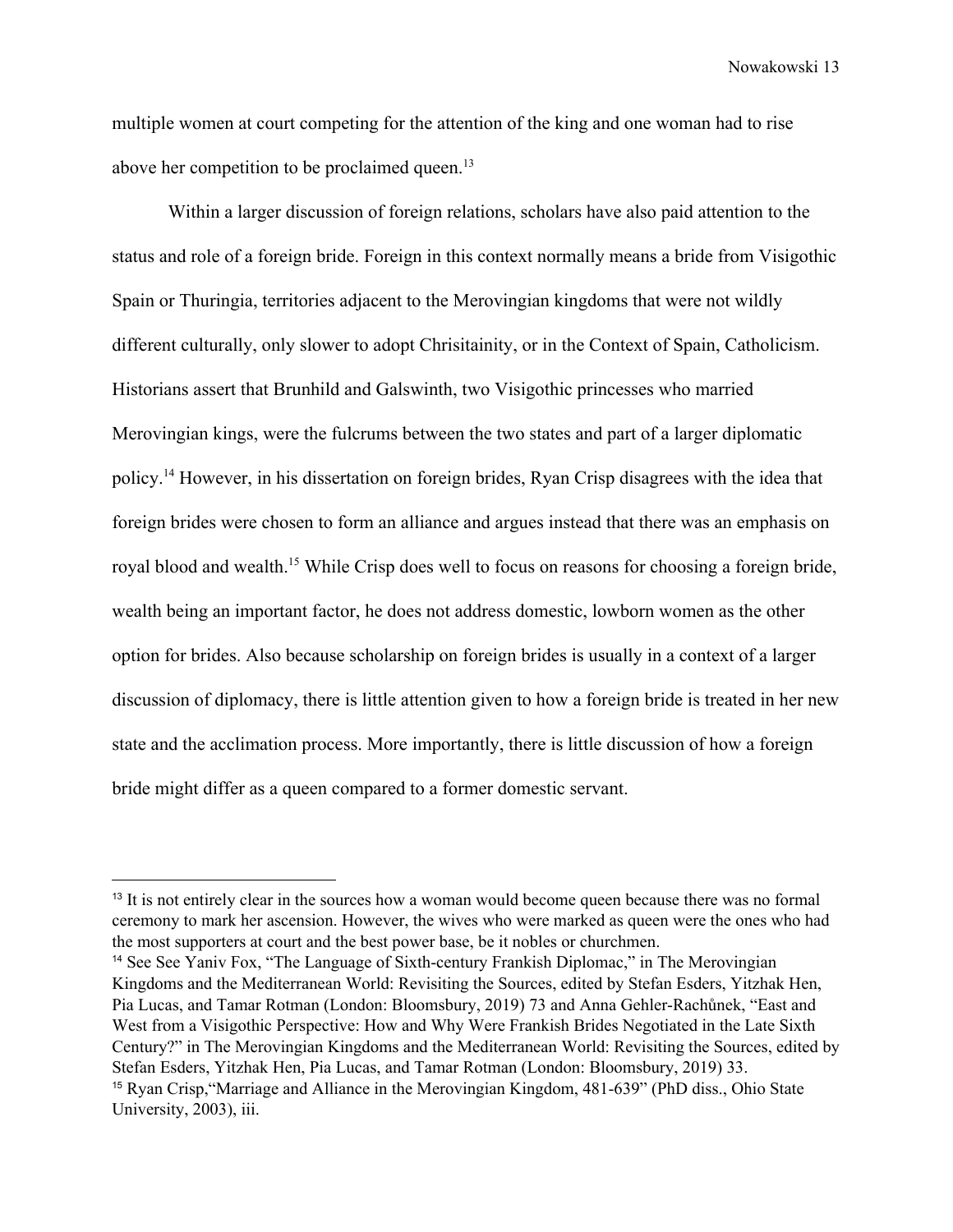Another focus of scholarship is hagiographies, where the study of medieval women and the Merovingians converge, but is again somewhat tangential to the study of Merovingian queens. There was an interesting phenomenon of certain Merovingian queens becoming revered as saints and having their own *vitae*. Scholarship on hagiographies often focuses on female saints in the Middle Age more generally, with the treatment of Merovingian queen saints included in a wider narrative. The study of hagiographies is interesting on its own, but especially the differences between male and female saints' *vitae*. Often, there is a "softening" of religious female authority, which is achieved through a language focused on domesticity.<sup>16</sup> While there is a marked difference between the *vitae* of male and female saints, hagiographies of queen saints is another separate category. The effort to soften a queen's image was apparent in the *vitae* of Clothild, Radegund, and Balthild and the task of balancing their worldly affairs as queen with the usual formula and tropes of female saints' *vitae* posed a challenge to their hagiographers. Balthild especially was an active queen and regent, who dabbled in church appointments. Lynda Coon in her article, "Civilizing Merovingian Gaul: The Lives of Monegund, Radegund, and Balthild" writes that Balthild's hagiography tackled her controversial political career by "subordinating [her] worldly authority to her domestic piety."<sup>17</sup> The study of female *vitae* is interesting in its own right, but Merovingian queens' *vitae* show a certain path queens could take to substantiate their precarious position; thus it is important to focus on hagiographies of queens as a distinctive genre. One possible sector in which queens could wield great influence was religion, with patronage and ecclesiastical appointments. Studies of Merovingian queen saints

<sup>16</sup> Lynda Coon, "Civilizing Merovingian Gaul: The Lives of Monegund, Radegund, and Balthild," in *Holy Women and Hagiography in Late Antiquity*, (Philadelphia: University of Pennsylvania Press, 1997) 141. <sup>17</sup> Coon, 136.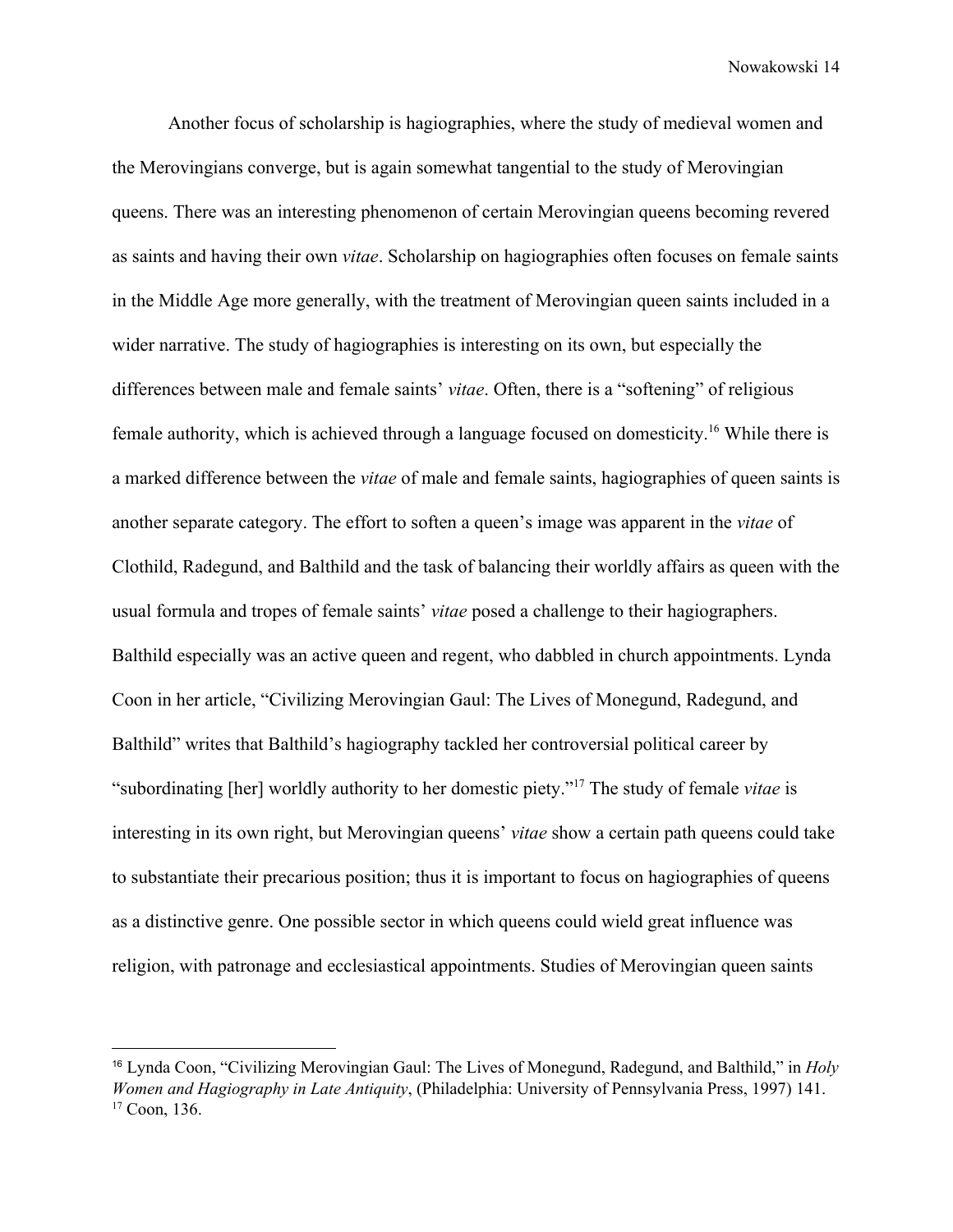help create a fuller picture of the authority they could wield, over religious matters specifically, and their *vitae* help answer questions about a queen's daily life and role at court.

Anglophone scholarship on the Merovingians is fairly new, only having started in the 1980s. The group of scholars is rather small and the lack of primary sources means many unanswered questions. However, there have been sufficient strides now in scholarship to create a complete narrative history of the Merovingians and to study them out of the shadow of their successors, the Carolingians. While scholarship has dealt with Merovingian women to different extents, but what is still missing is a comprehensive study of queens and this thesis aims to fill this gap. Although no new sources have been discovered, I will be focussing on different aspects of the surviving sources, mainly the life and career of the queen. The main primary sources I use are Gregory of Tours' *The History of the Franks*, Fredegar's *Chronicle*, the anonymous *Liber Historiae Francorum*, hagiographies, and various letters. Each source comes with its own challenges and biases, which will be addressed in the individual chapters. This thesis will use these primary sources to trace the careers of a few, extraordinary queens. Not every queen was successful in creating a sphere of influence, and I have chosen to discuss the queens who are the most well preserved in the primary sources and whose careers show the great potential for power inherent in Merovingian queenship.

I develop this analysis over the course of three chapters. The first chapter will examine how a woman became the queen. The choice of queen was at the discretion of the king. However, he could just as easily choose to marry a servant as a foreign princess. Status at birth did not predict how powerful a consort could be, with a foreign princess, Brunhild, and a former concubine, Fredegund, both able to reach the same level of influence and support from nobles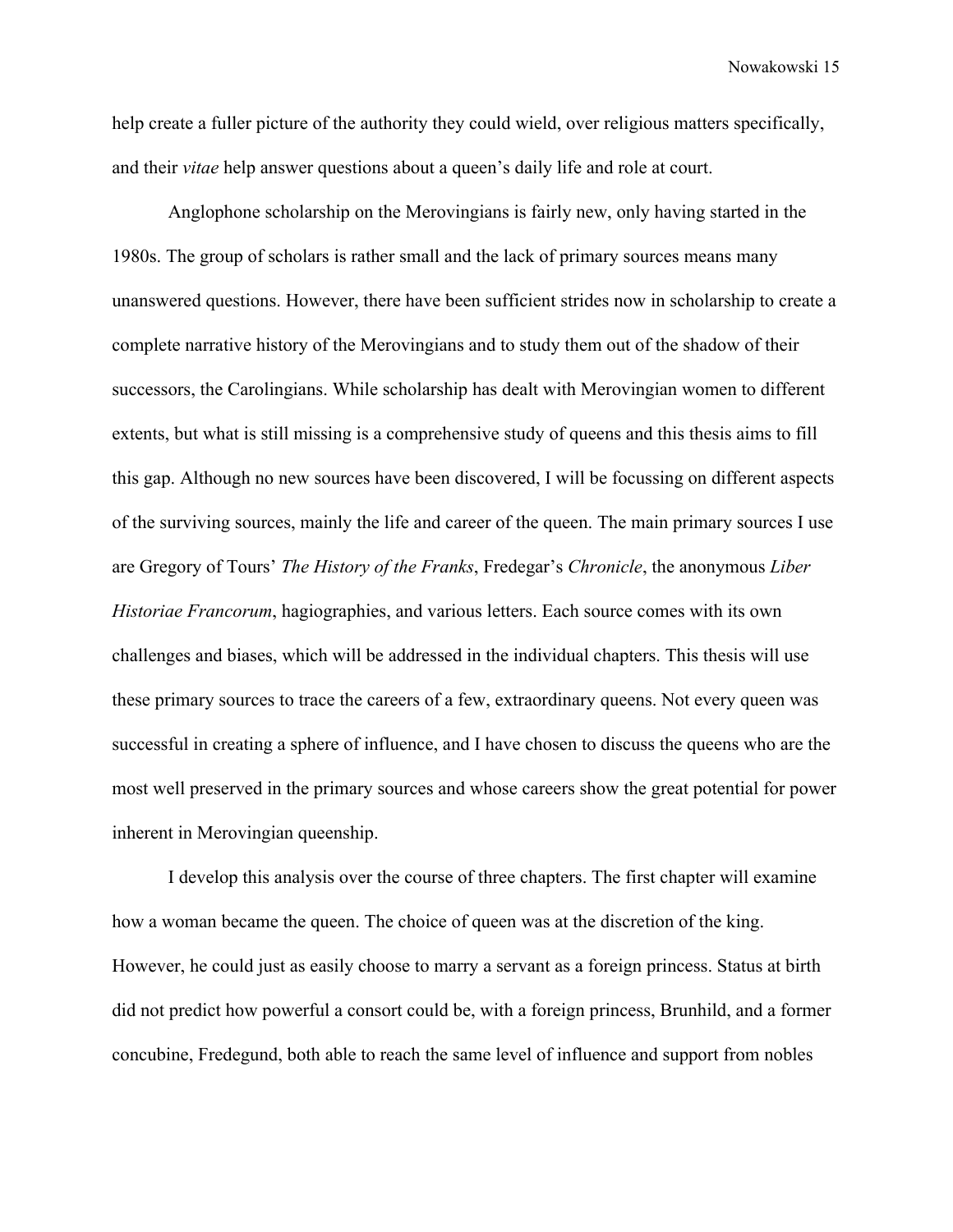and churchmen. After being made queen, it was entirely up to the woman to maintain her position as there were usually other women lurking on the sidelines. The chapter will also closely examine the terms wife, concubine, and queen in Gregory of Tours' writing and how his usage of each term reflected his opinion of the woman. Finally, the first chapter will discuss how a queen could maintain her position, specifically through the control of treasure.

My second chapter analyzes queens and religion. There were three Merovingian queens who became saints, Clothild, Radegund, and Balthild. I argue that there is a direct line of continuity between the queen saints and I demonstrate this progression by examining important similarities in their careers. All three women relied on treasure and the help of religious authorities. Not every Merovingian queen became celebrated as a saint, although even those who did not become a saint, like Brunhild, also formed close alliances with the clergy. The second chapter, overall, will examine the close relationship between queens and the Church.

My third and final chapter will examine the possibility of regency. Queens could only become regents if their husband died before them and their son was underage. No source closely outlined the path to become regent, but it was clearly important to have the support of noblemen and a good relationship with the mayor of the palace. While there were a few examples of regents, the two who best exemplify the powers of the regent were Brunhild and Fredegund. Regency was not a possibility for every Merovingian queen, but the position of regent had the potential for the greatest power because she was in effect ruling the state with the assistance of the mayor of the palace, noblemen, and churchmen.

This thesis will closely chart the careers of important Merovingian queens and demonstrate the ways in which they solidified their position at court. The position of queen was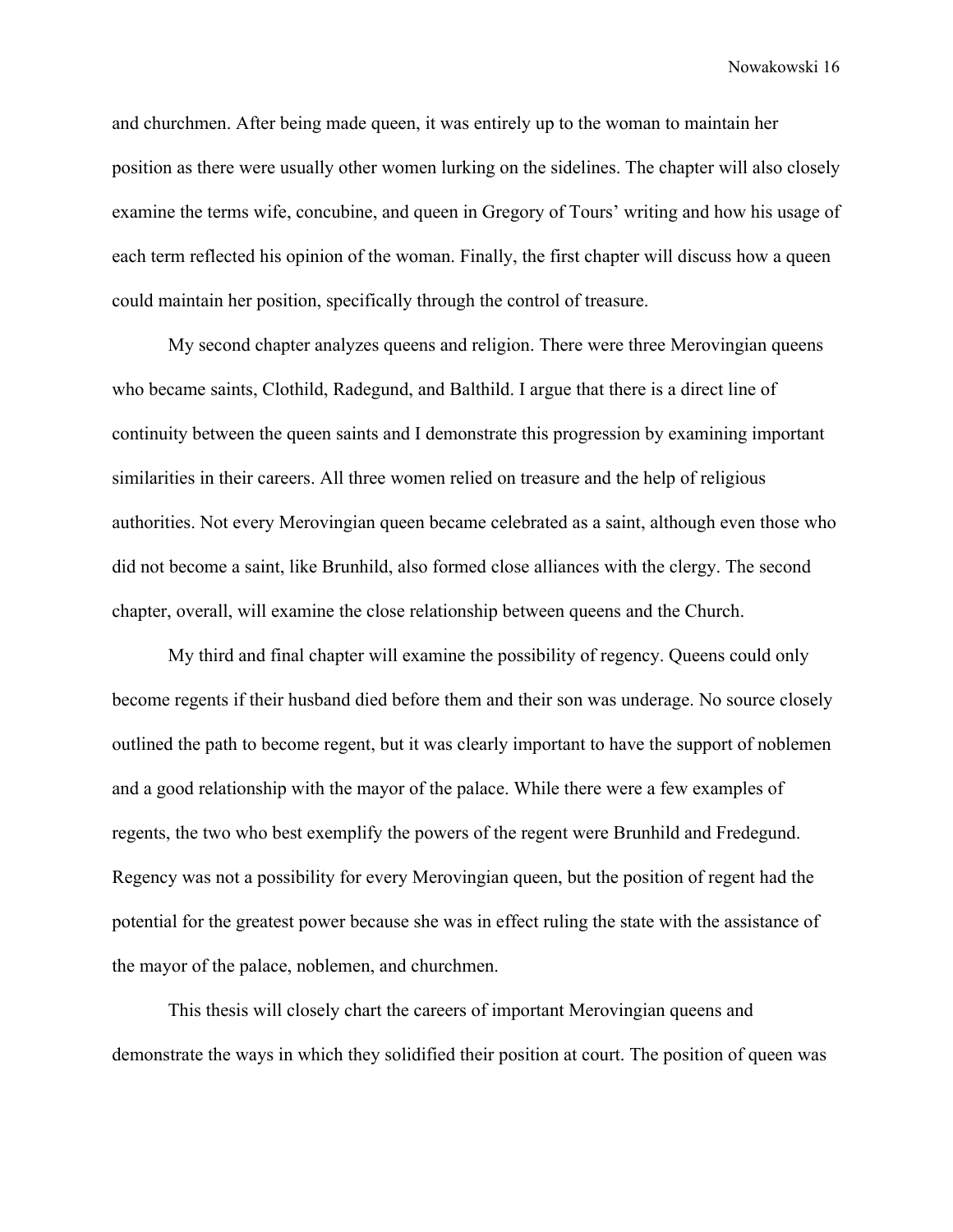not secure, so the queen could be easily replaced. However, because the position was not formalized or even clearly defined, there were no limits on what a queen could or could not do. There were no strict standards that a queen had to follow, so she could shape the position however she was able. Once a queen established a strong base, with access to treasure and alliances with nobles and religious authorities, she could become one of the most powerful players at court by influencing ecclesiastical appointments, signing treaties, and deciding the fate of the kingdoms. Unfortunately, this age of great freedom for a queen would come to an end when the Carolingians succeeded the Merovingians. The influence and power the Merovingian queens could wield was unrivaled by later dynasties.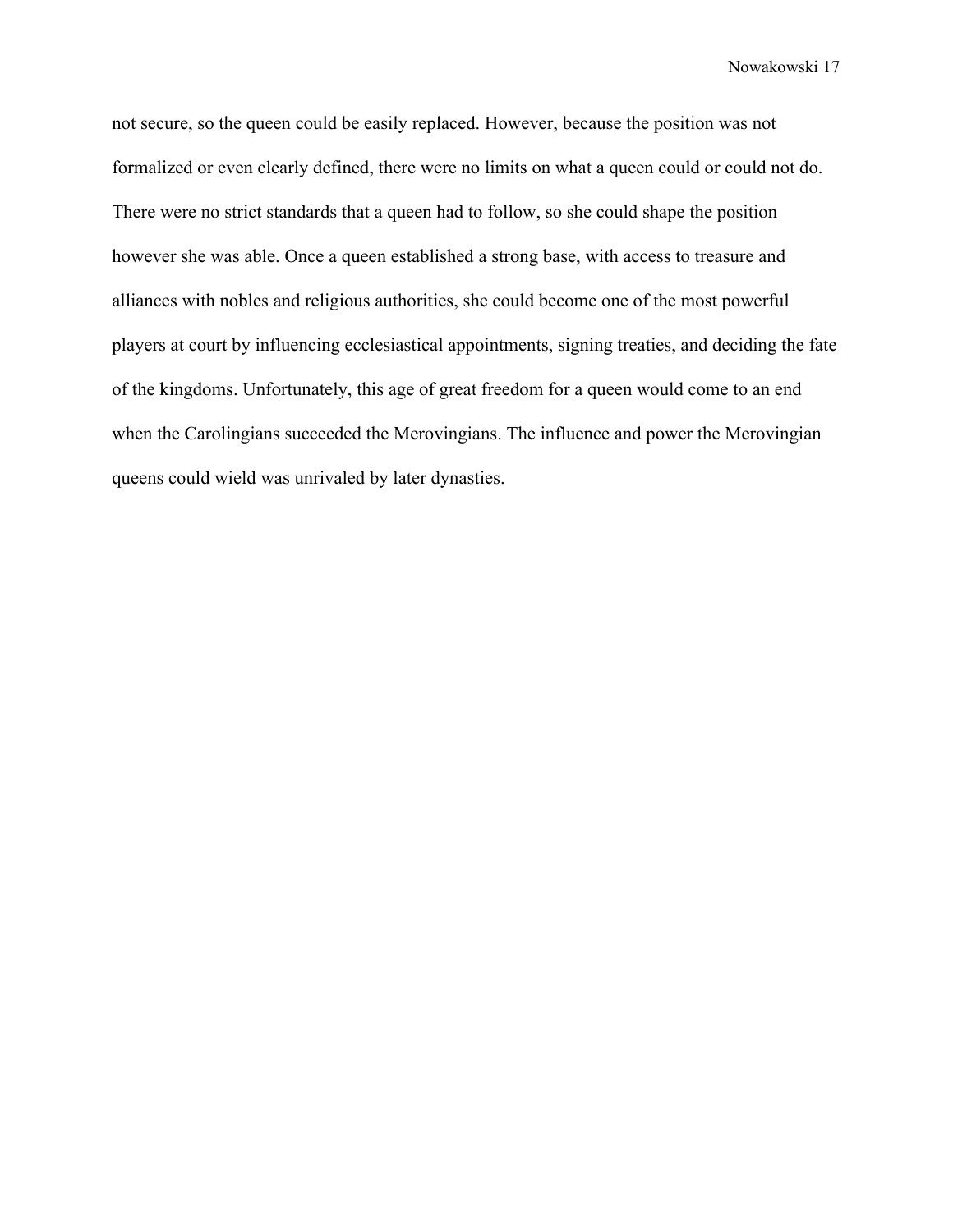# **Chapter 1: The Makings of a Merovingian Queen: Slave, Concubine, or Princess**

Merovingian queens came from a variety of social backgrounds. Former slaves, concubines, and princesses all went on to become Merovingian queens and their success in the position was not automatically determined by their status at birth. It is somewhat difficult to define a clear and coherent royal Merovingian marital policy because who the king married was entirely up to him. There were benefits both for marrying a wealthy princess and a lowborn woman. For the former, she would bring wealth, connections, and perhaps even a claim to her natal land. Marrying a lowborn woman, conversely, served as a statement that the king did not need the benefits of a foreign bride and his reign was stable enough to not need outside help. One thing that linked the foreign princess and the lowborn consort was that they both were at the mercy of the king, at least initially. Even though the foreign princess had powerful relatives, they were outside of the Merovingian kingdom and the lowborn wife would have no powerful relatives at all. Becoming a Merovingian queen was entirely dependent on the whim of the king. The king chose who to marry and elevate to queen, selecting either a foreign princess or a lowborn woman based on his political needs. The woman's status only mattered in so far as which political statement the king wanted to make. The choice of queen was entirely at the discretion of the king, but it was up to the woman herself to stay queen and to make the position her own.

Compared to later medieval European royal marriage practices, the Merovingians were in a league of their own. In addition to Merovingian kings marrying lowborn women, some practiced polygyny (supposedly) and had concubines. Both practices contradicted their Christian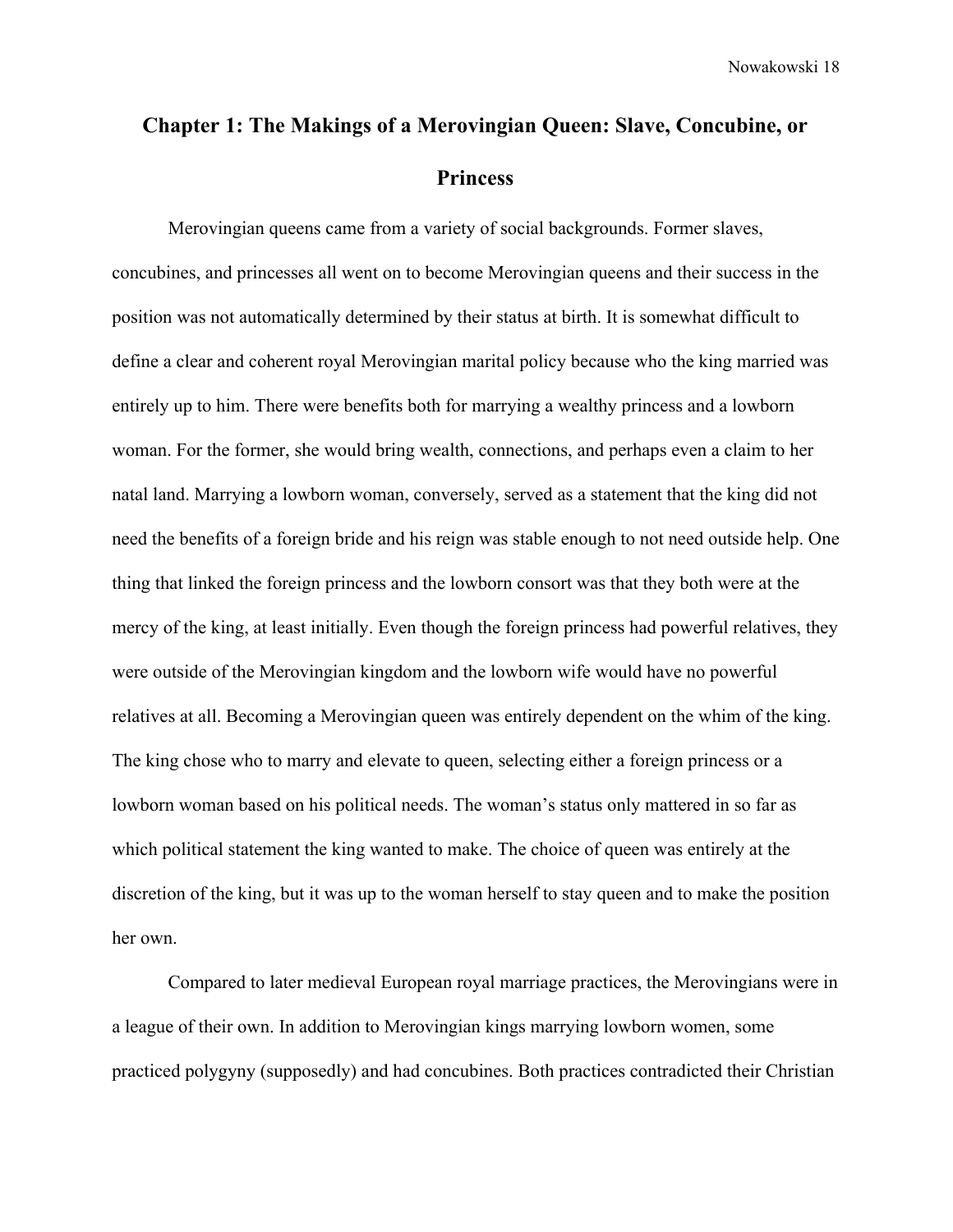beliefs, which propelled Gregory of Tours to write quite negatively about some Merovingian kings. This chapter will consider the practice of polyngy and concubinage and outline the Merovingian king's marriage options. I will also examine Gregory of Tours' use of the terms, wife, concubine, and queen. Even though Merovingian queens came from every strata of society, their social status did not predict how powerful they could be as queens. What determined their success were the relationships they formed and the opportunities they took advantage of. Because there was no special ceremony for the queen, there was no clear, formal difference between the wife and the queen. There was also no clear cut line between concubine and wife. The latter would be married to the king, but it is not always explicit in the sources who was formally a wife and who was just a concubine. What is clear was that there were always multiple women around the king, wives or concubines, but the queen was elevated above the role of just a common wife. The women the sources referred to as queens–like Clothild, Fredegund, Brunhild, and Balthild–were wives of the king who separated themselves from other women at court through a calculated use of treasure and the formation of close alliances.

The main source on the Merovingians is Gregory of Tours' *The History of the Franks*. Over the course of ten books, Bishop Gregory of Tours (c. 538-594) covered important historical events starting with Creation and ending in 591. While he wrote about a great number of topics, such court intrigues, miracles, and wars between the Merovigian kings, nowhere in his writings did he clearly outline what royal marriage ceremonies entailed or what marriage really looked like; instead, he gave his opinion on many contemporary royal couples and demonstrated the ways some Merovingian kings did not adhere to Christian marriage customs. Gregory of Tours was a bishop and had a clear vision on what Christian marriage should look like, which included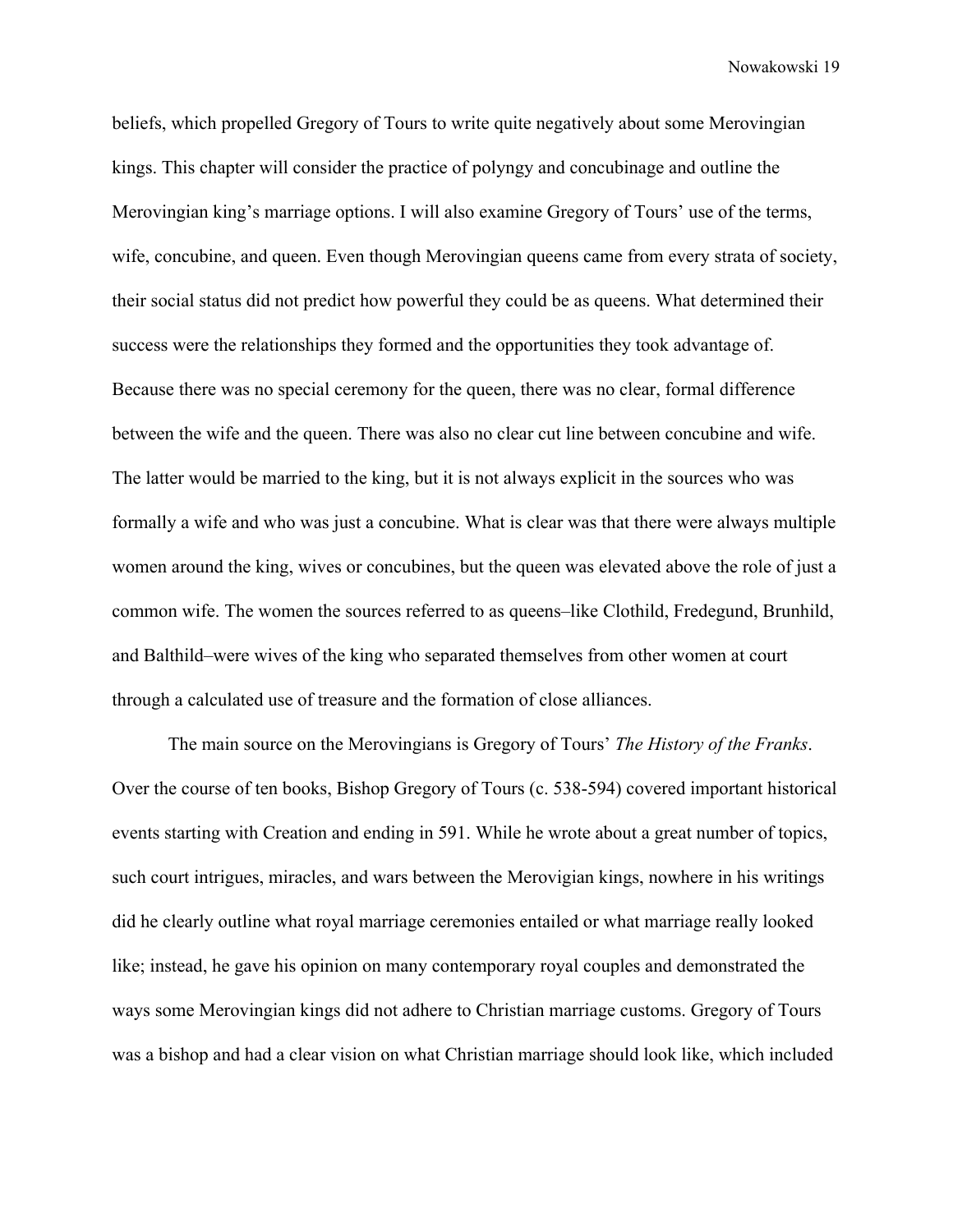monogamy. A slew of Merovingian kings struggled with the concept of monogamy, but whether or not the kings had multiple wives, and were therefore polygynists, or just happened to have multiple concubines is debated amongst scholars.<sup>18</sup> When describing the king's consorts, Gregory clearly preferred the queens who were princesses and slighted the lowborn women. The status of the queen mattered morally to Gregory, even if it did not to the king. Historian E.T. Dailey writes that Gregory tried to link the poor, in his opinion, marital policy practiced by the kings with the civil unrest during the late  $500s$ .<sup>19</sup> To put it another way, according to Dailey, Gregory of Tours cited the kings' marriages to lowborn women as the reason for the near constant wars between the Merovingian kings.<sup>20</sup> Gregory of Tours also had political motivations when writing. Austrasia and Neustria were rivals, and Gregory favored the Austrasian rulers, Sigibert (c. 535-575) and Brunhild (c. 543-613) because Sigibert had approved Gregory's election to the Tours bishopric. In many ways, Gregory's commentary on the king's wife served as a critique of the king himself. While Gregory also openly criticized the kings directly, commenting on their choice of bride added a second layer of critique. The manner in which Gregory described royal marriages demonstrated a clear agenda and reflected Church values.

Merovingian marriage customs were influenced by both Germanic traditions and Roman civil law. When Clovis (c. 466-511) fashioned the Merovingian kingdom in the late fifth century, he began a process of assimilating some Roman and Germanic customs, which created

<sup>&</sup>lt;sup>18</sup> There is a difference between polygamy and polygyny. The latter is when one man has multiple wives and the former is not gendered and just refers to the practice of having more than one spouse.

<sup>19</sup> Erin T. Dailey, *Consorts, Concubines: Gregory of Tours and Women of the Merovingian Elite* (Boston: Brill, 2015) 87.

<sup>&</sup>lt;sup>20</sup> This was not entirely true. Sigibert married a foreign princess with the support of Gregory of Tours, yet Sigibert was actively engaged in war with his brothers.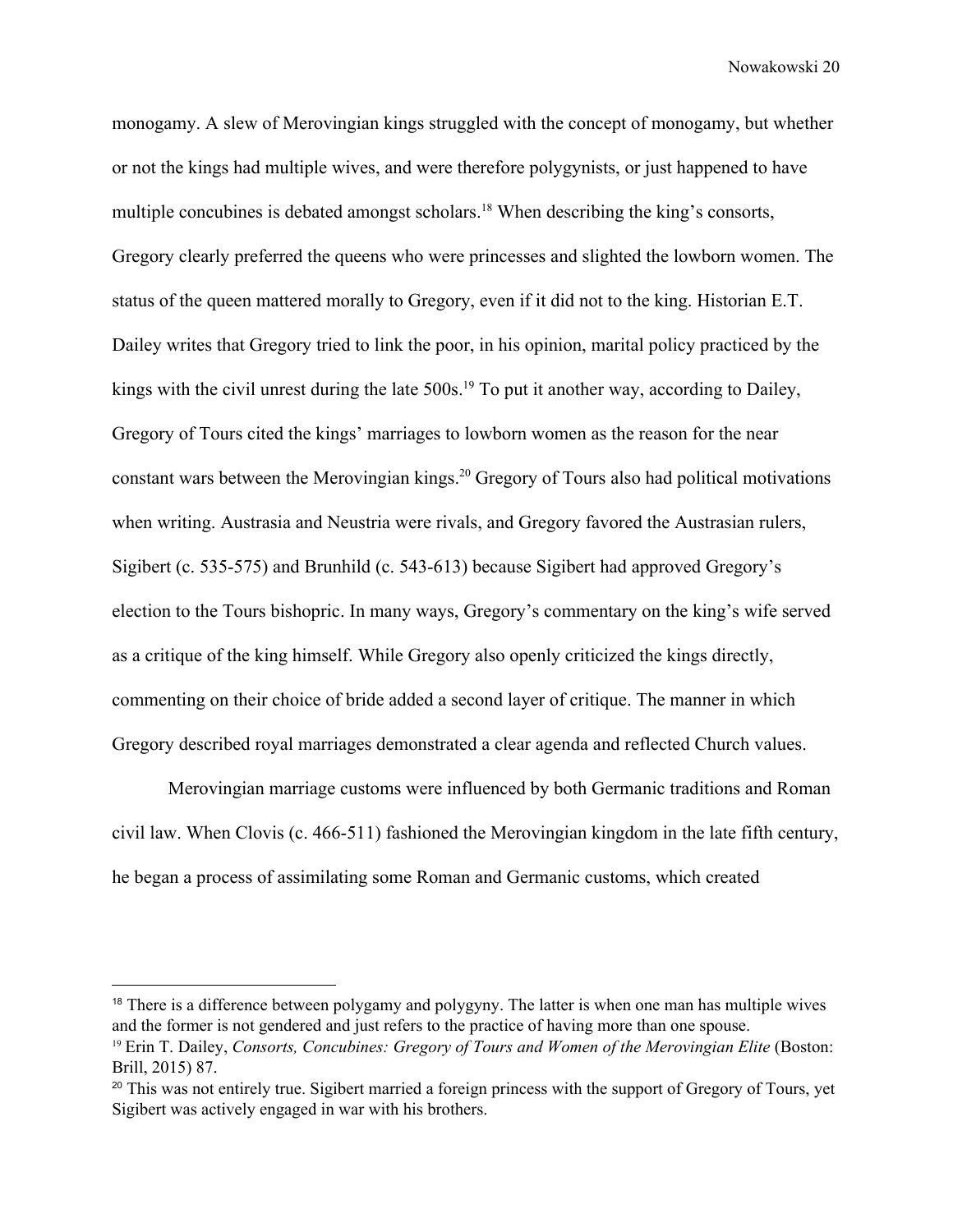something entirely new.<sup>21</sup> Before the Merovingians, there were three types of Germanic marriages: capture (*Raubehe*), purchase (*Kaufehe*), and mutual consent (*Friedelehe*).<sup>22</sup> However, these practices evolved, with marriage by capture eventually being outlawed by King Childebert (c. 570-595) at the end of the sixth century.<sup>23</sup> The Romans had two marital practices, *sine manu* and *cum manu*. The former was when, even after a Roman woman married, she still remained under the influence of her family, while the latter marked a transfer of authority from father to husband. *Sine manu* marriages were not recognized under the Visigoths or the Burgundians.<sup>24</sup> In theory marriage by mutual consent and the custom of *cum manu* were practiced by the Merovingians.<sup>25</sup>

The king and the aristocracy had different marital practices, including the age at which they married and their choice of spouse. Noblemen's daughters were usually married by fifteen, after being betrothed for a couple of years. Unlike the Romans, aristocratic Merovingian men also married in their mid-teens.<sup>26</sup> Merovingian princes, however, usually did not marry until they became kings, amusing themselves with concubines in the meantime.<sup>27</sup> It was all together possible though for the prince to eventually marry his concubine once he became king, especially

<sup>21</sup> Suzanne Wemple, *Women in Frankish Society: Marriage and the Cloister 500 to 900* (Philadelphia: University of Pennsylvania Press, 1981) 9.

<sup>22</sup> Wemple, 12.

<sup>23</sup> Wemple, 34.

<sup>24</sup> Wemple, 31.

<sup>&</sup>lt;sup>25</sup> The practice of polgamy may have been influenced by Roman customs. Pauline Stafford writes, "in Merovingian Frankia the riches provided for the ruling dynasty by booty, and the vestiges of Rome may have fostered polygamous practices" Pauline Stafford, *Queens, Concubines, and Dowagers* (Athens, Georgia: The University of Georgia Press, 1983) 72.

<sup>26</sup> Wemple, 32.

<sup>&</sup>lt;sup>27</sup> However, a Merovingian prince may have chosen to marry when his father was still alive in order to make a play for the crown. If he did this, he would need to choose a wealthy and well connected wife. One example is Merovech, son of King Chilperic, who decided to marry his widowed aunt, Brunhild, to try to make a play for the Austrasian throne. Stafford, 35.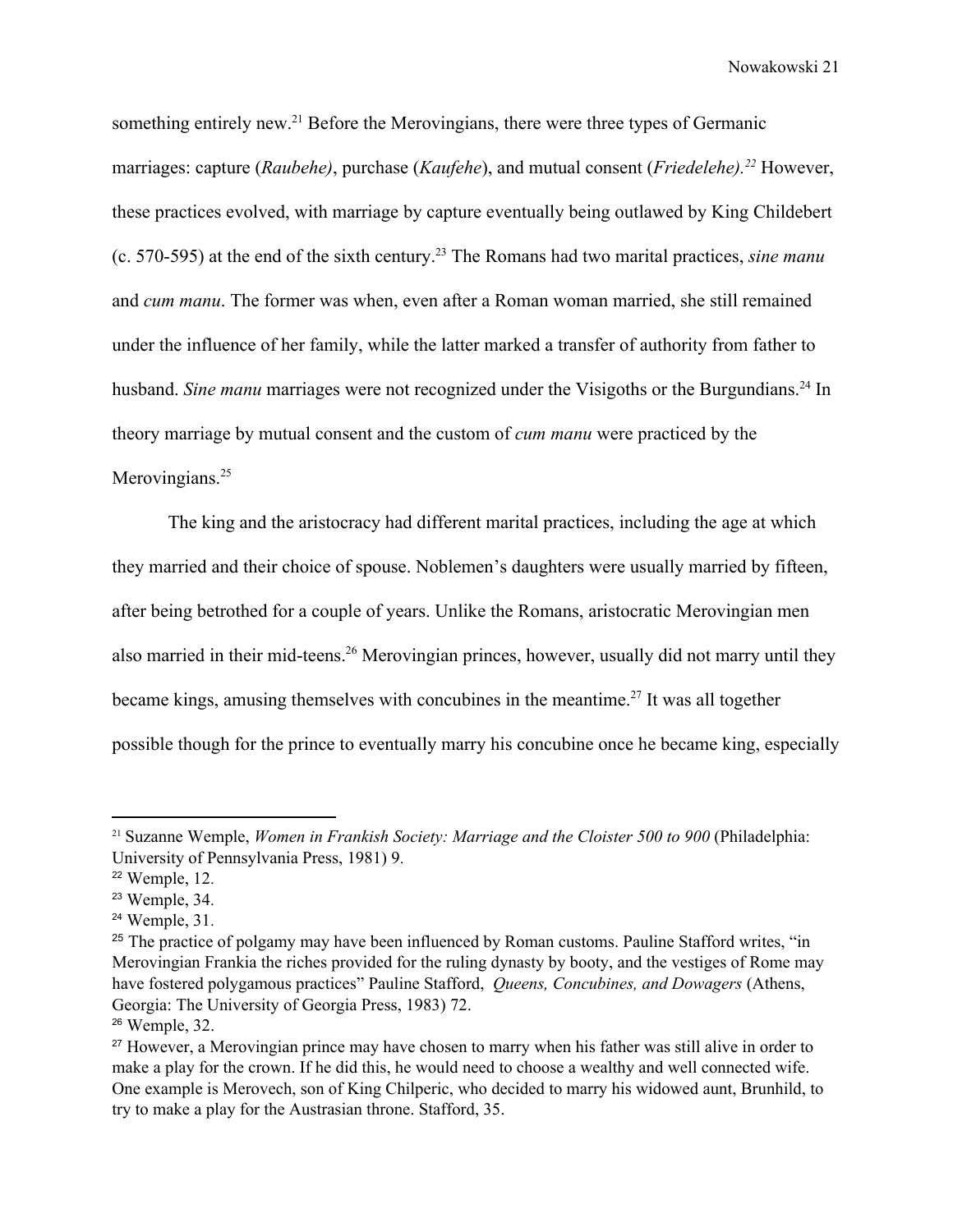if she bore him a son. Merovingian kings often broke with the traditions that constrained their noblemen, marriage being one of them. While the aristocracy usually married within their own class, kings were not bound by the same considerations and would just as easily marry their inferior as their equal. Another striking difference between the aristocrats and the king is that the latter may have practiced polygyny.

Early Merovingian scholarship accepted that the Merovingian kings were polygynous, but that line of thinking is now being challenged. In Gregory of Tours' writing, he often alluded to kings having multiple wives at once, like both Clothar and Chilperic, two great villains in his work. Although, given Gregory of Tours's view on the superiority of traditional Christian monogamous marriages, he may have been trying to vilify the kings. It is clear that both Clothar and Chiperic had multiple wives, but Gregory accused both of polygyny, when in fact, they may have had a wife, repudiated her, and then remarried. Due to the imprecise nature of Gregory of Tours' use of wife and concubine, many scholars debate over the possibility of polygyny. Susanne Wemple, in the 1980s, argued that "as long as there were no strict requirements for the legalization of unions and legitmization of children, polygyny continued unabated in the [Merovingian] royal family."<sup>28</sup> Two years later, another female historian, Pauline Stafford, came to the conclusion that the kings may have had multiple wives and just favored one at a time, and this practice should still be considered polygyny.<sup>29</sup> In direct contrast to years of scholarship before her, E.T. Daily asserts that Merovingian kings had a careful marriage and succession policy where highborn women tended to be the wife and queen, while lowborn women were more often the concubines. Using Clothar as an example, Dailey argues that he took each wife in

<sup>28</sup> Wemple, 38.

<sup>29</sup> Stafford, 74.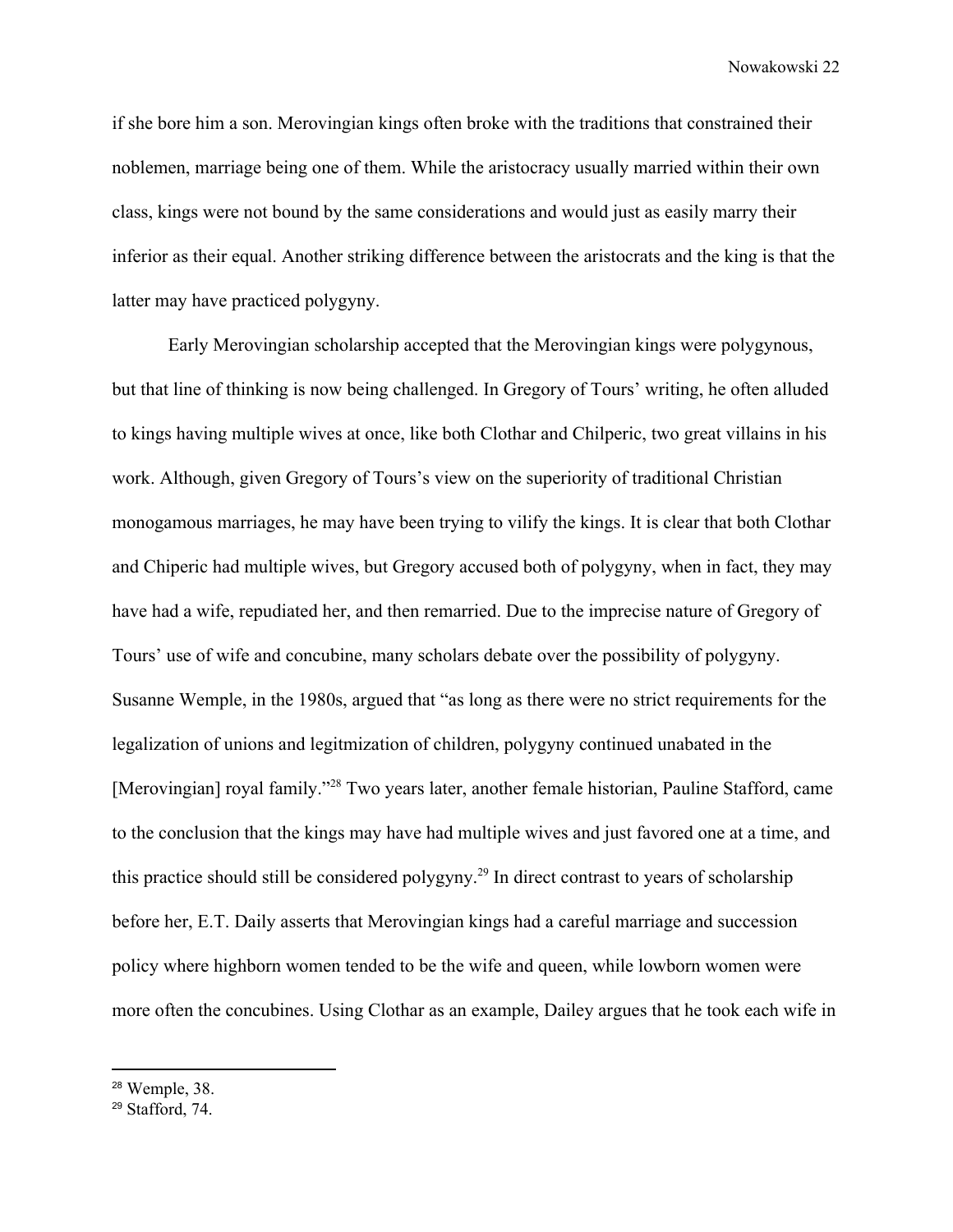succession and that Gregory of Tours used imprecise terminology to make Clothar appear as a king only driven by greed and lust.<sup>30</sup> Dailey is correct in pointing out that Gregory of Tours cannot be wholly relied upon to correctly and honestly distinguish between wife and concubine. Based on Gregory's evidence we cannot know whether the accusation of polygyny against some Merovingian kings was pure slander, but I think I agree with Stafford that perhaps one wife was favored at a time, while the others were either dismissed, to come back again, or gone indefinitely. However, there is no way to know definitively whether the Merovingian kings were polygynists or not. As Wemple discussed, there were "no strict requirements for the legalization of marriages" and similar to queenship itself, marriage remained rather undefined, easily dissolvable, and flexible. The most important takeaway from the discussion of polygyny is that there were multiple women fighting for the attention of the king and the queen would have had to emerge victorious from the infighting. But now, a look at the different types of women the king would marry and why.

A Merovingian king could choose a foreign bride in order to lay a legitimate claim to rule her kingdom. One of the better documented Merovingian kings was Clothar (497-561), which was perhaps due to the surprising length of his life, quite unusual for the pugnacious Merovingian kings. However, his many appearances in sources may have also been due to his supposed brutality and his marital practices. He married four women and he single-handedly fathered the next generation of Merovingian kings.<sup>31</sup> One of his wives, Radegund (520-587), was a Thuringian princess, who would go on to become venerated as a saint; she was the only wife of

<sup>30</sup> Dailey, 105-107.

<sup>31</sup> Gregory of Tours, *The History of the Franks*, translated by Lewis Thorpe (London: Penguin Books, 1974) 197.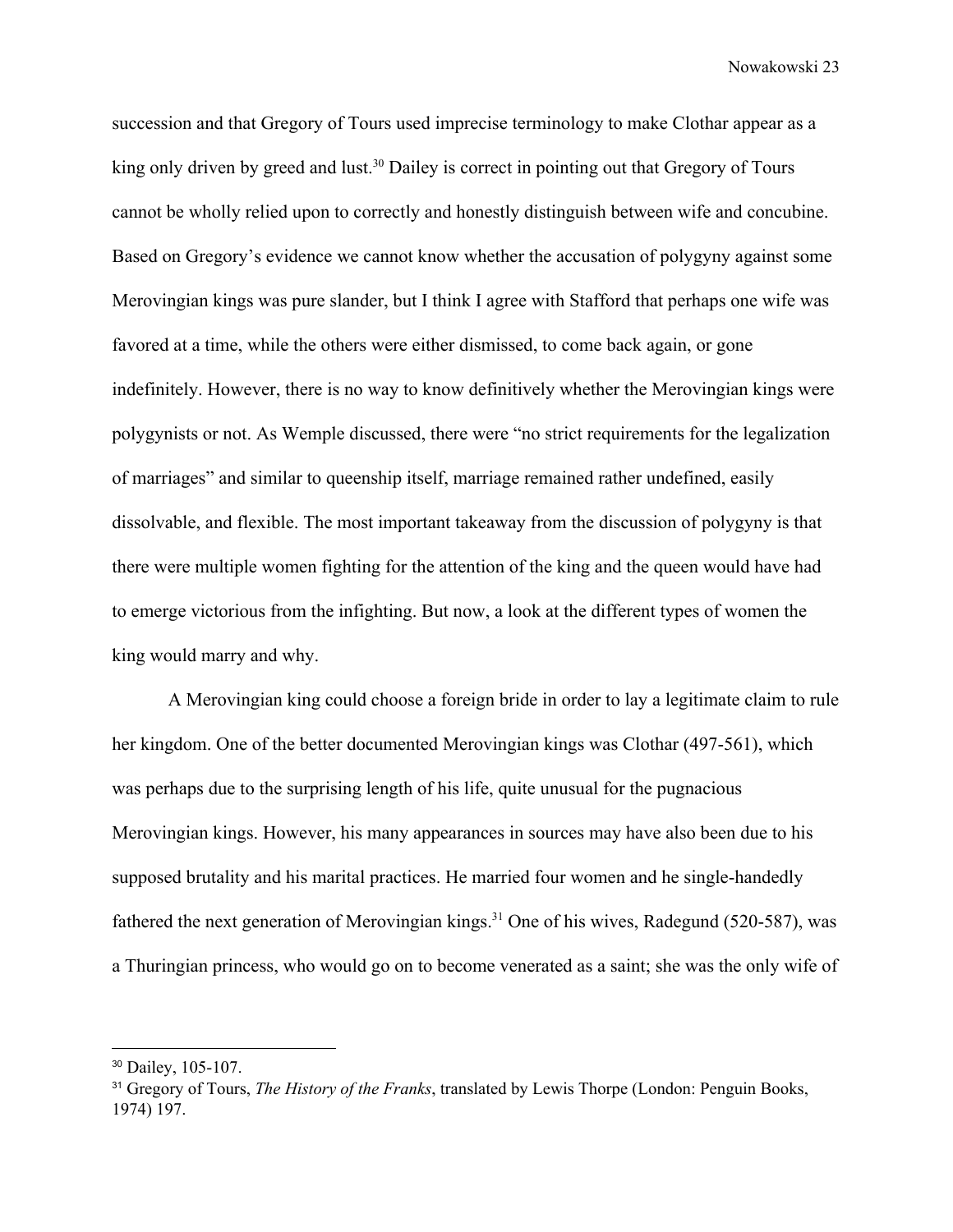Clothar that Gregory of Tours approved of (his other wives were all lowborn). When Radegund was a young child, Clothar and his brothers invaded Thuringia after her uncle reneged on a deal with the Merovingian kings. Clothar took the young Radegund as his war booty to marry her when she came of age. Radegund was an interesting case in that she was technically a foreign princess, but she was taken as a war captive and served a symbol of Clothar's triumph over Thuringia. According to Gregory of Tours, "when their victory was complete the Franks took over the country and subjected it to their own rule.<sup>33</sup> So perhaps marriage, or even in this case, ownership, of Radegund operated in the same way as marriage to any foreign princess. Clothar's marriage to Radegund may have legitimated his rule over Thuringia. The marriage did not seem entirely necessary for this purpose, but it could explain why he chose to marry her, not have her killed or even have her become a concubine.

The king's choice of a foreign princess for a bride could also have been fueled by a need or desire for treasure. When in need of a foreign bride, the Merovingian kings would often look to Visigothic Spain.<sup>33</sup> Two sisters, Brunhild and Galswinth, married Sigibert of Austrasia and Chilperic of Neustria respectively. In his *History of the Franks*, Gregory described why Sigibert chose to marry Brunhild: "King Sigibert observed that his brothers were taking wives who were completely unworthy of them and were so far degrading themselves as to marry their own servants. He therefore sent messengers loaded with gifts to Spain and asked for the hand of Brunhild, the daughter of King Athanagild."<sup>34</sup> A couple of aspects of royal marriages can be gleaned from Gregory's account. One of which is that it was common for kings to marry

<sup>&</sup>lt;sup>32</sup> Gregory of Tours, 168.

<sup>33</sup> Janet Nelson, "Queens as Jezebels: Brunhild and Balthild in Merovingian History," in *Politics and Ritual in Early Medieval Europe* (London: Hambledon Press, 1986) 5. <sup>34</sup> Gregory of Tours, 221.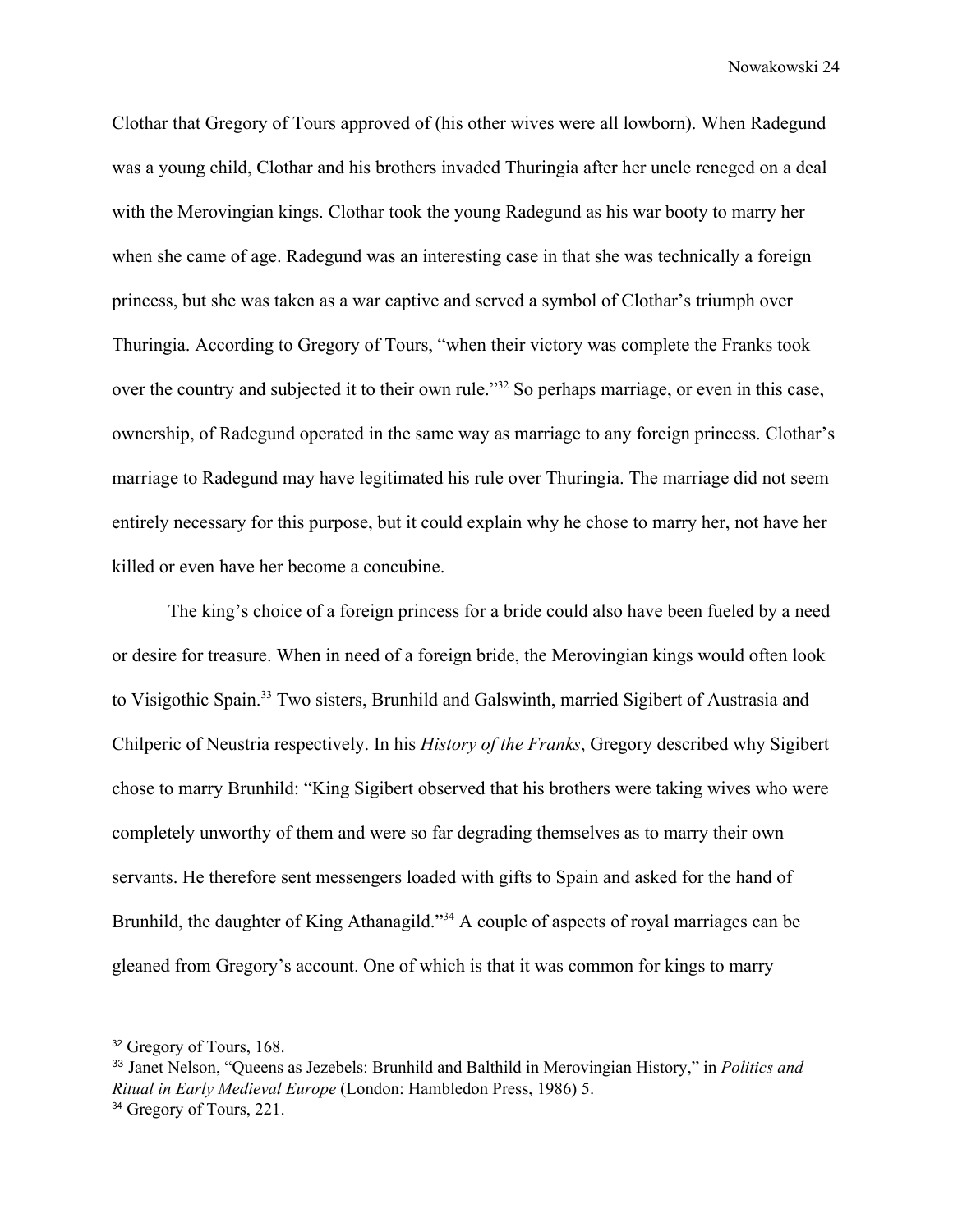lowborn women and servants. In fact, all the Merovingian kings ruling during Gregory's lifetime (the four surviving sons of Clothar) were all the sons of lowborn women. Because of its commonality, it would not be seen as "degrading" for a king to marry a servant and Gregory of Tours was clearly projecting his own opinions onto the reasoning and actions of Sigibert, although it was probably an opinion shared by other churchemen. While Sigibert may have chosen to marry Brunhild to distinguish himself from his brothers, he had other reasons. One obvious reason to marry a foreign bride would be to cement an alliance without the annoyance and creation of domestic aristocratic factions. Sigibert and his three brothers were jockeying for power in the Merovingian kingdoms and he may have chosen to marry Brunhild to form an alliance with the Visigoths.<sup>35</sup> While his wife would have connections that the king could take advantage of, she could only use her natal family to bolster her position at court to a certain extent. Another reason Sigibert chose to marry Brunhild, instead of a woman from within his kingdom, was the wealth she would bring. Gregory noted the size of her dowry in his account, the importance of which can not be understated.<sup>36</sup> Sigibert and his brothers were almost constantly engaged in war with each other, so an influx of treasure was needed. Much of the Merovingian king's authority rested on his amount and control of treasure, so the dowry of a foreign princess would look quite attractive.

The other Visigothic princess and Brunhild's sister, Galswinth, married Chilperic. Gregory of Tours again narrated the scene:

<sup>35</sup> Anna Gehler-Rachůnek, "East and West from a Visigothic Perspective: How and Why Were Frankish Brides Negotiated in the Late Sixth Century?" in The Merovingian Kingdoms and the Mediterranean World: Revisiting the Sources, edited by Stefan Esders, Yitzhak Hen, Pia Lucas, and Tamar Rotman (London: Bloomsbury, 2019) 33.

<sup>&</sup>lt;sup>36</sup> Gregory of Tours, 221.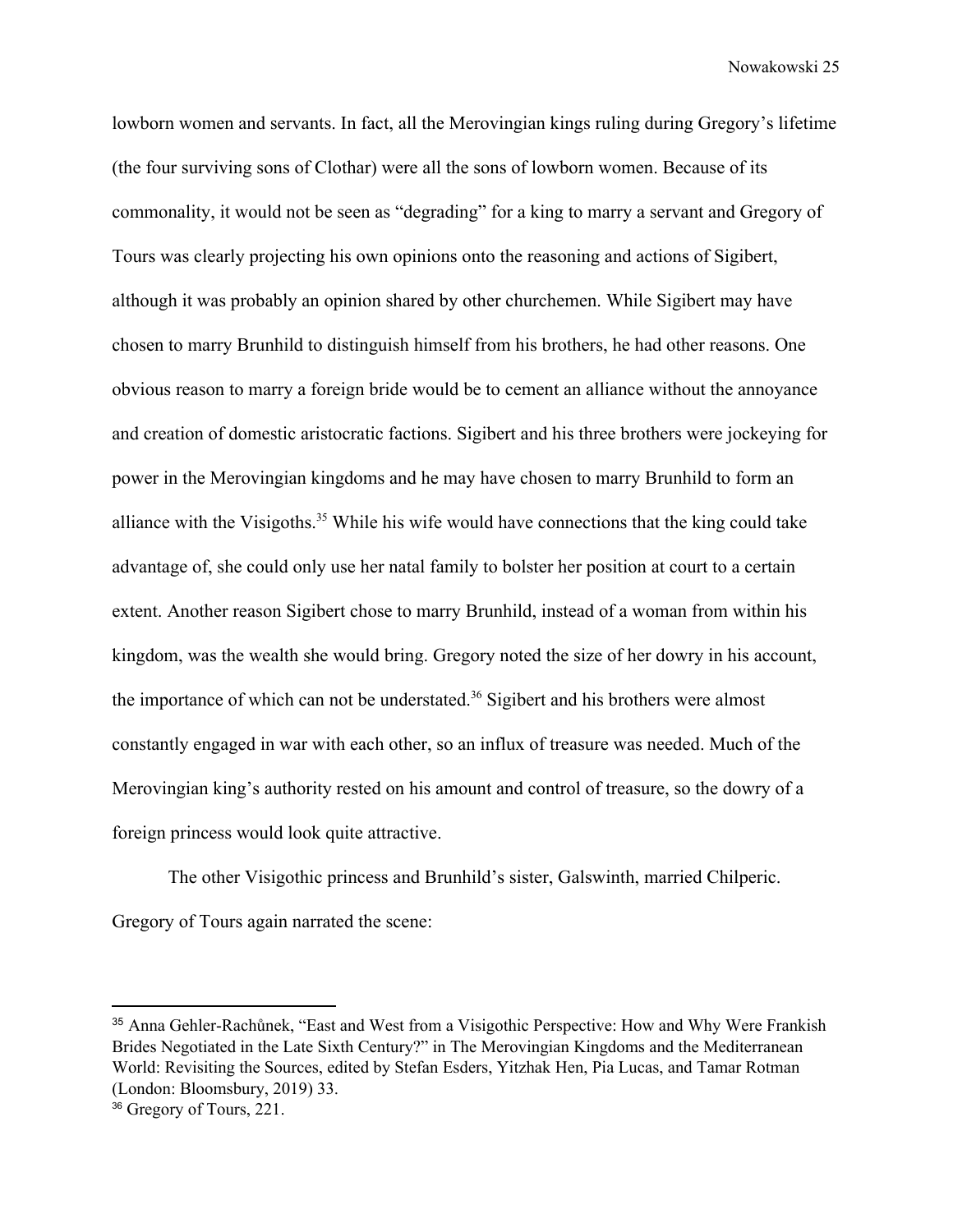When he saw [Sigibert's marriage], King Chilperic sent to ask for the hand of Galswinth, the sister of Brunhild, although he already had a number of wives. He told the messengers to say that he promised to dismiss all the others, if only he were considered worthy of marrying a King's daughter of a rank equal to his own. Galswinth's father believed what he said and sent his daughter to him with a large dowry.<sup>37</sup>

Gregory of Tours again did not flesh out all the motivations behind this marital match, focussing only on the competition between brothers and issues of rank and status. To Gregory, status was one of the most important considerations in selecting a bride. Unlike his description of the marriage of Sigibert, Gregory made clear the importance of the dowry in a marriage: "[Chilperic] loved [Galswinth] very dearly, for she had brought a large dowry with her."<sup>38</sup> Gregory's comment was most likely meant to be insulting towards Chilperic, implying that he only loved his wife because of her treasure. Because a large dowry from a foreign princess was so attractive to a king, it begs the question of why a Merovingian king would not always marry a princess. There were clearly other considerations when selecting a bride. As E.T. Dailey wrote, "to select a bride without regard for her wealth or lineage was to signal one's own power and security."<sup>39</sup> Sigibert made a statement when he married Visigothic Brunhild, and other kings made a statement when they married lowborn women. Chilperic's marriage to Galswinth and her eventual murder perfectly demonstrate the different motivations that were considered when selecting a bride.

Chilperic's marriages show the range of potential brides. As mentioned above, when Chilperic asked for Galswinth's hand in marriage, he promised to give up his other wives

<sup>&</sup>lt;sup>37</sup> Gregory of Tours, 222. Historians cite this passage as evidence that the Merovingian kings were polygynists.

<sup>&</sup>lt;sup>38</sup> Gregory of Tours, 222.

<sup>39</sup> Dailey, 100.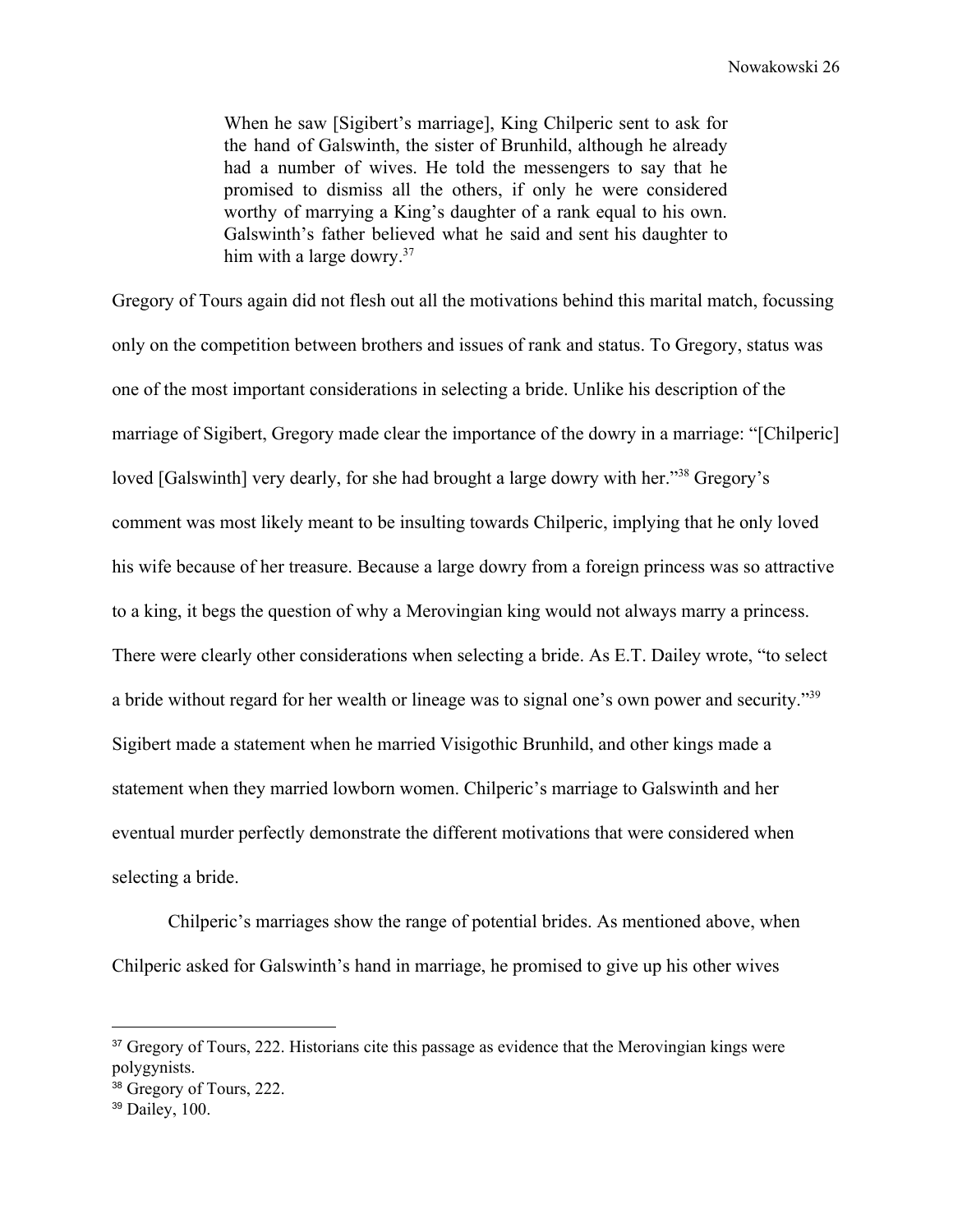because polygyny was not condoned in Visigothic Spain.<sup>40</sup> Gregory of Tours wrote "wives," but again, it might have just been slander. Chilperic was definitely married to Audovera and had four sons with her. The other "wife" would have been Fredegund, but elsewhere, Gregory of Tours described her as a lowborn concubine, so whether or not she was Chilperic's wife prior to his marriage to Galswinth is unclear. Her role in Galswinth's death, however, was quite straightforward. Even though Galswinth was a foreign princess, this status did little to afford her protection from the dangers of court. She was murdered quite soon into her reign as queen but only after her father had died.<sup>41</sup> Gregory described her time as queen and death:

> [Galswinth] never stopped complaining to the King about the insults which she had to endure. [...] she begged that she might be permitted to go back home, even if it meant leaving behind all the treasure which she had brought with her. Chilperic did his best to pacify her with smooth excuses [...]. In the end he had her garrotted by one of his servants and so found her dead in bed.<sup>42</sup>

Gregory gave no explanation as to why Chilperic would have Galswinth killed and he used this episode to show the king's cruelty. The fact that Chilperic easily set Audovera aside to marry Galswinth and that Galswinth asked to leave, demonstrated the easy dissolvability of Merovingian marriages. After the murder of Galswinth, Chilperic made his former concubine, Fredegund, his new wife and queen. Chilperic married a woman of unknown status, but probably not highborn (Audovera), a foreign princess (Galswinth), and a former concubine (Fredegund); he alone showed the great range of brides.

Merovingian kings could also look much closer to home when choosing a bride and marry their concubines. Fredegund was the best documented example of a concubine turned

<sup>40</sup> Wemple, 39.

<sup>41</sup> Gehler-Rachůnek 33.

<sup>42</sup> Gregory of Tours, 222.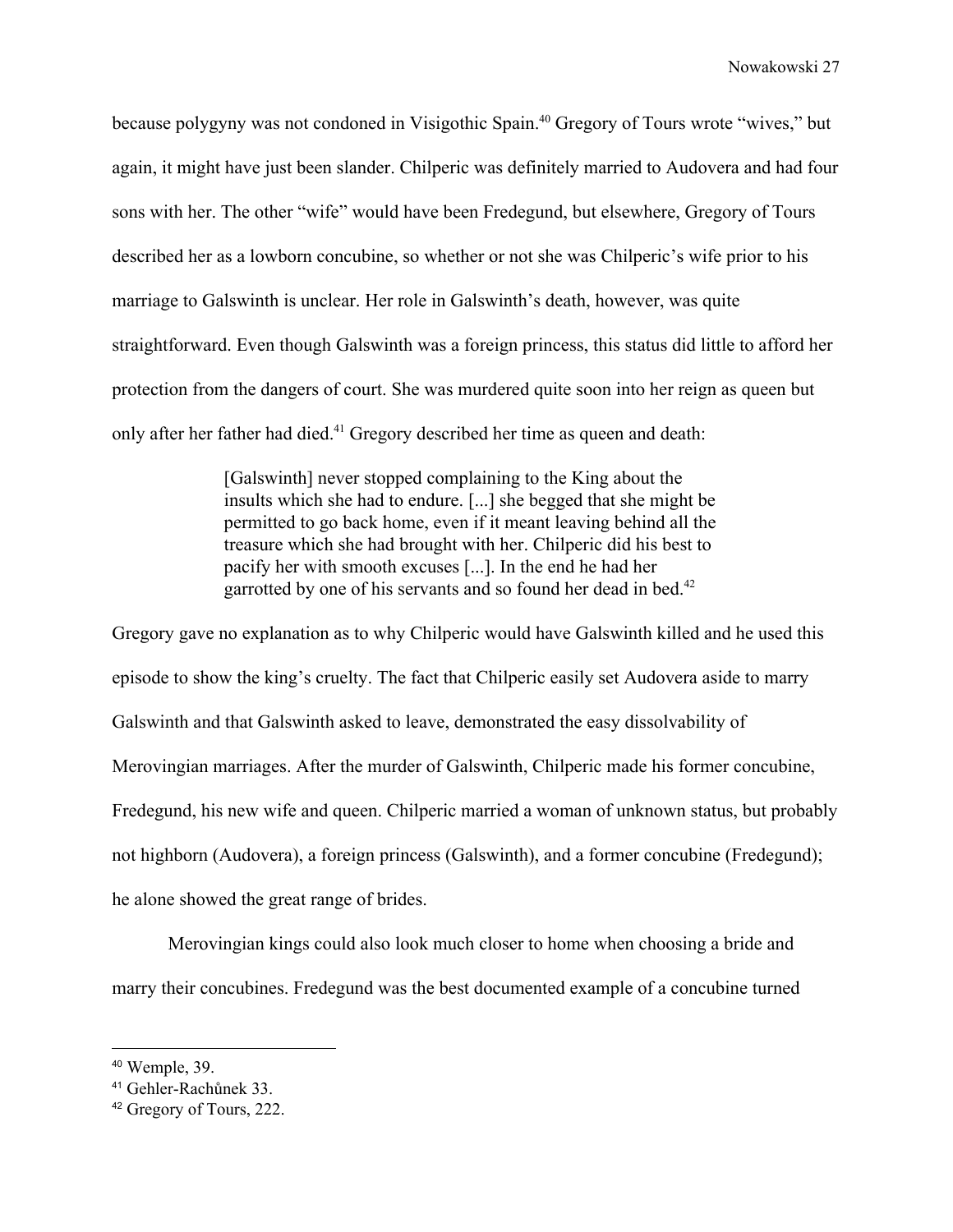queen, but many hung about the king but were never elevated to queen. Several concubines have been forgotten by history. Gregory of Tours wrote that Clovis (466-511) had a son, Theuderic, with one of his concubines, but failed to mention her name.<sup>43</sup> A later king, Childebert (570-595), had two sons, Theudebert (with a concubine) and Theuderic (with his queen). The latter actually never married, which was highly unusual, before he died at age twenty-six; he only sired children with his concubines, who again remained unnamed.<sup>44</sup> While concubines were around unmarried and married kings, it was difficult for one to satisfy the king enough for her to become queen. Fredegund was the great exception in terms of the longevity and success of her career. Chilperic's concubine through two of his marriages, Fredegund was eventually able to maneuver into becoming his sole wife and queen until his murder in 584. Seemingly an exception to the rule, Fredegund was not only a concubine who became queen, which was rare, but she also had not yet borne Chilperic a son, usually a prerequisite. Fredegund's former concubine status plagued her in the writings of Gregory of Tours.

Even though I am separating concubine and servant/slave, which is the third category of queen, it may be an artificial distinction. When Gregory of Tours described Fredegund, he often referred to her status as a former concubine and stressed her low birth. To him, her humble origins perfectly coincided with her immorality and poor character and he often compared her to Brunhild, the foreign princess, who was good, smart, and beautiful. So, Gregory of Tours perhaps used the word "concubine" to degrade Fredegund and used servant or slave (ancilla) to describe women who were also concubines, but the readers were not supposed to judge morally.

<sup>43</sup> Gregory of Tours, 141.

<sup>44</sup> Theuderic may never have married because his grandmother, Brunhild, was such a large influence at court and she did not want to share power with another woman.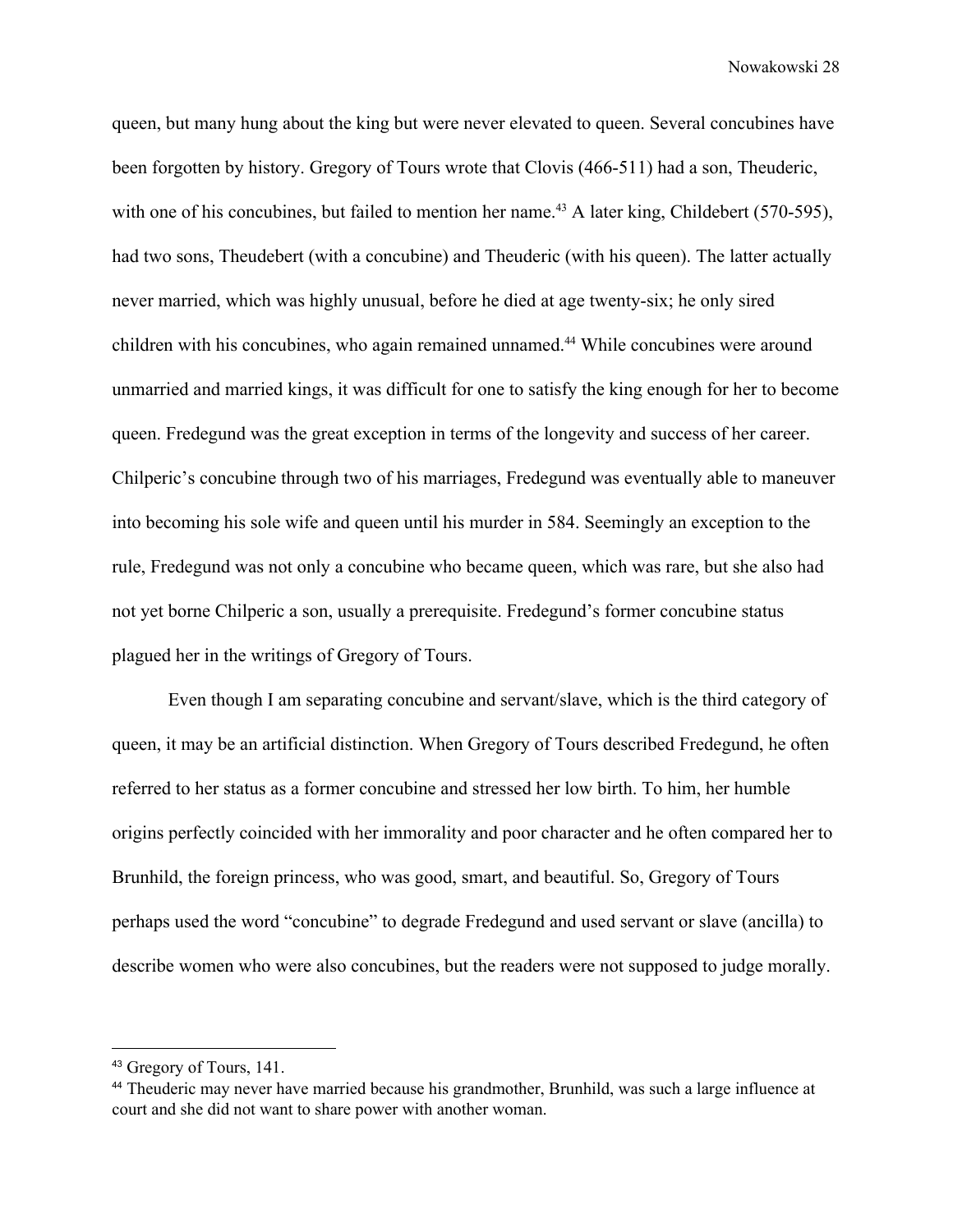Clear in his writing, Gregory was an elitist and came from a family of wealthy Gallo-Roman gentry.<sup>45</sup> His preference for highborn women was a reflection of his own upbringing and he held the kings' lowborn consorts in disdain. Gregory disparaged the former concubine Fredegund, however, more so than any other former servant who became queen, so to him, there was a moral difference between concubine and servant.

Servants and slaves were the most common social group Merovingian kings seemed to pull their brides from. Servants not only had the opportunity to be queen, but they, and their sons, were often a great threat to the king's wife. An infamous story in Gregory of Tours' writing was when Clothar (c. 497-561) married two sisters. Clothar married Ingund first, who called herself a former "handmaiden." Ingund then asked Clothar to find her sister, Aregund, a wealthy husband and Clothar "too much given to woman-chasing to be able to resist '' married Aregund himself. When Ingund found out, Gregory, narrating the story, noted no large reaction from her, only had her say to Clothar, "all I ask is that I may retain your good favour."<sup>46</sup> Clothar married not one, but two servants and Gregory perfectly encapsulated aspects of Merovingian royal marriage and queenship in one story. Clothar easily married Aregund, without any objections about her status or any objections from his wife (and now sister-in-law). Neither marriage was politically driven, but instead, Clothar wanted to have as many heirs as possible. Ingund's sad request of asking to remain in his favor, demonstrated the vulnerability of being the king's wife. Because Ingund was a servant and had no powerful family relations, her livelihood was completely dependent on her husband and when he married another woman, she could not protest. Decades later, Theudebert of Austrasia married his grandmother's former slave,

<sup>45</sup> Gregory of Tours, 7.

<sup>46</sup> Gregory of Tours, 198.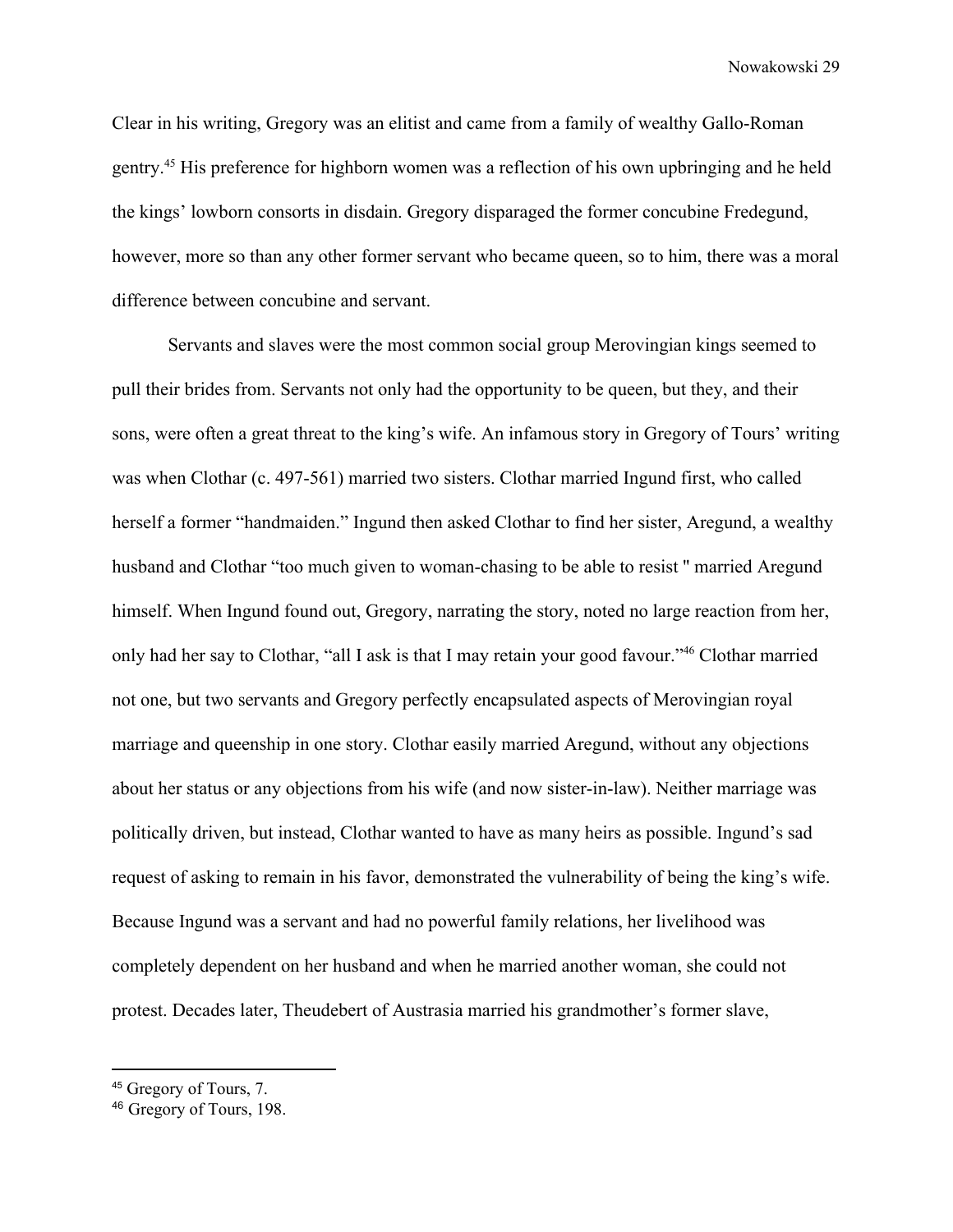Bilichild. Unfortunately, she was not able to produce a son and was eventually murdered in 611.  $47$  Bilichild was perhaps an extreme example of how vulnerable a queen could be, especially one who was a former slave or servant. She had not built a support system, had no influential family members, and had no real protection against the whim of a powerful husband.

Not all former slaves turned queens struggled however. One of the most influential Merovingian queens was Balthild (626-680). An Anglo-Saxon slave who married Clovis, king of Burgundy and Austrasia (633-657), Balthild went on to become regent for her son and venerated as a saint. Despite, or maybe because of, her status as a former slave, Balthild forged strong connections with certain factions in the nobility as well as with eclessiastical authorities, which protected her from being replaced as queen. Her career will be explored more in depth in the next chapter, but, like Fredegund, Balthild demonstrated the great possibilities in queenship. Both women were lowborn, but were able to become two of the most influential agents in their time, regardless of gender.

This brief foray into the different statuses of Merovingian queens shows the diverse pool queens came from and the degree to which their status did not matter. The role of Merovingian queens was precarious regardless of the woman's status at birth. Both the Visigothic princess, Galswinth, and the former slave, Bilichild, were murdered. And both the Visigothic princess, Brunhild, and the former concubine, Fredegund, were able to establish themselves as great forces in politics during and after their husbands' lives. Because of the easy nature of replacing the queen and her lack of a formal role, it was up to the woman to carve out her own sphere of influence and assert herself. There was often competition among the concubines and the queen

<sup>47</sup> Nelson, 15.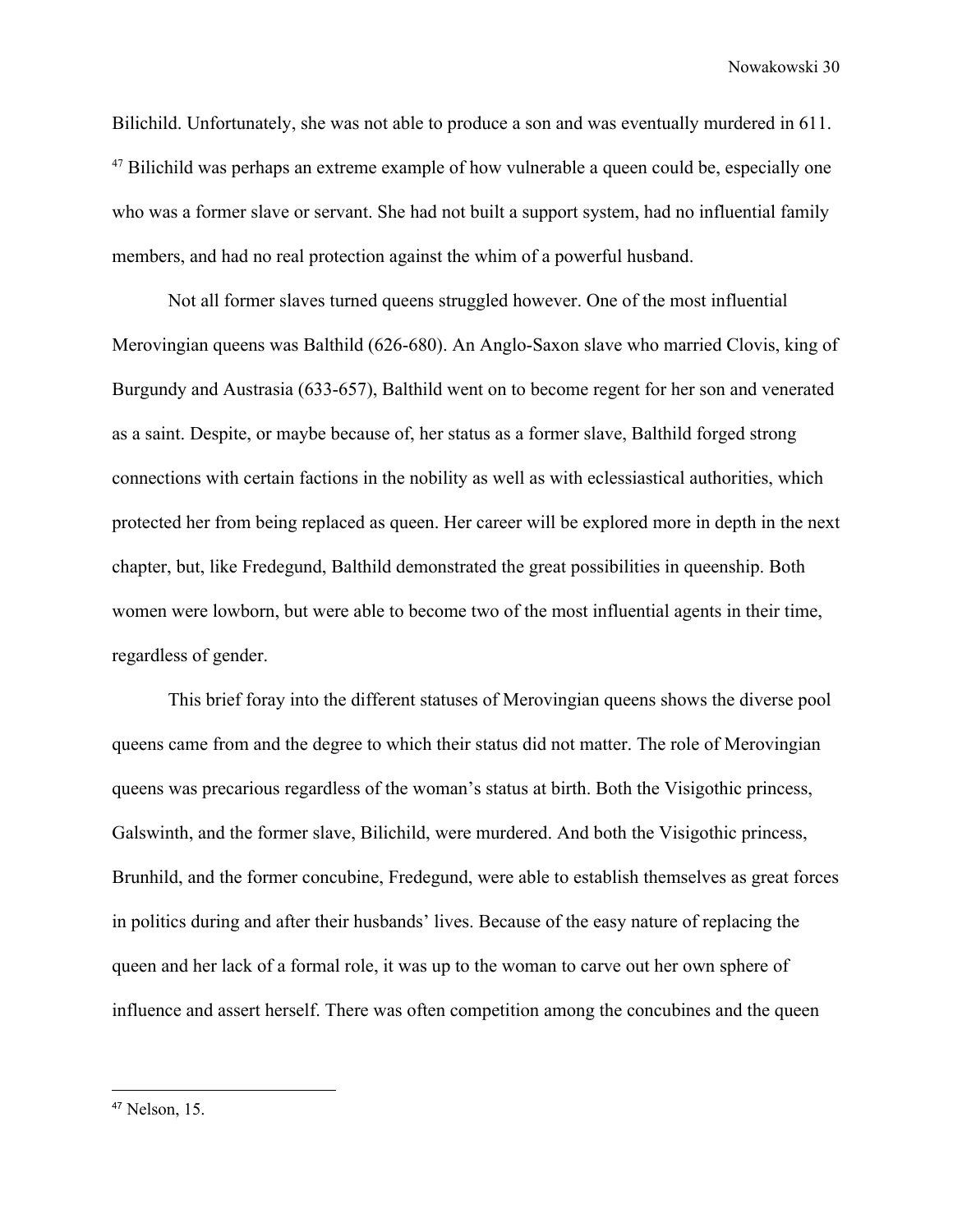for the king's favor and the supremacy of their sons. The most successful queens were the ones who eliminated the competition. Some kings, like Sigibert, only had one wife, who was his queen, and no concubines, but most kings did not follow his example. Merovingian kings had multiple women around them and royal marriage was flexible, so it is sometimes difficult to parse through who was a wife, a concubine, or the queen. Gregory's account that was intentional in the use of these terms complicates the matter further.

Gregory of Tours's use of the word queen was careful and calculated. Even though there was no formal consecration or ceremony to mark the queen, the role was separate from concubine and just any old wife. In both of Radegund's *vitae*, her hagiographers stressed her role as the queen and the only queen, despite the possibility of other wives being at court.<sup>48</sup> In some cases, Gregory bestowed the word queen as a token of honor. Queen Clothild–who was originally from Burgundy, converted King Clovis to Christianity, and was venerated as a saint–was almost always referred to as the queen by Gregory. When describing Galswinth's murder Gregory referrred to her as "the Queen" and Audovera, the wife Chilperic left for Galswinth, as the former wife or consort.<sup>49</sup> It would make sense that if Gregory used the term concubine as an insult, he would use queen as a great signal of honor, and wife perhaps more neutrally. The episode of Galswinth's murder perfectly showed how Gregory used each term–wife, queen, and concubine–deliberately to separate the women: Audovera was referred to as an "earlier consort," Galswinth "the Queen," and Fredegund was reduced to the status of

<sup>48</sup> See Venantius Fortunatus, *Life of St. Radegund*. In *A Short Reader of Medieval Saints*, translated by Mary-Ann Stouck (Toronto: University of Toronto Press, 2009) and *The Life of St. Radegund*. In *The Writings of Medieval Women: An Anthology,* translated by Marcelle Thiebaux, (New York: Garland Publishing, 1994). *Vita* is a stylized piece of writing that documented a saint's life. Radegund will be more closely examined in the next chapter.

<sup>49</sup> Gregory of Tours, 223.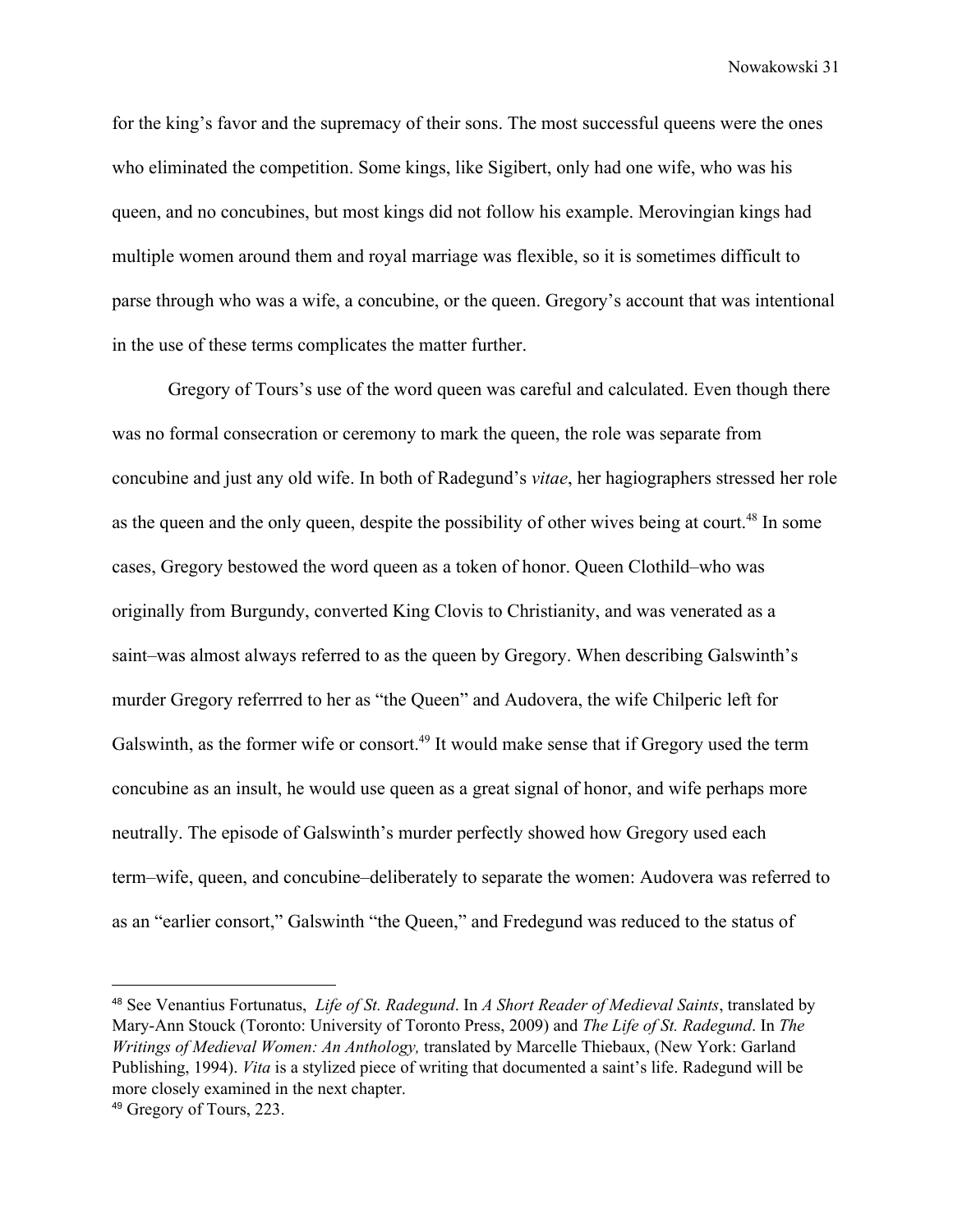concubine who shortly after the murder of Galswinth, was asked by Chilperic "to sleep with him again."<sup>50</sup> However, later in his *History of the Franks*, Gregory did finally refer to Fredegund as queen, because perhaps at that point, her influence was too large to ignore. Nonetheless, he did often put the word evil or evil adjacent to the title. Gregory's use of the words concubine, wife, and queen have caused quite a bit of confusion and disagreement amongst scholars. He was intentional in his pointed use of the word concubine and he was always deliberate when using the term queen. Gregory's use of the terms concubine, wife, and queen were loaded. He never fleshed out the difference between a wife and a queen, but he referred to the most powerful consorts as queens. Gregory automatically called the foreign princesses "queens," but women like Fredegund, earned the title. The women he called queen, like Clothild, Fredegund, and Brunhild, were powerful because of their control of treasure and the strong support networks they formed.

While the role of queen was quite precarious, there were ways she could establish a foothold in politics and bolster her position. One important resource for queens was the control and use of treasure. Women were given a bridegift when they married the king, and this wealth could be used to their advantage. Radegund, when wanting to escape her marriage to king Clothar, retreated to a villa that was given to her by her husband. While the treasure was usually given to the queen by the king, which could cause some complications, she could potentially use the wealth as she saw fit. Balthild used the treasure given to her by her husband Clovis to open monasteries and convents, which won her ecclesiastical support. Even though Balthild was a former slave and brought no impressive dowry to her marriage, the position of queen gave her

<sup>50</sup> Gregory of Tours, 223.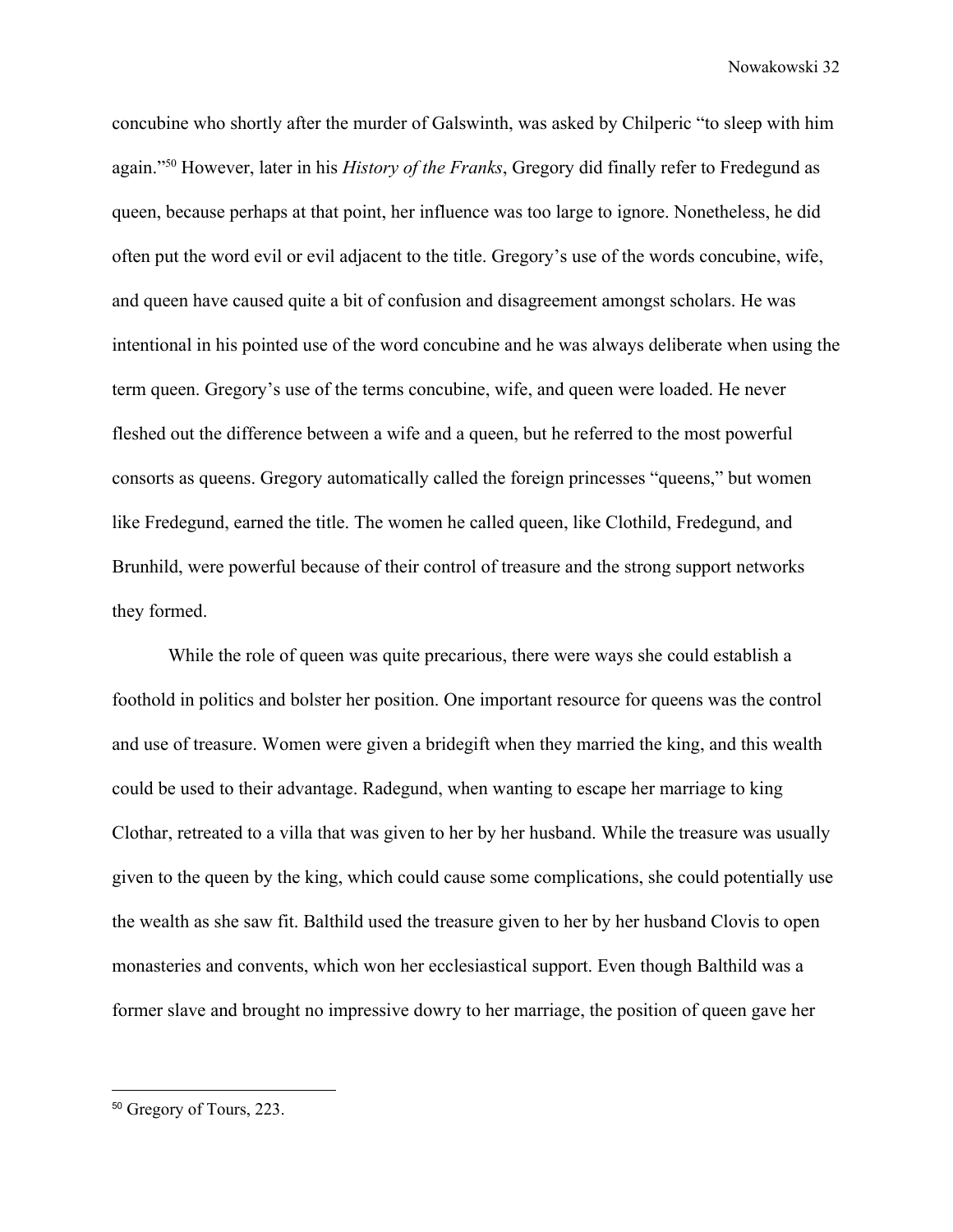control of extensive resources. Janet Nelson wrote that queens had access to and were associated with treasure "first as a gold-bringer or gold-receiver, then as a guardian of the royal hoard in a primitive 'capital' during the king's absence at war, [and] a queen could personally control sufficient treasure to support political activities on her own account."<sup>51</sup> Gregory of Tours referred throughout his writing to Fredegund's access to treasure and how she paid assassins to kill her enemies. But he also detailed a less nefarious use of her wealth. Chilperic and Fredegund's daughter, Ringuth, was engaged to the Visgothic king and Gregory recounted her departure: "[Chilperic] handed [Ringuth] over to the Visigothic envoys, providing her with a tremendous dowry. Her mother added a vast weight of gold and silver, and many fine clothes. When he saw this, King Chilperic thought that he had nothing left at all."<sup>52</sup> When questioned about the amount she was giving her daughter, Fredegund stated, "everything you see belongs to me. Your most illustrious king has been quite generous to me, and I have put aside quite a bit from my own resources, from the manors granted to me, and from revenue and taxes. [...] none of it has been taken from the public treasury."<sup>53</sup> Fredegund's wealth was built up from gifts she received from her husband, but she was able to take that wealth and generate her own resources. Fredegund was able to give her daughter an impressive dowry, when she herself never had one. In addition to manors, much of Merovingian treasure was movable wealth, jewelry for example, which was easy to gift and gave the women who controlled it more freedom to spend it how they wanted. Having access to treasure and using it wisely was one way a queen could find allies, establish a foothold, and prevent getting replaced. The importance of wealth and allies can not be

<sup>51</sup> Nelson, 6.

<sup>52</sup> Gregory of Tours, 378.

<sup>53</sup> Gregory of Tours, 378.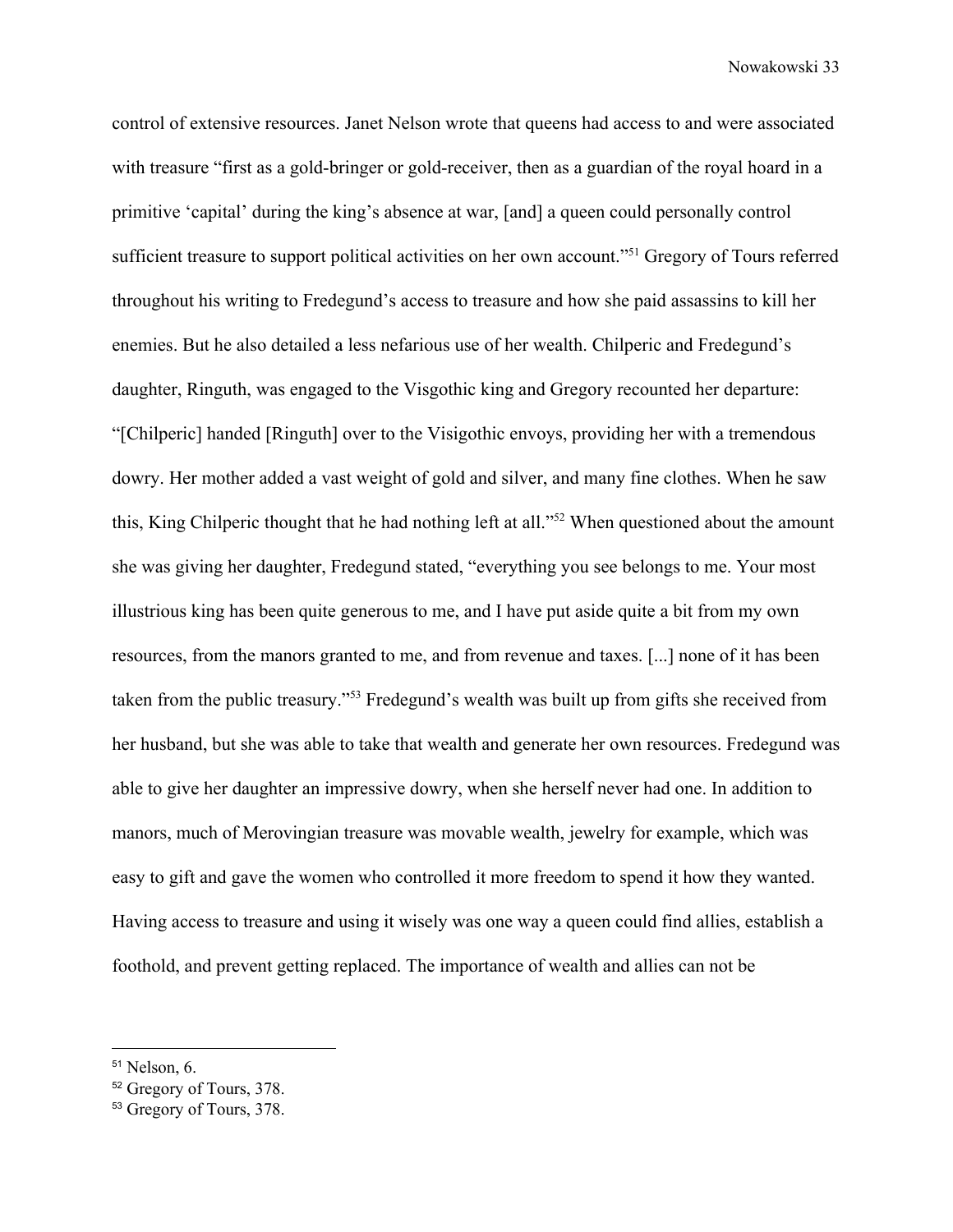underestimated; a queen separated herself from the other wives or concubines by having resources and forging strong relationships.

This chapter explored the extent to which the woman's status did not matter and perhaps even the ruler's preference for low born wives. After trying to distinguish between Gregory of Tours' use of the terms concubine, wife and queen, the queen's control over treasure was cited as one concrete example of how a queen differed from a wife or concubine. Through these discussions, it becomes clear how precarious the position of queen could be. It was up to each queen individually to use the resources given to her, like access to treasure, to establish herself and gain allies in both the aristocracy and the Church, which would help to prevent her being replaced. The most obvious requirement is that the queen remained on good terms with her husband, since he was the one to give her access to treasure and her authority rested on their continuing good relationship and on having his sons. Queens who were the most successful were the ones able to carve out their own areas of influence, religion being an important option.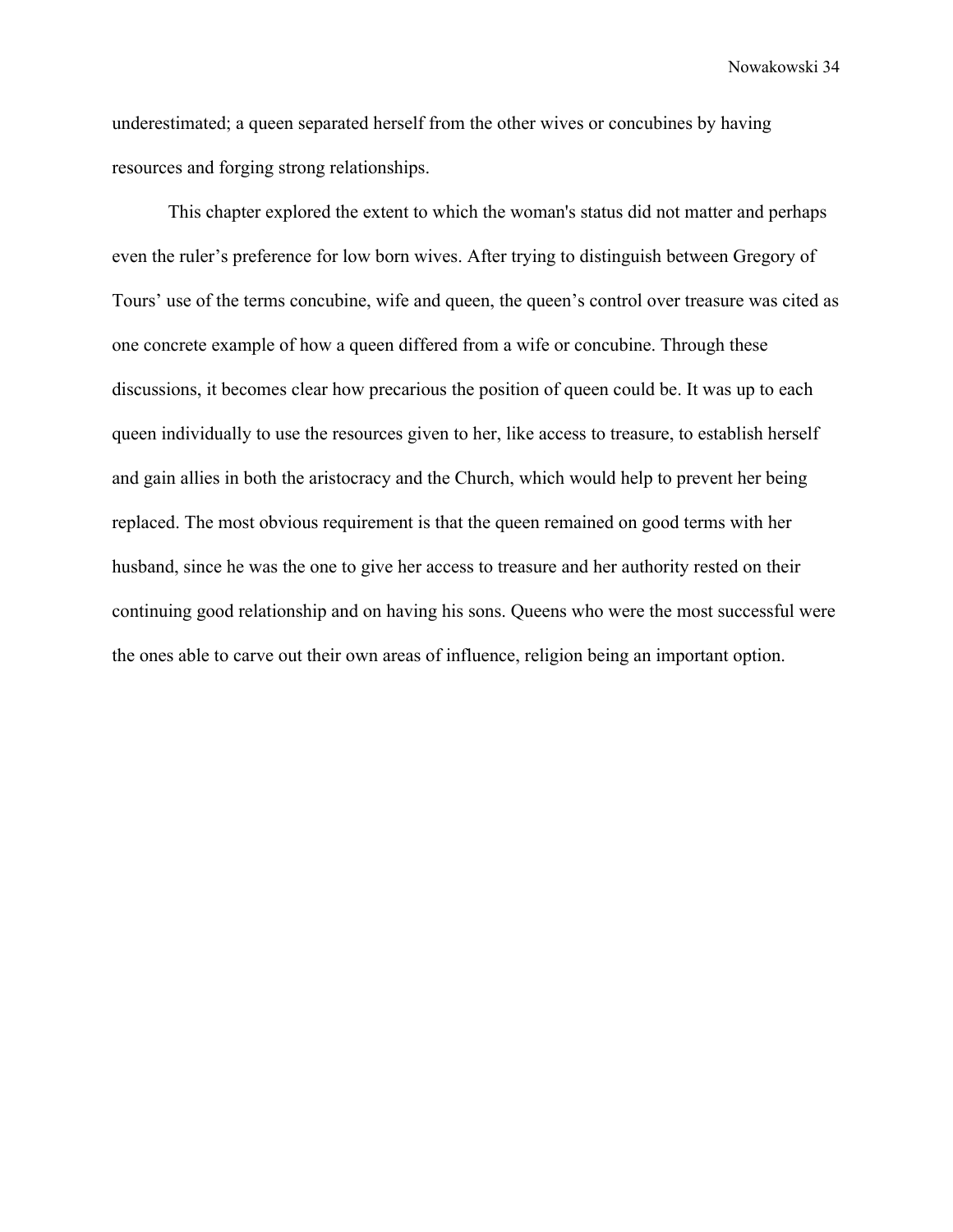#### **Chapter 2: Religious Authority of Queens: Intercessors and Saints**

Running away from her husband King Clothar of Neustria, after he killed her brother in 550, Radegund (c. 520-587) came to Noyon where she asked Bishop Médard to consecrate her as a nun. After being put in a difficult position, because how can one consecrate a woman still married to the king, Médard decided to make her a deaconess.<sup>54</sup> Her consecration ended Radegund's formal time as queen, but even as a deaconess and eventual nun, during her time in her convent at Poitiers, she was still involved in Merovingian family politics. Eventually, she gained a cult following and was canonized, having followed in the footsteps of Saint Clothild (c. 474-545); she would be followed by Saint Balthild (c. 526-680). All three women were Merovingian queens who after their deaths, were celebrated as saints. As these extraordinary examples suggest, one way queens could consolidate their precarious power was through close relationships with important churchmen and through the demonstration of great religious fervor. The relationship between women and Christianity, best exemplified by queens turned saints, was one important way kings' wives could solidify their status as queen. Even when a queen did not become a saint, or a saint was no longer a queen (as in Radegund's case), her close relationship with the Church was important because it gave her access to new kinds of power and established a sphere of influence.

Clothild, Radegund, and Balthild were the only Merovingian queens to be later consecrated as saints, but before that, each gained a local cult following and had their own hagiography or *vita*. A highly stylized piece of writing that details a saint's life, a *vita* can be

<sup>54</sup> Jo Ann McNamara, *Sainted Women of the Dark Ages* (Durham: Duke University Press, 1992), 75. A deaconess did not have to be chaste and celibate, thus most likely explaining Medard's choice of deaconess, rather than nun.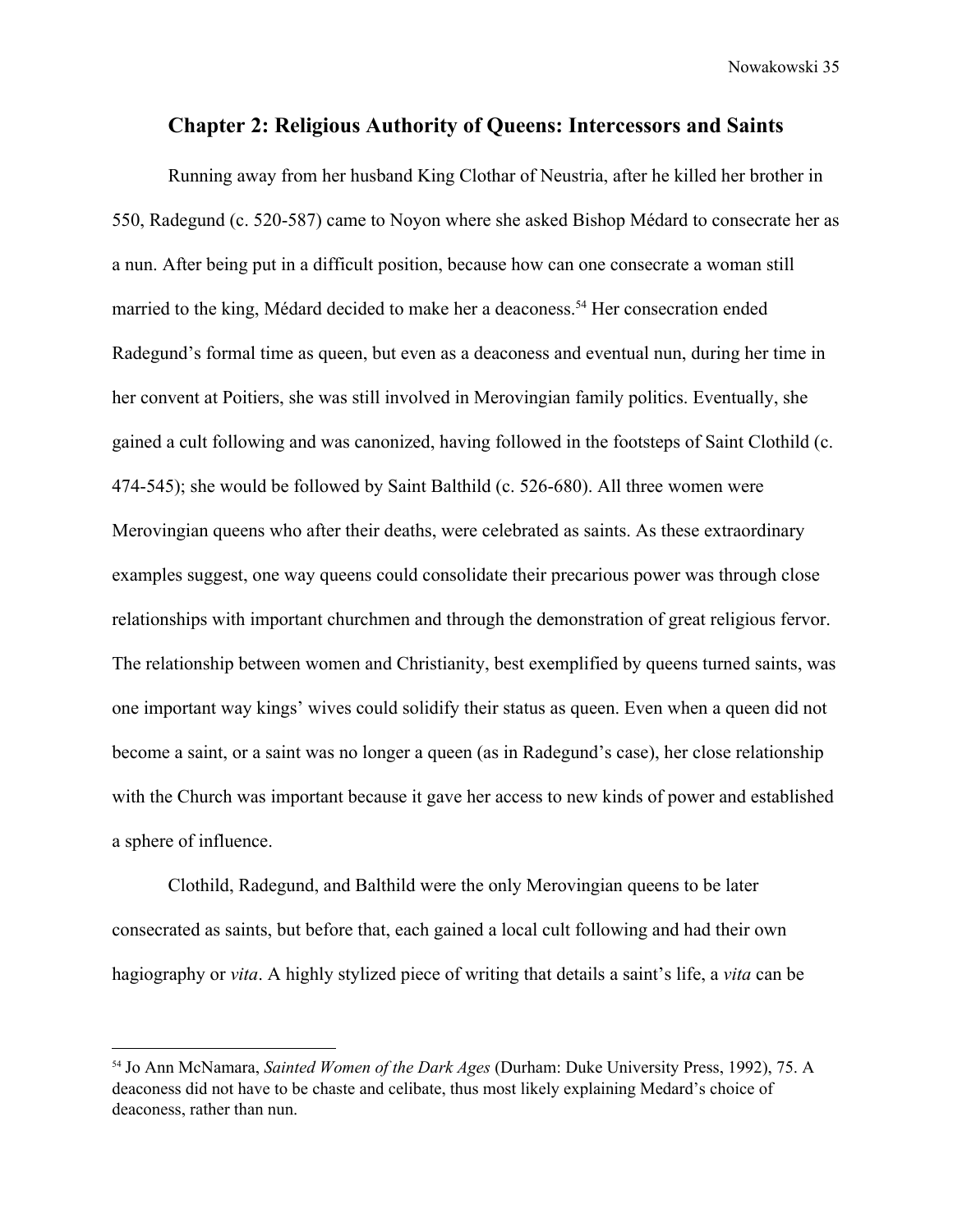written before a holy person becomes an official saint and can be thought of as an application to sainthood. Because the *vita* is a concerted effort to prove a candidate worthy of sainthood, it contains certain tropes; as a result a saint's actual, historic life can become distorted in an effort to make him/her seem holy. There was also a marked difference between the *vitae* of male and female saints and they employed different tropes because they had different ideal models. Often a female saint's *vita* contained language of domesticity, emphasized chastity, and portrayed a softened image of religious authority.<sup>55</sup> The hagiographers of Clothild, Radegund, and Balthild had the additional challenge of "softening" the image of three politically active queens who were not always chaste and were involved in worldly affairs.

I use hagiographies throughout this chapter as my main source for the careers of the three queen saints, but these sources demand caution. Each queen's hagiographer had a clear agenda and added tropes, like a desire for martyrdom (in Radegund's case) or a profession of chastity (in Balthild's case), and was attempting to promote the queen for sainthood. However, each woman's political career and the way they formed relationships with religious men to further their particular agendas can be gleaned through a close reading of their *vitae*. Their *vitae* also reveal each woman's role at court and the relationships they formed. Both Radegund's and Balthild's access to treasure was emphasized in their *vitae* and it was because of this access to movable wealth that they were able to build relationships with churchmen, either through bribes, patronage, or the building of monasteries. Radegund was able to use her wealth and relationship

<sup>55</sup> Lynda Coon, "Civilizing Merovingian Gaul: The Lives of Monegund, Radegund, and Balthild," in *Holy Women and Hagiography in Late Antiquity*, 120-141, (Philadelphia: University of Pennsylvania Press, 1997) 141.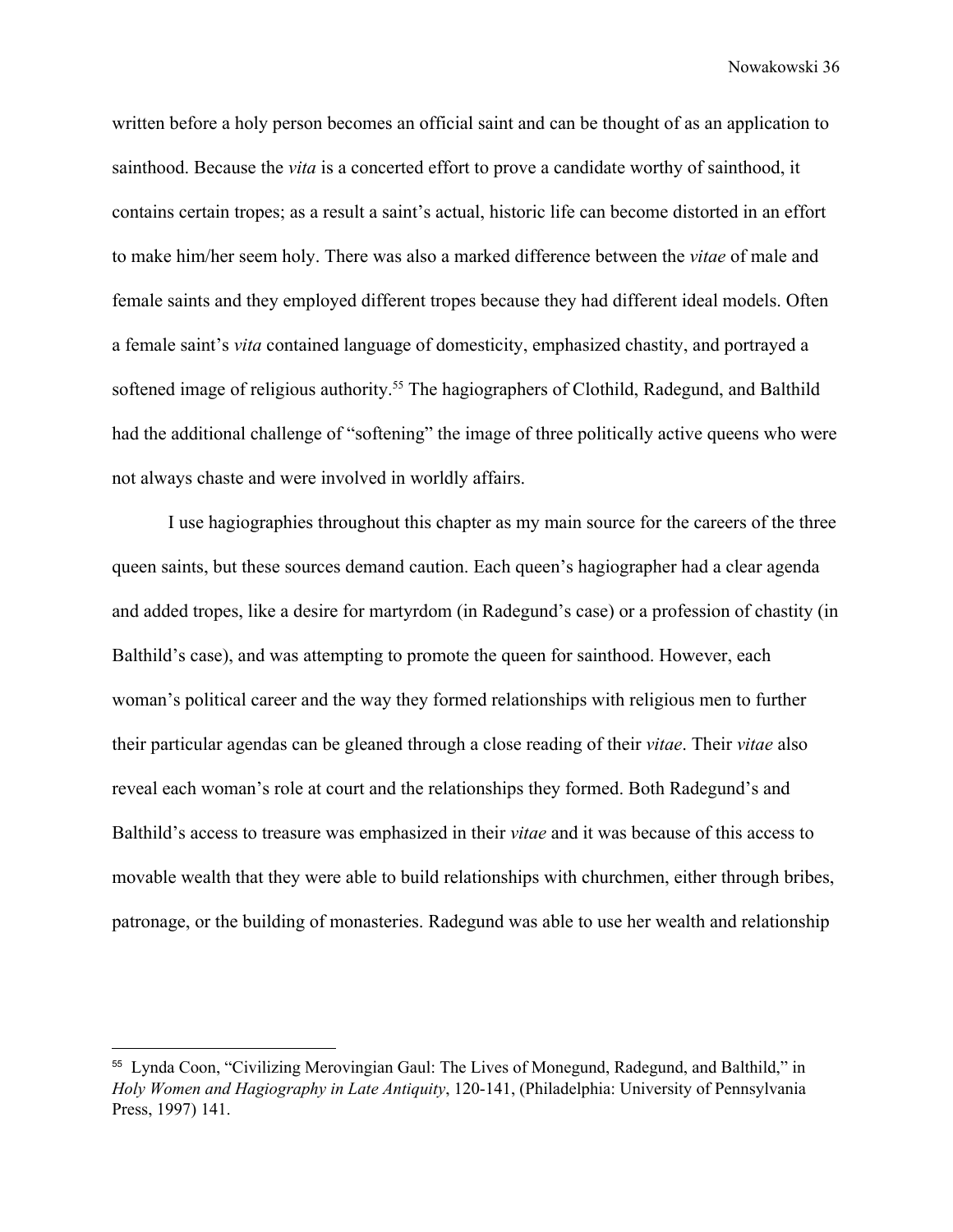with religious men to escape an unhappy marriage, and Balthild's supporters in the Church prevented her getting replaced as queen.

Hagiographies as a source are particularly useful in showing what the ideal queen saint looked like as well as how the ideal was formulated and developed over a century from Clothild to Balthild. This chapter will trace the development of the queen saint from Clothild to Balthild and show how the three queens used religion to carve their own sphere of influence. Clothild used her ties to the Church to convert her husband Clovis and solidify her position as an important religious figure and an ally to the Church. Her hagiography is formulaic, but emphasizes her position as queen in converting the king. Even though it was entirely possible to be a queen and a saint, as evidenced by Clothild's example, because Radegund chose not to be a queen a decade into her marriage, her hagiographers had to make the role of queen and saint seem incompatible. Radegund used her access to wealth and the relationships she formed from her time as queen to leave her marriage and start a religious life at a convent. Lastly, Balthild's hagiographer presented her as the ultimate queen saint. Her use of treasure, the formation of strong bonds with nobles and the clergy enabled her to successfully be chosen as regent for her young son and rule her territory. However, these women were the minority as not every Merovingian queen gained a cult following, although other queens also formed alliances with the clergy. Brunhild formed a strong base with churchmen which improved her position at court and even Fredegund, who was deeply despised by Bishop Gregory of Tours, still found allies in the clergy.

The Merovingians' road to Catholicism was paved largely by the efforts of women. Under the late Roman Empire, Gallo-Roman women would marry Germanic men and convert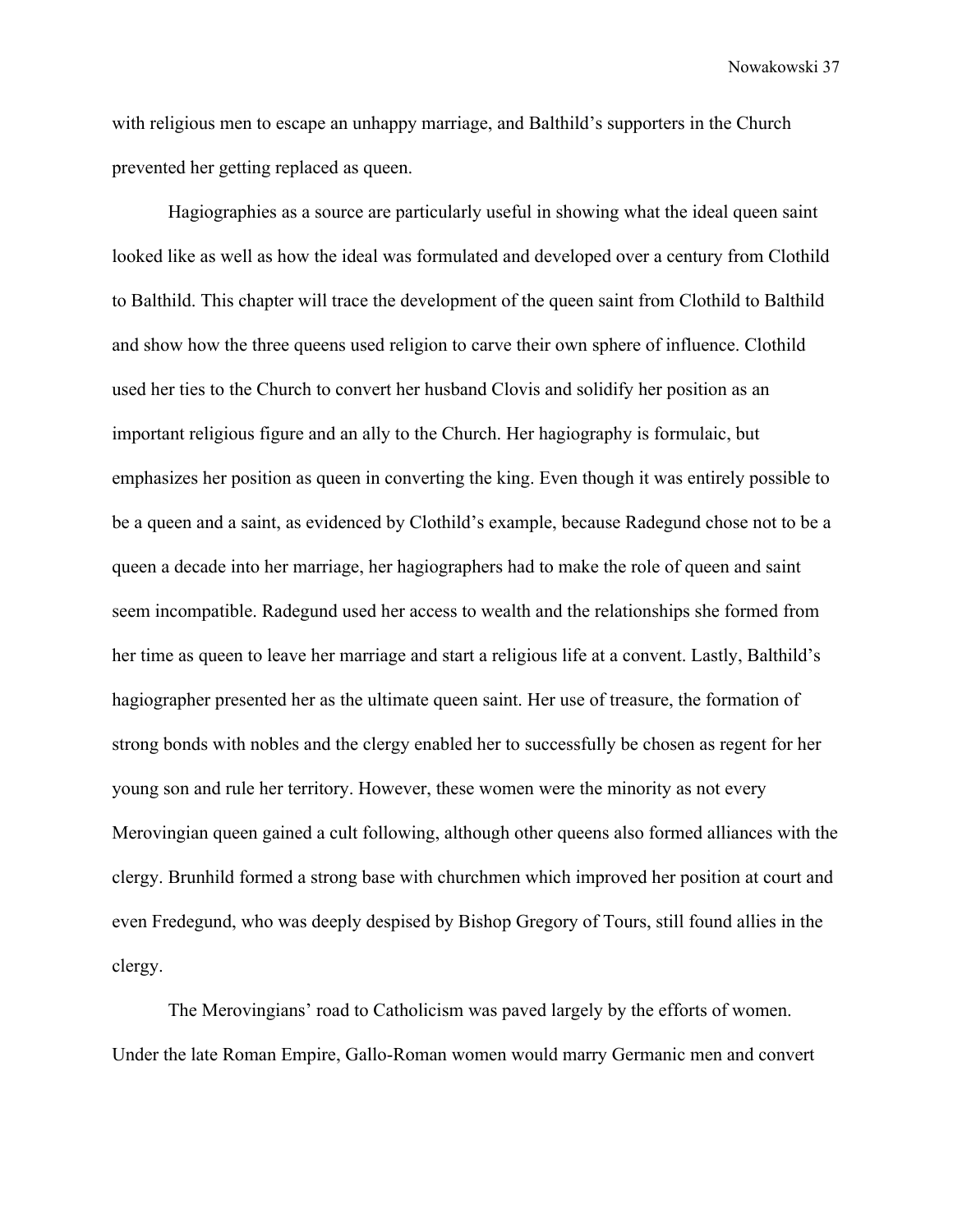them to Christianity.<sup>56</sup> Thus one way Christianity spread through the Germanic people was through marriage. However, by the late fifth century, the Merovingian kings still were not Christian and following a pattern now centuries old, the Frankish king was converted by his wife.<sup>57</sup>

The first Merovingian king to convert to Catholicism was Clovis (c. 466-511). He married Clothild, niece of the Burgundian king Gundobad.<sup>58</sup> Despite her declaration that she, a Christian woman, would not marry a pagan, Clovis and Clothild were married at Soissons.<sup>59</sup> She did however try to convert him, with little success at first, with the sources giving different occasions for the attempt.<sup>60</sup> However, even before Clovis became a Catholic, Clothild baptized all her children, which may point to the primacy of the wife's supervision of children including their religious affiliation. Her pleas for Clovis to convert went unanswered, in part because her baptized children died, until Clovis engaged in battle against the Alamans and his trusted adviser told him to proclaim his queen's God in order to win. Sure enough, Clovis won the battle and was then eager to join his wife's religion after reaping the rewards. While Clothild brought Christianity to Clovis, it was not until the guidance of a male adviser and the opportunity for glory in battle, that Clovis considered conversion.

<sup>56</sup> Suzanne Wemple, *Women in Frankish Society: Marriage and the Cloister 500 to 900* (Philadelphia: University of Pennsylvania Press, 1981) 52.

<sup>&</sup>lt;sup>57</sup> There is some debate about Clothild being the one to convert Clovis or whether Clovis may have dabbled in Arianism before becoming a Catholic see Ian Wood, *The Merovingian Kingdoms* (New York: Longman, 1994), 43-45.

<sup>58</sup> Gundobad was Arian and had previously murdered Clothild's parents and then raised her in his household, similar to Radegund half a century later.

<sup>59</sup> *Liber Historiae Francorum*, translated by Bernard S. Bachrach (Lawrence, Kansas: Colorado Press, 1973) 39.

<sup>&</sup>lt;sup>60</sup> The LHF placed this plea before the pair got married and also combined it with a plea from Clothild for Clovis to avenge her parents' murder. Clothild's *Vita*, which was actually composed under the Carolingians in the ninth or tenth century cited her attempt to convert Clovis after they became intimate.

And Gregory of Tours conceived this conversation to occur after the death of her first son.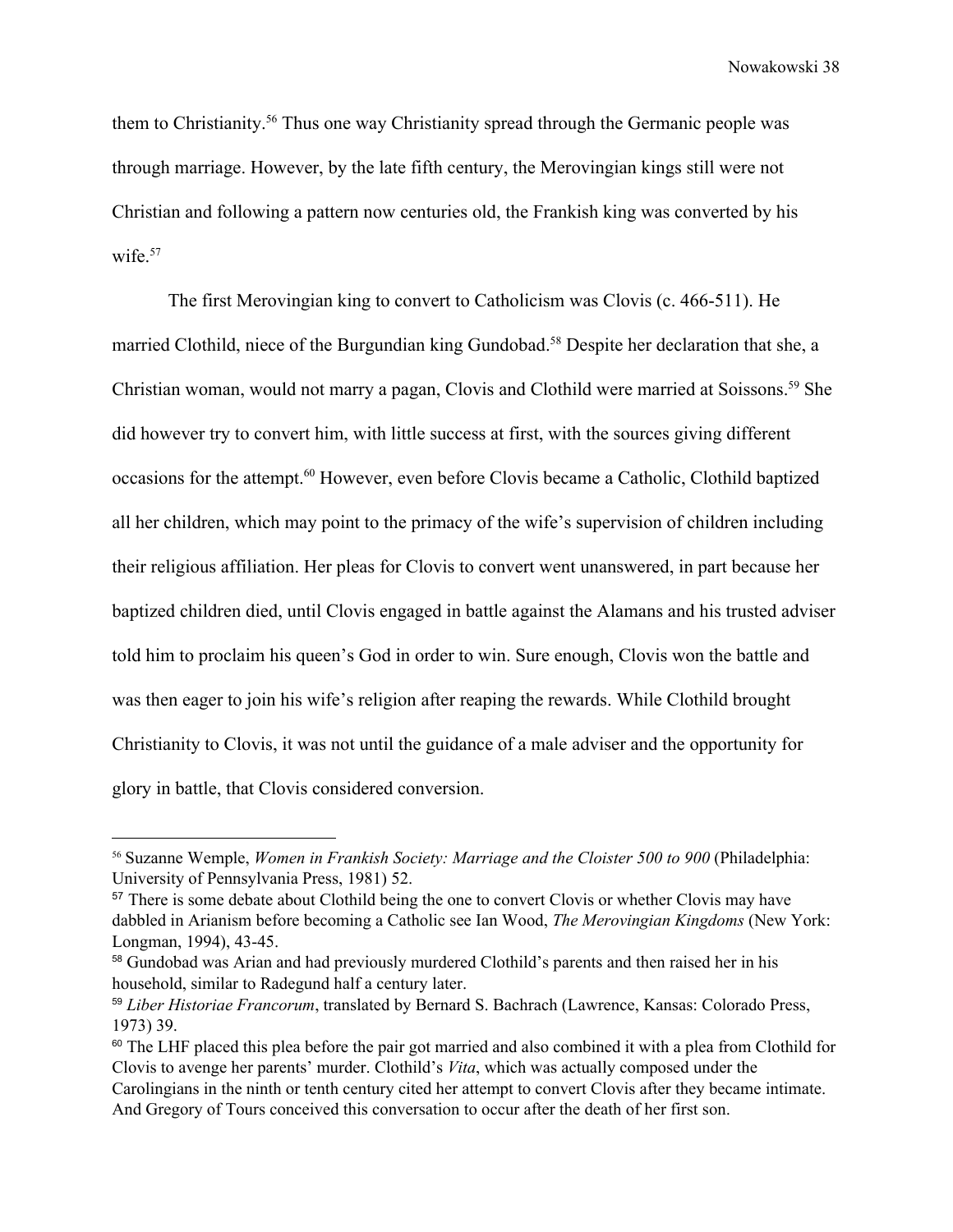Even though in the early years of the rise of Christianity there was a tradition of women converting men, Clothild could not convert her husband without the help of men. Clovis' adviser gave the final push for him to adopt the new faith. Clothild also asked for the assistance of Bishop Remigius of Rheims to help Clovis find the path to salvation, i.e. get baptized.<sup>61</sup> It is important that she was the one to ask the bishop for his help, not the king himself. Clothild has been remembered by history for converting Clovis and as a model queen saint, but she needed the help of men.

After the death of her husband in 511, Clothild enjoyed a long widowhood and played an active part in politics by encouraging a war against Burgundy (her original homeland); she also helped raise her grandsons.<sup>62</sup> Before her retirement, she endowed multiple churches and monasteries and gave land to a priest named Anastasius.<sup>63</sup> It is unclear what Clothild's relationship was with Anastasius, but it is an example of her patronage and of how Clothild used her wealth, in this case land, to support the Church and the clergy. Clothild's claim to sainthood was made through her conversion of Clovis to Christinaity and her many good deeds, like giving alms and building monasteries. She became a model for later queen saints, but her successors would go beyond the model her hagiographer created. Radegund (c. 520- 587), who was the wife of Clothild's son, also became a saint and used religious men to accomplish her goals.

Radegund's road to queenship and sainthood was fraught with tragedy. Born around 520, her life is well documented, compared to her contemporaries, in two *vitae* and Gregory of Tours'

<sup>61</sup> *The Life of Saint Chrothildis* in *Sainted Women of the Dark Ages* translated by Jo Ann McNamara (Durham: Duke University Publishing, 1992) 44.

<sup>62</sup> Gregory of Tours, *The History of the Franks*, translated by Lewis Thorpe (London: Penguin Books, 1974) 166-167.

<sup>63</sup> Gregory of Tours, 204.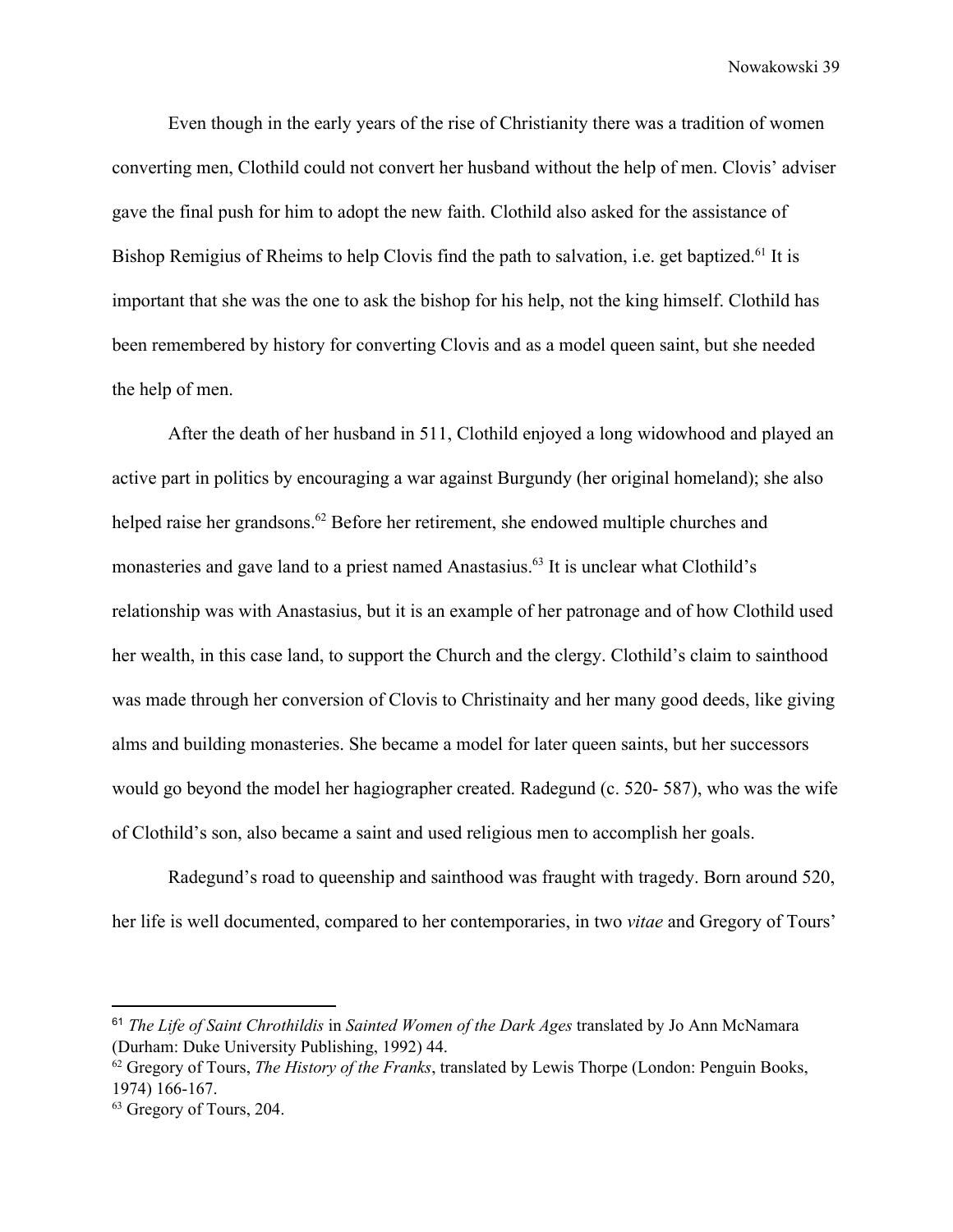writing. A Thurgurian princess, she and her brother lived with their uncle after he killed their father, yet she remembered these years fondly.<sup> $64$ </sup> In 531, however, Clothar and his brother Theuderic attacked Thuringia, leading to the devastation of the population. Radegund's uncle and cousins were killed, or fled, and she herself was won by Clothar by lot.<sup>65</sup> Taken in childhood, Radegund was raised by and then married her captor, which made for an unhappy marriage. Because she soon gave up the position of queen to be a nun, both her hagiographers attempted to demonstrate that her personal piety was incompatible with the role of a queen. They explained the duties of a queen by showing how Radegund dismissed them. However, a close reading of her *vitae* reveals the close relationship between religious and secular authority.

Both of Radegund's hagiographers had a vested interest in explaining why Radegund was better suited to a life in a convent rather than at court, but they had different goals in writing her *vita*. The earlier *vita* was written by her friend Venatius Fortunatus shortly after her death in 587 and focused mostly on her time as queen. Fortunatus attempted to prove, through discussions of miracles, personal physical suffering, and her desire for martyrdom, that Radegund deserved to be a saint. Her second *vita* was written probably around twenty years after her death by a nun named Baudonivia, from Radegund's convent in Poitiers. She also alluded to knowing Radegund, being reared by her as a household attendant and servant, but since Baudonivia knew the former queen only in the context of the convent, her focus was skewed to the later years of Radegund's life. Since Baudonivia wrote the *vita* twenty years or so after her death, her purpose was also much different. At that point, Radegund already had a local cult following. In the

<sup>64</sup> Radegund, "The Fall of Thuringia." In *The Writings of Medieval Women: An Anthology*, translated by Marcelle Thiebaux, 95-100 (New York: Garland Publishing, 1994).

<sup>65</sup> LHF, 60 and Venantius Fortunatus, *Life of St. Radegund*. In *A Short Reader of Medieval Saints*, translated by Mary-Ann Stouck (Toronto: University of Toronto Press, 2009) 71.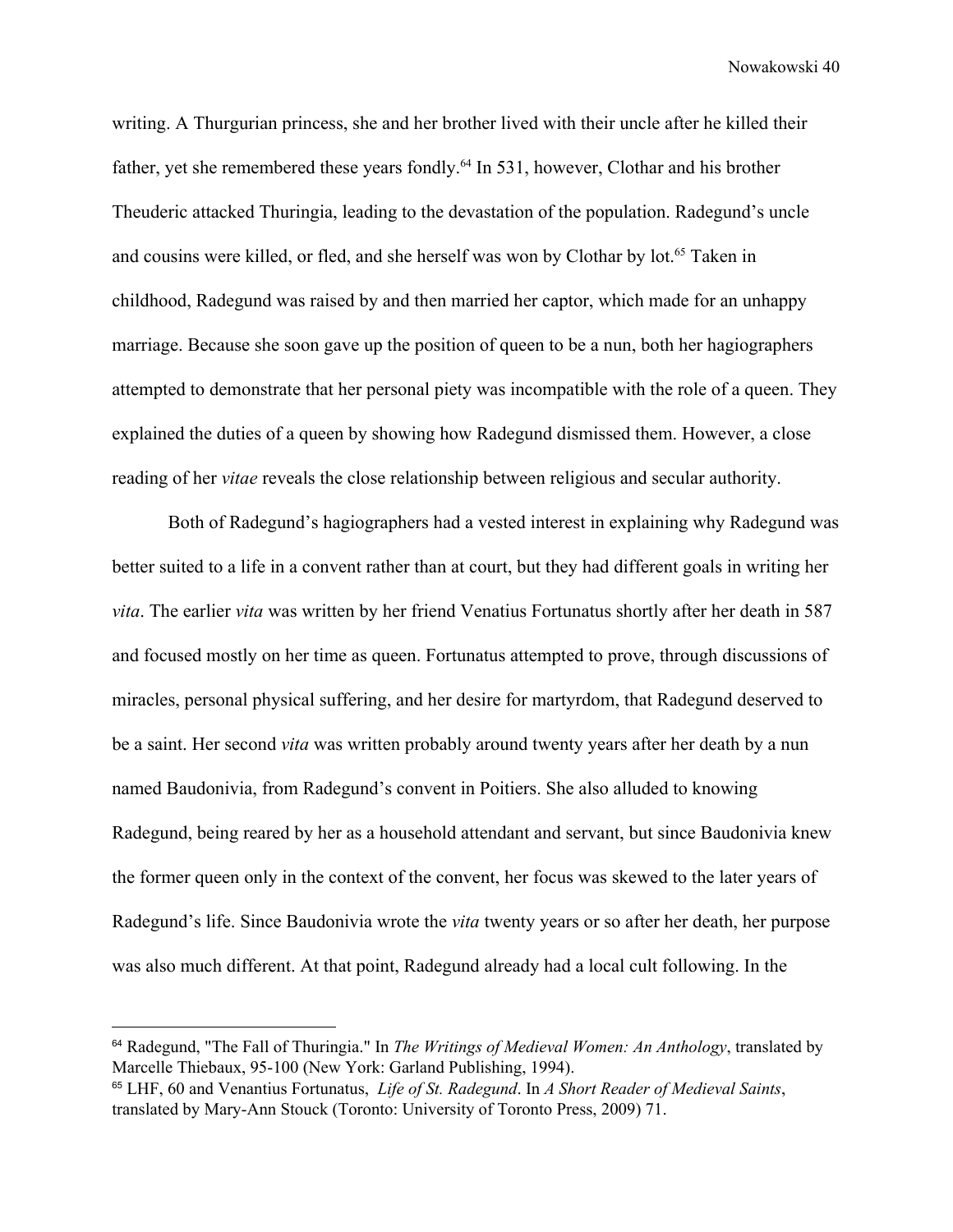intervening years from her death however, her convent at Poitiers experienced a great scandal. A couple of nuns revolted by accusing their abbess of sharing the bathroom with men and servants, playing backgammon, and other supposed unpardonable offenses. Interestingly enough, the nun who led this "revolt" was a daughter of Chilperic.<sup>66</sup> The abbess was eventually pardoned, and life at Poitiers returned to normal. So, Baudonivia's purpose was perhaps more about remembering the convent at its height when Radegund was alive. She may have been attempting to bolster the community's image, greatly damaged by the scandal. Together, Fortunatus and Baudonivia's *vitae* help form an image of a woman supposedly not suited to queenship due to her intense religious fervor, but also show what a queen should have been doing and the formation of a close alliance between queens and churchmen.

Fortunatus devoted greater attention to Radegund's early life. Both *vitae* gloss over the trauma a young Radegund must have experienced when being forced to leave her home as war booty of an invading king.<sup>67</sup> Both *vitae* do however stress her noble birth and royal origins: she was "from the highest earthly rank" (Fortunatus) and "she was a noble sprout sprung from royal stock" (Baudonivia).<sup>68</sup> Her hagiographers both emphasized her royal blood and eventual marriage to a king in order to present a dichotomy in her life. According to her *vitae*, even though Radegund had royal blood and was meant to be a queen, she was called to Christ and church life instead. The nobility of her blood was simultaneously enhanced yet subdued by her fervent religious beliefs: the blood of kings should have destined her to be queen, yet queenship was not what she wanted or what God eventually chose for her. But, it was because of her noble

<sup>66</sup> McNamara, 64. Chilperic was a son of Clothar, thus stepson of Radegund.

<sup>&</sup>lt;sup>67</sup> Fortunatus, 71

<sup>68</sup> Fortunatus, 70 and *The Life of St. Radegund*. In *The Writings of Medieval Women: An Anthology,* translated by Marcelle Thiebaux, (New York: Garland Publishing, 1994) 87.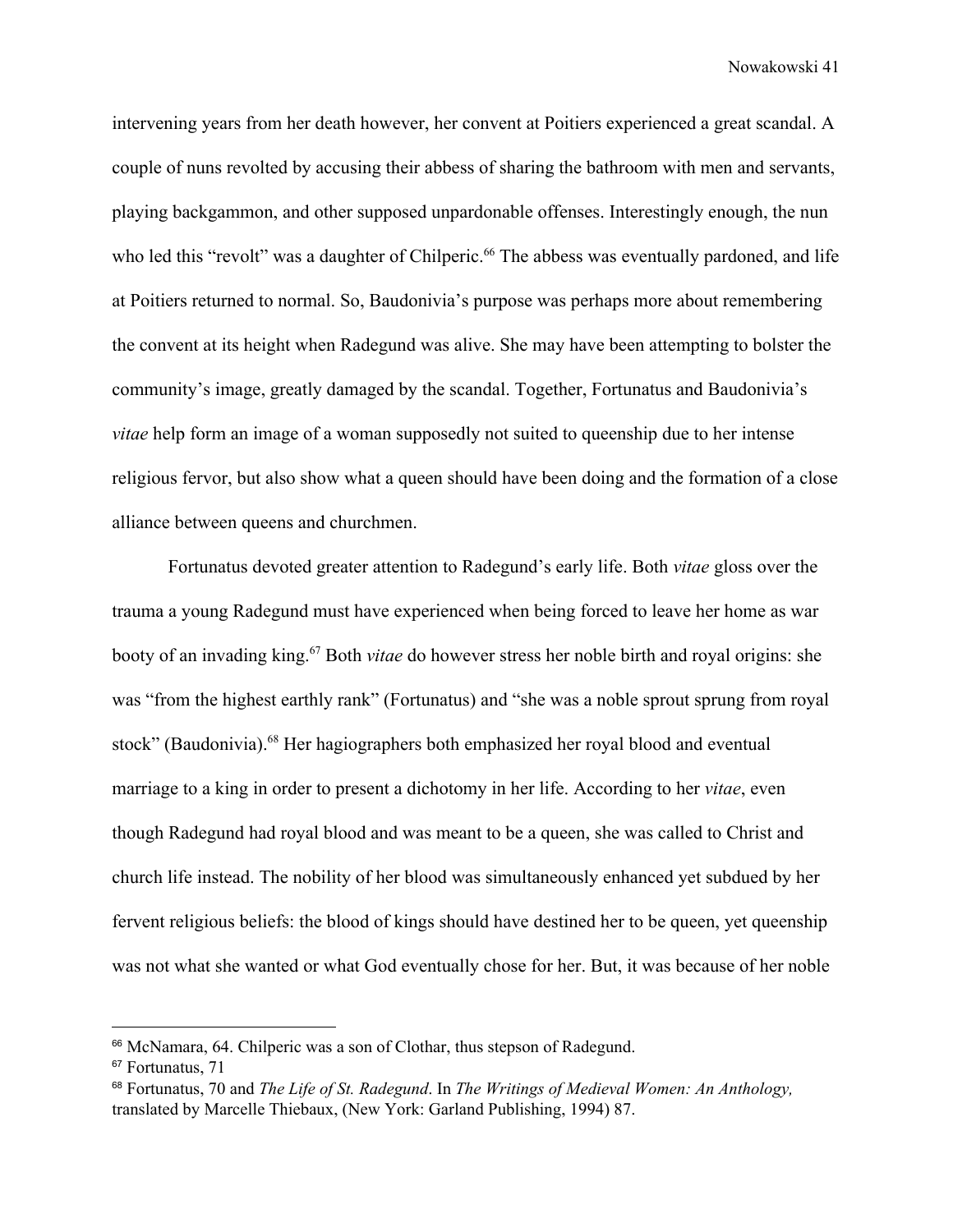blood that she was able to achieve such spiritual greatness. Interestingly enough, and in contrast to Clothild, Clothar converted Radegund to Christianity. Because she was not born a Christian, Fortunatus wrote that Radegund wanted to become a martyr when she was a child, supposedly soon after her conversion.<sup>69</sup> She did not actually become a martyr, so Fortunatus included her wish as a child as well as her later physical mortifications as evidence in a campaign for her sanctification. However, it also served as another example of her religion superseding her intended role as queen. Queens were supposed to be religious, yes, but they should not die, especially if their one main role was to provide male heirs. Fortunatus' and Baundivia's treatment of Radegund as a child furthered the idea that Radegund was meant to go into the Church and that she was not destined to be queen.

Despite the constant tension between Radegund's role as a queen and a wife and her desire to be Christ's wife described in the *vitae*, both her *vitae* emphasized the fact that she was a queen and, more critically, the only queen. Clothar had many wives, although scholars debate whether he had them at the same time or in succession. He even famously married two sisters, after the first one, Ingund, asked him to find a good husband for her sister.<sup>70</sup> These women were likely before Radegund, seeing as Clothar was probably in his forties, with grown sons, and Radegund in her late teens when they married around 540. There is no reason to assume that he left his other wives for Radegund, yet both her *vitae* emphasize her sole role as queen. Fortunatus wrote, "when [Clothar] settled with her that she should be his queen at Soissons, she avoided the trappings of royalty, so she would not grow great in the world but in Him to Whom she was

<sup>&</sup>lt;sup>69</sup> Fortunatus, 71

<sup>70</sup> Gregory of Tours, *The Merovingians* translated by Alexander Murray (Ontario: Broadview Press, 2006) 47.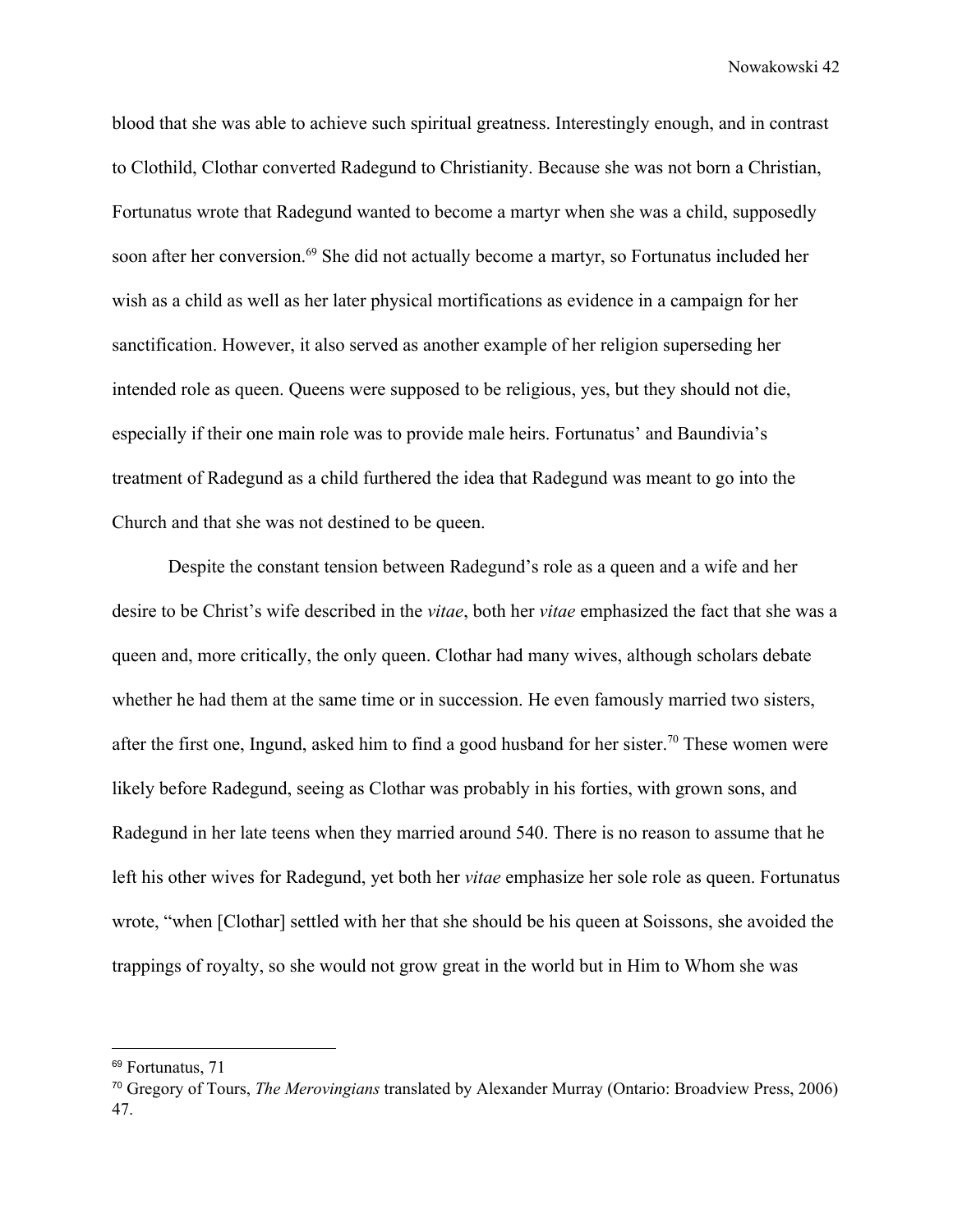devoted and she remained unchanged by earthly glory."<sup>71</sup> Fortunatus asserted that Radegund was Clothar's sole queen perhaps to make her rejection of the position all the more dramatic and perhaps to place her within the larger queen saint tradition. Clothar's other wives were lowborn, while Radegund was a noblewoman, and Fortunatus, by presenting Radegund as the only queen, meant to differentiate her from the other wives. This evidence supports the conclusion that it was possible for a Merovingian king to have multiple wives and concubines but the position of queen was special. There was some wiggle room in that queens could be swapped out because there was no kind of coronation or consecration of the queen, but the role was only held by one woman at a time. And Clothar chose Radegund to be his queen. The motivation behind his choice may have been fueled by a desire to claim what was left of Thuringia. Whatever his reasoning, Clothar and Radegund were married; it was not, however, a happy marriage: "people said that the King had yoked himself to a [nun] rather than a queen."<sup>72</sup>

Radegund's *vitae* portrayed her as a failure of a queen in order to promote her sanctity and explain why she left the position. Of course her shortcomings as queen may have been overplayed in her *vitae* in order to emphasize her natural disposition to be part of a religious community rather than a queen, but these *vitae* are still helpful in what they reveal about what queens were supposed to do. One role of the queen was control of the treasury, but whenever Radegund "received part of the tribute, she gave away a tithe of all that came to her before accepting any for herself."<sup>73</sup> Generosity with money aligned with Christian ideals of almsgiving and charity, but not with the role of a queen. Kings methodically distributed treasure to secure

<sup>71</sup> Fortunatus, 72

<sup>72</sup> Fortunatus, 73

<sup>73</sup> Fortunatus, 72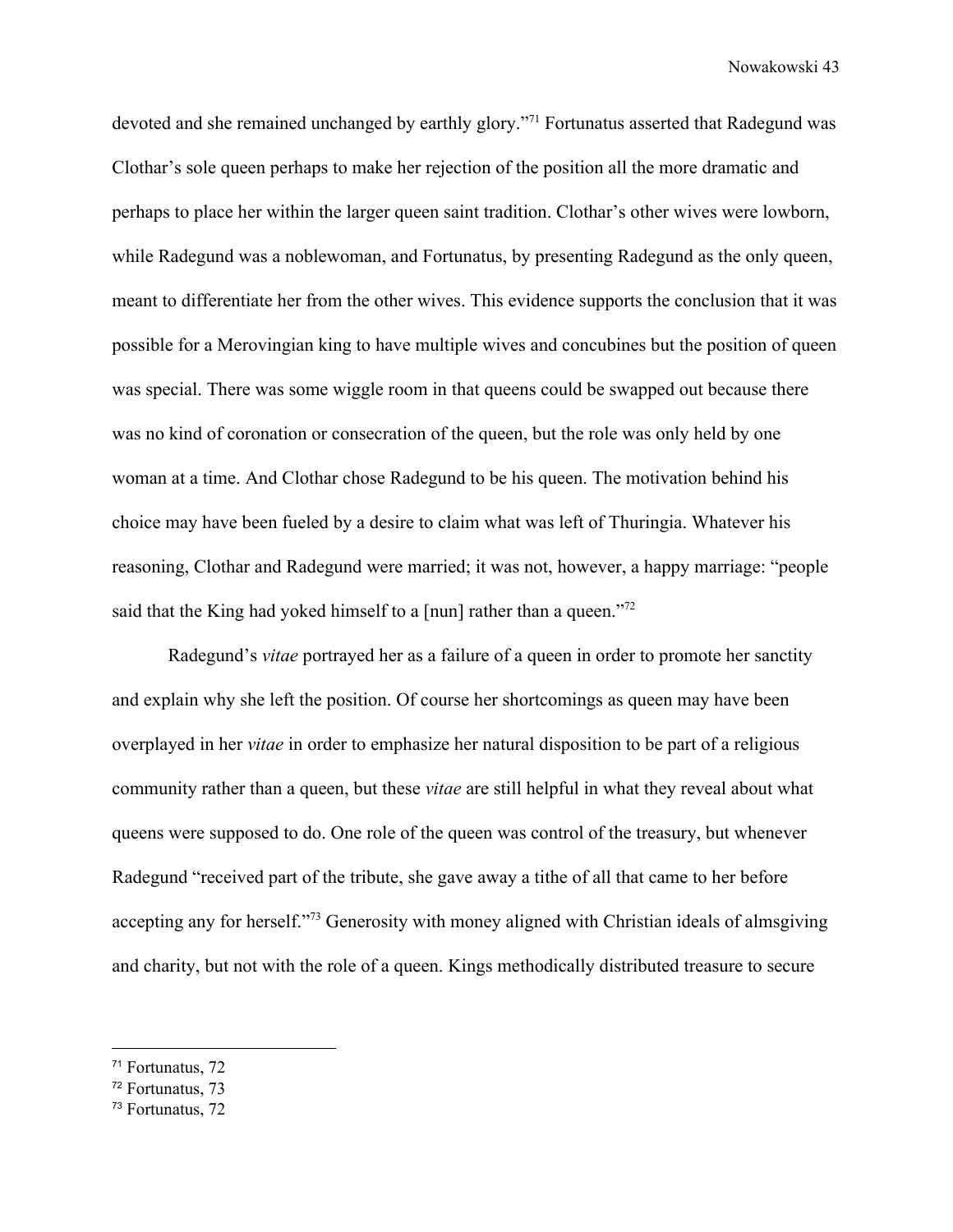the loyalty of the nobility, and Fortunatus made it appear that Radegund was being too generous and not purposeful, and thereby possibly undermining the whole system. While all the Merovingian queens were Christian and charity and the giving of alms was expected, Radegund was too generous by these standards.

Another important role of the queen, revealed by Radegund's *vitae*, was being hostess and presiding over banquets. However, here again she fell short. At royal banquets, Radeugnd would not eat the rich food but insisted on following her abstemious diet and supping on beans and lentils.<sup>74</sup> While her diet was not a great offense on its own, Radegund either left banquets early or did not come at all. For example, if the singing of the liturgy began while everyone was still banqueting, she would excuse herself from the king and all their guests. And "when the king asked after her at table during the late hours, he was told that she was delayed, busy about God's affairs."<sup>75</sup> She would even relegate the running of the household, again a role of the queen, to her trusted companions so she could go be in the presence of visiting holy men. Her actions greatly angered the king, as Fortunatus wrote that "the prince compensated her with gifts for the wrong he did her with his tongue"<sup>76</sup> after one of these many incidents. Her *vita* repeatedly depicted Radegund bucking her duties as queen—management of money, attendance at banquets, and the running of the household—in order to engage in religious activities.

While her hagiographers presented her shirking of her queenly duties as evidence of Radegund's inability to be a queen, it could also be interpreted as going beyond religious motivations. Sometimes women went to convents to escape the control of their male relatives

<sup>74</sup> Fortunatus, 73

<sup>75</sup> Fortunatus, 74

<sup>76</sup> Fortunatus, 74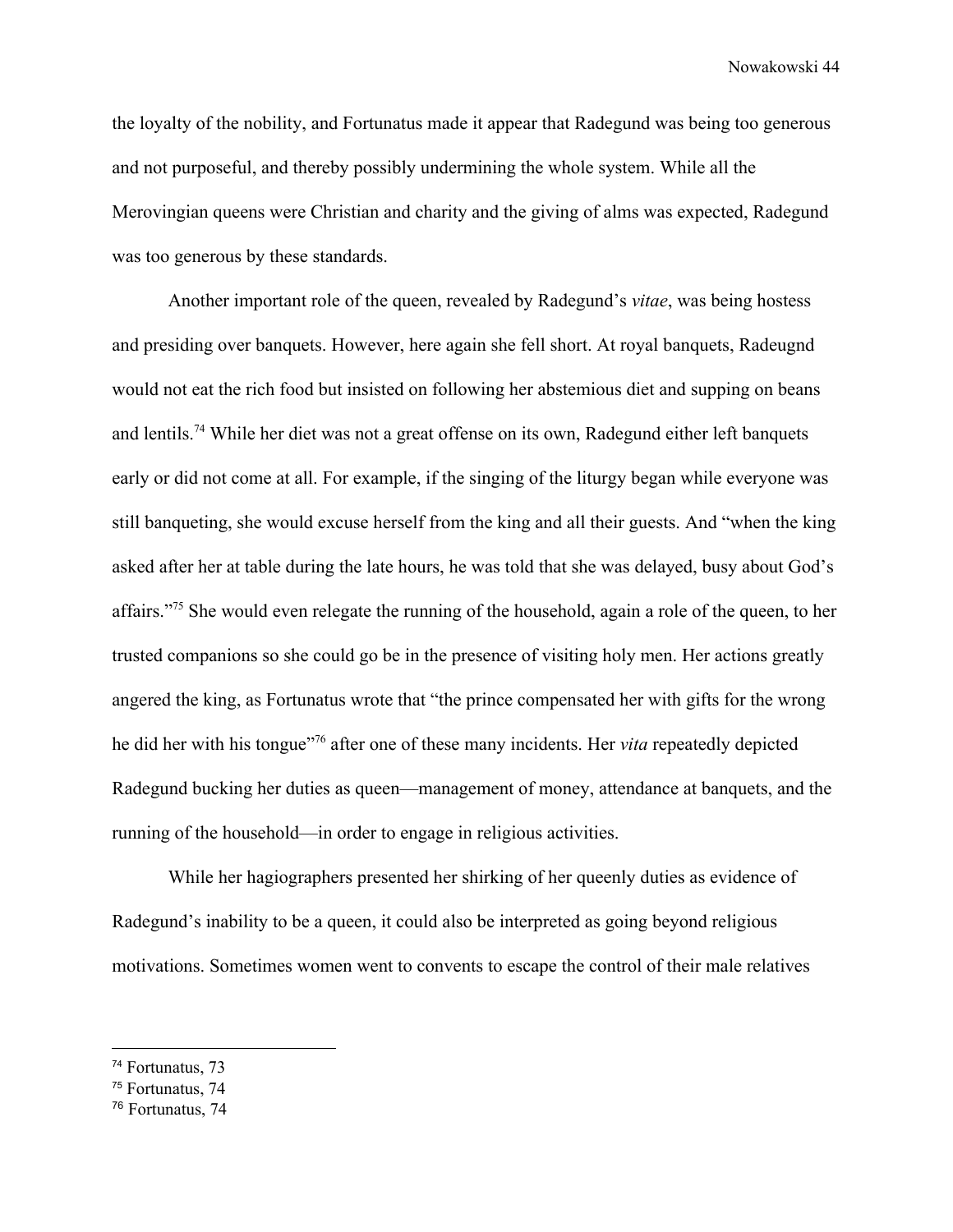and the oppressive nature of their obligations during the Middle Ages. Radegund may have been no different. Her religiosity was one way to rebel against her husband, the man who had wiped out her family. Failing in her duties as queen may have been an attempt to revolt against her husband.

While overall, Radegund's hagiographers portrayed her as a failure of a queen, she was shown to succeed in one aspect of queenship. The image of the Merovingian king was one of a brutal warrior, who maintained loyalty through the distribution of treasure and the defence of his lands. However, there was some kind of unspoken agreement that the wife, or queen, could provide a balancing softness to her king and act as an intercessor.<sup>77</sup> Radegund acted in this role:

And if the king according to custom, condemned a guilty criminal to death, wasn't the most holy queen near dead with torment lest the culprit perish by sword? How she would rush about among his trusty men, ministers and nobles, whose blandishments might soothe the prince's temper until the king's anger ceased and the voice of salvation flowed where the sentence of death had issued before  $78$ 

Radegund was rather dramatic as is shown here<sup>79</sup> It is interesting that the intercession was via Clothar's advisors and not directly with the king, which would become the later pattern. The theme of men doing Radegund's bidding, whether religiously or politically motivated, was present in her *vitae.* Even though Radegund succeeded in one aspect of queenship, her time as queen came to an end.

<sup>77</sup> An earlier example of a woman acting as an intercessor is St. Genovefa. She interceded on the behalf of a few criminals about to be executed. See Life of Saint Genovefa in McNamara's *Sainted Women of the Dark Ages*. Also the Virgin Mary is known as an intercessor, so perhaps later queens imitated her model. <sup>78</sup> Fortunatus, 74

<sup>79</sup> For examples of Radegund's flair for the dramatic see "The Fall of Thuringia," which is about the destruction of her homeland in a letter to her cousin in an attempt to get him to write to her more. She also wrote another letter in the form of a poem to the Byzantine emperor and empress to thank them for sending her a piece of the True Cross.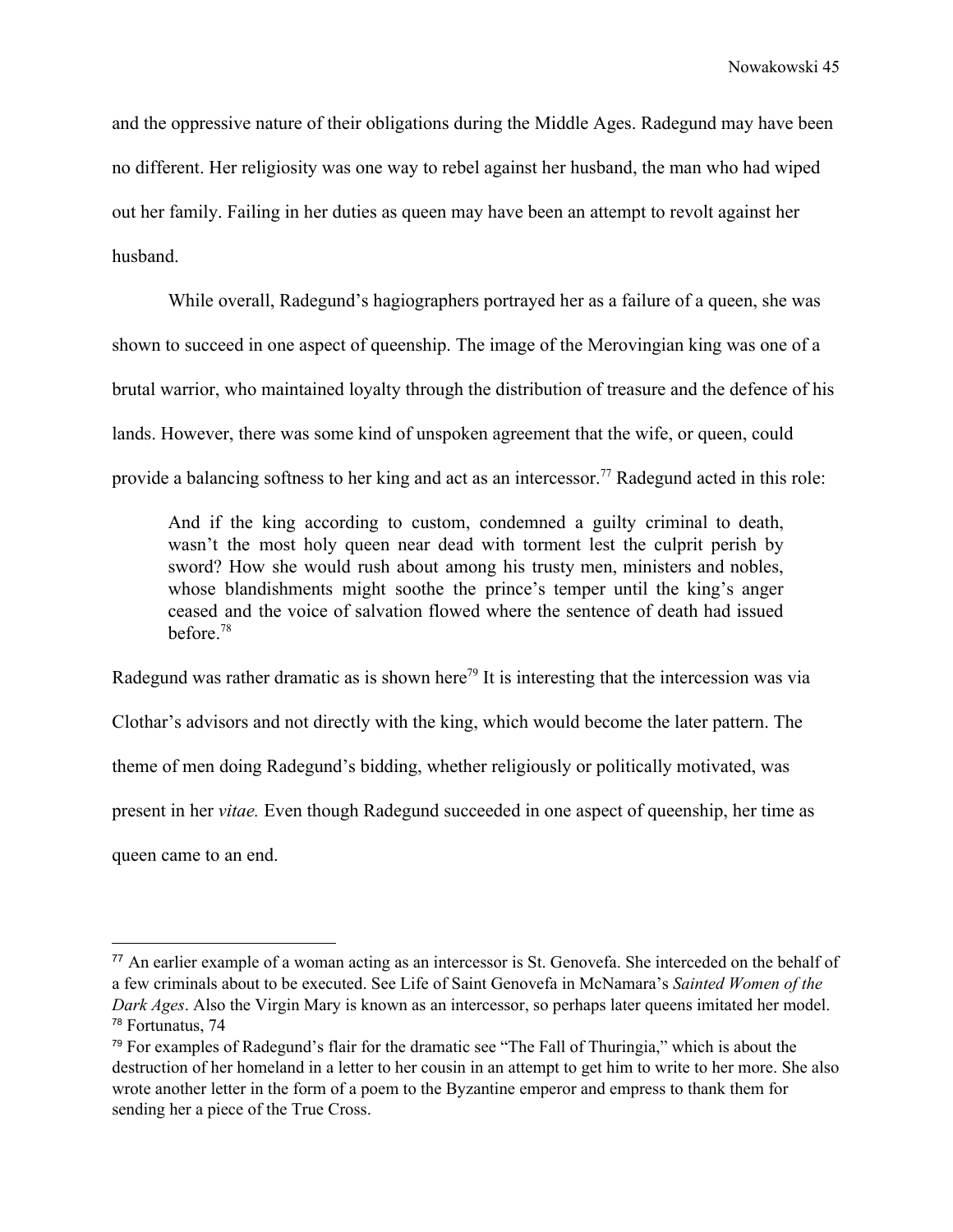Following her brother's murder, Radegund left her marriage, with the assistance of a bishop. About ten years into their marriage, Clothar killed Radegund's brother. Neither *vitae* expressed his murder directly. About the death of her brother and the end of her marriage, Fortunatus wrote, "if divinity fosters it, misfortune often leads to salvation. Thus her innocent brother was killed so she might come to live in religion."<sup>80</sup> Baudonivia wrote, "through the workings of divine influence, she left the earthly king."<sup>81</sup> Fortunatus at least mentioned the murder of her brother, but wrote it in passive voice with no accusation against Clothar; Baudonivia completely skated past it, chalking it up to God as to why Radegund left her husband. Regardless of the reason for Radegund leaving Clothar, she was not able to do it alone but had to ask the help of religious men. She came to Bishop Médard of Noyon so he could consecrate her as a nun, but Médard was threatened by nobles "to keep him from veiling the king's spouse lest the priest imagine he could take away the king's official queen as though she were only a prostitute."<sup>82</sup> Fortunatus again emphasized the status of Radegund as the sole queen which makes this episode all the more dramatic, but he also made it clear that Radegund could not escape her marriage without the help of Médard. In Fortunatus' version, Radegund won him over with a theological argument, and despite the threats from nobles, Médard consecrated her deaconess. There was, however, more to this transaction than just an argument of theology. Right after Médard consecrated her, Radegund left her expensive clothing and jewels on the altar and gave her gold girdle to help the poor.<sup>83</sup> The way Radegund may have secured Médard's help was

<sup>82</sup> Fortunatus, 75.

<sup>80</sup> Fortunatus, 75.

<sup>81</sup> Baudonivia, 109.

<sup>&</sup>lt;sup>83</sup> Fortunatus, 75.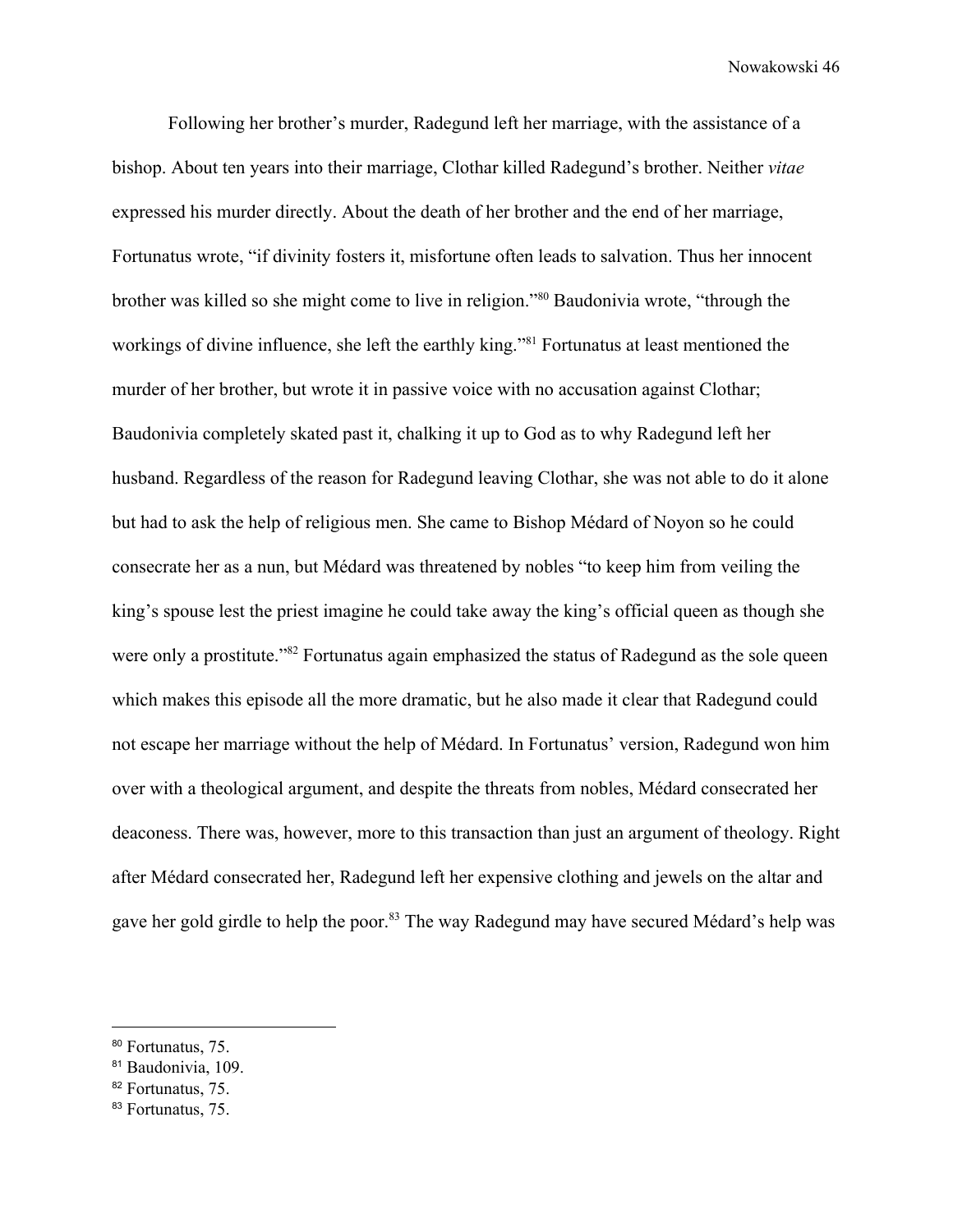through the donation of her expensive, worldly possessions. And the exchange of wealth for protection became a pattern for Radegund.

After successfully leaving Clothar, Radegund had to again secure the help of religious men with gifts and entreaties in order to maintain her independence. After being consecrated deaconess, Radegund, who was probably in her late twenties, retreated to Saix, one of her dower properties.<sup>84</sup> Her wealth and the help of Médard enabled her to live independently. But the peace was interrupted twice by Clothar attempting to get her back and in both instances, Radegund had to enlist the help of religious men. The first instance was when she was living at Saix and Baudonivia wrote, "if the king insisted on having her back, she would rather end her life than have to return to be joined again to this earthly king."<sup>85</sup> So instead, Radegund sent a rich cloak encrusted with jewels to John, a recluse in Chinon castle. In exchange, she asked John to pray for her and send a hairshirt.<sup>86</sup> Baudonivia alleged that John's prayer saved Radegund, and with a change of heart, Clothar let Radegund build a convent at Poitiers. However, Clothar later returned with his son Sigibert, hoping to get Radegund back. Again, Radegund enlisted the help of a religious man. This time it was Germanus the bishop of Paris. She sent a letter begging Germanus to intercede and to stop Clothar from getting her back, and she included a gift. On Radegund's behalf, Germanus implored the king to leave her be and Clothar "reconsidered the advice of his evil counselors" and realized he did not "deserve such a queen."<sup>87</sup> Clothar then asked for her forgiveness and as he was nearly towards the end of his life, he finally let Radegund be. In the three instances in which Radegund attempted to get and stay away from

<sup>84</sup> McNamara, 62.

<sup>&</sup>lt;sup>85</sup> Baudonivia, 110.

<sup>86</sup> Baudonivia, 110.

<sup>87</sup> Baudonivia, 112.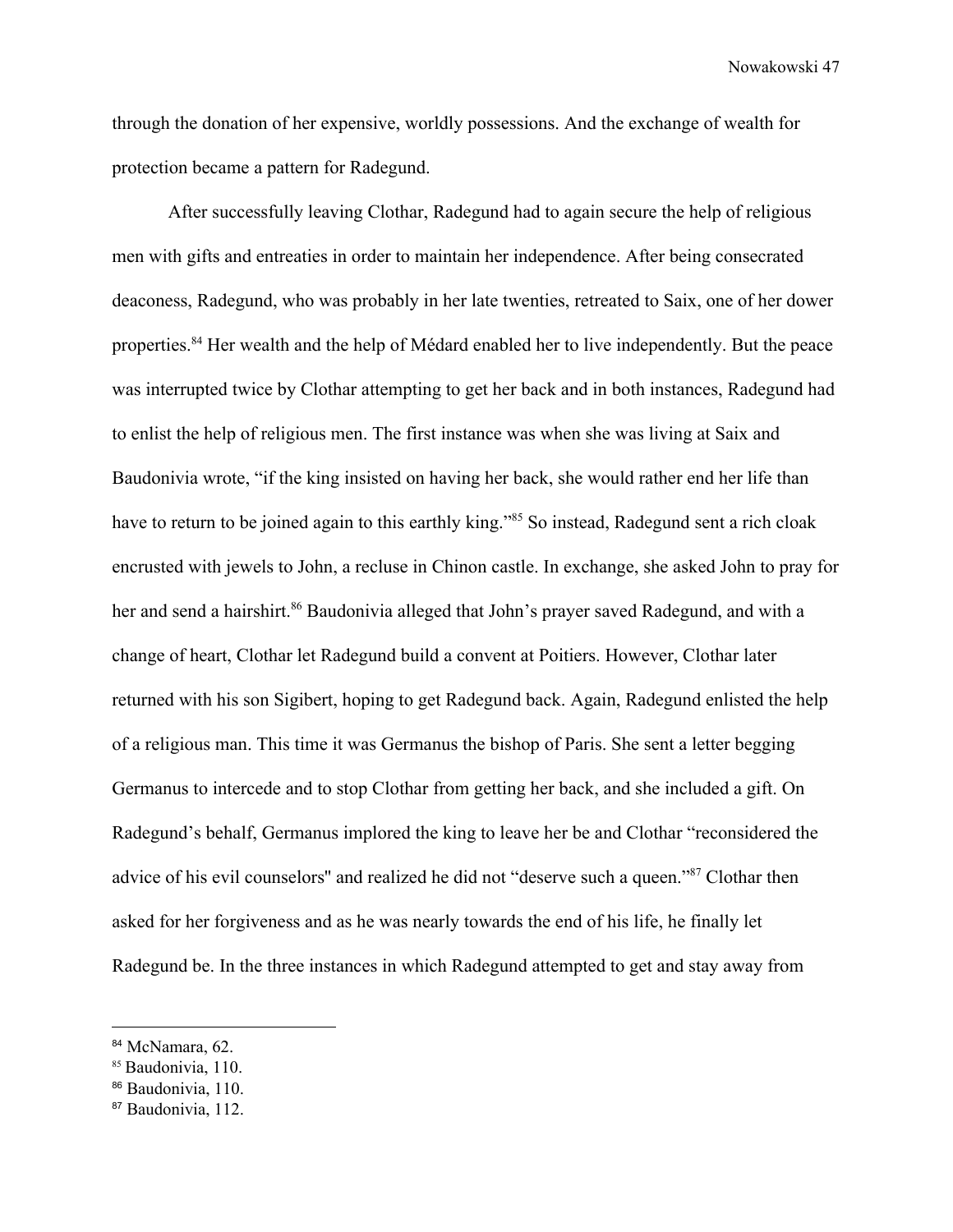Clothar, she had to enlist the help of religious men. She secured their help through her wealth, which is revealed by a close reading of her *vitae*. It is unclear if she had met any of the men she got assistance from at court, but her former position as queen granted her not only access to these men but to her dower funds to secure their help. Through the help of her religious allies, Radegund was able to retire to Poitiers.

Even when Radegund was enjoying the life of a nun at Poitiers, she, and her whole convent for that matter, were still heavily involved in politics. Neither of her *vitae* mentioned the burning and looting of Poiters during the wars between Clothar's sons.<sup>88</sup> But, Baudonivia referred to Radegund's good relationship with her stepson Sigibert and his wife Brunhild and that since "[Radegund] wanted in no way to act without consultation as long as she was living in this world, she sent a letter to the most excellent lord King Sigibert" asking his assistance in obtaining a piece of the True Cross from the Byzantines.<sup>89</sup> Radegund wrote a poem to the Byzantine emperor and empress thanking them for a piece of the True Cross. Her poem was delivered alongside Sigibert's own letter.<sup>90</sup> Even after shutting herself in a convent, Radegund, and her whole convent, were involved and heavily impacted by the antics of Merovingian kings. Whether the kings were looting the convent or were needed for diplomatic relations, the ecclesiatical orders and the Merovingian kings were linked. Radegund used religious men to end her time as queen and to keep her independence but also used a secular king for a religious purpose. Unlike Clothild before her, and Balthild after her, Radegund used her resources as queen, specifically treasure and contacts, to withdraw from politics. Radegund needed the help of

<sup>88</sup> McNamara, 63

<sup>89</sup> Baudonivia, 117.

<sup>90</sup> Radegund Letter to Emperor Justin II and Empress Sophia, 568-69. Medieval Women's Latin Letters, https://epistolae.ctl.columbia.edu/letter/916.html.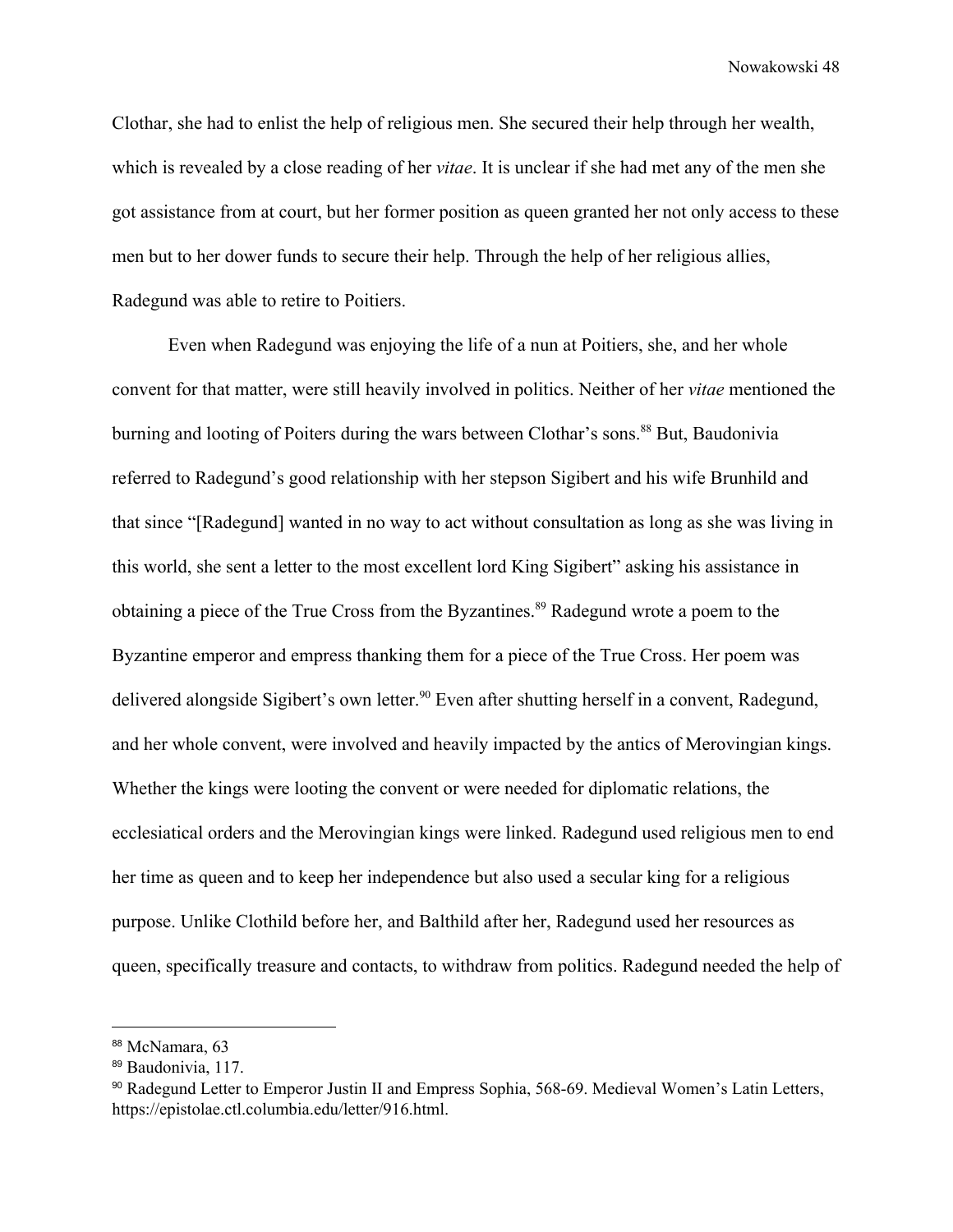religious men to end her marriage, while the next saint queen, Balthild, used religious men and her allies at court to maintain her position of queen.

Unlike the two foreign princesses Clothild and Radegund, Balthild (c. 626-680) began her career as an Anglo-Saxon slave. It was not unusual for a queen to have been a former slave and in some cases, a low status woman was preferred because then the queen's position was based entirely on her relationship with her husband, with no powerful family members to support her. However, Balthild was able to build her own base, starting with her previous owner, Erchinoald, the mayor of the palace in Neustria and Burgundy.<sup>91</sup>

Balthild's *vita*, written by an anonymous author in the seventh century and the main source for her life, discussed Balthild's origins and rise to the position of queen. Containing many tropes common in hagiographies, her *vita* cited divine providence as the reason Balthild ended up a slave in the Merovingian kingdoms: she "who came here as God's most precious and lofty pearl, was sold at a cheap price."<sup>92</sup> In addition to the humble origins that her hagiographer wanted to emphasize, Balthild's *vita* also demonstrated her chastity. Balthild was a queen, which required marriage, so her hagiographer worked in chastity in another way. According to Balthild's *vita*, her master Erchinoald wanted to marry her, but she fled and hid under rags and divine providence allowed her to escape marriage.<sup>93</sup> Because it was God's will, Balthild married Clovis II of Neustria and Burgundy in the mid-seventh century "by virtue of her humility."<sup>94</sup> In

<sup>&</sup>lt;sup>91</sup> McNamara, 264. The mayor of the palace was an incredibly important and powerful role. Balthild probably was only able to marry the king because her former master was the mayor of the palace. Queens often needed to have a good relationship with the mayor of the palace to be successful in carving a place at court.

*<sup>92</sup> The Life of Blessed Queen Balthild* in *Sainted Women of the Dark Ages* translated by Jo Ann McNamara (Durham: Duke University Publishing, 1992) 268.

<sup>93</sup> Janet Nelson,"Queens as Jezebels: Brunhild and Balthild in Merovingian History" In *Politics and Ritual in Early Medieval Europe,* (London: Hambledon Press, 1986) 17.

<sup>&</sup>lt;sup>94</sup> Life of Lady Balthild, 270.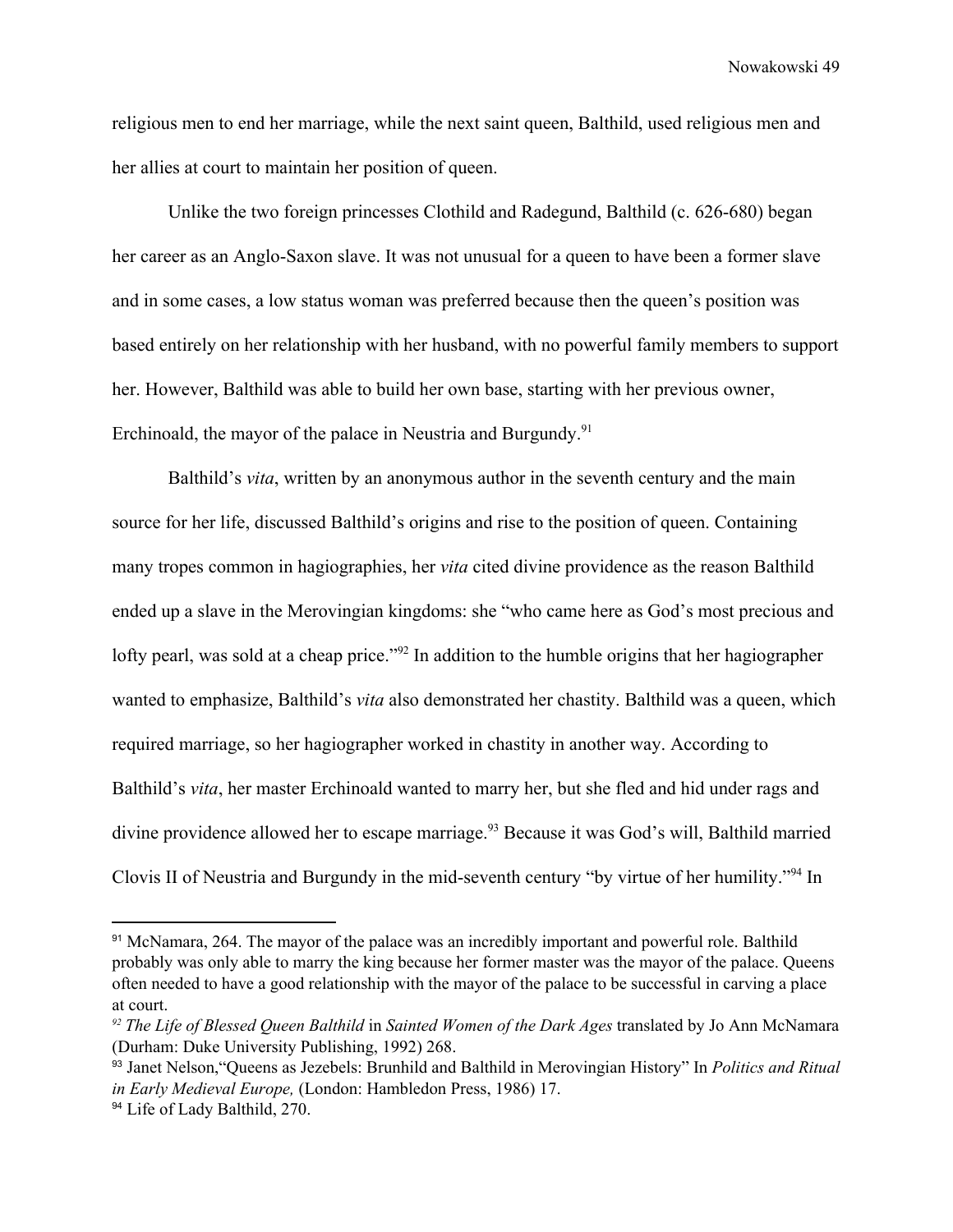her *vita*, Balthild's rise to queen was of course colored with instances of her piety, humility, and compliant nature because it was a text attempting to promote her cult after her death.

Balthild's *vita* in many ways portrayed her as the perfect queen. The discussion of her time as queen was brief compared to Fortunatus' *vita* of Radegund, but it packed a punch:

[Balthild] upon whom God conferred the grace of prudence obeyed the King with vigilant care as her lord, acted as mother to the princes, as a daughter to priests, and as a most pious nurse to children and adolescents. And she was amiable to all, loving priests as fathers, monks as brothers, a pious nurse to the poor. And she distributed generous alms to every one. She guarded the princes' honor by keeping their intimate counsels secret. She always exhorted the young to strive for religious achievement and humbly and assiduously suggested things to the king for the benefit of the church and the poor. For, desiring to serve Christ in the secular habit at that time, she frequented daily prayers commending herself with tears to Christ, the King of Heaven.

Balthild achieved, at least according to her hagiography, the ideal relationship with each figure in her life, whether it be churchmen, her husband, or men and children at court. In addition, she was not only able to be a queen while still upholding her religious duties, but she could be more successful at distributing alms because she was queen. Separate from religion but just as important for her power base, Balthild formed platonic relationships with young men at court and 'kept their intimate counsels secret' and these, in addition to ones formed with holy men, helped her during her time as queen and later regent.<sup>95</sup> Like the women before her, Balthild acted almost as a religious adviser to her husband. The Merovingian kings had been Christian for over a century by the mid-seventh century, but women were still acting as guides and advisors in religious matters. And most importantly, Balthild and her *vita* accomplished something Radegund was not able to do: she 'serve[d] Christ in the secular habit at that time.' Bathild was

<sup>&</sup>lt;sup>95</sup> Nelson, 19.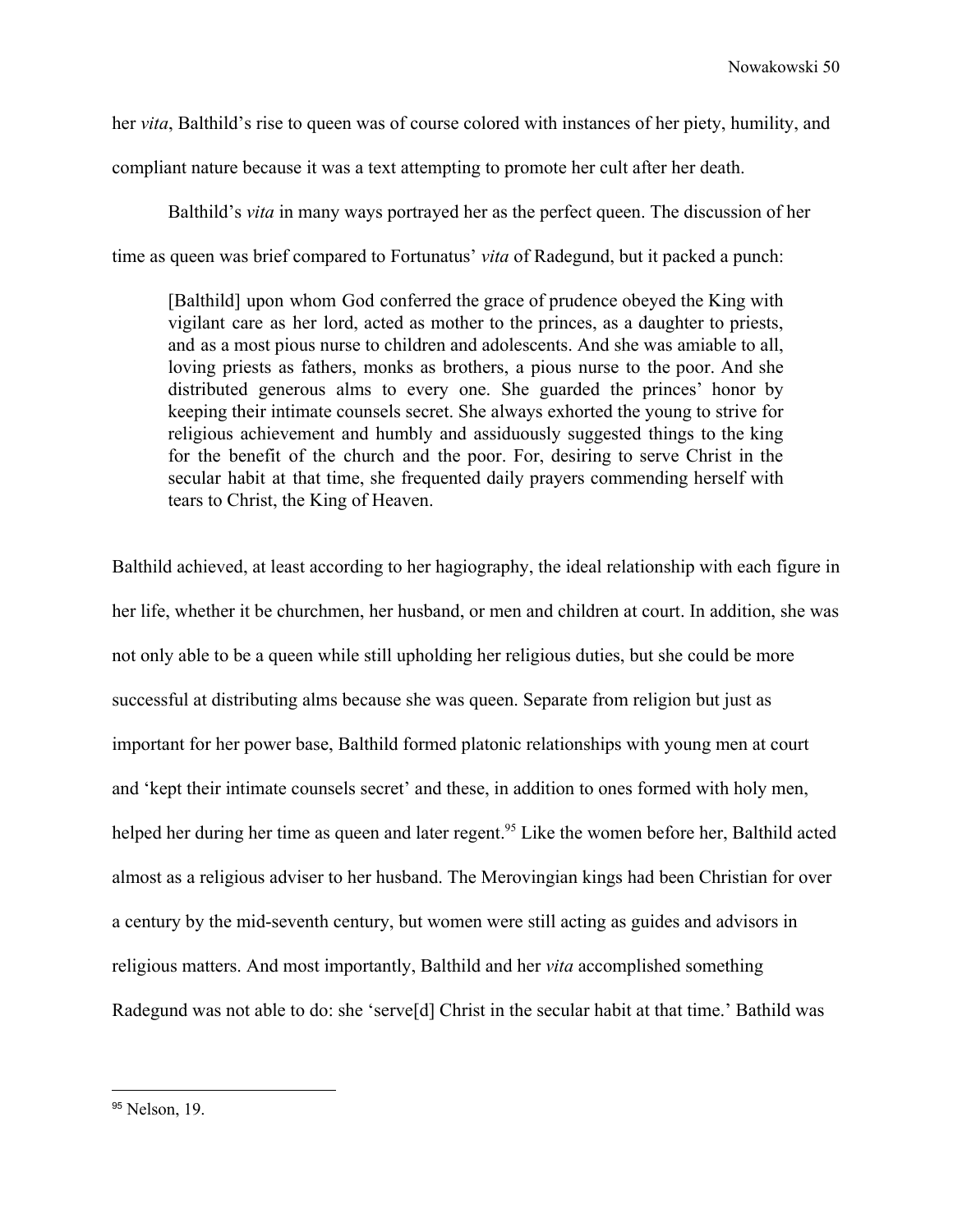able to find a balance that Radegund, according to her *vita*, was not able to and she employed the ideal of royal sanctity started by Clothild*.*

Like Clothild and Radegund, Balthild, in her time as queen, formed relationships with important churchmen. Clovis appointed Abbot Genesius as Balthild's helper and spiritual adviser and their close partnership extended past Clovis' death in 657. Through Genesius, Balthild helped the needy, distributed alms, and gave money to convents and monasteries.<sup>96</sup> Early in her career, her relationship with religious men was still controlled by her husband, as he was the one who introduced them to her. However, Balthild was soon able to make her own ecclesistical connections and gain allies. Because her political backing was so impressive and complete, her husband, who had numerous relationships with other women, was never able to endanger Balthild's position as queen by raising another woman to the office.<sup>97</sup> When her husband died in 657, Balthild was able to use her connections to men like Genesius and her former master Erchinoald to secure the regency for herself. Balthild had three sons, Clothar, Childeric, and Theuderic, with the oldest, Clothar, succeeding his father. Because he was not the age of majority, which was fifteen, Balthild was chosen regent with the assistance of Chrodebert, bishop of Paris, Lord Ouen, and Ebroin, mayor of the palace of Neustria.<sup>98</sup> These men would become part of Balthild's close circle that would support her regency, along with Genesius and Erchinoald. This support enabled her to prohibit simony and infanticide as well as stop the sale of Christian slaves.<sup>99</sup> Most importantly, she redistributed wealth between monasteries, which was

<sup>96</sup> Life of Lady Balthild, 270. In another interesting comparison with Radegund, Balthild's charity is distributed via an abbot, which is acceptable, while Radegund did it herself.

<sup>&</sup>lt;sup>97</sup> Nelson, 19.

<sup>98</sup> Life of Lady Balthild, 270.

<sup>99</sup> Life of Lady Bathild, 271-273.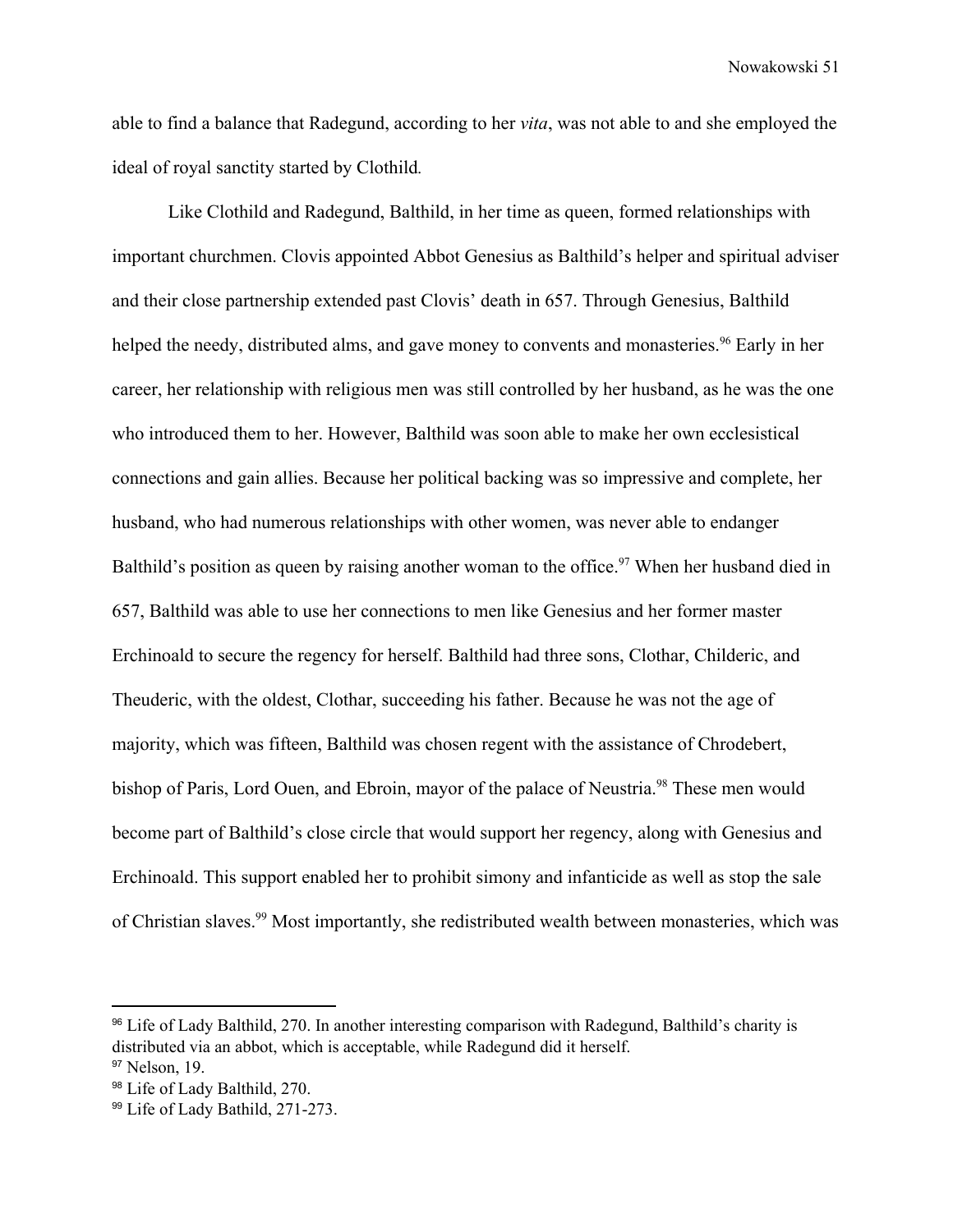a traditional job of the queen. Her *vita* stressed all her victories and cited divine providence as the reason she was able to achieve her aims; it was God working through Balthild that enabled her to meddle in politics and church appointments. Her close ties with churchmen and her ability to make church appointments was explained by Balthild's saintly character, but other contemporaries saw Balthild as a Jezebel, especially in light of an incident involving Aunemundus.

Balthild's close connection to ecclesistical power structures and appointments to bishopries from her own circle engendered a negative contemporary view in her home country of Anglo-Saxon England. One such church appointment succeeded a violent death. After placing her favorites in seats in Toulouse and Autun, Balthild attempted to elevate Genesius to the bishopric of Lyons. Prior to this appointment, Aunemundus held the seat but he and his brother were accused of treason against Balthild and her son and when Aunemundus did not appear for trial, Balthild sent armed guards after him; he was murdered on his way to trial.<sup>100</sup> It is not entirely clear whether Balthild was the one who iniated the murder or whether Aunemundus was even treasonous, but because of this fiasco, Balthild was able to appoint Genesius to the vacant seat where he was in a position to support Balthild and her policies. The *Vita Wilifridi*, a *vita* about an Anglo-Saxon saint, typed Balthild as a Jezebel and in addition to the murder of Aunemundus, charged her with the murder of eight other bishops $101$  Because this view was only present in England, and possibly Lyon, it did not seem to have affected Balthild's regency or

<sup>100</sup> Nelson, 34-35.

<sup>101</sup> Nelson, 36. Wilfrid was a Northurmbrian noble who became an English saint and this event is mentioned in his *vita* because he had stayed in Lyon for a few years and had a close relationship with Aunemundus.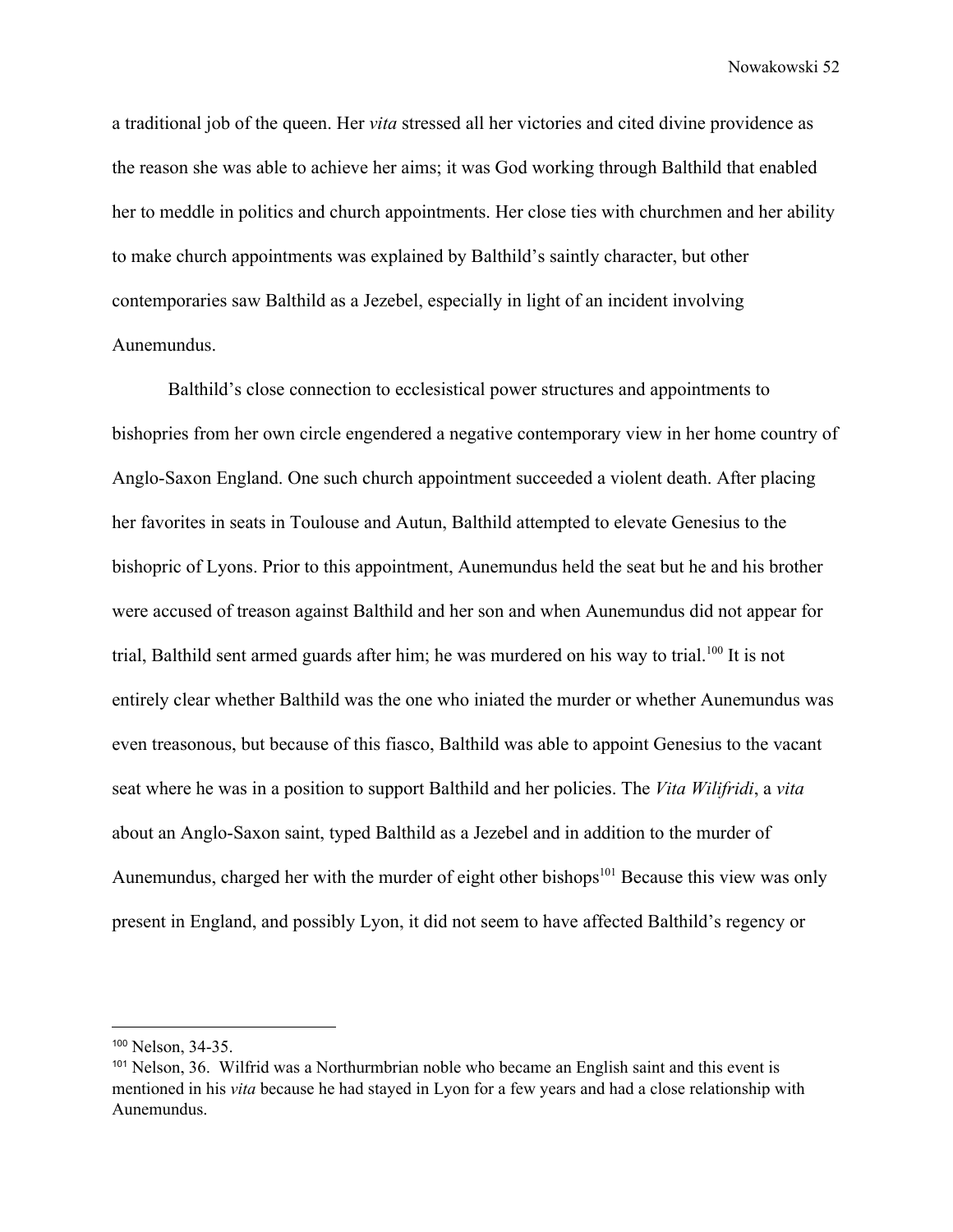relationship with other bishops or magnates on the continent. This incident showed, however, how Balthild could be critiqued on how closely her career aligned with the Church.

The end of Balthild's career coincided with the coming of age of her son and her placement in a convent. During her time as queen and regent, Balthild gave money to many religious communities and founded Chelles, where powerful nobles would eventually force her to retire.<sup>102</sup> Her *vita*'s author characterized her retirement as her choice: she wanted to retire earlier, "but the Franks delayed much for love of her and would not have permitted this to happen except that there was a commotion made by the wretched Bishop Sigobrand, whose pride among the Franks earned him his mortal ruin."<sup>103</sup> Finally, according to her *vita*, she was allowed to retire because the Franks wanted to kill Sigobrand, but she would not have let them.<sup>104</sup> Historically, her retirement may have happened differently. Sigobrand was most likely Balthild's appointee to the see of Paris, but it was an unpopular choice and one that was used by the mayor of the palace and other magnates to push Balthild out of office, especially now that her son was of age.<sup>105</sup> While her *vita* framed her retirement as one of choice, there is a hint that Balthild still wanted to come back: Balthild consulted with the abbess of Chelles in how they may call on kings, queens, and nobles with gifts.  $106$  This episode showed the close ties of the cloistered communities to that of secular politics but also illustrated Balthild's attempts to return to court even in a small way by visiting with gifts. Her forced retirement also demonstrated the vulnerability of queenship and deriving power from relationships. While she did utilize close

<sup>102</sup> McNamara, 264.

<sup>103</sup> Life of Lady Balthild, 273.

<sup>104</sup> Life of Lady Balthild, 273.

<sup>105</sup> Nelson, 41.

<sup>106</sup> Life of Lady Balthild, 275.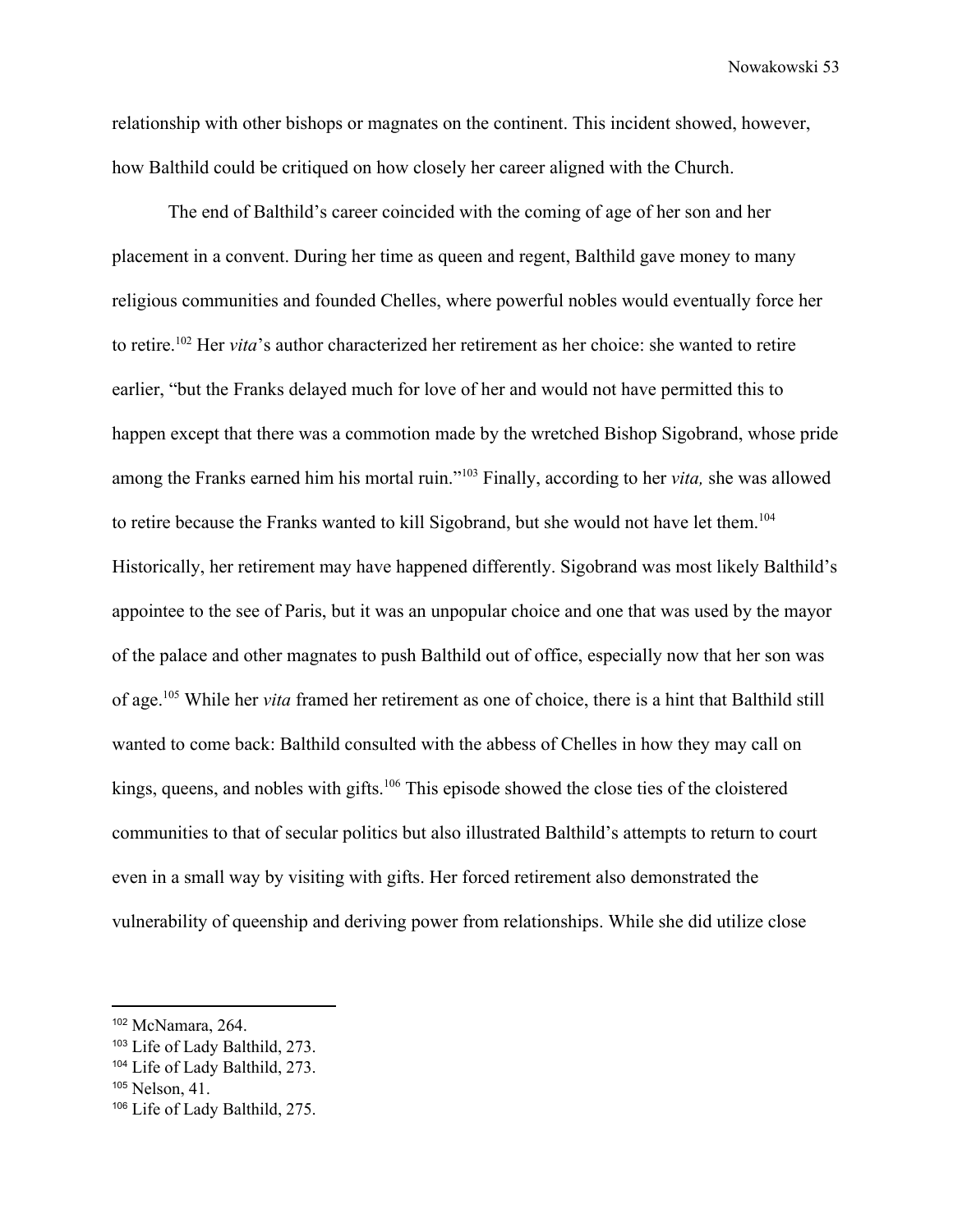relationships with religious men in order to secure her policies and claim the regency, her mistake in appointing Sigobrand was what most likely triggered her retirement.

Balthild's hagiographer did a good job portraying a queen saint and placing her in a long tradition. Towards the end of her hagiography, the writer considered the achievements of Clothild and Radegund, not only placing Balthild on par with them, but having her supersede them in terms of holiness.<sup>107</sup> Presented as the culmination of queen saints, Balthild's *vita* showed her success at blurring the lines between secular and religious authority and how, through her relationships with churchmen, she was able to enact her policies. Going farther than Clothild and Radegund, Balthild meddled in church appointments, which served as proof of her sanctity. While Radegund was a saint who happened to be queen at one point, both Clothild and Balthild, Balthild more so, were queen saints.

Christianity and women are tied in inextricable ways, and how this connection manifested in the careers of Merovingian queens is interesting. Clothild was the one who started it all, by aiding the conversion of the Merovingian king Clovis. Before her, there was a tradition of Gallo-Roman women converting Frankish men to Christianity and this trend continued after her reign. While Clothild was able to synthesize religion and queenship, Radegund struggled to achieve the balance. Perhaps she really just wanted to get out of her marriage, but Radegund cited her religion as the reason to end her stint as queen. More than half a century later, Balthild seemingly achieved the pinnacle of a queen saint. By using her position as queen for religious ends, Balthild maintained an effective relationship with religious men, acted as an advisor for her husband to benefit monasteries and convents, and used her position as queen to appoint her

<sup>107</sup> Life of Lady Balthild, 277.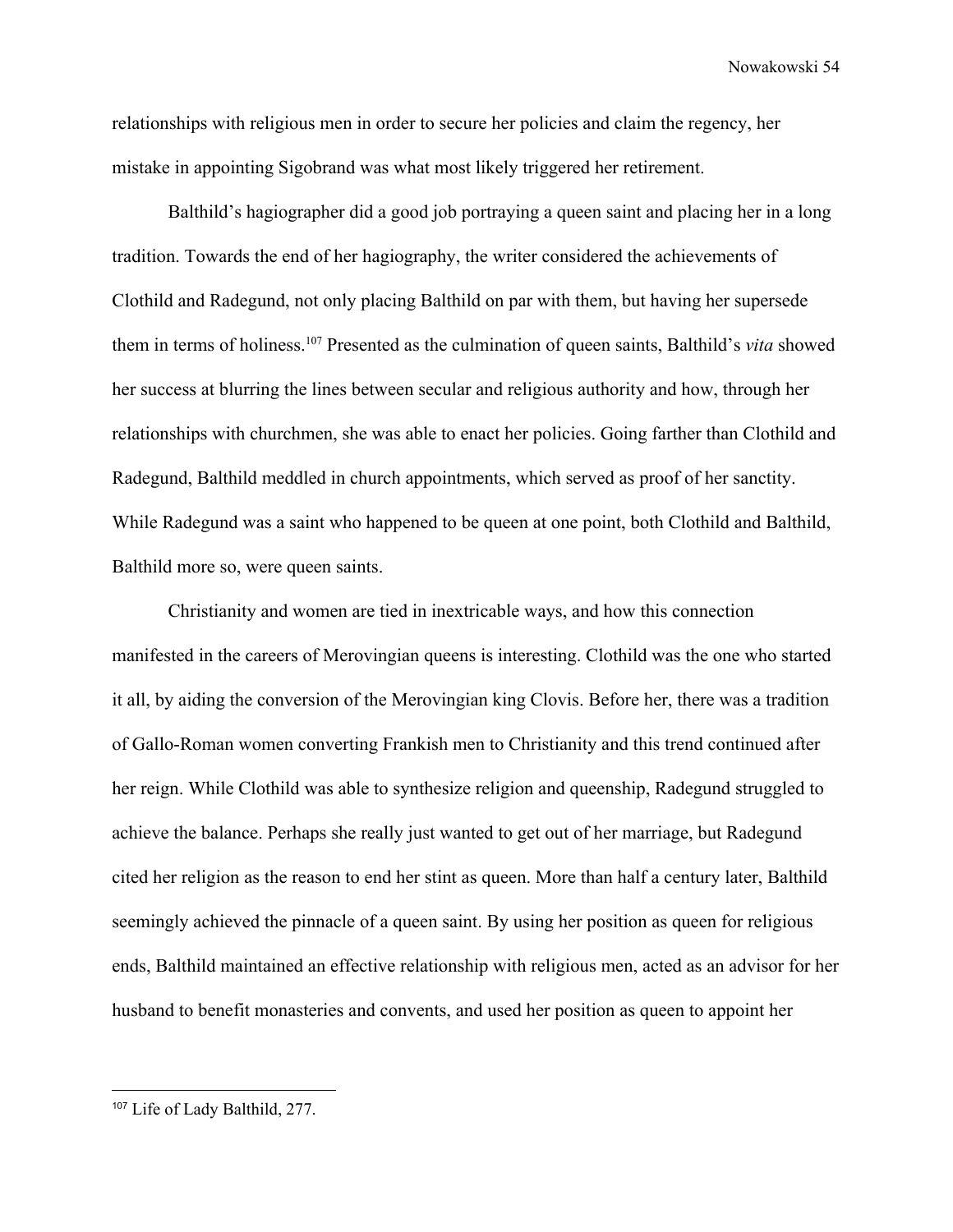ecclesiastical party to higher positions, setting the stage for her regency. All three queens utilized ecclesiastical men to meet their ends. For Clothild, the end was the conversion of her husband and for Radegund, the end of a marriage. For Balthild, she used her relationships with churchmen to maintain her position as queen, secure her regency, and to create a power base that spanned the entire length of her career. However, because Balthild was the one who utilized this system most effectively, it was in part the cause of her forced retirement.

Clothild, Balthild, and Radegund were extraordinary manifestations of the close relationship that was possible between queenly power and religion, but not all Merovingian queens became saints. Even 'normal' Merovingian queens also had the opportunity to forge close alliances with religious leaders and were sometimes used as the middleman between a churchman and her husband. An example of this trend is Brunhild. In 575, for example, Germanus, the bishop of Paris, reached out to Brunhild for help. He asked Brunhild to appeal to her husband, King Sigibert, to end the fighting between him and his brother Chilperic. He reminded her of the biblical Queen Esther and how by stopping the wars and fraternal strife, she would be demonstrating her faith.<sup>108</sup> Between 596 to 602, Brunhild also received quite a few letters from Pope Gregory I. In many of his correspondences, Pope Gregory commended her religiosity or even asked her a favor, like protecting and offering safe passage for Augustine, who was traveling to convert the Angles.<sup>109</sup> In yet another letter, Pope Gregory asked Brunhild to establish a synod led by Abbot Cyriac to prohibit the practice of simony.<sup>110</sup> The pope did not

<sup>108</sup> Germanus of Paris, Letter to Brunhild, 575, Medieval Women's Latin Letters, https://epistolae.ctl.columbia.edu/letter/325.html.

<sup>109</sup> Pope Gregory I, Letter to Brunhild, 596, Medieval Women's Latin Letters,

https://epistolae.ctl.columbia.edu/letter/328.html. This was Augustine of Canterbury, who was the first archbishop of Canterbury and known as the founder of the English Church.

<sup>110</sup> Pope Gregory I, Letter to Brunhild, 599, Medieval Women's Latin Letters, https://epistolae.ctl.columbia.edu/letter/331.html.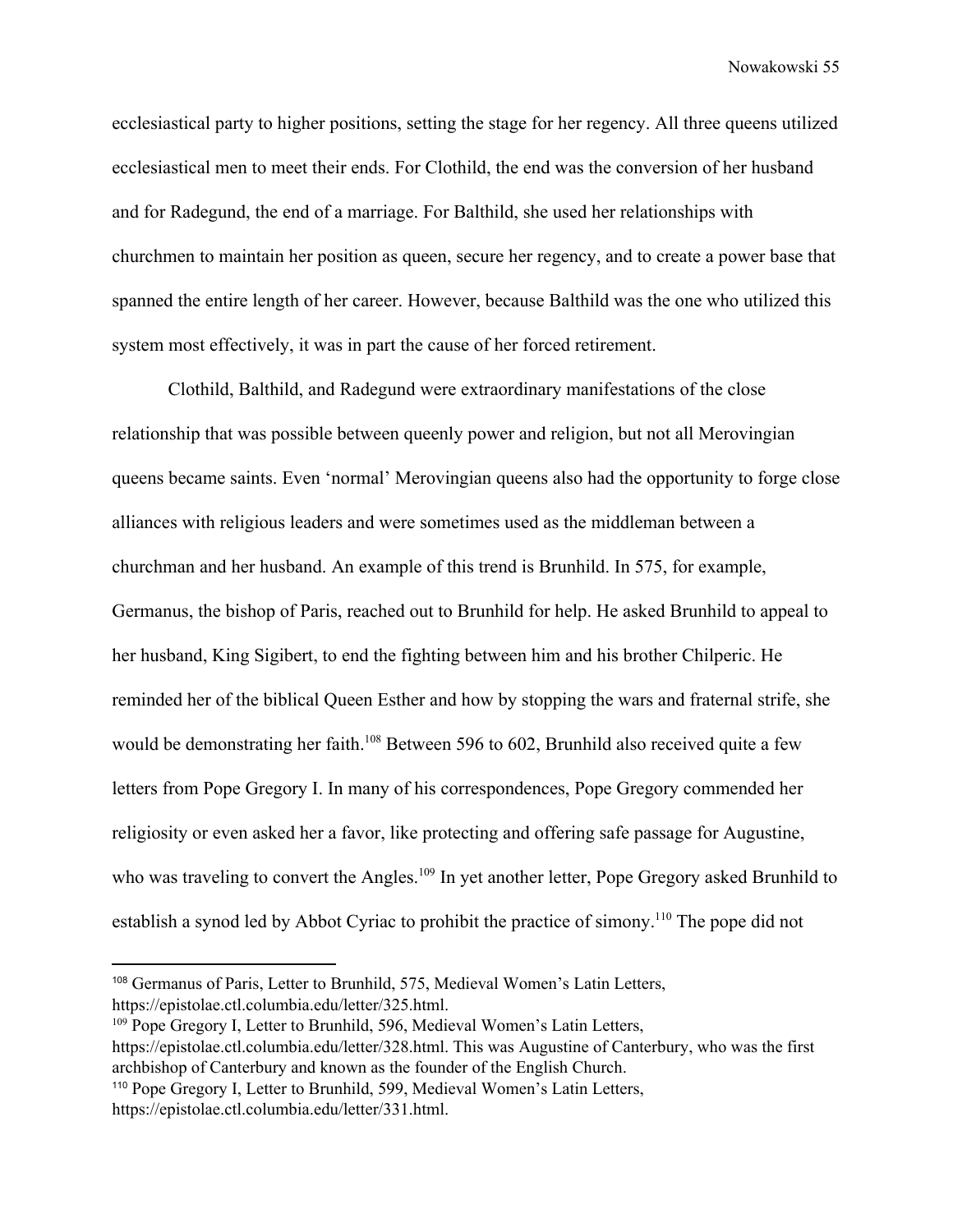write to just anyone and his letters all showed a great level of respect and trust for Brunhild. The fact that he wrote to Brunhild, not her husband Sigibert, demonstrated his belief that she had influence. Contemporaries identified Brunhild as not only a powerful political player but also as a close ally of Christianity. Even though she was never venerated as a saint like some other queens, Brunhild, similarly, forged relationships with important churchmen, and their letters reveal a close alliance between the queen and the Church.

During the reign of the Merovingians, secular and religious authorities were closely linked, which is most obvious in the formulation of the queen saint.<sup> $111$ </sup> Clothild was the first Merovingian queen saint and espoused the ideal of royal sanctity, rejected by Radegund and embraced to its fullest by Balthild. The lives and careers of these women demonstrate the close relationship between women and the Christian Church and show how queens could use their religious authority and close relations to churchmen for various purposes, be it to convert a husband, to end a marriage, or to stay in power. While Balthild's hagiographer drew a clear trajectory from Clothild to Radegund to Balthild, Radegund's hagiographers attempted to assert Radegund was more of a saint than a queen. Because Radegund historically chose to step down as queen, her *vitae* had to explain what made Radegund different from Clothild. The phenomena of the queen saint is extraordinarily interesting and a way to look at the importance of the Merovingian queen's relationships with churchmen. Only one Merovingian king, Guntram (532-592) was considered to perform miracles, so Merovingian royal sainthood was almost a

<sup>111</sup> While kings and queens were involved in ecclesiatic appointments and intrigues, Merovingian kings often did not follow the Christian ideal of marriage.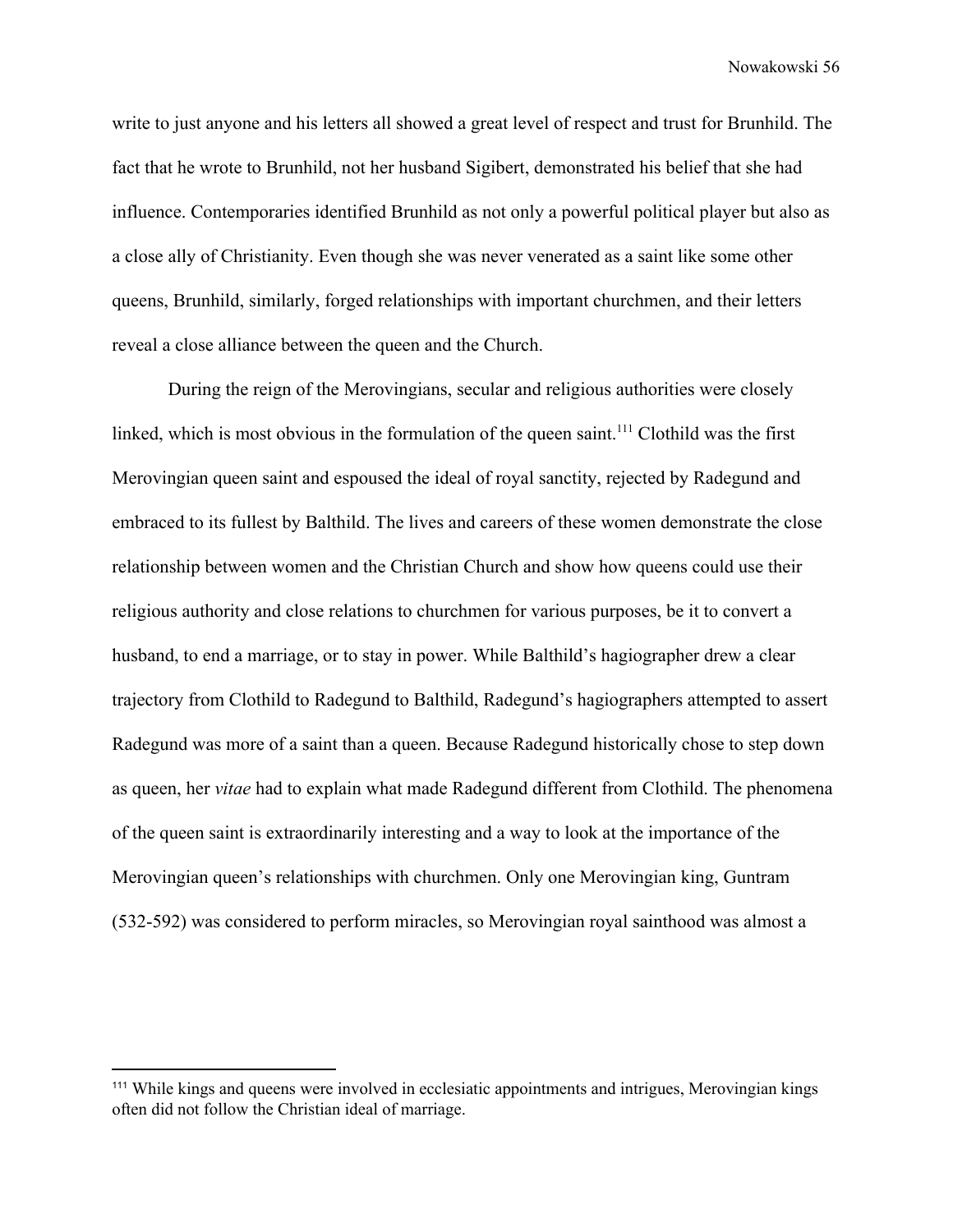uniquely female phenomenon.<sup>112</sup> These queens, saints or not, all used their relationships with churchmen to establish a sphere of influence. Overall, Merovingian queens used their connections with powerful men to stabilize their precarious position. Beyond allies in the clergy, alliances with noblemen were also incredibly important during her time as queen, and both supporters in the clergy and the nobility were necessary if the queen wanted to become regent for her son.

<sup>&</sup>lt;sup>112</sup> Gregory of Tours probably thought most highly of King Guntram out of all of Clothar's sons. He even attributed a miracle to Guntram, his cloak having cured a sick boy. Gregory of Tours, 510. Guntram would later be venerated as a saint.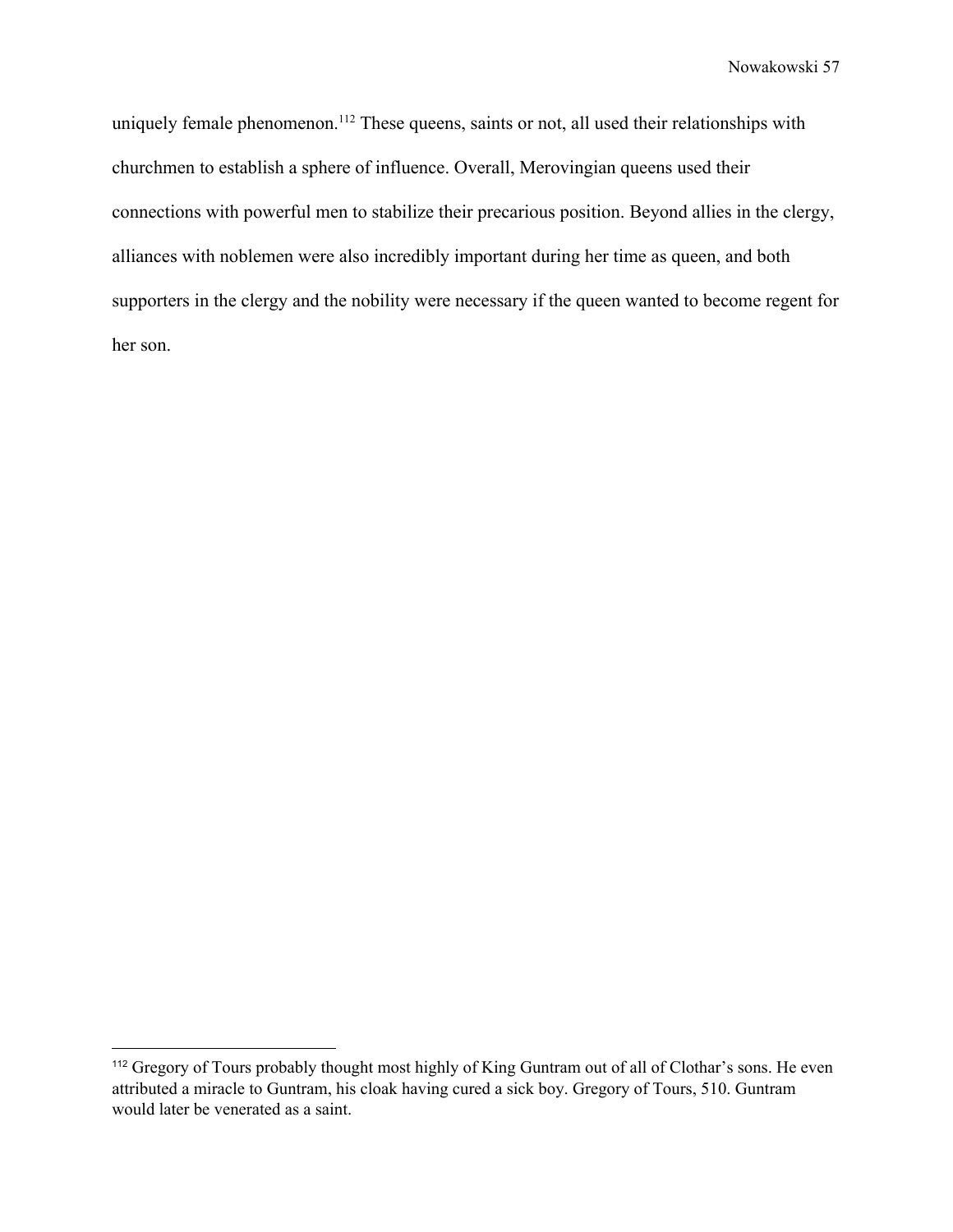## **Chapter 3: Queens as Regents: Scheming Stepmothers and Murdering Mothers-in-law**

Not only during the rule of the Merovingians but for most of the Middle Ages, the most pressing matter for a queen was to bear a son.<sup>113</sup> As discussed in the earlier chapters, because Merovingian queenship was not a formal institution, the queen was not consecrated, did not have a coronation ceremony or even a clear, specified role, bearing a son became even more important because it helped solidify her tenuous position.<sup>114</sup> While bearing a male heir was clearly imperative when the king was alive, the death of the king and subsequent widowhood for the queen was made easier by a good relationship with her son. This chapter will examine first how a queen could become a regent and then will explore the regencies of Brunhild and Fredegund. Their regencies demonstrated the height of female authority possible during the Merovingians' reign, as has already been seen with Balthild. As regents, the queens signed treaties, ended feuds, and made contributions to military efforts, all of which were part of the male ruler domain, thus normally not open to women.

In order for a queen to become a regent, there were certain conditions that needed to be met. The most simple, and obvious, of which was to have a son and outlive the king. Beyond these simple requirements, a queen needed to have a strong base of supporters. As mentioned in the previous chapter, Brunhild was able to form a close relationship with some religious elites

<sup>113</sup> There are of course Medieval European queens who did not have sons and it caused issues of dynastic succession and undermined the role and importance of the queen. One example from the Merovingian era is Bilichild, wife of Theudebert, who lacked aristocratic connections and did not conceive a son, so she was murdered in 611 and her husband remarried.

<sup>114</sup> Consecration of queens and formal coronations became more commonplace for European queens centuries after the Merovingians. There is evidence that some Carolingian queens may have been consecrated.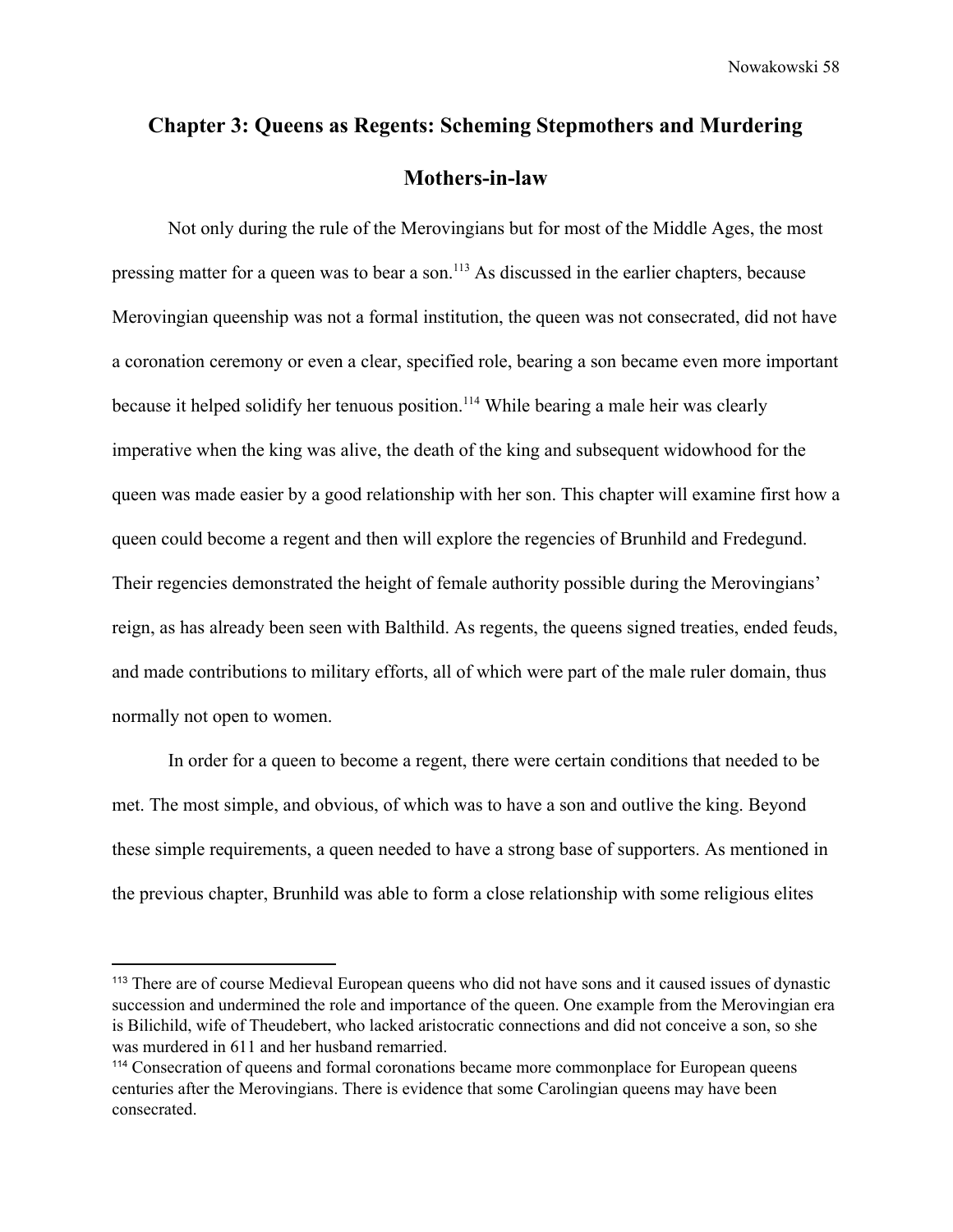which helped solidify her position as queen and created a solid base from which she could campaign for regency. Beyond a good relationship with religious authorities, Brunhild, and other female regents, also needed allies amongst the nobles. This strong base was important in more ways than one. In some cases, a king had multiple children with different women, so a queen had to compete with other women at court for the supremacy of her son before and after the death of the king. A queen who had the backing of the nobles was most likely to succeed in her bid for regency.<sup>115</sup> She would have needed to garner support from important allies, be they family members, nobles, or churchmen to be made regent. Although no primary sources clearly outlined the process of becoming a regent, it is possible to piece together the key ingredients that enabled some queens to become regents. The pattern of regency showed that the queen had to be influential in her time as the king's wife; she had to have a son under the age of majority; and she had to have the backing of the magnates along with the mayor of the palace. If a Merovingian queen was able to meet these conditions, the second half of her political life, and arguably the more important half, really began with regency. As regent, she would have the full authority of the king, but would sometimes share power with the mayor of the palace until her son came of age.

In total, the Merovingians produced five female regents. While this chapter is devoted to the careers of Brunhild and Fredegund because they are documented most fully, they were not the only female regents. Besides Balthild (c. 626-680) mentioned in the previous chapter, there were at least two other women who served as regents for their male relatives. The widow of Dagobert, Nantechild (610-642), served as regent for her son Clovis until her death. During her

<sup>115</sup> Pauline Stafford, *Queens, Concubines, and Dowagers* (Athens, Georgia: The University of Georgia Press, 1983) 155.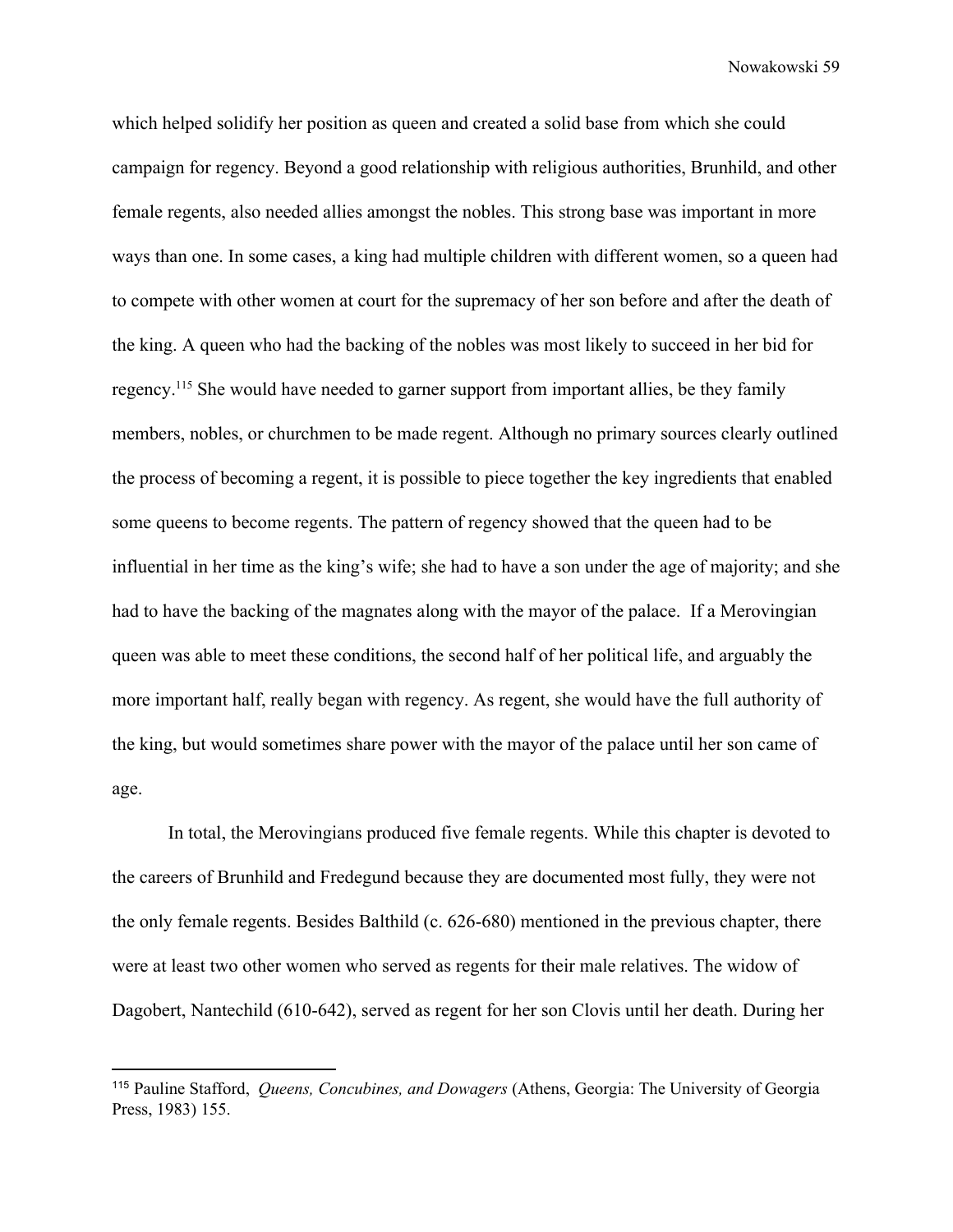regency, she appointed the mayor of the palace, was included in her son's charters, and called royal councils. Himnechild served as regent on behalf of her son-in-law Childeric II during the mid-seventh century and was only appointed regent due to the support of the Austrasian nobility.

Contemporaries of each other, Brunhild (543-613) and Fredegund (d. 597) were immortalized in Gregory of Tours' *The History of the Franks* and depicted as great enemies since the murder of Brunhild's sister at the behest of Fredegund.<sup>116</sup> The *History of the Franks*, written during their lifetime, set up a great dichotomy between the two women. According to Gregory, Fredegund represented all that is wicked, as a former concubine who schemed her way to being queen and employed murderous tactics to keep the position; she was a direct contrast to Gregory's depiction of Brunhild who was described as not only beautiful, but also noble and devout. The two women were sisters-in-law and outlived their husbands to become regents for their respective sons. While both Fredegund and Brunhild were active as queens, it is when they became regents that they were truly able to assert themselves and employ powerful changes.

The main source for the lives of Fredegund and Brunhild is Gregory of Tours' *The History of the Franks*. Gregory was elected the bishop of Tours in 573 and stayed in his position until his death in 594. $117$  However, Gregory was not the only source writing about the Merovingians and Fredegund and Brunhild specifically. Two later sources opposed Gregory's specific view of the queens, even though both heavily borrowed from Gregory's work. The first is the anonymous *Liber Historiae Francorum* which detailed the history of the Franks up until

<sup>116</sup> Whether or not Fredegund and Brunhild were actually enemies is debated amongst scholars. Ian Wood rejects this idea of a blood feud between the queens, yet Janet Nelson states their rivalry as fact. See Ian Wood, *The Merovingian Kingdoms 450-751* (New York: Longman 1994) 127 and Janet Nelson, "Queens as Jezebels: Brunhild and Balthild in Merovingian History," in *Politics and Ritual in Early Medieval Europe* (London: Hambledon Press, 1986) 10.

<sup>117</sup> Gregory of Tours, *The History of the Franks*, translated by Lewis Thorpe (London: Penguin Books, 1974) 9.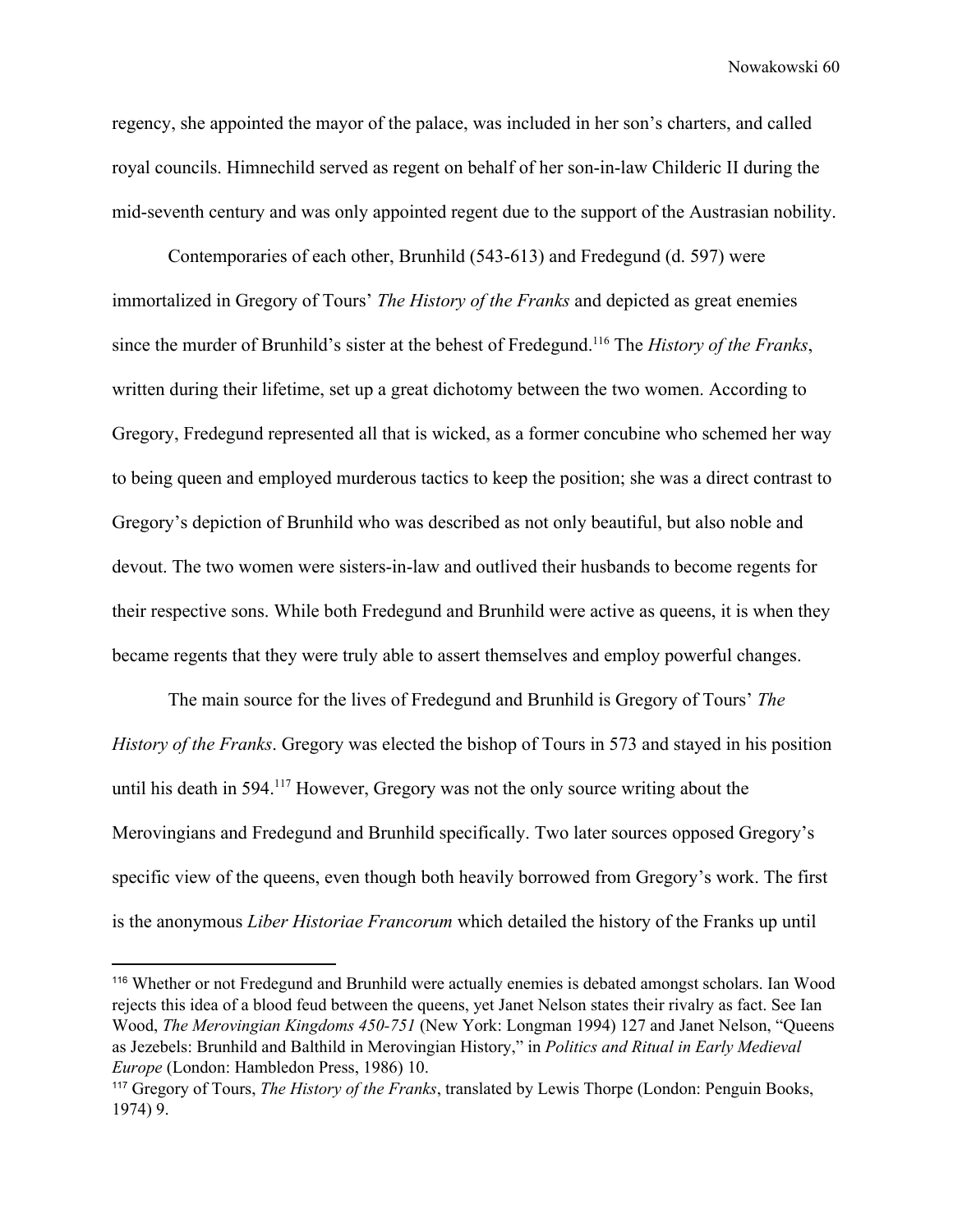the seventh century, so beyond where Gregory stopped writing in  $591$ <sup>118</sup> Written during the seventh century in Neustria, where Fredegund had been queen, the text gave a more nuanced view of Fredegund but conversely was more critical of Brunhild. There was a great rivalry between Neustria and Austrasia for much of the Merovingians' history, thus the *LHF* was biased against Austrasia, which is clear in its depiction of Brunhild. Composed sometime in the seventh century, the third source that documented Merovingian history is *The Chronicle* of Fredegar. As with the *Liber Historiae Francorum*, there is debate about the authorship, with the name Fredegar only being attributed as the author centuries later. *The Chronicle* detailed Frankish history but ends around the mid-seventh century. Fredegund did not feature heavily in the *Chronicle*, but Brunhild was an important character and her gruesome death at the hands of Fredegund's son was detailed in the text. Using Gregory's *History of the Franks*, the *Liber Historiae Francorum*, and Fredegar's *Chronicle*, and putting them in conversation with each other, illuminates the rich political careers of Brunhild and Fredegund—not only how the pair were able to become regents but also how they stayed in that position and the greater freedom inherent in regency.

 While both the *Liber Historiae Francorum* and Fredgard's *Chronicle* are useful in balancing Gregory's account, this chapter will still favor the usage of Gregory because he was a contemporary of Brunhild and Fredegund. Gregory wrote *The History of the Franks*, which detailed, in the last seven books, the contemporary politics of his time. Whether it was great portents and ecclesiastical appointments or the murderous schemes and great tempers of the Merovingian kings, Gregory of Tours documented it all. While his writing is undoubtedly one of

<sup>118</sup> While the author is unknown, some historians posit that he may have been living and writing at the monastery of St. Denis around 727.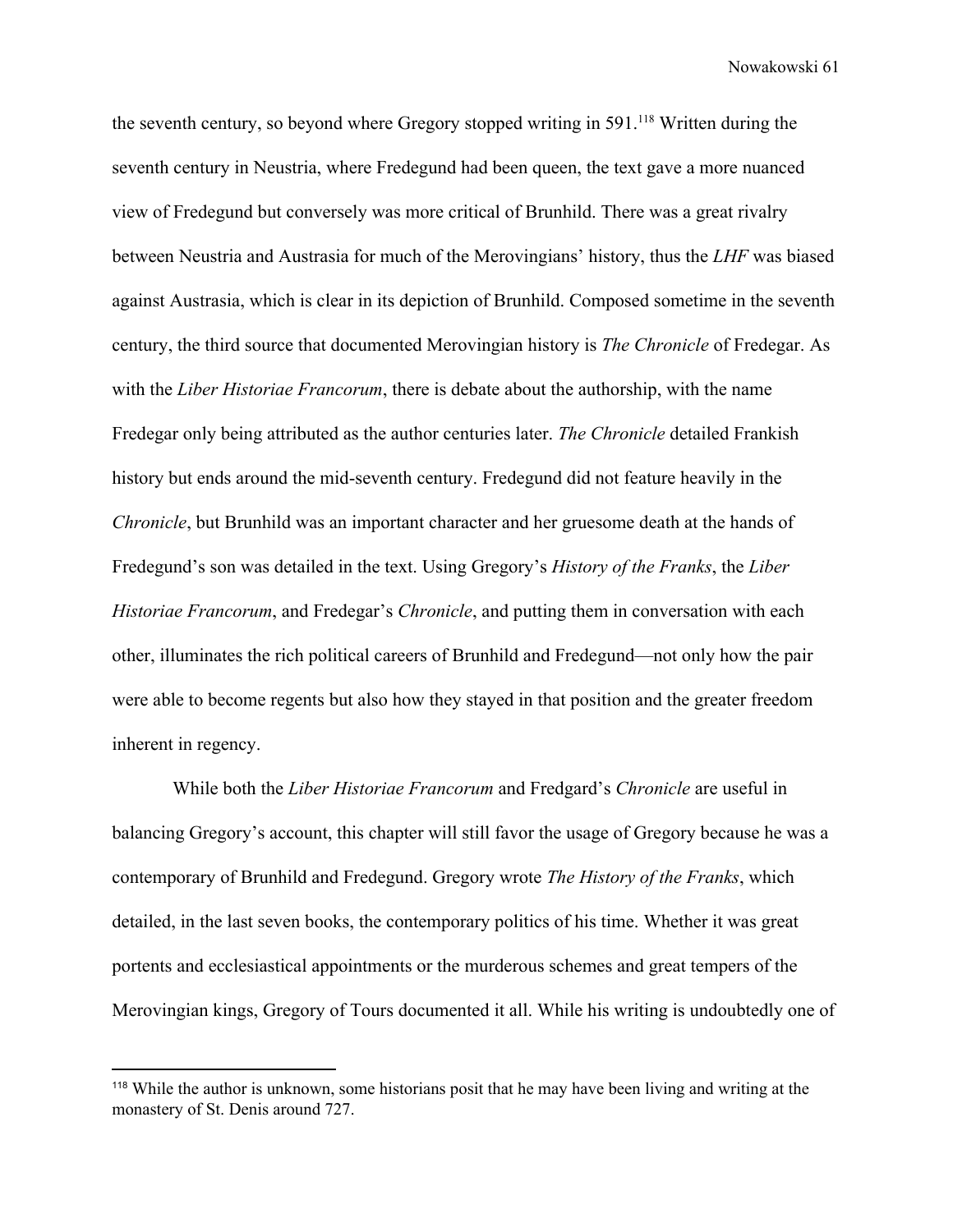the best sources on the Merovingians, it must be utilized in a wise manner. Because Gregory of Tours knew these kings, queens, dukes, and bishops, he would of course have personal opinions on their character, which bled into his writing. *The History of the Franks* made harsh judgements on the Merovingians kings and a character assasination of Queen Fredegund.<sup>119</sup> Another important point is that Gregory of Tours was a bishop. Thus, his ideas of what a good Christian was affected his presentation of some Merovingian kings. One example is that Gregory of Tours presented a rather positive image of both King Sigibert and Queen Brunhild of Austrasia. Sigibert and Brunhild, a Visigothic princess, were monogamous which aligned with Gregory's view on marriage. Sigibert was just as likely to go to war and attempt to kill family members as his brother Chilperic, but while Chilperic was the "Nero and Herrod of [his] time"<sup>120</sup> nothing overtly negative was written about Sigibert. The most likely reason for his good image is that King Sigibert had approved Gregory's election to the bishopry and the two seemed to be on good terms before Sigibert's murder in  $575$ .<sup>121</sup> Gregory's fondness for the Austrasian king continued with his wife, Brunhild. It was not until later writers that Brunhild began being presented in a more negative or arguably more nuanced way. The sources focused on both the women more as regents, but to understand the regency of Brunhild and Fredegund, their time as queen must be examined.

Fredegund and Brunhild had quite different rises to power. The former was first a concubine before becoming the sole queen of Neustria with her husband Chilperic; the latter was a Visigothic princess, who was married to King Sigibert of Austrasia. What is similar in their

<sup>119</sup> Some scholars have written that Gregory of Tours was too harsh on the Merovingians by emphasizing and maybe dramatizing their brutality.

<sup>120</sup> Gregory of Tours, 379.

<sup>121</sup> Gregory of Tours, 16.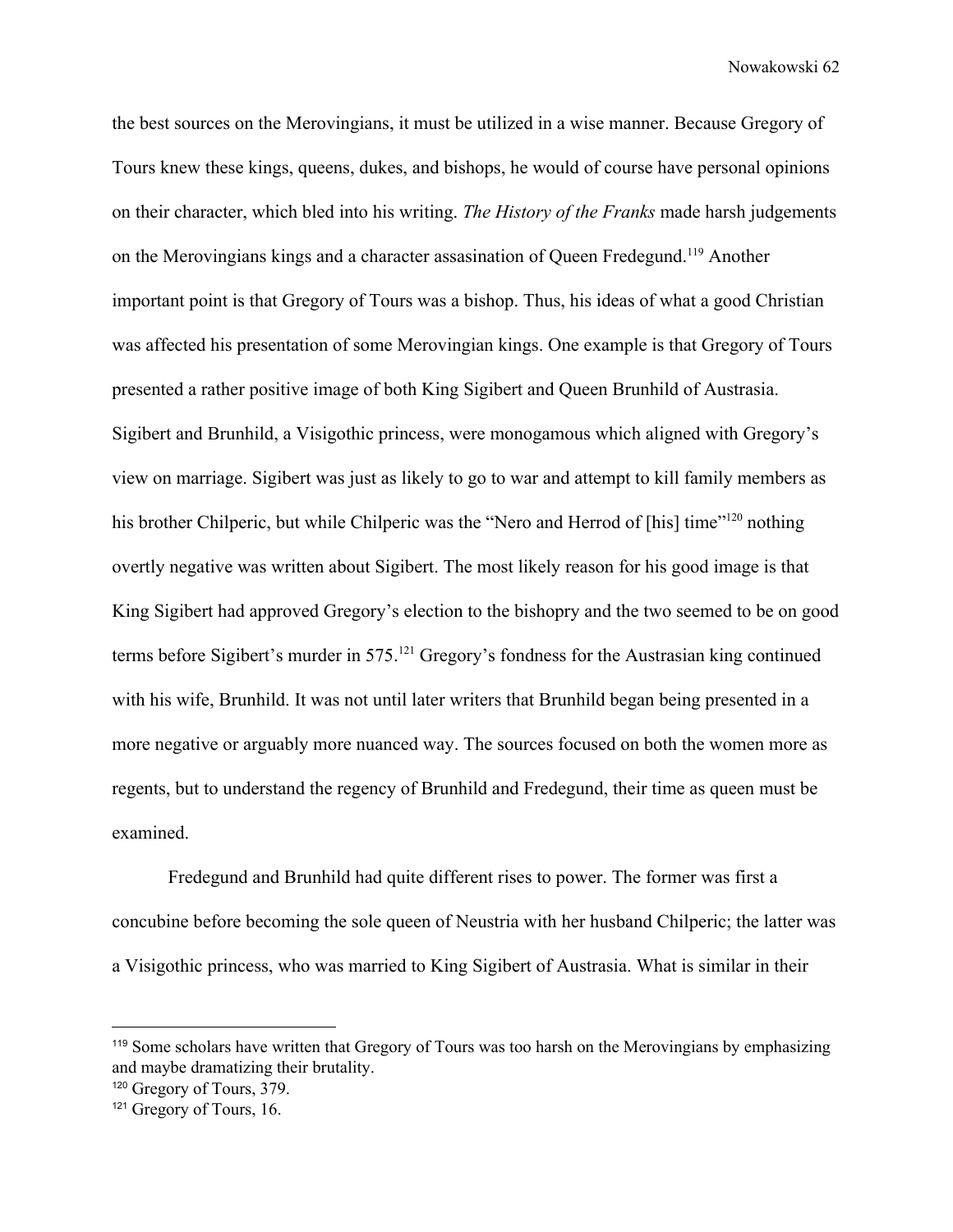experiences was that they were both the sole queen and did not have competition from other women, which was not every Merovingian queen's experience.<sup>122</sup> However, unlike Brunhild, by virtue of Fredegund being a second (or third) wife of Chilperic, she had to contend with Chilperic's offspring with his first queen, Audovera. Not much is known about Audovera, except that both she and Fredegund were cast aside when Chilperic married a Visigothic princess, Galswinth, sister of Brunhild, in the mid sixth century. Galswinth was later murdered and Chilperic married Fredegund.<sup>123</sup> While Brunhild became queen through a marriage alliance between the Franks and the Visigoths, Fredegund was first a concubine who only became queen after the murder of her future husband's wife, which she may or may not have been part of.<sup>124</sup>

The descriptions in the sources of both Brunhild and Fredegund as queens were short in comparison to their time as regent, but those periods were long enough for each woman to develop political support that helped her become regent. Brunhild was only queen for about eight years before her husband was murdered, so her time as queen in the sources was succinct or relatively nonexistent. What is known is that she accompanied Sigibert on his campaigns and formed close relationships with religious authorities after converting from Arianism.<sup>125</sup> However, it can be extrapolated that she gained allies at court because her bid for regency for her young

<sup>&</sup>lt;sup>122</sup> Balthild was the wife and queen of King Clovis, but he had many other women in his life. However, one way she was able to maintain her sole queenship and wifehood was due to her strong connection to various noblemen and churchmen. Her husband, if he had wanted to, could not have left her for another woman due to her strong allies. Another earlier king, Clothar, the father of both Chilperic and Sigibert, was notorious for his philandering and multiple wives, even having married sisters.

<sup>123</sup> *Liber Historiae Francorum*, translated by Bernard S. Bachrach (Lawrence, Kansas: Coronado Press, 1973) 78 and Gregory of Tours, 222. One of the stipulations of Chilperic's marriage to Galswinth was that he had to give up his other wives and concubines.

<sup>124</sup> Anna Gehler-Rachůnek, "East and West from a Visigothic Perspective: How and Why Were Frankish Brides Negotiated in the Late Sixth Century?" in The Merovingian Kingdoms and the Mediterranean World: Revisiting the Sources, edited by Stefan Esders, Yitzhak Hen, Pia Lucas, and Tamar Rotman (London: Bloomsbury, 2019) 33.

<sup>125</sup> Nelson, 10.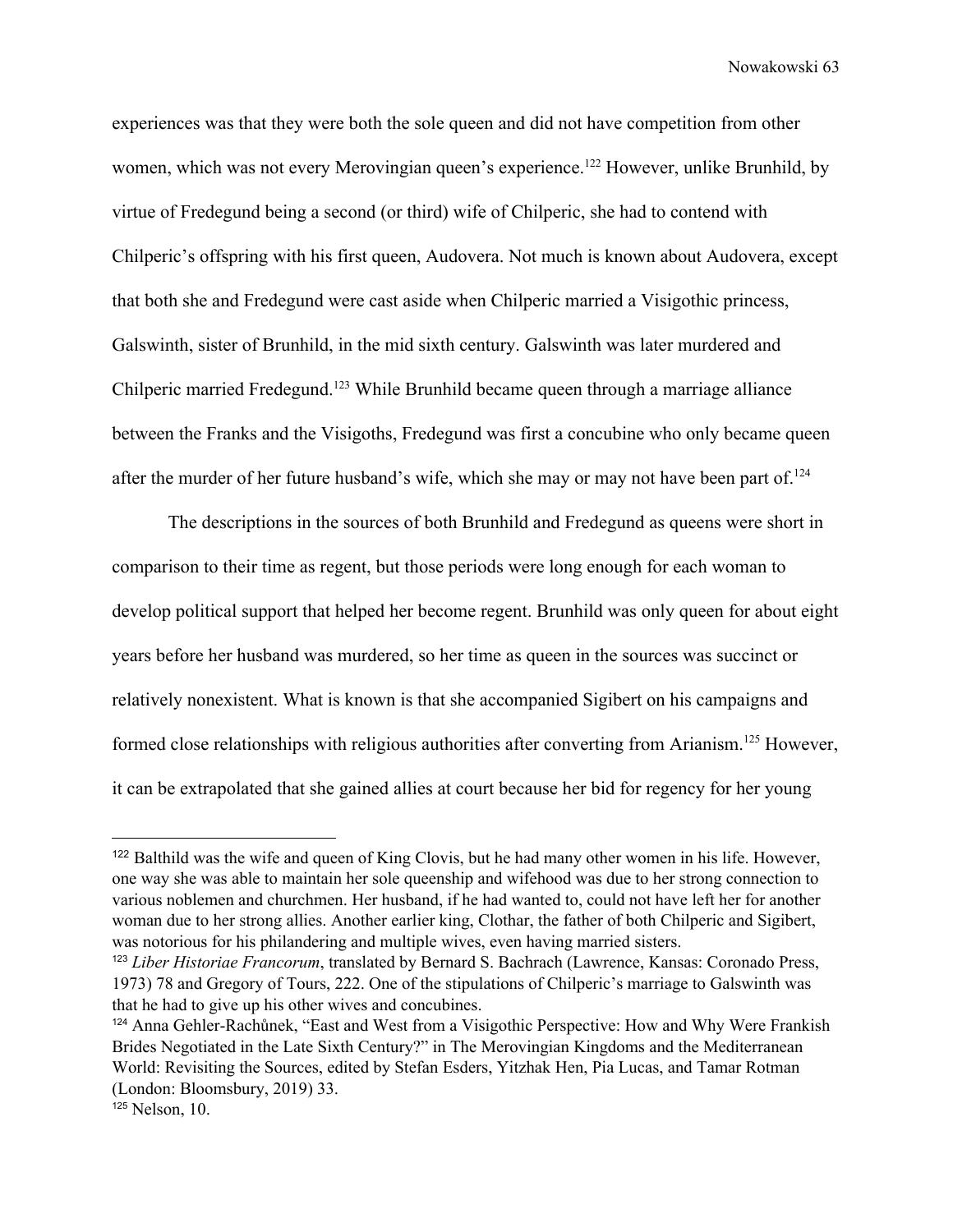son was successful. Conversely, Fredegund was queen for almost two decades before she was widowed. The antics she employed during her time as queen would continue as regent but would be on an even larger scale. During her time as queen, according to Gregory of Tours, Fredegund sent two men to kill Sigibert and fretted over providing an heir.<sup>126</sup> When describing the time period of Fredegund's queenship, Gregory focused more on the actions of her husband Chilperic, but inserted anecdotes every so often of Fredegund trying to murder someone. During her time as regent, she got more attention in Gregory's writing, although her struggle to conceive was well documented in the *History of the Franks*.

Bearing sons was a necessary step for the eventual possibility of becoming regent, but was also important in maintaining a queen's position. Both Fredegund and Brunhild only had one son who made it to adulthood. Brunhild's son was Childebert (570-595) who would rule Austrasia after the murder of his father. Fredegund only had one son live to adulthood, Clothar (584-629), and he was her youngest. Before Clothar, she bore four other sons, Samson, Dagobert, Chlodobert, and Theuderic, all of whom died when they were young. Fredegund's anxiety over her children was quite apparent in Gregory of Tours' writing. Often the alleged impetus for her rather murderous actions was an attempt to promote or protect her sons and their interests. The only admirable action of Fredegund recorded by Gregory was in service of her sick sons. Worried that God was punishing them by making their sons ill, Fredegund advised Chilperic to burn all tax demands and asked him to repent his sins because while they kept amassing more wealth, they "[were] losing the most beautiful of [their] possessions" meaning their sons.  $127$  The use of the word "possession" made sense because Fredegund was speaking

<sup>126</sup> Gregory, 248.

<sup>127</sup> Gregory of Tours, 297.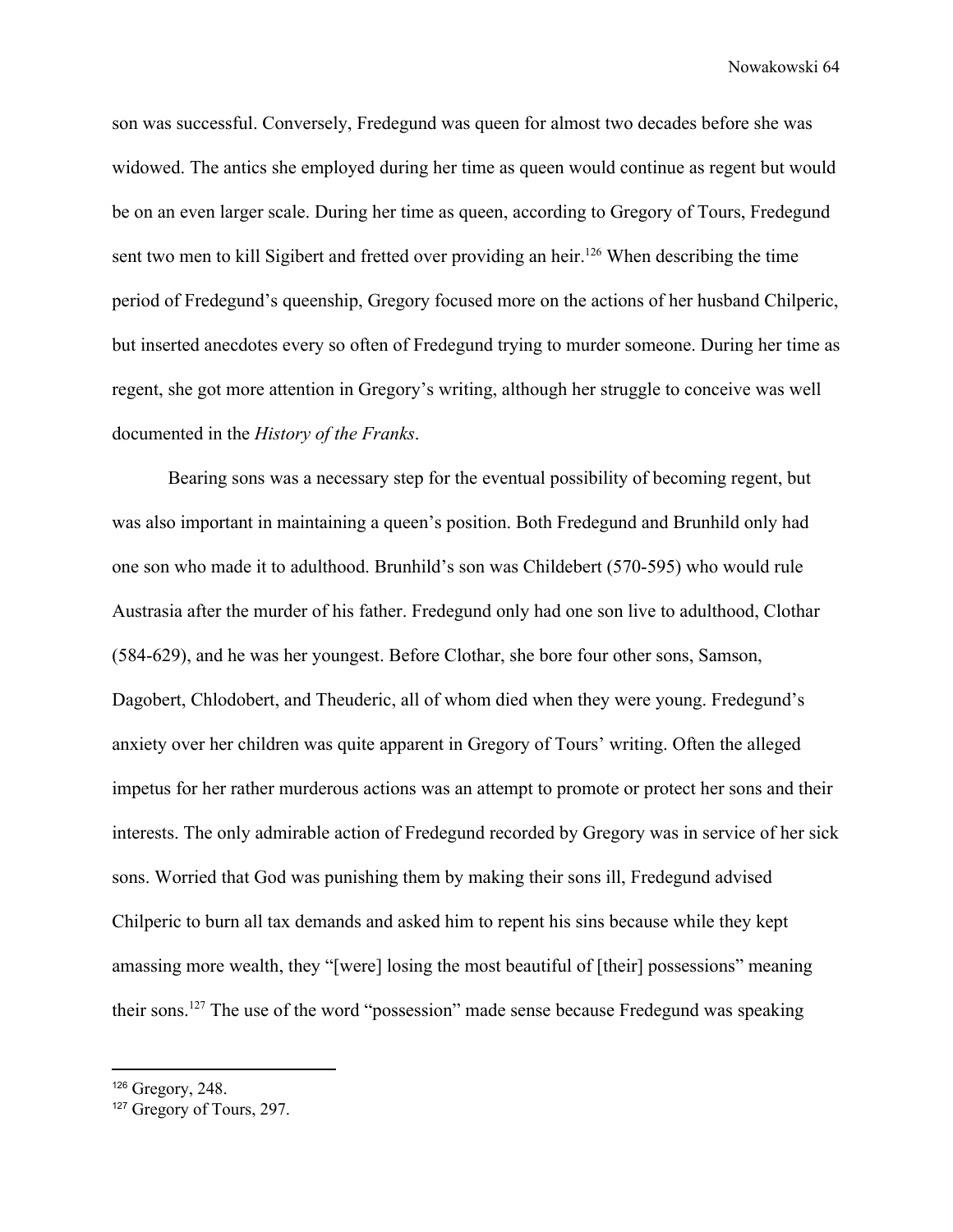about their wealth and their treasure and wanted to link the worthlessness of their worldly possessions with the pricelessness of their son. However, the word "possession" may also speak to the fact that sons were often used as instruments of their parents. Regardless, the speech that Gregory placed in Fredegund's mouth showed the deep and lasting dedication she had to her family as well as her love of treasure. While Gregory did not condone a majority of Fredegund's actions, he allowed the interpretation of her actions to be driven by her concern for her offspring.  $128$  Gregory's presentation of their deaths speaks to the importance of sons for queens and the deep grief that Fredegund experienced after the death of each of her sons. Her grief, seemingly overdramatized by Gregory, seemed genuine as their death was not only personal but also a loss of control over her state's future. Fredegund's abiding and all consuming grief after her sons' deaths may also be better understood in the context of her stepchildren.

Merovingians kings did not practice the rule of primogeniture, which placed all kinds of stress on not only the sons, but also their mothers. If a Merovingian king had multiple liaisons with different women, whether a wife or a concubine, the son could have a claim to a portion of his father's kingdom. A prime example of a Merovingian king having different children with a few different women is Clothar (497-561). (See genealogy) Clothar "had by various women seven children": two of the women were sisters and the third wife was his brother's widow.<sup>129</sup> Allegations of incest aside, Clothar lived a remarkably long life, in which only four of his sons outlived him.<sup>130</sup> His four sons, Guntram, Charibert, Sigibert, and Chilperic, were all considered his heirs and divided their father's expansive kingdom amongst themselves in 561. Even decades

<sup>128</sup> Ian Wood, *The Merovingian Kingdoms 450-751* (New York: Longman 1994) 123. <sup>129</sup> *LHF* 59, 69.

<sup>130</sup> Clothar actually killed one of his sons, Chramn, and his wife and children when the son allied with his uncle against Clothar (LHF 71-72).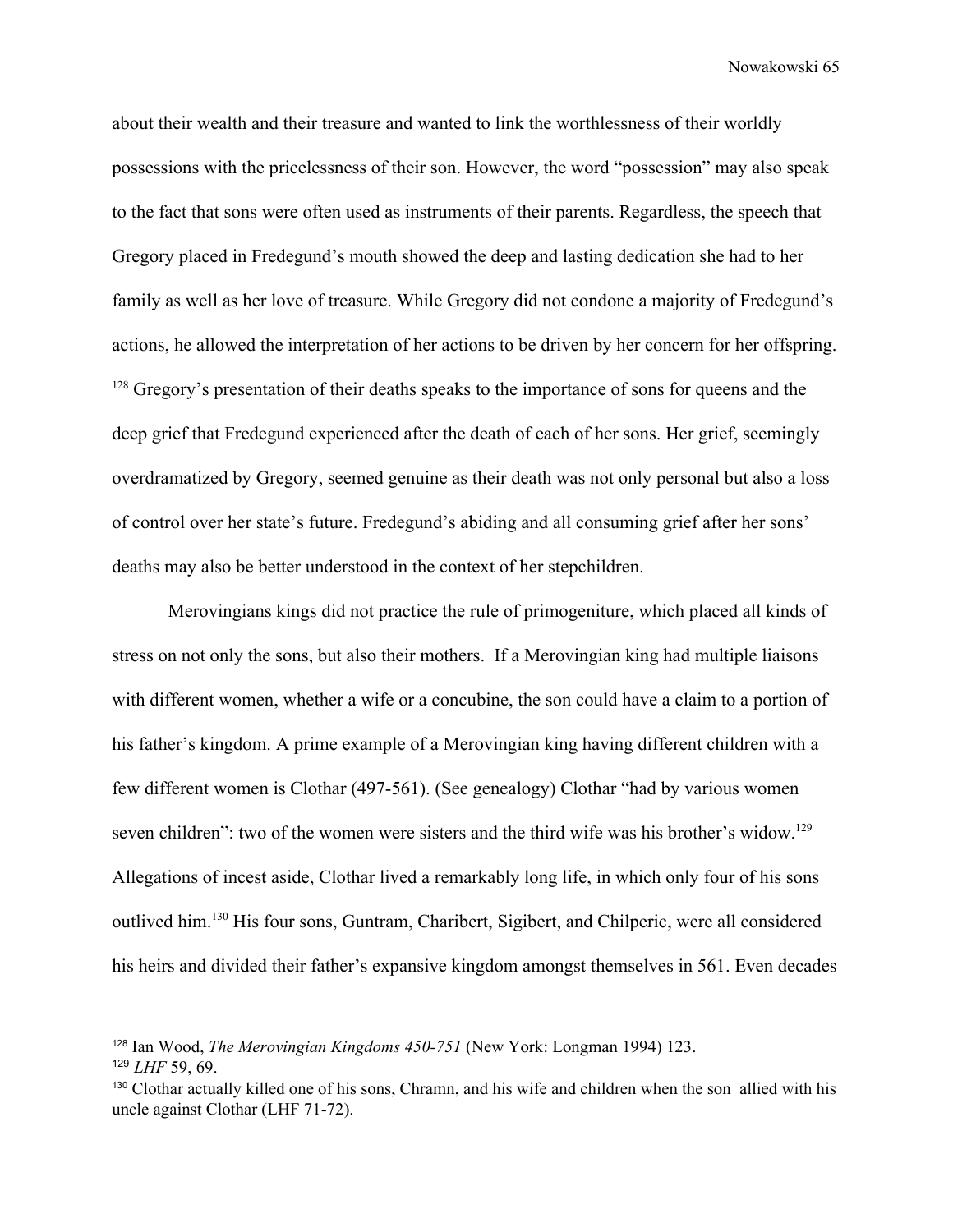later, a man named Gundovald stepped forward claiming to be the son of Clothar and demanded "a portion of Clothar's kingdom which is his due."<sup>131</sup> Instead of being awarded land, Gundovald was later stabbed by a count and his body desecrated by a mob, but this instance demonstrates aspects of Merovingian succession rights. By claiming, probably falsely, to be the son of a previous king by a concubine, Gundovald expected to be given a portion of his land. Any son could petition for an inheritance, no matter who his mother was, concubine or queen.<sup>132</sup> While a king would want to have many sons so there was at least a chance that one may survive to be his successor, the rules of succession also created an atmosphere of great competition between sons, which bled into a competition amongst mothers.



Genealogy, created by the author

Brunhild had no stepchildren, but Fredegund had to contend with three stepsons. After marrying Fredegund, Chilperic sent Audovera, his first wife and queen, to a nunnery and she was later murdered by Fredegund's men.<sup>133</sup> While the woman herself was no longer a threat to

<sup>131</sup> Gregory of Tours, 415.

<sup>132</sup> Stafford, 152.

<sup>133</sup> Gregory of Tours, 305.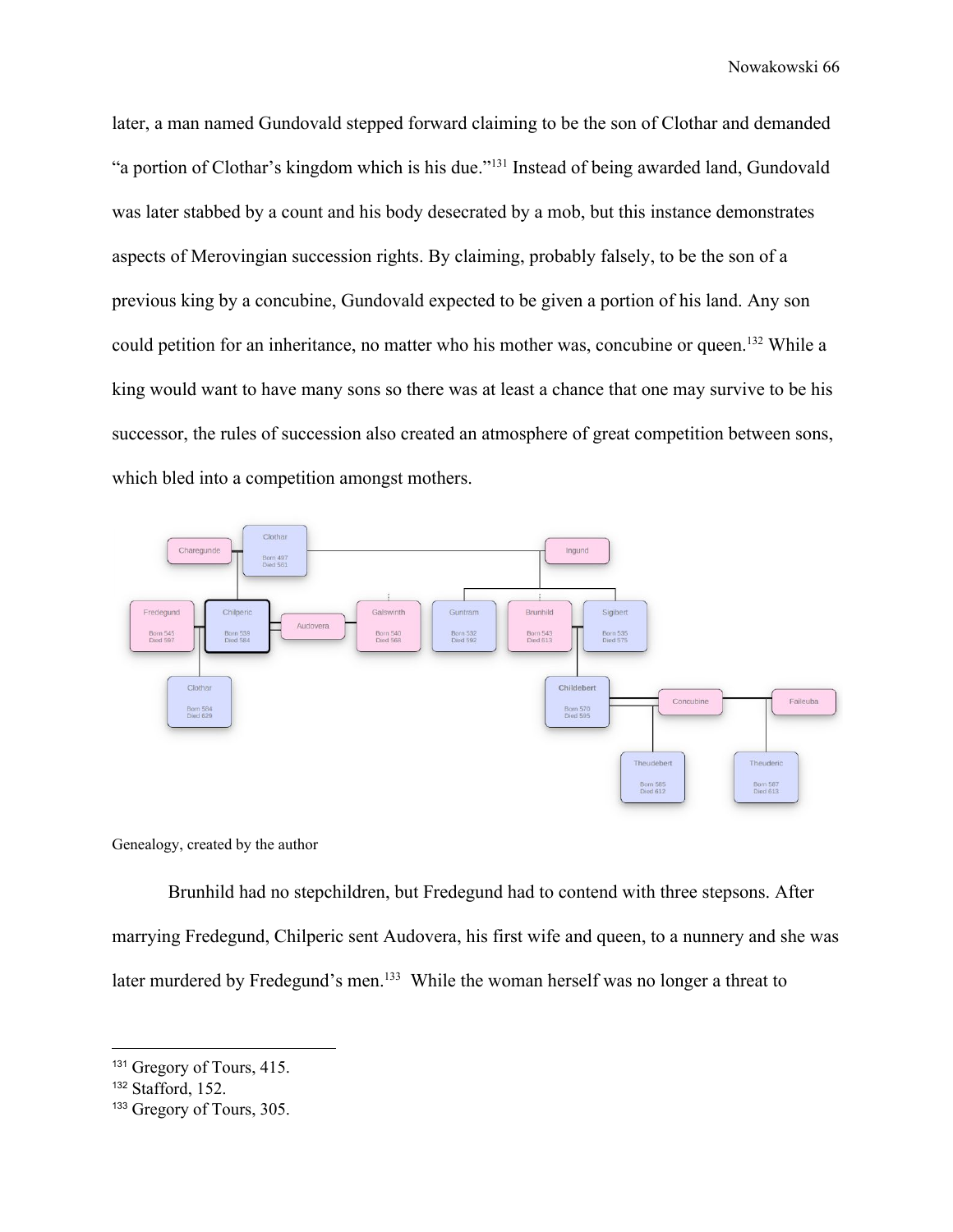Fredegund, her children continued to be. Chilperic had had three sons with Audovera:

Theudebert, Merovech, and Clovis, all of whom would be significantly older than Fredegund's children, especially since Fredegund's surviving son was born in 584.<sup>134</sup> If Chilperic had died before Fredegund had any sons, his sons with Audovera would have divided his kingdom, leaving Fredegund with nothing. Fredegund was quite aware of this fact and actively campaigned against her stepsons. Fortunately for her, Theuderbert died and Merovech moved against his father and was punished, so Clovis was the only real threat to Fredegund. After two of her sons died, Fredegund and Chilperic spent a month mourning; she then suggested that Chilperic send his son Clovis to Berny where the epidemic that killed her sons was still raging. Fredegund hoped he would catch the same sickness, but unfortunately for her, he survived. However, Gregory documented Clovis' misteps and eventual murder:

> While Clovis was staying with his father on the estate at Chelles, he began to boast in a childish way. "Now that my brothers are dead," he kept saying, "the entire kingdom comes to me." [...] He also made some unforgivable remarks about his stepmother, Queen Fredegund. She came to hear of it and was terrified. Not long afterwards someone approached the Queen and said, "It is through Clovis' treacherous behavior that you sit there deprived of your sons. He has fallen in love with the daughter of one of your women-servants, and it is through the mother's magic arts that he has encompassed their death. I warn you, you can expect no better fate yourself, now that you have lost the hope through which you were to have reigned.<sup>135</sup>

In the end, Fredegund convinced Chilperic to jail his own son, who was later stabbed. It was around the time of his death that Audovera, his mother, was killed and Fredegund received their treasure and property.

<sup>134</sup> Historians aren't exactly sure when Chilperic's first three sons were born, but the oldest Theudebert died in battle in 575, more than ten years before Clothar was born.

<sup>&</sup>lt;sup>135</sup> Gregory of Tours 303.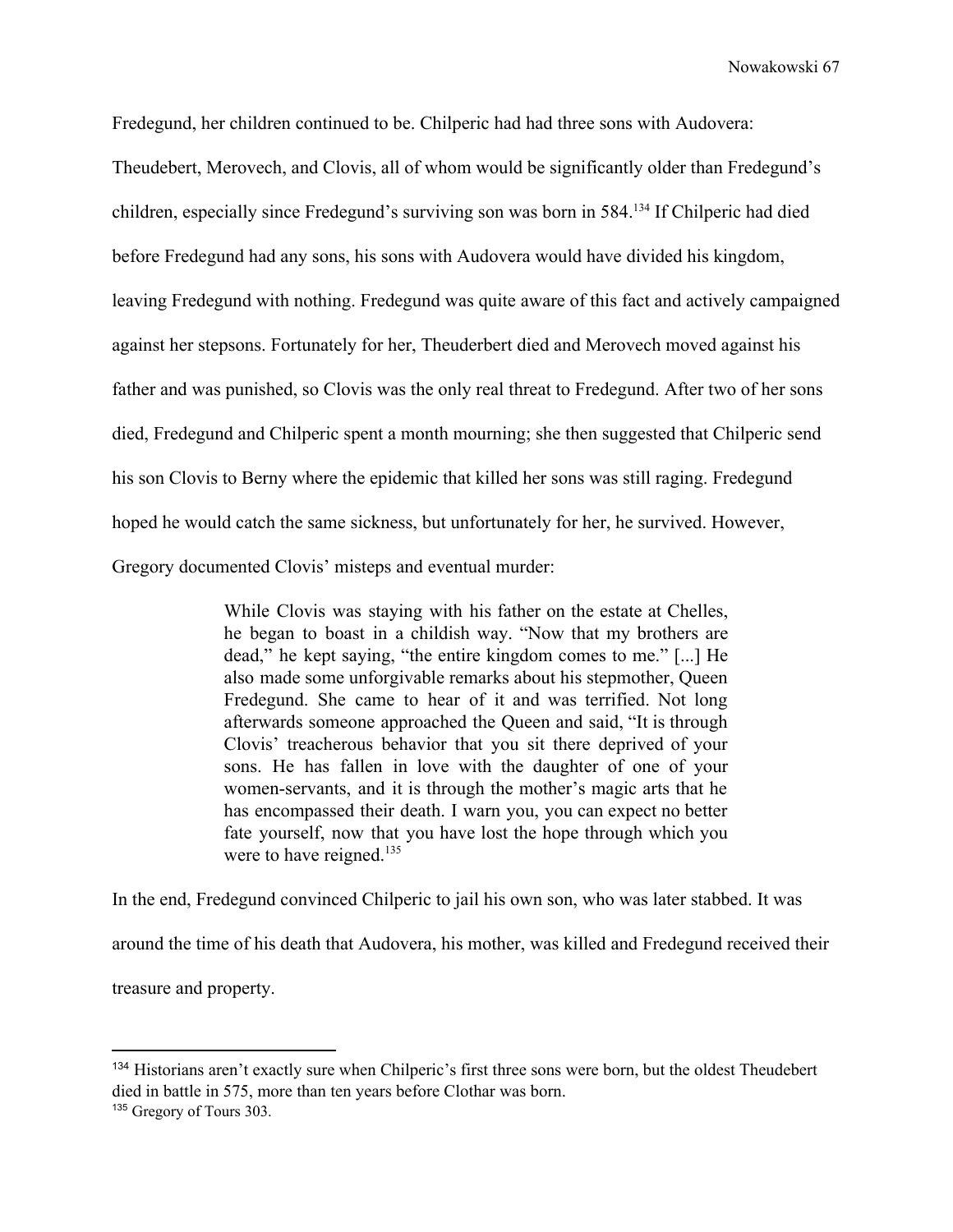What this episode illustrates was the paranoia at court when there were multiple sons from different women. Fredegund lashing out at Clovis was almost understandable given that two of her young sons had just died and her stepson was seemingly happy about it. There was also a sense of fear that Fredegund would become irrelevant "now that [she] lost the hope through which [she] were to have reigned" but also fear that perhaps Clovis would kill her. However, while Clovis was certainly killed while imprisoned, the culpability for the murder was in question. Beyond whoever actually stabbed Clovis, Gregory perfectly captured the fear, paranoia, anger, and grief that Fredegund would feel after her stepson was happy about the deaths of her sons. After the death of Clovis, Chilperic had no heirs, so while Fredegund got rid of possible competition for her son, she still needed to bear another one. It was not until 584 that Clothar was born, only months before the murder of his father, Chilperic. Both Brunhild and Fredegund would become widows of murdered kings, though about a decade apart.

Widowhood, while a time of enormous uncertainty, also held the greatest potential for a Merovingian queen. If a Merovingian queen did not have a son, she could easily fade into history. Due to the near constant warfare between the different kingdoms and amongst male family members, there was a high chance that kings and their sons could die young, thus queens would often step in to serve as regent for their young sons. In Merovingian law, a woman had the right to assume guardianship of her children if their father died and this law was used by queens to justify acting as regent on their son's behalf.<sup>136</sup> The choice of the boy's mother is important. Had a nobleman or a male relative been chosen, he could have made a play for the throne, but since a woman could not rule on her own, she was a good and safe choice. However, because an

<sup>136</sup> Suzanne Wemple, *Women in Frankish Society: Marriage and the Cloister 500 to 900* (Philadelphia: University of Pennsylvania Press, 1981) 61.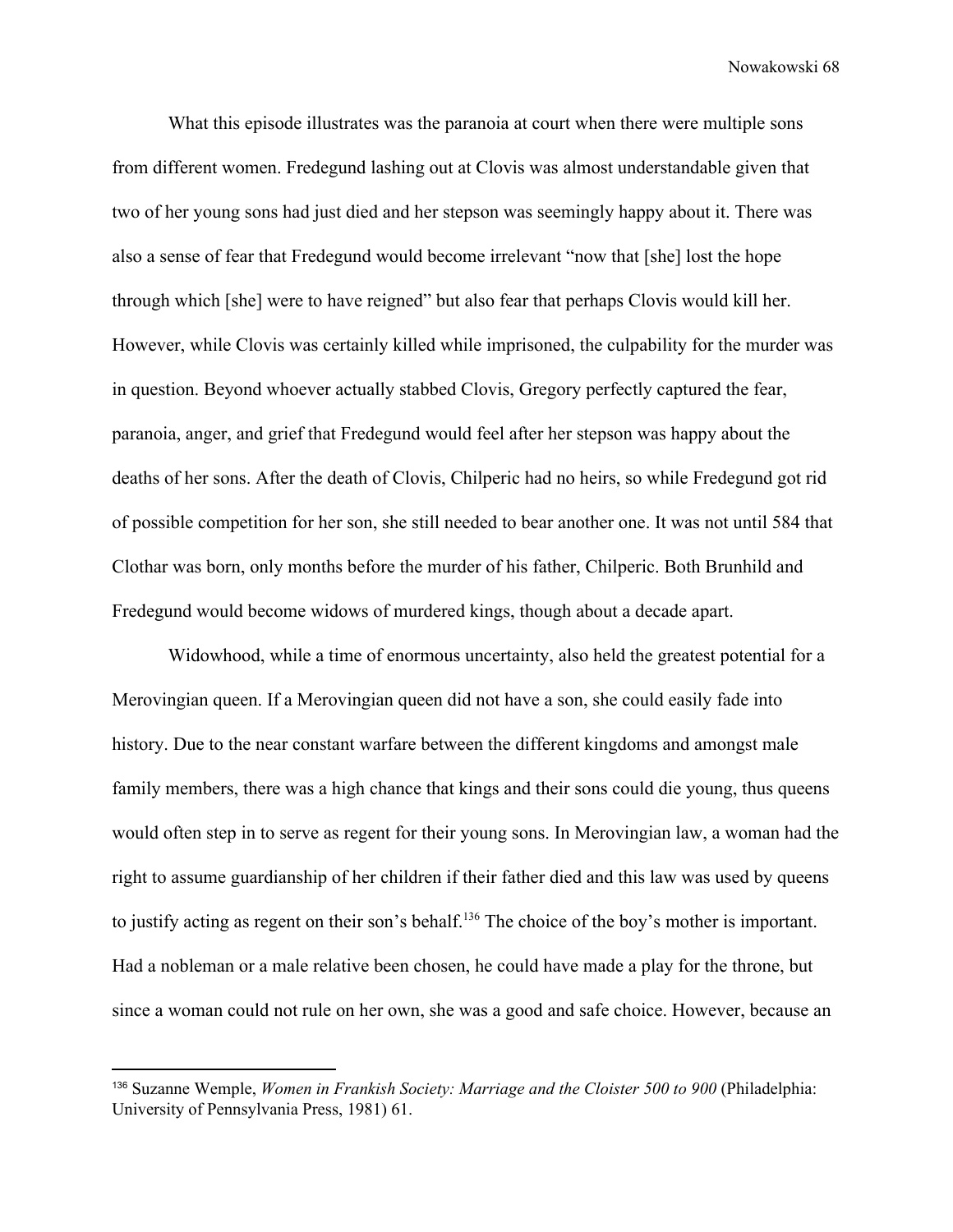uncle had just as much as a right to inherit as a son, kings who were "minorities were established only with struggle, and much depended on the infant king's mother and her support." $137$  As often was the case in Merovingian queenship, her role as regent depended on her choices and the support she was able to garner. Pauline Stafford writes, "female regency emerged as a protection against the tensions within the royal family itself. It is associated with minorities and thus normally with dynasties strongly enough established and secure enough from external pressures to tolerate the accession of infants and to prefer them over adult uncles."<sup>138</sup> Even though the queen mother was a smart, and in some cases obvious, choice for regent of a young son, she still needed support from nobles, not to mention a good relationship with her son.

Brunhild's and Fredegund's initial years of widowhood demonstrated the vulnerability of a queen without a husband. Brunhild was widowed less than a decade into her marriage with Sigibert, king of Austrasia. According to Gregory of Tours and the *LHF*, which took its cues from Gregory, Sigibert was murdered by men sent by Fredegund.<sup>139</sup> The murder took place while he was on his way to attack Chilperic, Fredegund's husband, so her supposed role in it was in defense of her family. Widowed in 575, Brunhild's five year old son, Childebert, was crowned king of Austrasia, with a significant backing of noblemen. Duke Gundovald, who took Childebert without the knowledge of his mother, arranged the coronation.<sup>140</sup> Childebert was crowned king of Austrasia on Christmas Day when he was only five years old. According to Gregory, Childebert's regency was at first controlled by the nobles and Brunhild was pushed out. Brunhild struggled in the first few months of her son's reign. Chilperic came to Paris, where

<sup>137</sup> Stafford 154.

<sup>138</sup> Stafford 156.

<sup>139</sup> Gregory of Tours, 248. *LHF,* 82.

<sup>140</sup> Gregory of Tours, 254.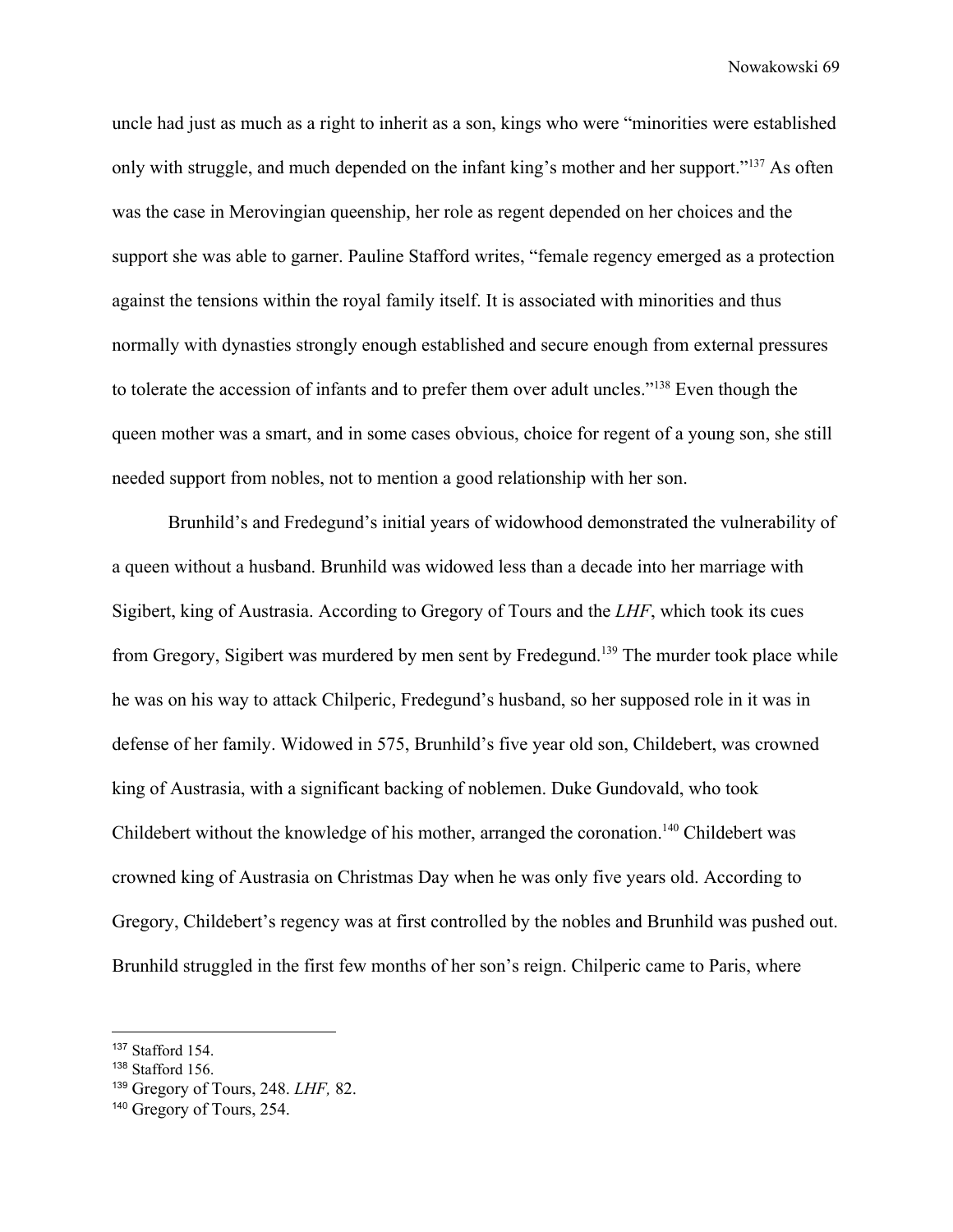Brunhild was holed up, and banished her in addition to taking all her treasure.<sup>141</sup> Widowed and separated from her son, Brunhild had lost her links to the crown. In a bold move, she married Chilperic's son Merovech, who was also technically her nephew. Gregory of Tours described the marriage as against custom and canonical law and to the great anger of Chilperic.<sup>142</sup> In her vulnerable position Brunhild probably married Merovech for protection. And Merovech may have wanted to be named king of Austrasia, but the nobles preferred Brunhild's infant son. Needless to say, their marriage did not last long when Chilperic eventually caught up to his son. He was later found murdered, perhaps by Fredegund according to Gregory of Tours.<sup>143</sup> Brunhild at this point was now twice widowed, but in the coming years she was able to actively establish herself as her son's guardian and regent.

Fredegund was widowed in 584, shortly after the birth of her son Clothar, and like Brunhild, she endeavored to get a man's protection. Chilperic's death was depicted in conflicting ways in Gregory of Tours' work and the *Liber Historiae Francorum*. In the former, Chilperic was murdered by an unknown assassin when hunting. Fredegund then fled to Paris with only part of her treasure, and the objects she left behind were given to Childebert, whose mother's (Brunhild) treasure had been taken away by Chilperic. Fredegund's supporters then urged her to write a letter to her brother-in-law Guntram (c. 532-592) , ruler of Burgundy, asking for protection, which was granted.<sup>144</sup> In a quite different account, the *LHF* attributed Chilperic's murder to Fredegund. Fredegund "was beautiful and very clever and also an adultress."<sup>145</sup> When

<sup>&</sup>lt;sup>141</sup> As seen in the previous chapter with Radegund, the queen's control of treasure was very important and enabled her to make allies or in Fredegund's case, hire assassins.

<sup>142</sup> Gregory of Tours, 255.

<sup>143</sup> Gregory of Tours, 282.

<sup>144</sup> Gregory of Tours, 379, 390-391.

<sup>145</sup> *LHF,* 87.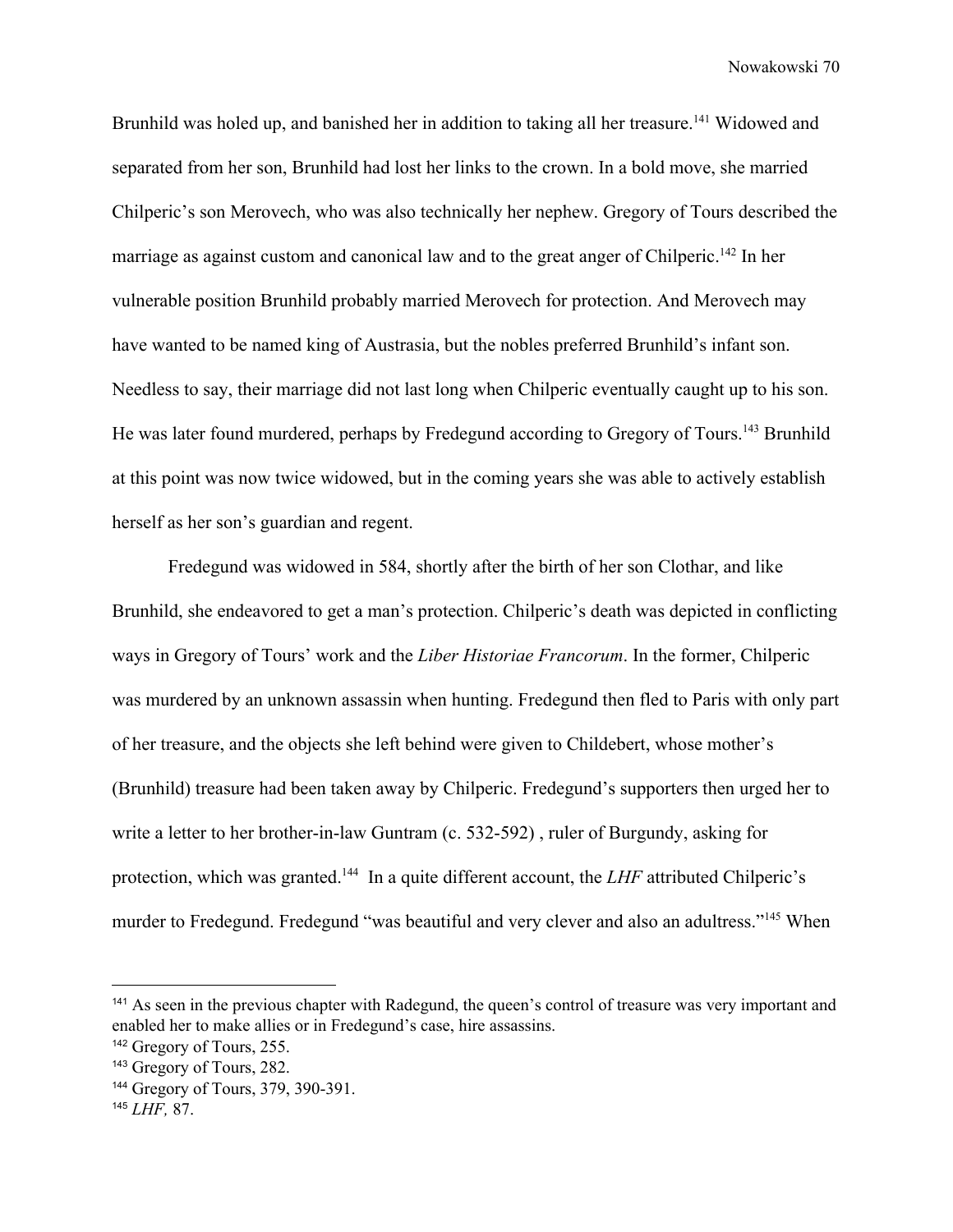her husband found out that she was having an affair with the mayor of the palace, Landeric, Fredegund decided to murder him so she could rule as regent for her son Clothar with the mayor of the palace at her side.<sup>146</sup> The two different versions on the murder of Chilperic are quite interesting: not only for once was Gregory not accusing Fredegund of murder, but the *LHF* borrowed heavily from Gregory and it is a mystery why he diverged from Gregory's account. Gregory demonstrated the fear and uncertainty common at the start of widowhood and the necessity of a male protector for Fredegund, at least temporarily.<sup>147</sup> Written a century later in Neustria, where Fredegund had ruled, the *LHF* gave Fredegund more agency and emphasized that her transition into widowhood was voluntary and was actually a bid for more power. However, Gregory's account is more believable. Because a lot of the queen's authority rested on her relationship with the king, it was unlikely that she would kill him, especially when she had such a young son. Despite their flaws, Chilperic and Fredegund were very dedicated to each other and their family, so it seems unlikely that Fredegund would risk her position and have an affair or that she would kill her husband, who she not only cared for, but whose position she derived her authority from. Fredegund's flight to Paris and her search for a protector in the form of her brother-in-law aligned more with other widowed queens' experiences. Both Brunhild and Fredegund had a difficult start to widowhood, but soon were able to establish themselves.

While powerful not only during her husband's reign, but also as a regent for her son, it was actually when Childebert grew older that Brunhild really exercised authority as an equal to

<sup>146</sup> *LHF,* 88.

<sup>147</sup> Fredegund's possible infidelity was mentioned in Gregory's account when the parentage of Clothar was called into question by his uncle Guntram. However, the issue was easily assuaged with many of Chilperic's leading men and a few bishops swore an oath that Clothar was Chilperic's son (Gregory 440). Queens throughout the Middle Ages were accused of infidelity, it was an easy way to call into question the parentage, thus the legitimacy of her son.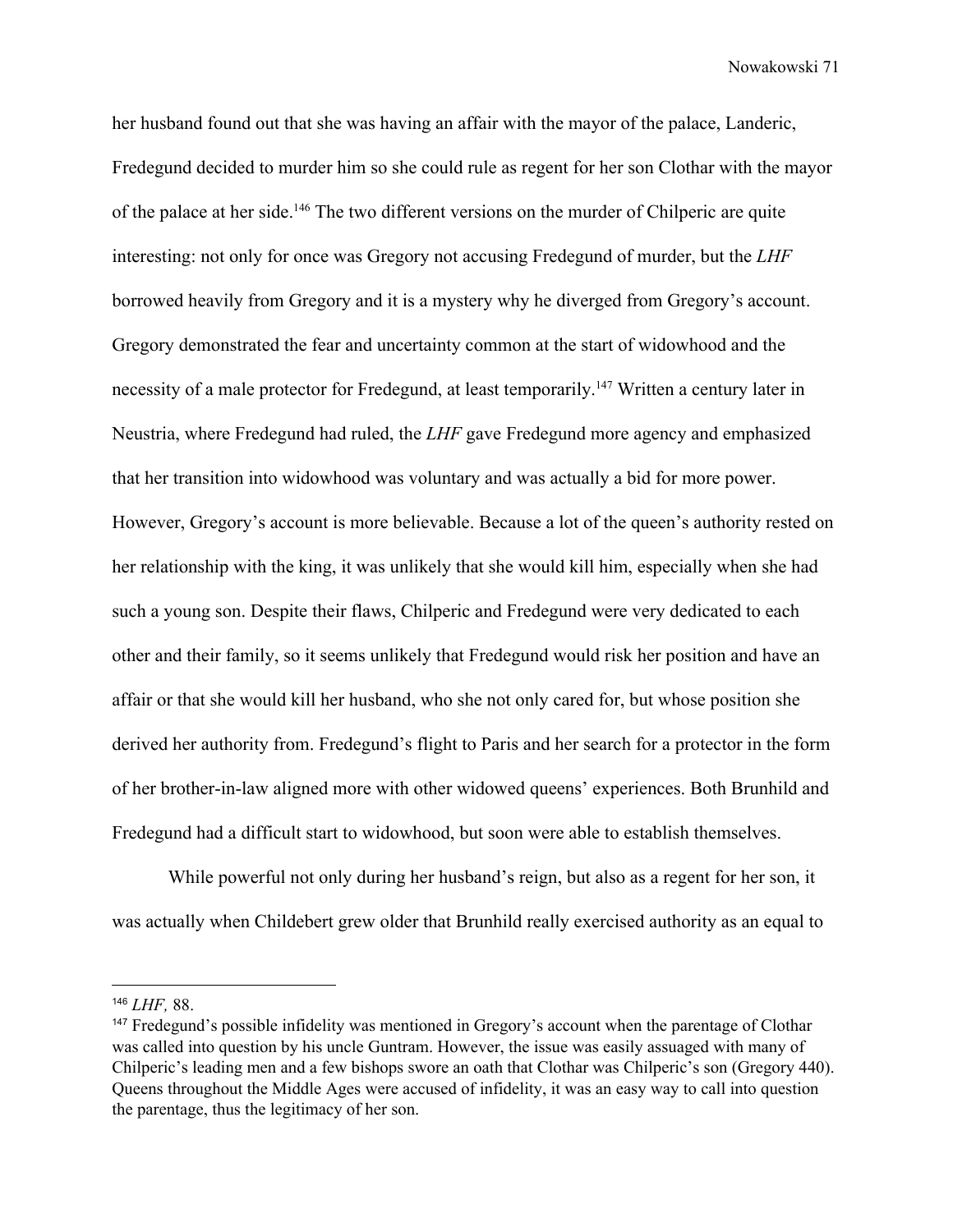her son. Brunhild, after her relationship with Merovech ended, took charge of her son alongside Gogo, a nobleman who was her son's protector until he reached the age of majority in 585.<sup>148</sup> Her influence over her son and their good relationship was the base of Brunhild's power. When Childebert's tutor died, Brunhild, instead of appointing a new one, took over his education herself.<sup>149</sup> Brunhild's influence over her son was so complete that Fredegund sent an assassin to kill Childebert or Brunhild with the directions,

> 'Take these two poignards and make your way with all speed to King Childebert, pretending that you are mendicants. As soon as you have cast yourselves at his feet, as if you have come to beg for alms, stab him on both sides, so that at long last Brunhild, whose arrogant behavior is encouraged by the support which he gives to her, may fall as he falls and so cease to be my rival.<sup>'150</sup>

 The attempted murder was a failure. This speech was written by Gregory, so of course there is no way to know what Fredegund's actual instructions were or if this event even occurred, but this passage speaks to the authority associated with Brunhild. The murder, if attempted, would have been probably when Childebert had already reached the age of majority. Because of his close alliance with his mother, they could both act with greater independence from the nobles. According to Pauline Stafford, "with Childebert beside her, of age but still susceptible to her influence, Brunhild entered into an almost equal partnership in power, pursuing her old feud against Fredegund, controlling church appointments, protecting and fostering those allies on whom both she and Childebert depended on."<sup>151</sup>

<sup>148</sup> Stafford, 146.

<sup>149</sup> Gregory of Tours 454.

<sup>150</sup> Gregory of Tours, 457.

<sup>151</sup> Stafford, 146.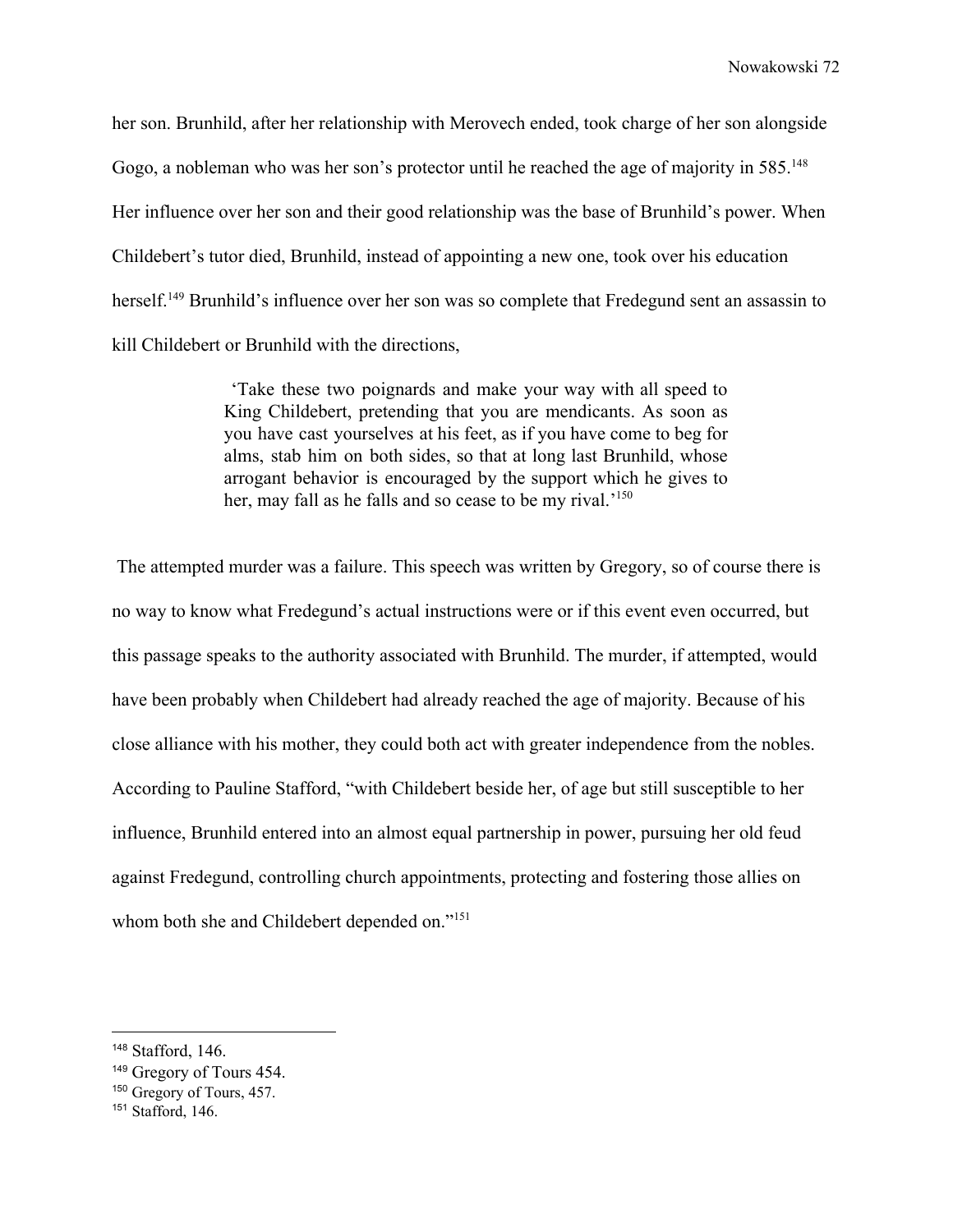Even though both Brunhild and Childebert had support from powerful nobles, which was necessary during his minority, there was also a group of nobles who wanted to increase aristocratic power, thus limiting the authority of the king. According to Gregory, before her supporters came to blows with this opposition, Brunhild stopped the battle, but not before some insults were thrown her way. Her great nobleman rival was Ursio and he shouted at her that "it should have been enough that you held regal power when your husband was alive. Now your son is on the throne, and his kingdom is under our control, not yours."<sup>152</sup> Ursio was wrong of course because Brunhild continued to be a powerful force in the kingdom beyond the death of her son. However, this passage demonstrates that not everyone in Austrasia was comfortable with Brunhild ruling with her son, perhaps suggesting a fear of female power. Like Brunhild, Fredegund's authority as regent was originally derived from her relationship with her son as well as from strong noble backing.

When Fredegund became regent, she was still seemingly as independent, if not more so, than when she was queen. After seeking the protection of Guntram, Fredegund eventually felt secure enough in her relationship with the nobles of Neustria and her son to send assassins after Guntram.<sup>153</sup> It is unclear why Fredgund would try to assassinate Guntram. Gregory may have used this episode to show how ungrateful Fredegund was or perhaps Fredegund wanted to kill Guntram because he was occasionally allied with Childebert. While Brunhild stopped a battle, Fredegund involved herself in military matters. First she advised a group of Saxon pirates how to defeat the Bretons and then supposedly acted as a great military commander against the

<sup>152</sup> Gregory of Tours, 329.

<sup>153</sup> Gregory of Tours, 507.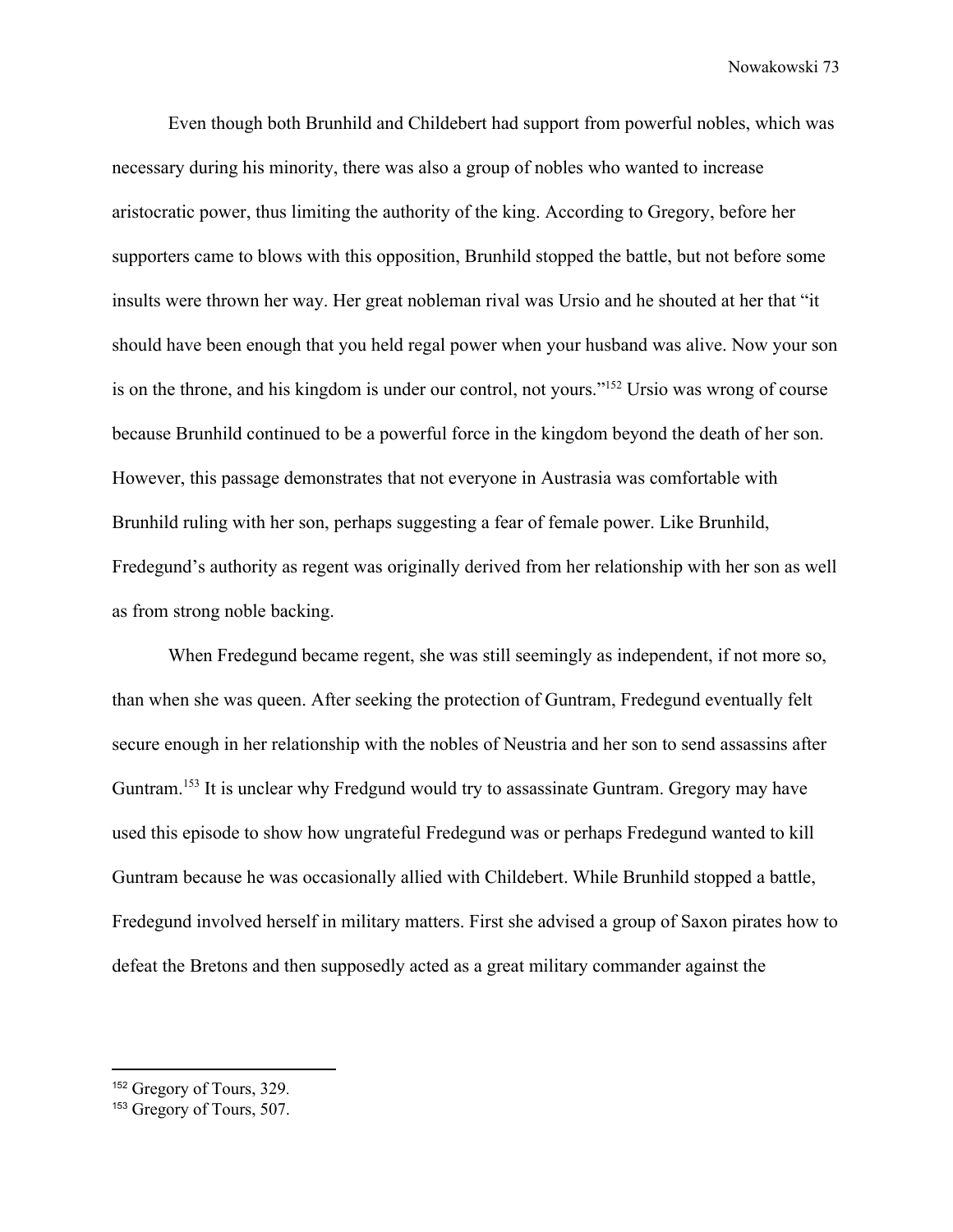combined Austrasian and Burgundian forces under Childebert.<sup>154</sup> According to the *LHF*, "[Fredegund] set fire to Champagne and devastated it. Then she returned home with much booty and many spoils."<sup>155</sup> Fredegar's *The Chronicle* portrayed Fredegund as an equal with her son, Clothar, in terms of military command: "[Fredegund] dispatched a force which reached a place called Laffaus."<sup>156</sup> Each of these sources described a different instance and a different battle. While wars of the era were generally associated with men, Fredegund's many poisoning attempts and the hiring of assassins detailed in Gregory's *The History of the Franks* were more associated with women. Her involvement in military engagements only started after her husband died and her time as regent began. Even if she did not actually engage in battles, these scenes emphasize her authority in a traditionally male dominated area. Fredegund's time as regent was when she was at her most influential in church appointments and deciding the future of Neustria.<sup>157</sup> Despite all the violence she dealt in her lifetime, Fredegund died peacefully, "old and full of days" in 597.<sup>158</sup> After her death, her son Clothar took up the mantle in the battle against Brunhild.

Brunhild continued to amass power in the years after Fredegund's death, but her position came to be challenged by her son's wife. A female regent's power often ended in her death or when her son reached the age of majority.<sup>159</sup> Brunhild seemed to be an exception to this pattern. Maintaining her influence with her son after he reached the age of majority, Brunhild's next obstacle emerged when her son married. At first, Brunhild forestalled the marriage of her son, so Childebert's first son, Theudebert, was with a concubine. However, eventually Childebert

<sup>154</sup> Gregory of Tours, 556.

<sup>155</sup> *LHF*, 91

<sup>156</sup> Fredegar, 12.

<sup>157</sup> Gregory of Tours, 473.

<sup>158</sup> *LHF* 92.

<sup>159</sup> Nantechild's regency ended when she died in 642 and Balthild was sent to a nunnery a few years into her regency when her son was old enough to rule on his own.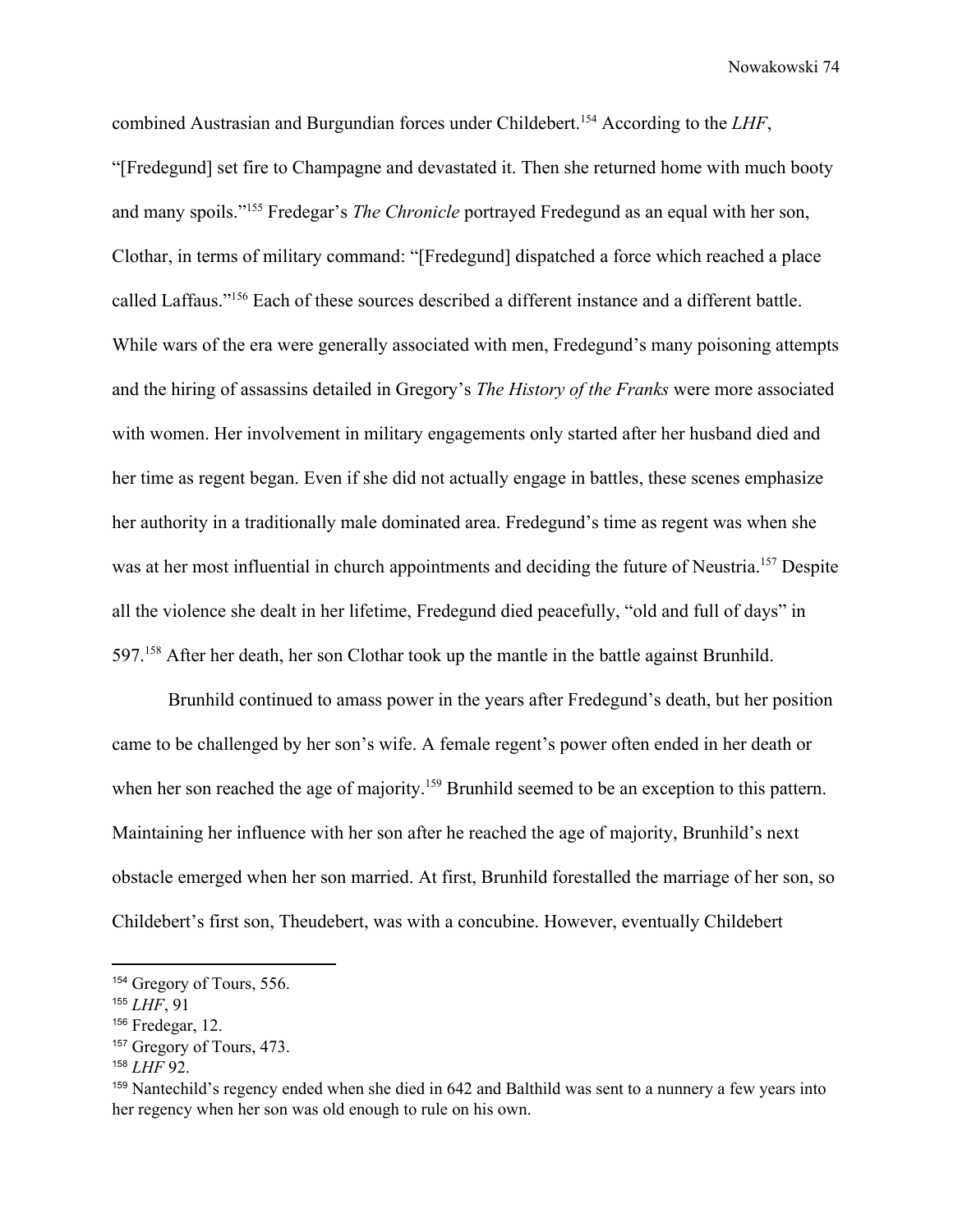married and made Faileuba his queen, and they had Theuderic together in the late 580s.<sup>160</sup> Brunhild had previously blocked an engagement between her son and a princess from Lombard, only perhaps permitting the marriage between her son and Faileuba because the girl being of low birth had no powerful aristocratic connections.<sup>161</sup> At this point in her career, Bruhild was no longer regent and no longer a queen, but a dowager. But her authority had not diminished. In a treaty between Childebert and his uncle Guntram, the full text of which Gregory included in his work, Brunhild was included: "the most noble lords, King Guntram and King Childebert, and the most renowned lady, Queen Brunhild, met at Andelot to reaffirm their friendship."<sup>162</sup> Brunhild is presented as an equal with Guntram and Childeberty in the treaty. There is even evidence that Brunhild was quite involved in her son's marriage. Childebert, Faileuba, and Brunhild all went on vacation together and there was even a conspiracy against both Brunhild and the queen: "Septimina, nurse to the royal children, was to persuade the King to banish his mother, desert his wife and marry another woman. In this way, the conspirators hoped to do with the King what they wished and to obtain from him what they asked."<sup>163</sup> Because the conspiracy included his wife and his mother, it implies that Childebert was heavily influenced by both women, but especially Brunhild because she had to be banished, not just set aside. Only with her removal would he be open to new counselors. Despite no longer being regent and having to share power and influence with her daughter-in-law, Brunhild was still a powerful force at court and continued to be after her son's death.

<sup>160</sup> Gregory of Tours, 470, 482.

<sup>161</sup> Janet Nelson, "Queens as Jezebels: Brunhild and Balthild in Merovingian History," in *Politics and Ritual in Early Medieval Europe* (London: Hambledon Press, 1986) 15.

<sup>162</sup> Gregory of Tours, 503.

<sup>163</sup> Gregory of Tours, 523-524.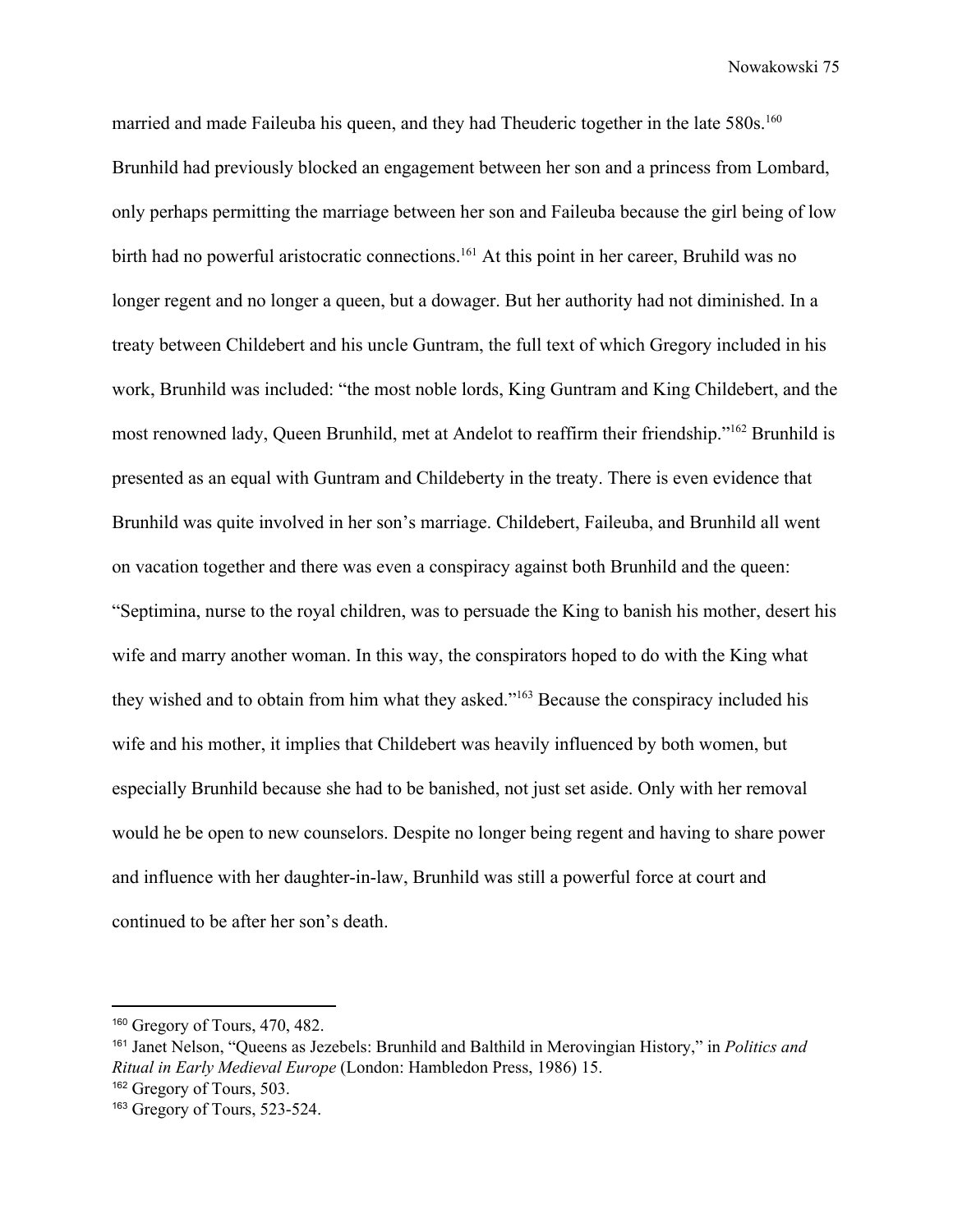In quite a departure from patterns of female regency, Brunhild became regent for her grandsons. King Guntram died in 592 and because he had no living sons and he had outlived all his brothers, he gave his kingdom of Burgundy to his nephew Childebert. Gregory of Tours had stopped writing in 591, so the later years of Brunhild's life and the death of Childebert in 595, were only recorded in the *Liber Historiae Francorum* and Fredegar's *Chronicle*. However, another source in which Brunhild appeared briefly was Jonas' *Life of Columbanus*. Similar to Gregory's *The History of the Franks*, this *vita* espoused certain Christian beliefs and one was about the sanctity of marriage and the legitimacy of children. When Childebert died in the late sixth century, he was only in his early twenties but had two sons and two kingdoms, thus the division of kingdoms was straightforward: Theuderic got Burgundy and Theudebert received Austrasia.<sup>164</sup> Brunhild acted as regent for both her underaged grandsons and entered into the "most active phase of her career."<sup>165</sup> However her control over one grandson was more complete. The elder grandson, Theudebert–himself the son of a concubine–married one of Brunhild's former slaves, named Bilichild. Because of the queen's lowly status as her former slave, Brunhild was not friendly to her new granddaughter and Brunhild eventually left Austrasia to seek protection with her other grandson, Theuderic in 600.<sup>166</sup> It was at Theuderic's court that Brunhild possessed the most authority in the entirety of her career but garnered the most critics.

Brunhild held unswaying authority in Theuderic's court. According to the *LHF*, Brunhild was a negative influence on her grandson Theuderic: "Brunhild, moreover, daily supplied Theuderic with evil counsel:"'why do you neglect and why do you not demand your father's

<sup>164</sup> *LHF* 92.

<sup>165</sup> Nelson, 14.

<sup>166</sup> Nelson, 15.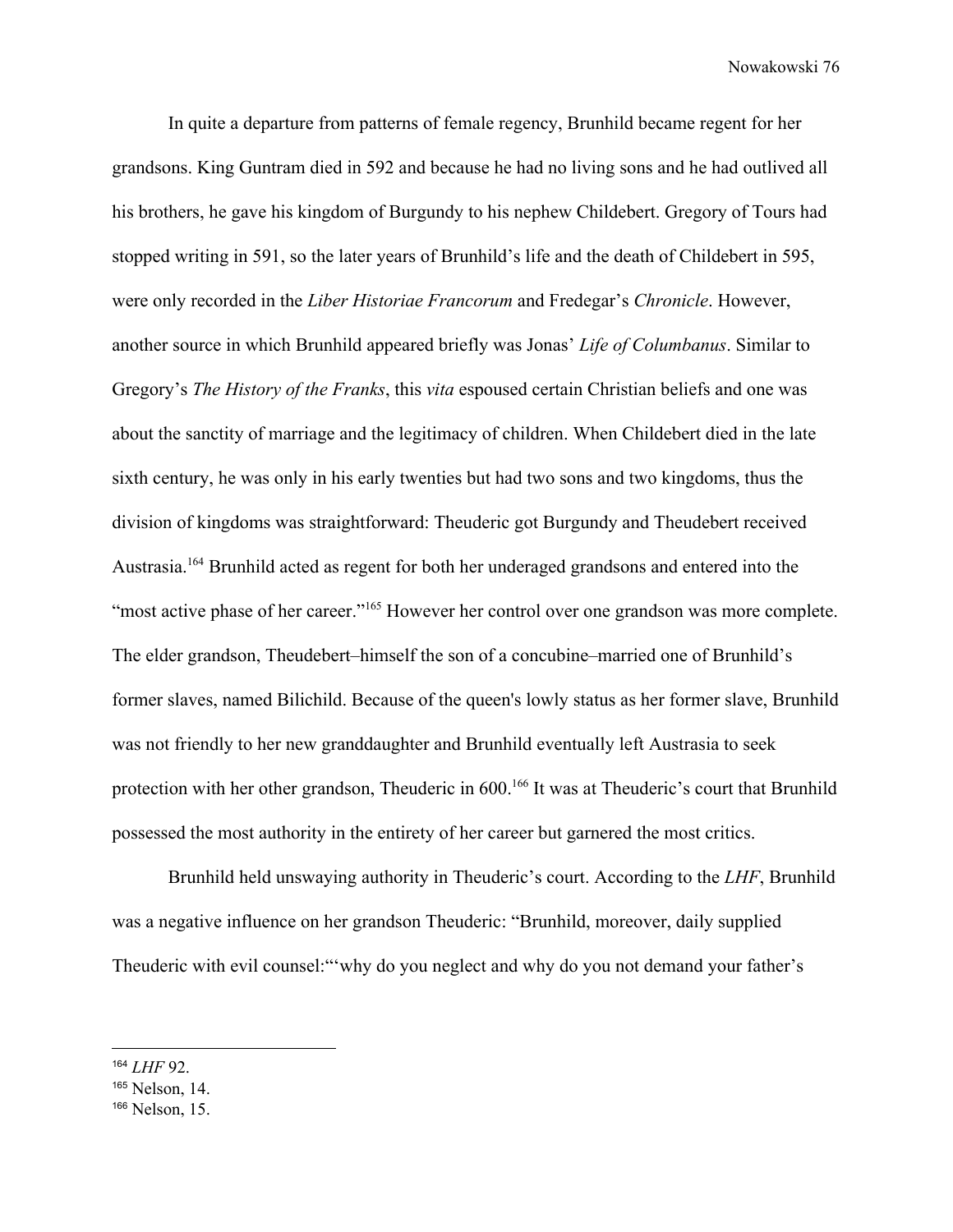treasure and his kingdom from the hand of Theudebert since you know that he is not your brother because he was conceived in adultery with a concubine with your father."<sup>167</sup> Theuderic then attacked his brother, kidnapped and killed his nephews, he even "dashed out the brains of the youngest, who was still in the white of baptism."<sup>168</sup> Brunhild may have encouraged family strife amongst her grandsons by delegitimizing Theudebert's claim due to his mother being a concubine. However, the *LHF* was a Neustrian text and thus wanted to negatively present the rulers of its rival state, Austrasia. Because of Brunhild's control and influence over Theuderic, he never married and only sired children with concubines, never elevating one of them to queen. Jonas in the *Life of Columbanus* wrote that the traveling Irish monk, Columbanus, came to Theuderic's court and began advising the young king. Columbanus chastised Theuderic for not being married and fornicating with concubines instead. However:

> When the king agreed to comply with the man of God's command and said that he would put an end to all his irregular relationships, the ancient serpent entered the mind of his grandmother, Brunhild–a second Jezebel–and aroused her by the sting of the pride against the man of God [...] She dreaded that her own authority and standing would be destroyed if the king got rid of his concubines and a queen ruled at court.<sup>169</sup>

Quite a departure from Gregory's glowing depiction of Brunhild, Jonas portrayed her as a power hungry woman who did not want to share authority. This portrayal is probably accurate. Brunhild had had to share power with Childebert's wife, even though Brunhild overshadowed her, and was then pushed out of office in Austrasia by Theudbert's wife, so she may not have wanted to

<sup>167</sup> *LHF*, 93.

<sup>168</sup> *LHF*, 94.

<sup>169</sup> Jonas of Bobbio, *Life of Columbanus, Life of John of Réomé,* and *Life of Vedast*, translated by Alexander O'Hara and Ian Wood (Liverpool: Liverpool University Press, 2017) 134.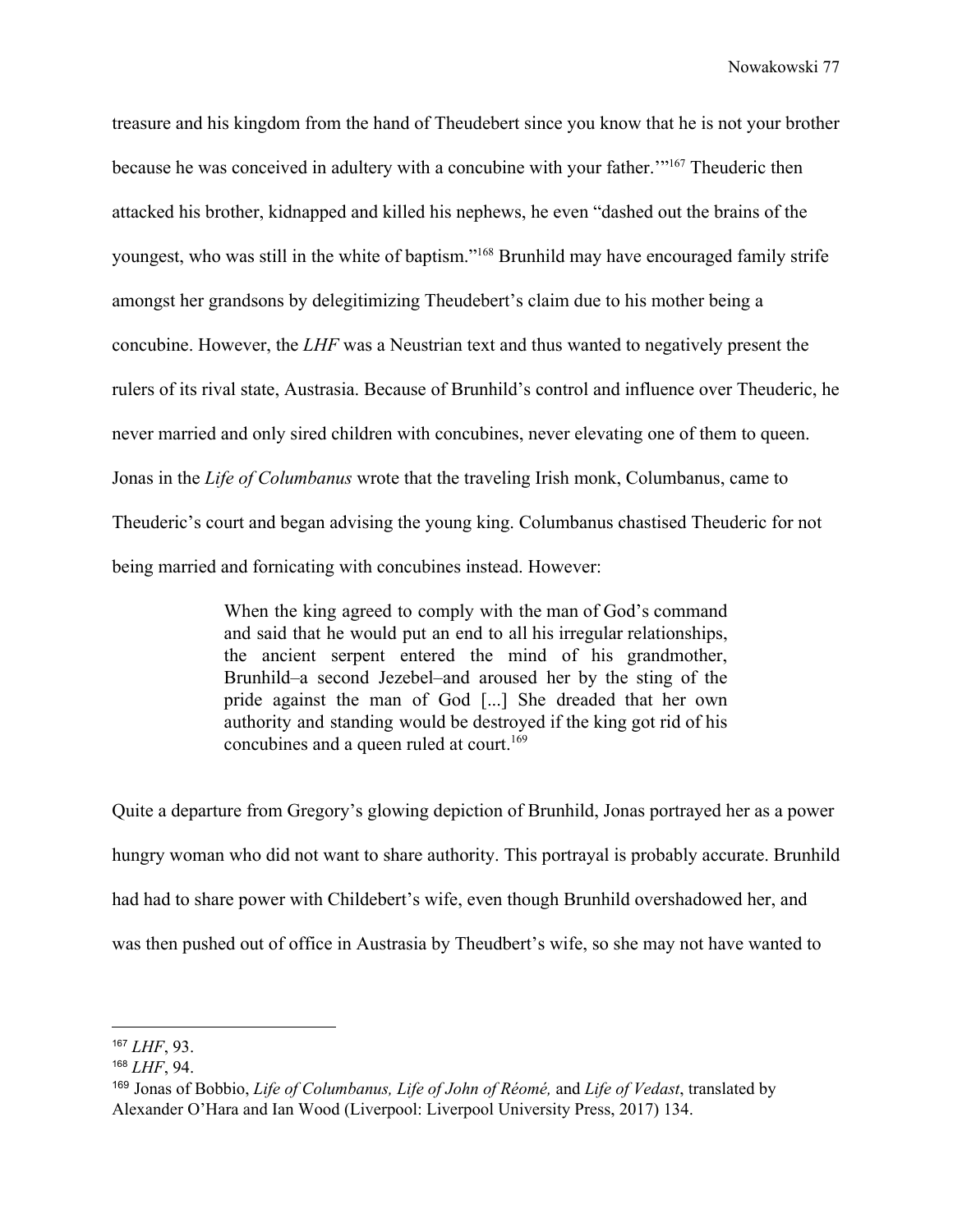make the same mistake again. According to Jonas, Brunhild eventually turned her grandson away from the teachings and influence of Columbus and had him banished. Because Columbanus was exiled from Theuderic's court, Jonas most likely overemphasized Brunhild's negative influence on her grandson. Jonas was writing a *vita* and it was convenient to compare the overbearing queen to the Biblical model of Jezebel.

The height of Brunhild's career transpired when she acted as an advisor to her grandson, Theuderic. However, eventually her relationship with Theuderic fell apart. According to the *LHF*, Theuderic wanted to marry his niece, which Brunhild forbade, so before Theuderic could attempt to kill her, Brunhild poisoned him and then killed his young sons.<sup>170</sup> However, it seems unlikely that Brunhild would kill her grandson. Again, the *LHF* biases are clear. Not only did the Neustrian *LHF* author accuse Brunhild's family of incest, but also murder. Brunhild would not kill her grandsons or her great grandsons because she derived her power through her relationship to them. If she killed them, she would have no claim to the throne. Historically, Theuderic died suddenly after defeating his brother in 612 and Brunhild tried to pick one successor out of Theuderic's sons. Unfortunately, she overestimated the support she would receive from the Burgundian and Austrasian aristocracy in her choice.<sup>171</sup> During this interregnum in Burgundy and Austrasia, Clothar, King of Neustria and son of Fredegund, made peace with the two states. He then captured the now elderly Brunhild and tied her to four horses to be dragged and torn apart. Then, her body was burned.<sup>172</sup> Clothar, Fredegund's only surviving son, then became the king of Neustria, Burgundy, and Austrasia. Brunhild's horrific death was the end of an active

<sup>170</sup> *LHF*, 95.

<sup>171</sup> Nelson, 16.

<sup>172</sup> *LHF*, 96 and Fredegar, 35.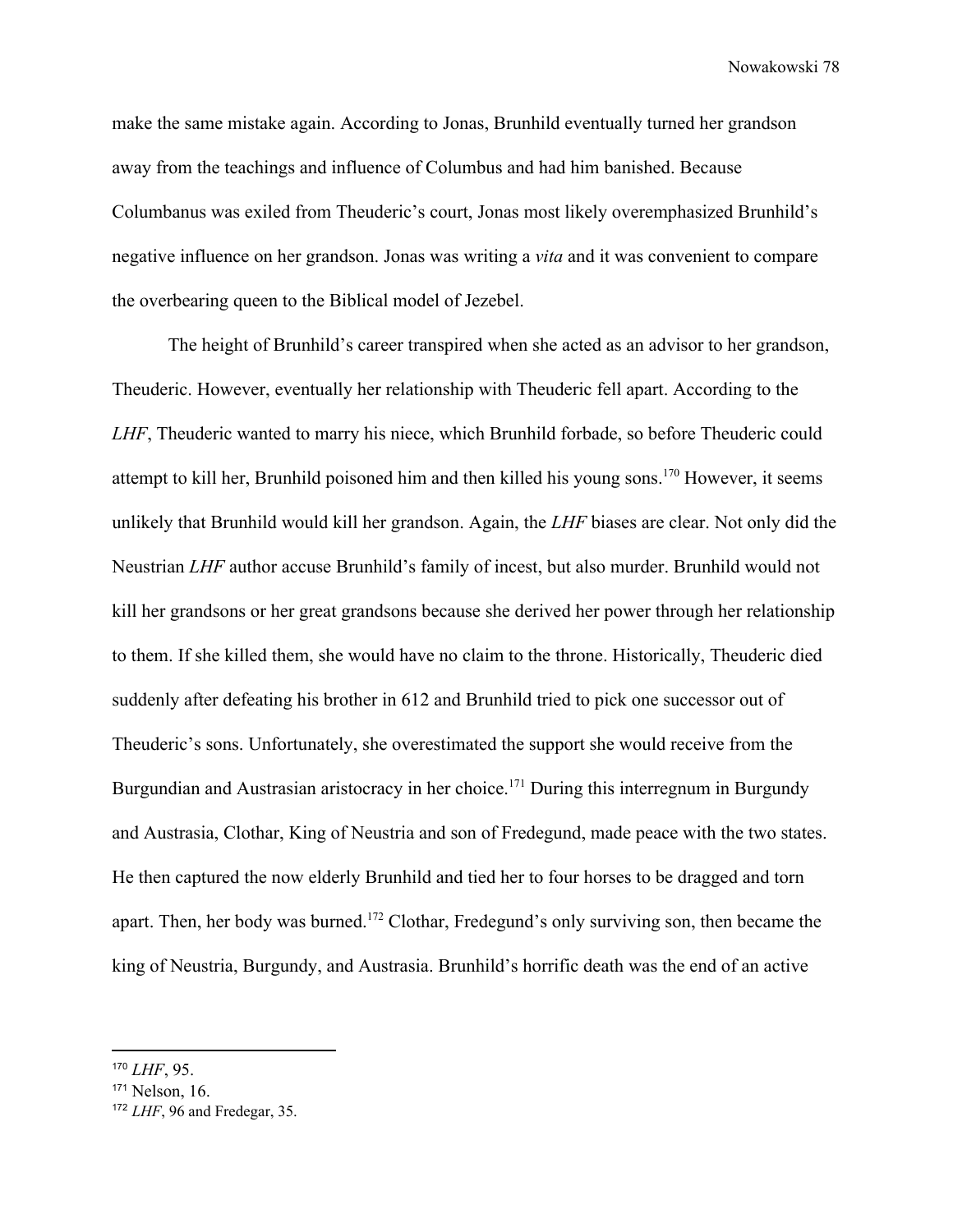political career that spanned decades. She had outlived her husband, children, two grandsons, and her rival Fredegund.

Widowhood for a queen was a time of great change, great opportunity, and great peril. Both Fredegund and Brunhild adapted well to becoming widows and became two of the most powerful and influential regents, which is why they were chosen as case studies for this chapter. There had been other female regents during Merovingian rule, but they are not only not as well documented as Fredegund and Brunhild, but these two queens amassed the most authority and influence during their stints as regents compared to other Merovingian regents. Both these queens demonstrated what female Merovingian regents could look like; many other regents did not reach Fredegund and Brunhild's level of influence. The role of Merovingian queen was undefined and manifested differently based on the personality and choices of the queen and the role of regent was no different. Not every Merovingian queen got the chance to become a regent for her son, but if she did, she had the greatest potential for power.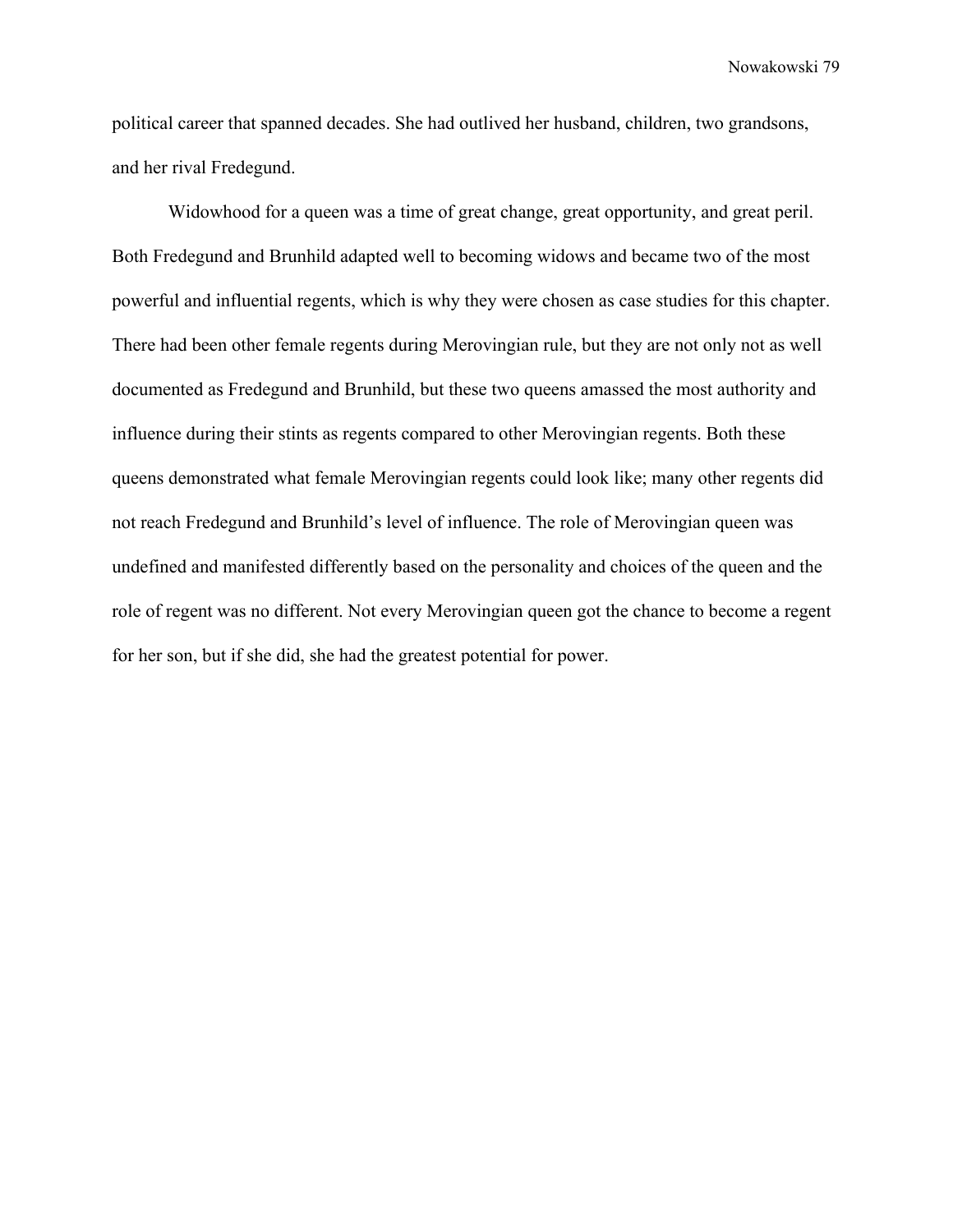## **Conclusion**

In 751, the mayor of the palace, Pippin, overthrew the last Merovingian king and established his own dynasty, the Carolingians. The Carolingians' most famous ruler, Charlemagne became the Roman Emperor in 800, crowned by the pope. As the ceremony would suggest, the Carolingians closely aligned themselves with the Church. As a result, the Church started having more influence on the marital practices of the kings. While Charlemagne had six wifes, they were all in succession, with no overlap. He also kept a number of concubines, but few of their children were ever considered legitimate, which signals a definite shift from the Merovingians. Another change was that the Carolingian kings started marrying women from influential noble families, not lowborn women or even foreign brides.<sup>173</sup> It also became more difficult to repudiate a wife, as seen by Lothar's failed attempt at divorcing his wife Theutberga in 863. The restrictions of marriage and the ascent of monogamy undermined the role of the queen. Judith, the second wife of Louis the Pious, was the first Carolingian queen crowned in the early ninth century; queens started to be anointed as well after in the mid-ninth century, although this did not become widely common until the tenth century.<sup>174</sup> However as marriage became stricter and because the rulers aligned themselves more closely with the Church, women's choices shrank and the role of queen became formalized and restrictive. As historian Simon MacLean writes, "Although their position was anything but clearly defined, Merovingian queens look considerably more autonomous and powerful (albeit precariously so) than their Carolingian successors" and he asserts that Carolingian kings were significantly more fearful of female

<sup>173</sup> Pauline Stafford, *Queens, Concubines, and Dowagers* (Athens, Georgia: The University of Georgia Press, 1983) 47, 60-61 <sup>174</sup> Stafford, 130.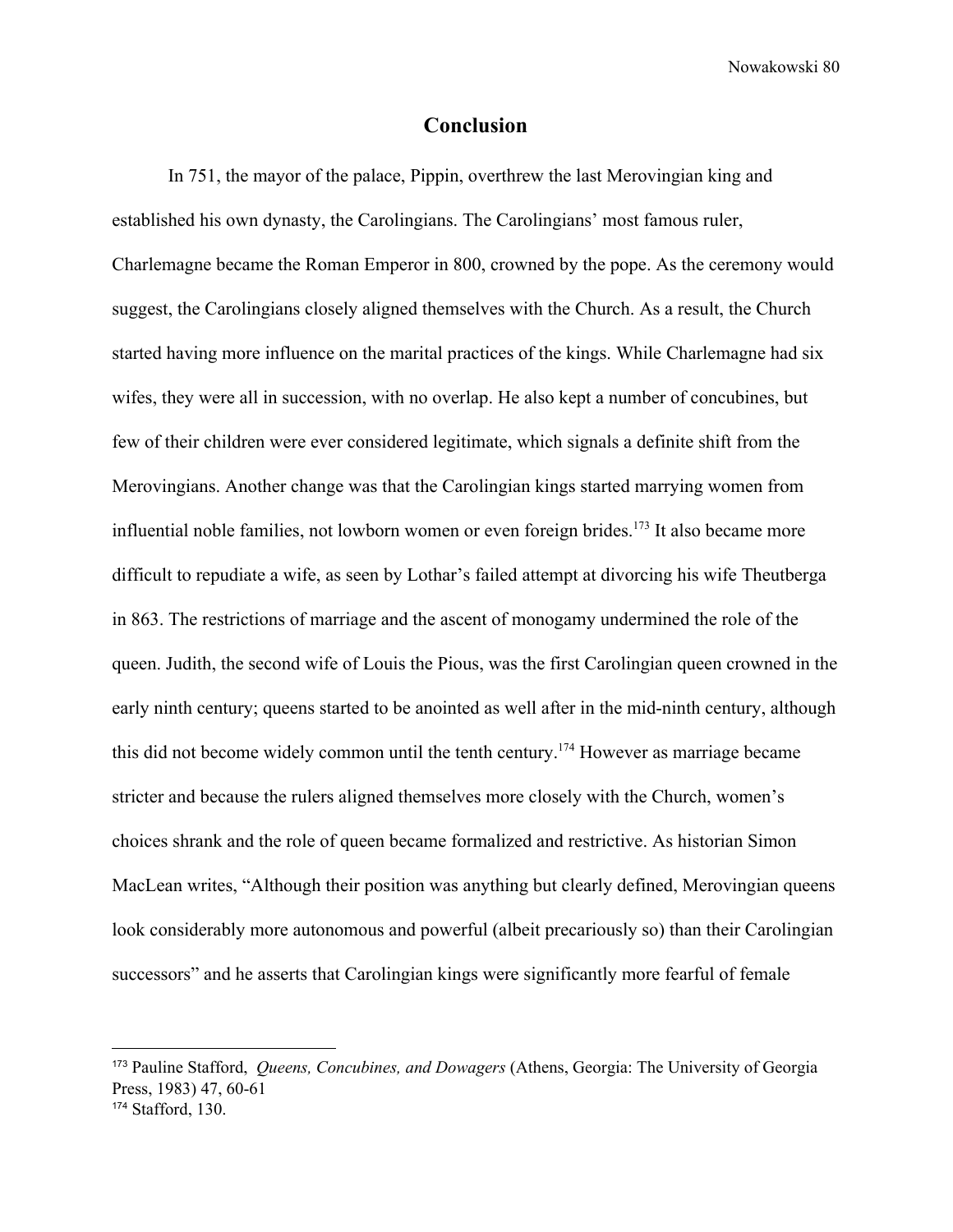power.<sup>175</sup> The ascension of the Carolingians marks a cultural shift away from the Merovingians, including away from their ideas of queenship and royal marriage.

This thesis started and ended with the death of Queen Brunhild at age seventy because her long career illustrates how influential a queen could be and the social, political, familial, and religious context that shaped that influence. Brunhild served as one of the best examples of how powerful a queen could become. Her extraordinary career deserves even closer attention than its presentation in this thesis. Brunhild was murdered in an extraordinarily brutal way, but she was not the only queen to have been murdered. Some queens ended their career in a convent, like Clothild and Balthild, while others died peacefully, like Fredegund. Unfortunately, there are many more queens whose lives and deaths are lost to history. While this thesis is devoted to Merovingian queens, I only focused on a few. This thesis shows how the insecure and unregulated position of queen gave charismatic, resourceful, and plucky women the opportunity to become some of the most powerful figures in the kingdoms. A queen's power was based entirely on her relationships and her access to treasure. Her status at birth did not predict her success as queen, with lowborn women having as much power as foreign princesses. Under the Carolingians and later dynasties, concubines and lowborn women did not have the same opportunities as under the Merovingians. Through the use of religion and close relationships with nobles and churchmen, queens were able to carve out a sphere of influence, which would be all the more helpful if regency became possible. Because there were no real standards a queen had to meet, she could shape the position herself. Understudied and sometimes ignored in larger treatments of early medieval queens, these Merovingian queens led extraordinary lives and made

<sup>175</sup> Simon MacLean, "Queens and Dynasties in the Ninth and Tenth Centuries" in *Ottonian Queenship*. (Oxford: Oxford University Press, 2017) 13.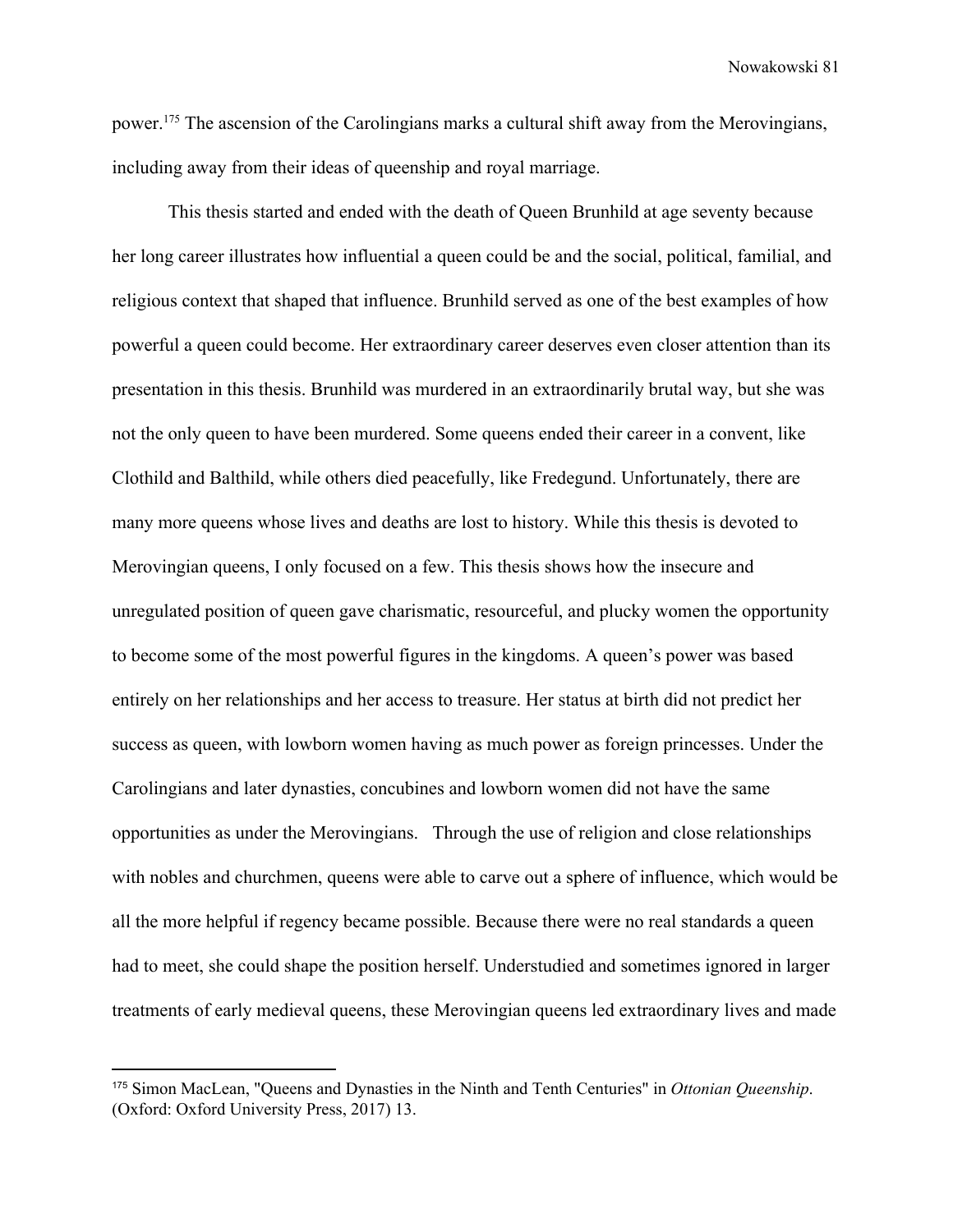their way through a violent and tumultuous time. The examination of their careers gives us a peek at a time of great transition for Europe and for women.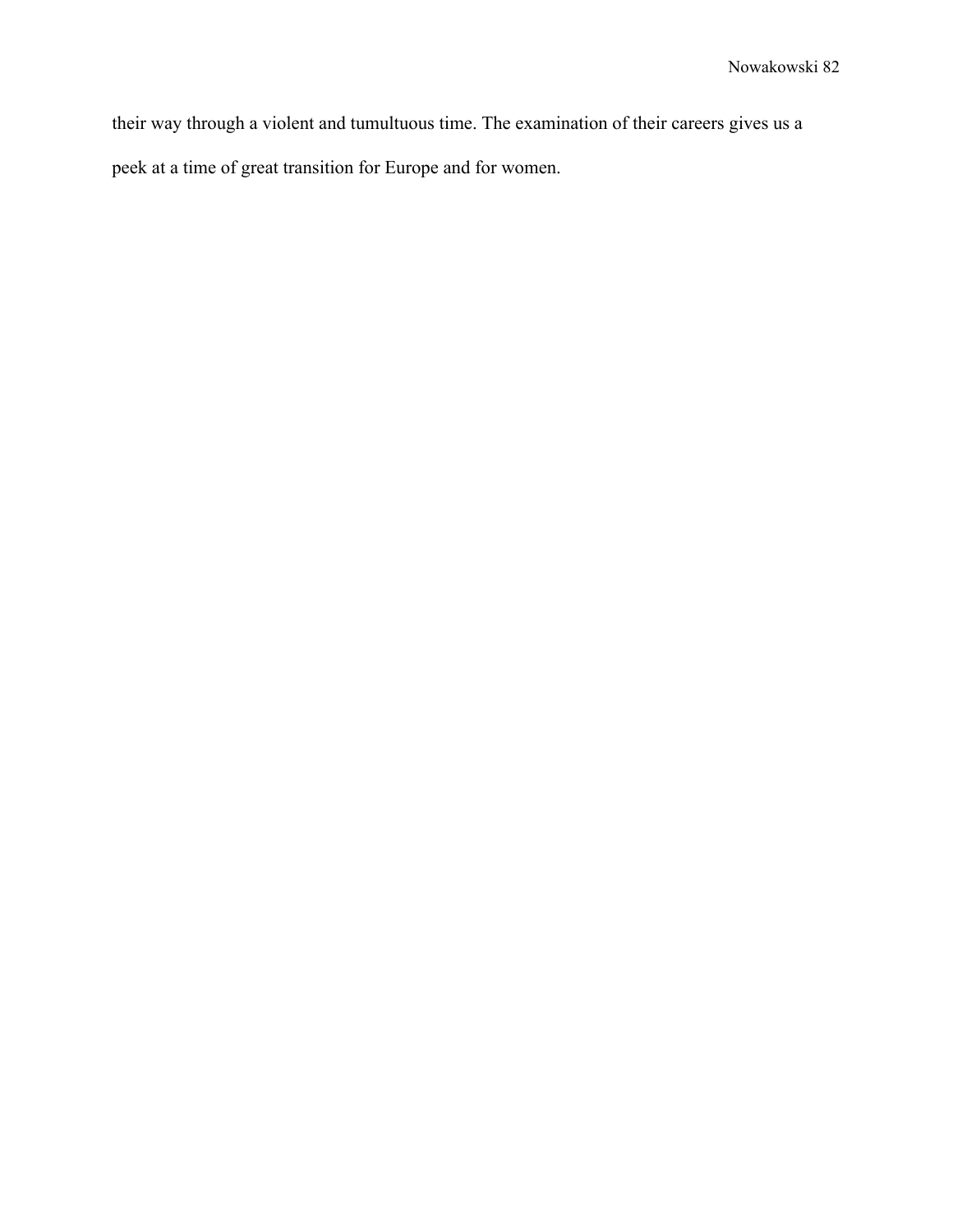## Bibliography

Primary Sources:

Baudonivia. *The Life of St. Radegund*. In *The Writings of Medieval Women: An Anthology,*

translated by Marcelle Thiebaux, 106-120. New York: Garland Publishing, 1994.

Brunhild. Letter to Emperor Maurice, 584. Medieval Women's Latin Letters, https://epistolae.ctl.columbia.edu/letter/320.html.

—. Letter to Athanagild, 584. Medieval Women's Latin Letters, https://epistolae.ctl.columbia.edu/letter/321.html.

- —. Letter to Empress Athanasia, 584. Medieval Women's Latin Letters, https://epistolae.ctl.columbia.edu/letter/322.html.
- —. Letter to Empress Athanasia, 584. Medieval Women's Latin Letters, https://epistolae.ctl.columbia.edu/letter/323.html.
- —. Letter to Empress Athanasia, 585. Medieval Women's Latin Letters, https://epistolae.ctl.columbia.edu/letter/324.html.
- Fortunatus, Venantius. *Life of St. Radegund*. In *A Short Reader of Medieval Saints*, translated by Mary-Ann Stouck. Toronto: University of Toronto Press, 2009.
- Fredegar. *The Fourth Book of the Chronicle of Fredegar*, translated by J. M. Wallace-Hadrill. Edinburgh: Thomas Nelson and Sons, 1960.

Germanus of Paris, Letter to Brunhild, 575. Medieval Women's Latin Letters, https://epistolae.ctl.columbia.edu/letter/325.html.

Gregory of Tours. *The History of the Franks*, translated by Lewis Thorpe. London: Penguin Books, 1974.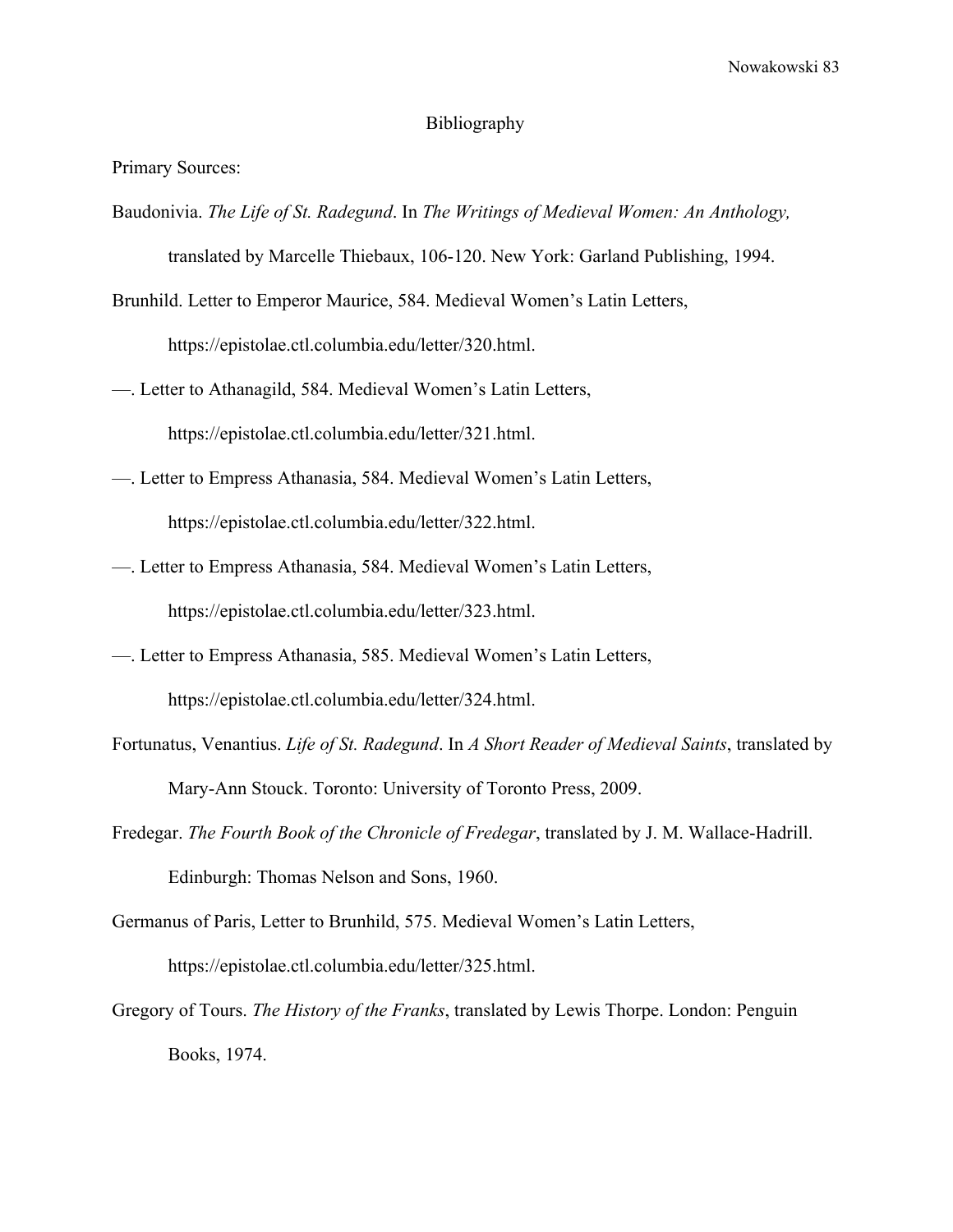—. *The Merovingians*. Translated by Alexander Murray. Ontario: Broadview Press, 2006.

Jonas of Bobbio. *Life of Columbanus, Life of John of Réomé,* and *Life of Vedast*, translated by

Alexander O'Hara and Ian Wood. Liverpool: Liverpool University Press, 2017.

- Radegund. "The Fall of Thuringia." In *The Writings of Medieval Women: An Anthology*, translated by Marcelle Thiebaux, 95-100. New York: Garland Publishing, 1994
- —. Letter to Emperor Justin II and Empress Sophia, 568-69. Medieval Women's Latin Letters, https://epistolae.ctl.columbia.edu/letter/916.html.
- —. Letter to Artachis, after 568. Medieval Women's Latin Letters,

https://epistolae.ctl.columbia.edu/letter/917.html

- *The Life of Lady Balthild, Queen of the Franks*. In *Late Merovingian France: History and Hagiography, 640-720*, translated by Paul Fouracre and Richard Gerberding. Manchester: Manchester University Press, 1996.
- *The Life of Saint Chrothildis* in *Sainted Women of the Dark Ages* translated by Jo Ann McNamara (Durham: Duke University Publishing, 1992)

Secondary Sources:

- Coon, Lynda. "Civilizing Merovingian Gaul: The Lives of Monegund, Radegund, and Balthild," in *Holy Women and Hagiography in Late Antiquity*, 120-141. Philadelphia: University of Pennsylvania Press, 1997.
- Crisp, Ryan. "Marriage and Alliance in the Merovingian Kingdom, 481-639." PhD diss., Ohio State University, 2003. ProQuest Dissertations & Theses Global.

Dahmus, Joseph Henry. *Seven Medieval Queens*. New York: Doubleday, 1972.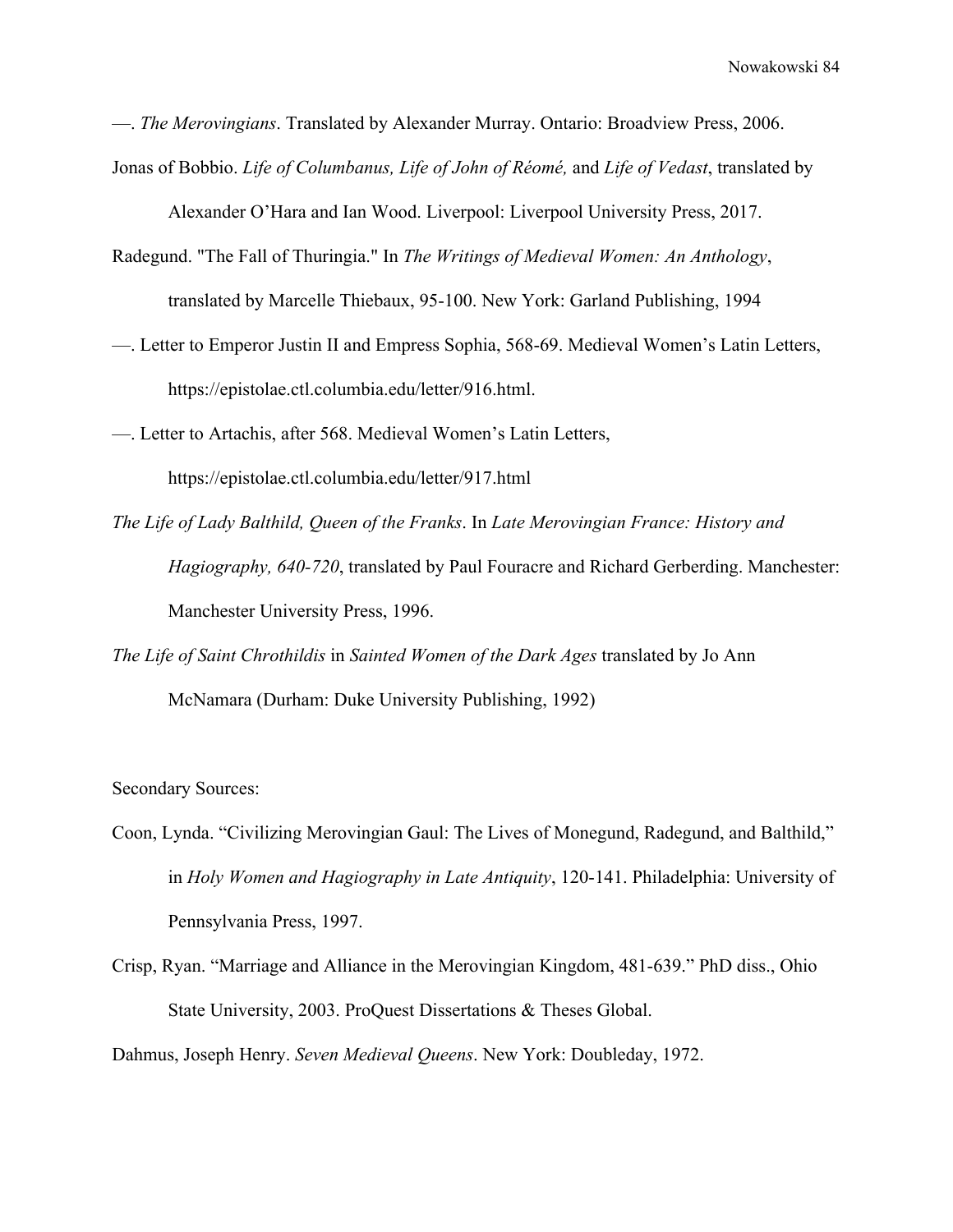- Dailey, Erin T. *Queens, Consorts, Concubines: Gregory of Tours and Women of the Merovingian Elite*. Boston: Brill, 2015.
- D'Avray, D. L. *Medieval Marriage: Symbolism and Society*. New York: Oxford University Press, 2005.
- Esders, Stefan Yitzhak Hen, Pia Lucas, and Tamar Rotman, eds. *The Merovingian Kingdoms and the Mediterranean World: Revisiting the Sources*. London: Bloomsbury, 2019.
- Fouracre, Paul. "Merovingian History and Merovingian Hagiography." *Past & Present*, no. 127 (1990): 3-38.
- Geary, Patrick. *Before France and Germany: The Creation and Transformation of the Merovingian World.* New York: Oxford UP, 1988.
- Hen, Yitzhak. *Culture and Religion in Merovingian Gaul, A. D. 481-751.* New York: E.J. Brill, 1995.
- Hill, Joyce and Mary Swan, ed. *The Community, the Family, and the Saint: Patterns of Power in Early Medieval Europe*. Turnout: Brepols, 1998.
- Kreiner, Jamie. *The Social Life of Hagiography in the Merovingian Kingdom*. New York: Cambridge University Press, 2014.
- MacLean, Simon. "Queens and Dynasties in the Ninth and Tenth Centuries." In *Ottonian Queenship*. Oxford: Oxford University Press, 2017.
- McNamara, Jo Ann. *A New Song: Celibate Women in the First Three Chrisitan Centuries*. New York: Haworth, 1983
- —. *Sainted Women of the Dark Ages*. Durham: Duke University Press, 1992.